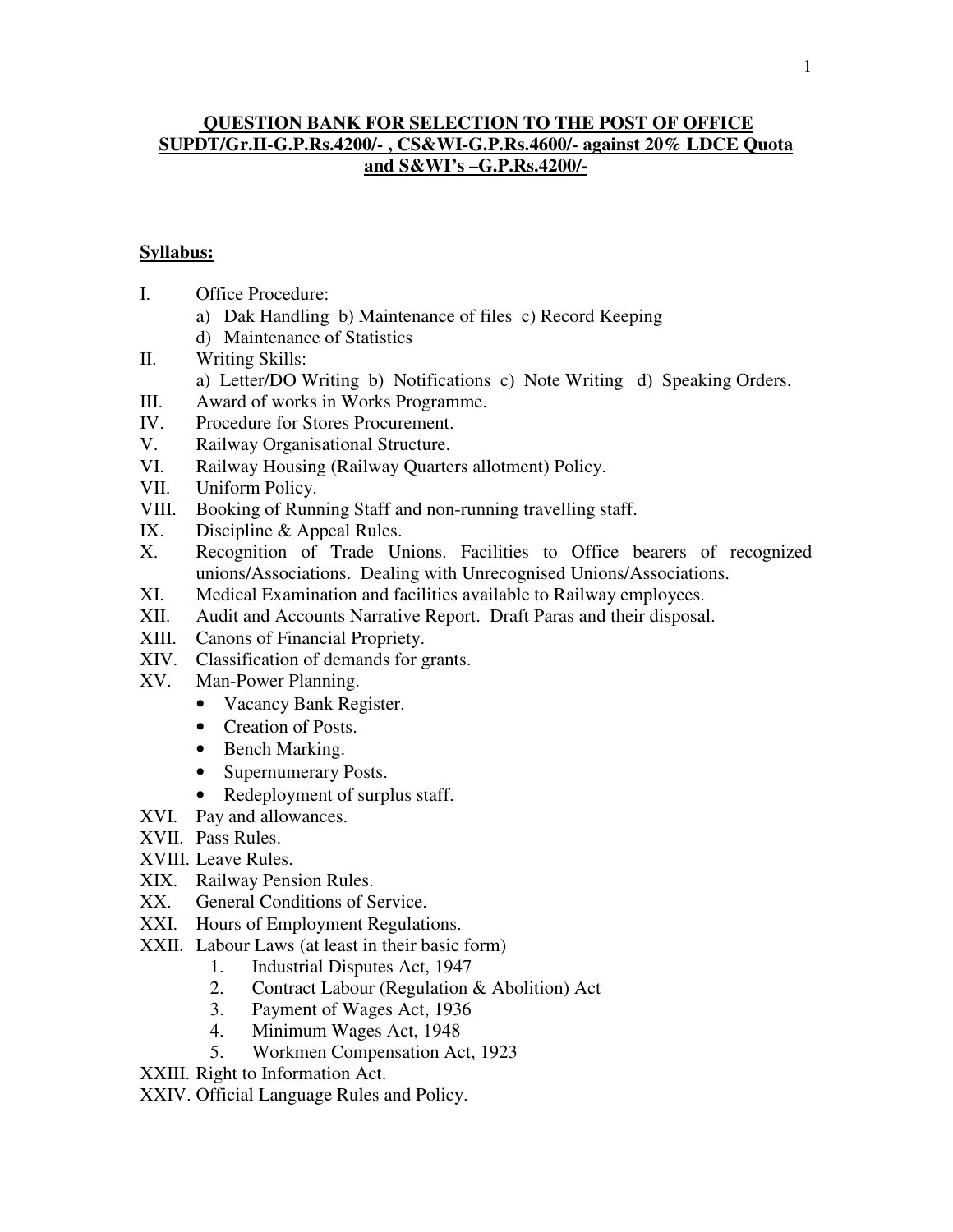Note: Questions set in the paper will be normally to assess the writing and analytical power of the candidates w.r.t. various topics as above which circumscribe various ministerial staff. Efforts should be not to tilt the balance in favour of one particular discipline.

\*\*\*\*

#### **I. Office Procedure:**

- (A) Objective:
- 1. The receipt of dak, except \_\_\_\_\_, will be acknowledged by the recipient signing his name in full and in ink with date and designation. (ordinary postal dak)
- 2. \_\_\_\_\_\_\_ dak will be separated from other dak and dealt with first. (urgent)
- 3. All covers except those addressed to officers by name or those bearing security grading will be opened by the Central Registry. (say **true** or false)
- 4. All opened dak, will be date stamped except the covers of unopened classified dak. (say true or **false**)
- 5. All dak receipts submitted to officers will move in pads conspicuously labeled as \_\_\_\_\_\_\_\_\_\_. (Dak Pad).
- 6. The dealing hand will check the enclosures of the dak receipts and if any is found missing, initiate action to \_\_\_\_\_\_\_\_\_. (obtain/return it. choose correct answer)
- 7. The two main parts of a file are \_\_\_\_\_ and \_\_\_\_\_ (notes and correspondence)
- 8. Every page in each part of the file should be consecutively numbered in separate series. (say **true** or false)
- 9. The notes or correspondence portion of the file is said to have been become bulky, if it exceeds folios. (300)
- 10. In the notings, the verbatim reproduction of the extracts from the paper under consideration should not be attempted. (say **true** or false)
- 11. Extracts of a rule or instruction will be placed on the file and attention to it will be drawn in the note, rather than producing the relevant provisions.(say **true** or false)
- 12. The apparent errors or mis-statements in a note can be pointed out in courteous and temperate language free from personal remarks. (say **true** or false)
- 13. The dealing hand will append his full signature with date on the his note. (left below).
- 14. An Officer will append his full signature on \_\_\_\_\_\_\_\_ side of the note with name, designation and date. (right hand)
- 15. Pasting over a note or a portion of it is not desirable. (say **true** or false)
- 16. File system is an arrangement of papers by \_\_\_\_\_\_\_\_. (subjects)
- 17. Before opening a new file, the dealing hand will ascertain the to which the paper under consideration relates. (standard head)
- 18. As far as possible, there should be a separate file for each (distinct aspect of the subject).
- 19. The movement of files shall be entered in the register. (file movement)
- 20. No current files will be issued to other sections except against \_\_\_\_\_\_\_\_. (written requisition).
- 21. Under classification of records class 'A' means \_\_\_\_\_\_\_\_\_ (keep and microfilm)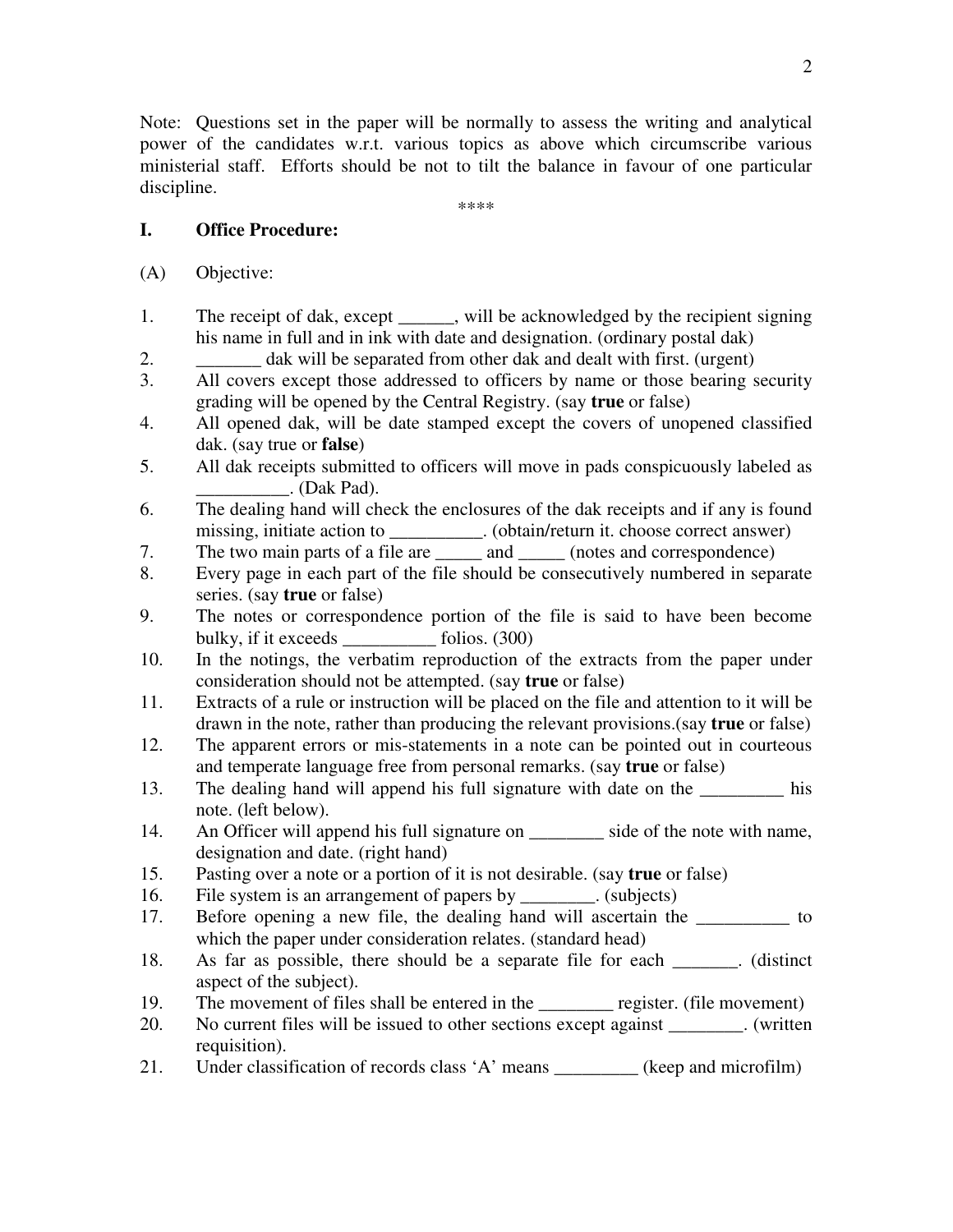- 22. The record classified as Class 'A' does not qualify for permanent preservation for administrative purposes. (say true or **false**)
- 23. The Class B record means \_\_\_\_\_\_\_\_\_\_\_\_\_. (keep but do not microfilm)
- 24. The class C record means (keep for specified period only)
- 25. Ephemeral files are destroyed as soon as they are \_\_\_\_\_\_ old. (one year)
- (B) Descriptive:
- 1. What is docketing? What is the procedure for numbering of pages in a file?
- 2. What is the action of the dealing hand on the receipts of the dak?
- 3. What procedure is to be followed for receipt, registration and distribution of dak?
- 4. What general principles are to be observed in regard to action on receipts of dak?
- 5. What are the constituents of a file? Explain briefly.
- 6. What are the guidelines on writing of notes?
- 7. What are the provisions regarding modifications to notes?
- 8. What is a file? What are the guidelines for movement of files?
- 9. What is part file? What are the guidelines regarding part files?
- 10. Write briefly about the filing system.
- 11. What is the classification of records? Explain briefly each class.
- 12. Write short notes on the following:

| (a) Urgent Dak | (b) Security grading (c) PUC |                 | (d) File |
|----------------|------------------------------|-----------------|----------|
| (e) Docketing  | (f) Classified Dak           | $(g)$ Part file |          |

# **II. Writing Skills:**

- (B) Descriptive:
- 1. What are guidelines regarding addressing communications to Officers by name?
- 2. Drafting of Demi-official letter on different matters.
- 3. Drafting of notifications for calling applications in connection with a selection.
- 4. Writing of notes on different issues.
- 5. Drafting of speaking orders.
- 6. What are your suggestions to effect economy in staff expenditure?

### **III. Award of works in Works Programme:**

- (A) Objective:
- 1. In case of open tenders, the minimum period required from date of publication to the date of opening the tender shall be  $(1$  month)
- 2. Copies of tender notices may be displayed in the offices of field executives, HOD's offices for a period of not less than \_\_\_\_\_\_\_\_. (21 days)
- 3. For limited tenders, \_\_\_\_\_\_\_ days' notice shall be given. (Fifteen)
- 4. In case of quotation tenders, \_\_\_\_\_\_\_ days' notice shall be given. (seven)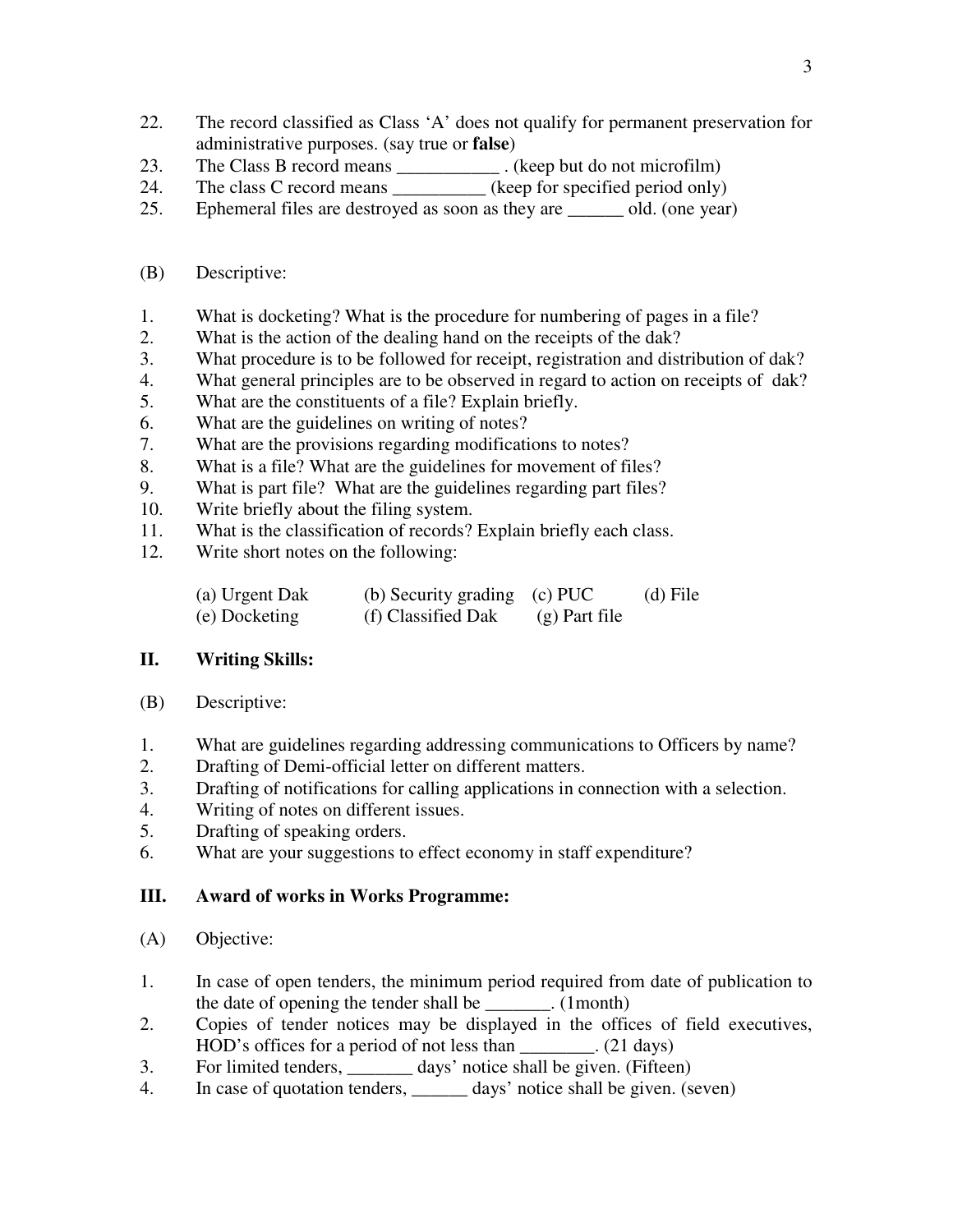| 5.  | The tender notice should be sent to CPRO's office _________ days in advance for     |
|-----|-------------------------------------------------------------------------------------|
|     | publication in Hind and other national dailies. (Fifty)                             |
| 6.  | List of Approved works (LAW) costing___________. (more than 30 lakhs &              |
|     | less than 50 lakhs)                                                                 |
| 7.  | Works for which budget grant was not provided in the sanctioned budget are          |
|     | called __________. (OOT)                                                            |
| 8.  | is the nodal officer for preparation of Works Programme and sending it              |
|     | to Railway Board. (PCE)                                                             |
| 9.  | SEMD accepted from the contractor borne on approved list for works costing 20       |
|     |                                                                                     |
| 10. | The security deposit to be paid by the contractor for works costing more than 2     |
|     | lakhs and upto 2 crores shall be ____________. (Rs. 5 lakhs)                        |
| 11. | Earnest Money to be deposited along with tenders for works above Rs. 50 lakhs is    |
|     | Rs. _______________. (Max. 1 lakh)                                                  |
| 12. | Limited tenders are called through ________. (contractors from approved list)       |
| 13. | is an example for piece work contract. (zonal works)                                |
| 14. | Deposit work means ______________. (Works of other Government Department            |
|     | done by Railways)                                                                   |
| 15. | Urgency certificate is necessary in the case of _________. (repairs to damages to   |
|     | line caused by floods)                                                              |
| 16. | The powers of Divisional Officers to accord administrative approval to Lumpsum      |
|     | works is upto ___________. (Nil)                                                    |
| 17. | Powers of JAG Officers in granting technical sanction for tack renewal works is     |
|     | upto ____________. (Rs. 1 crore)                                                    |
| 18. | What are the powers of JAG in calling open tenders? (Full Powers)                   |
| 19. | The powers of DRMs in inviting single tenders in case of accidents is upto          |
|     | subject to annual ceiling of Rs. 50 lakhs. (10 lakhs)                               |
| 20. | The powers of JAG officers in accepting open tenders is upto ________. (upto 30     |
|     | lakhs)                                                                              |
| 21. | Revenue/Bankers solvency certificate is not required while calling tenders above    |
|     | 10 lakhs upto one crore. (say true or false)                                        |
| 22. | Monetary value of Revenue/Banker's solvency certificate required while calling      |
|     | open tenders above one crore is ______. (40% of tender value of advertised work)    |
| 23. | Limited tenders can be invited from contractors borne on the approve list. (say     |
|     | <b>true</b> or false)                                                               |
| 24. | Limited tenders can be called upto a monetary ceiling of Rs. _______. (Rs. 1 crore) |
| 25. | The lowest authority competent to approve calling of limited tenders upto Rs. 10    |
|     | lakhs is ___________. (SAG Officer)                                                 |
| 26. | Limited tenders in the range of more than 10 lakhs upto 25 lakhs can be invited     |
|     | with the approval of the authority of the rank of ______. (DRM)                     |
| 27. | PHOD is competent to approve calling of limited tenders of _________. (more         |
|     | than 25 lakhs and upto Rs. 50 lakhs)                                                |
| 28. | CAOR is competent to approve calling of limited tenders of ________. (more          |
|     | than Rs. 50 lakhs and upto Rs. 75 lakhs)                                            |
| 29. | The monetary slab for Class D contractor is _________. (upto Rs. 10 lakhs)          |
|     |                                                                                     |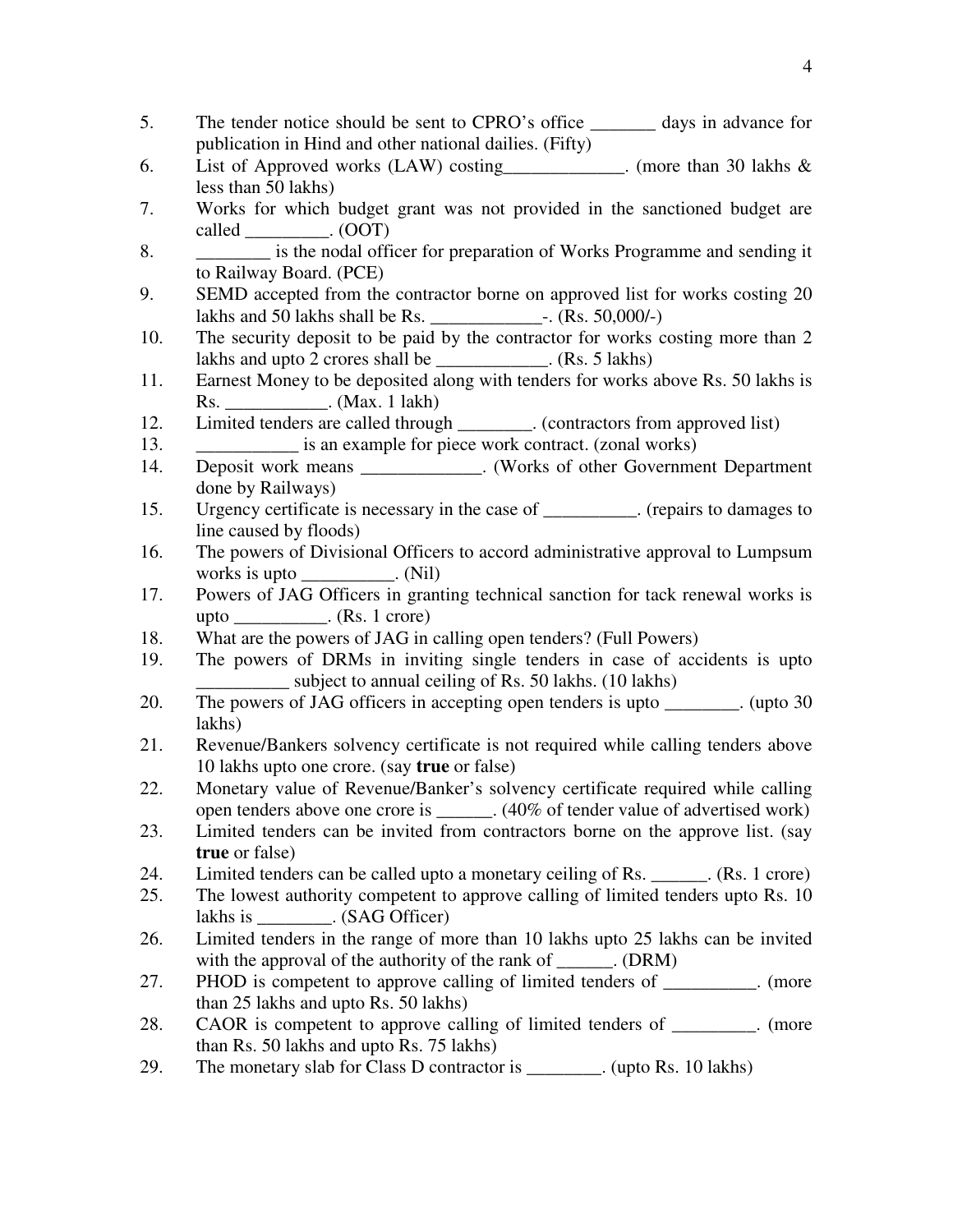- 30 The monetary slab for Class C contractor is \_\_\_\_\_\_\_. (more than 10 lakhs & upto Rs. 25 lakhs)
- 31. The monetary slab for Class B contractor is \_\_\_\_\_\_\_\_. (more than 25 lakhs & up upto Rs. 50 lakhs)
- 32. The monetary slab for Class A contractor is  $\therefore$  (more than 50 lakhs & upto Rs. 1 crore)
- 33. The number of monetary slabs fixed for categorizing the contractors in the approved list is  $\qquad \qquad$  . (four)
- 34. The validity of approved list of contractors is \_\_\_\_\_\_\_\_\_\_. (three years)
- 35. There will be separate approve lists for Open Line and Construction Organisations for each identified category of works. (say **true** or false)
- 36. Approved list of Class A contractors in constructions organization is maintained by  $\qquad \qquad . (CAOR)$
- 37. The accepting authority for enlistment in the approved list of Class A contractors in Open Line is  $(PHOD)$
- 38. The accepting authority for enlistment in the approved list of Class D contractors in Construction Organisation is  $(Dy, CE/C)$
- 39. The fee chargeable for registration in the approved list of Class A contractors is Rs. \_\_\_\_\_\_\_\_\_\_-. (Rs. 15,000/-)
- 40. The fee chargeable for registration in the approved list of Class B contractors is  $\text{Rs.}$   $-$ . (Rs. 10,000/-)
- 41. The fee chargeable for registration in the approved list of Class C contractors is Rs. \_\_\_\_\_\_\_\_\_\_-. (Rs. 7,500/-)
- 42. The fee chargeable for registration in the approved list of Class D contractors is Rs.  $\qquad \qquad$  -. (Rs. 5,000/-)
- 43. The standing earnest money for works costing upto Rs. 10 lakhs is Rs. \_\_\_\_\_\_\_. (Rs. 15,000/-)
- 44. The standing earnest money for works costing between Rs. 10 lakhs & Rs. 25 lakhs is Rs. \_\_\_\_\_\_\_. (Rs. 35,000/-)
- 45. The standing earnest money for works costing between Rs. 25 lakhs & Rs. 50 lakhs is Rs.  $\qquad \qquad$  . (Rs. 75,000/-)
- 46. The standing earnest money for works costing between Rs. 50 lakhs & 1 crore is Rs.  $\qquad \qquad$  (Rs. 1,50,000/-)
- 47. The authority competent to approve for works of urgent nature before calling special limited tenders under two pocket system of tendering is  $\qquad \qquad . (GM)$
- 48. The authority competent to approve for works of special nature before calling special limited tenders under two pocket system of tendering is  $(PHOD)$
- 49. Minimum number of contractors/agencies for calling quotations is \_\_\_. (three)
- 50. For calling single tender finance concurrence is necessary. (say **true** or false)
- 51. Preliminary Works Progaramme is divided into volumes. (four)
- 52. Works Programme is prepared under Demand No. \_\_\_\_\_\_. (16)
- 53. LSWP works costing less than 30 lakhs shall be approved by  $\qquad \qquad$  . (DRM)
- 54. List of works costing more than 15 lakhs and below 30 lakhs require the administrative approval of \_\_\_\_\_\_\_\_\_\_. (PHOD/HOD)
- 55. LsWP works costing less than 15 lakhs require administrative approval of \_\_\_\_. (DRM)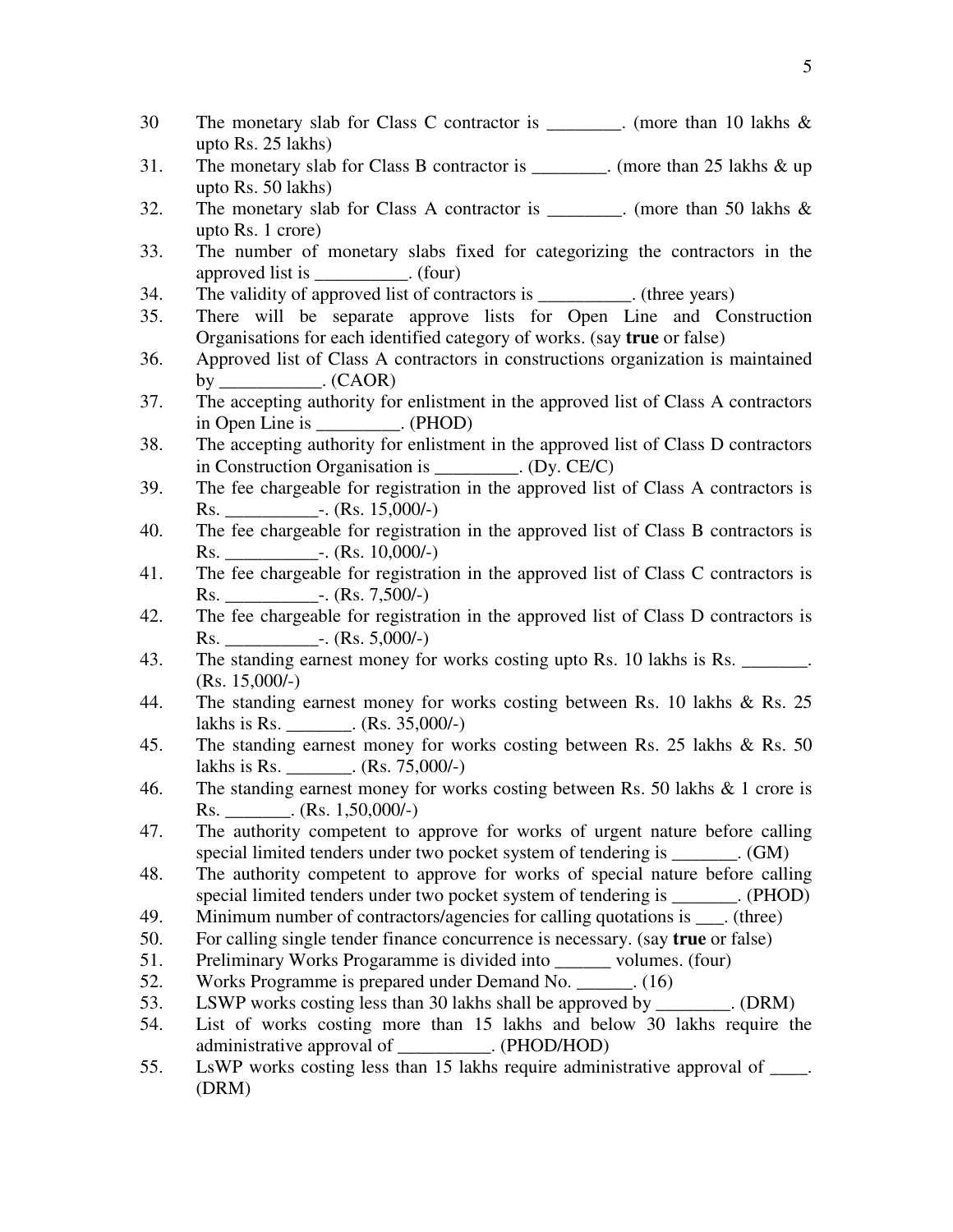is called \_\_\_\_\_\_\_\_\_\_\_\_\_. (Out of turn works) 57. Nodal officer for processing out of turn works is  $(CPDE/CGE)$ 58. Sanctioning authority for processing out of turn works is \_\_\_\_\_\_\_. (GM) 59. Power of GM to sanction safety related works under out of turn works is (upto RS. 50 l;akhs) 60. Power of GM to sanction other than safety related works under out of turn works is \_\_\_\_\_\_\_\_\_\_\_\_\_. (upto RS. 30 lakhs) 61. Safety related works have to be completed from the date of sanction with in months. (eight months) 62. Sponsoring authority for works under Plan head of 'Gauge Conversion' is  $_{\rm c}$  (COM) 63. Sponsoring authority for works under plan head of 'Doubling' is . (COM) 64. Sponsoring authority for works under plan head of 'Rail Electrification Projects' is  $(CEE)$ 65. Sponsoring authority for works under plan head of 'Staff Quarters' is (CPO/PCE) 66. Sponsoring authority for works under plan head of 'amenities of Staff' is  $\qquad \qquad \qquad . \qquad \qquad \text{(CPO)}$ 67. Sponsoring authority for works under plan head of 'Other specified works' is  $\cdot$  (PCE) 68. Sponsoring authority for works under plan head of 'Bridge Works' is  $\blacksquare$ (PCE) 69. Sponsoring authority for works under plan head of 'Labour Welfare facilities' is  $_{\rm C}$  (CPO) 70. Sponsoring authority for works under plan head of 'Passenger amenities' is  $\Gamma$  (CCM) 71. Sponsoring authority for works under plan head of 'Tack Renewal Works' is  $\cdot$  (PCE) 72. Sponsoring authority for works under plan head of 'Workshops including production units' is \_\_\_\_\_\_\_\_\_. (PCE, CME,CBE) 73. Sponsoring authority for works under plan head of 'New Line Works' is  $\ldots$  (COM) 74. Sponsoring authority for works under plan head of 'Road Safety Works – ROB/RUB' is  $(PCE)$ 75. Sponsoring authority for works under plan head of 'Medical Facilities' is  $\Gamma$ . (CMD, CPO) 76. Sponsoring authority for works under plan head of 'Metropolitan Railway Projects' is \_\_\_\_\_\_\_\_\_. (COM,CCM) 77. List of approved works are the works costing \_\_\_\_\_\_\_\_\_\_. (more than 30 lakhs and below 50 lakhs) 78. Lumpsum work are the works costing \_\_\_\_\_\_\_\_\_\_. (less than 30 lakhs) 79. List of works pertaining to MP and Rolling Stock are included under plan head \_\_\_\_\_\_\_\_\_\_\_\_\_\_\_\_. (Other Specified works) 80. A profit center is the office responsible for both \_\_\_\_\_\_\_\_\_. (Costs and Revenue)

56. Works having no budget grant and not appearing in pink book/Green Book/LSWP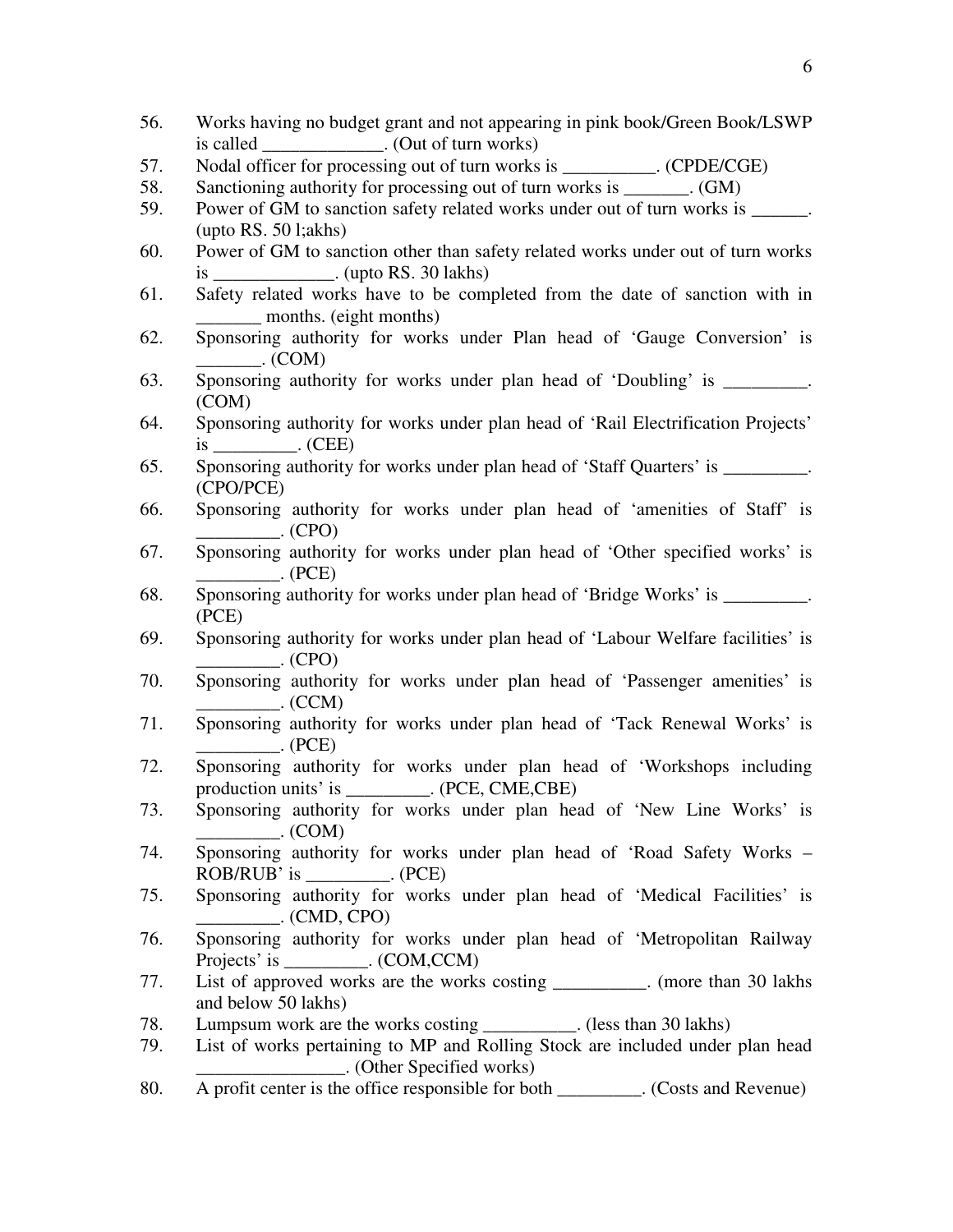- (B) Descriptive:
- 1. Write briefly about Project abstract Estimate.
- 2. Write Short Notes on (i) Earnest Money Deposit (ii) Standard Earnest Money Deposti (iii) Security Deposit (iv) Limited Tenders (v) Single Tenders (vi) Open Tenders (vii) Approved List of Contactors (viii) Tender Notice (ix) Tender Committee (x) Deposit Works (xi) Price variation clause 3. Explain briefly about - (i) Arbitration (ii) Urgency Certificate (iii) material modification (iv) material at site account (v) site order book (vi) Works register
	- (vii) Two packet system of Contract. (viii) SWP (ix) OOT  $(x)$  SRSF  $(xi)$  LAW
- 4. Write about Works Programme. Describe the various stages involved in preparation of Works Programme.
- 5. Differentiate: (i) Pink Book and Green Book (ii) LSWP Works and OOT Works (iii) Single Tender and Limited Tender (iv) Limited Tender  $\&$  Open Tender (v) Earnest Money Deposit & Security Deposit
- 6. What is meant by 'briefing note'? What points are to be noted in that note?
- 7. What salient features to be considered while calling Open Tenders?
- 8. What is meant by variations? What is the procedure to process for sanction of variation of quantities in a contract agreement?

### **IV. Procedure for Stores Procurement.**

- (A) Objective:
- 1. Procurement of safety items are done through suppliers approved by (RDSO)
- 2. Stock verification for T&P items is done once in two years. (say true or **false**)
- 3. PAC items are purchased on \_\_\_\_\_\_\_\_ tender basis. (single)
- 4. In a rate contract, not only rate but also quantity of item is fixed.(say true or **false**)
- 5. Sales Tax/VAT is applicable on packing charges. (say **true** or false)
- 6. All payments towards security deposit should be in favour of only. (Chief Cashier)
- 7. In running contracts, quantity is fixed but rate is not fixed. (Say true or **false**)
- 8. Full form of PAC is \_\_\_\_\_\_\_\_\_\_\_. (Propriety Articles Certificate)
- 9. The authority to finalise Rate Contract/Running Contract is (Railway Board)
- 10. The prescribed form for placing indents for procurement of Non-stock items is  $($ S.1313)
- 11. DGS&D stands for \_\_\_\_\_\_\_\_\_\_.
- 12. PO stands for \_\_\_\_\_\_\_\_\_\_\_\_\_\_\_\_\_\_\_\_\_.
- 13. CST stands for \_\_\_\_\_\_\_\_\_\_\_\_\_\_\_\_\_\_.
- 14. MODVAT stands for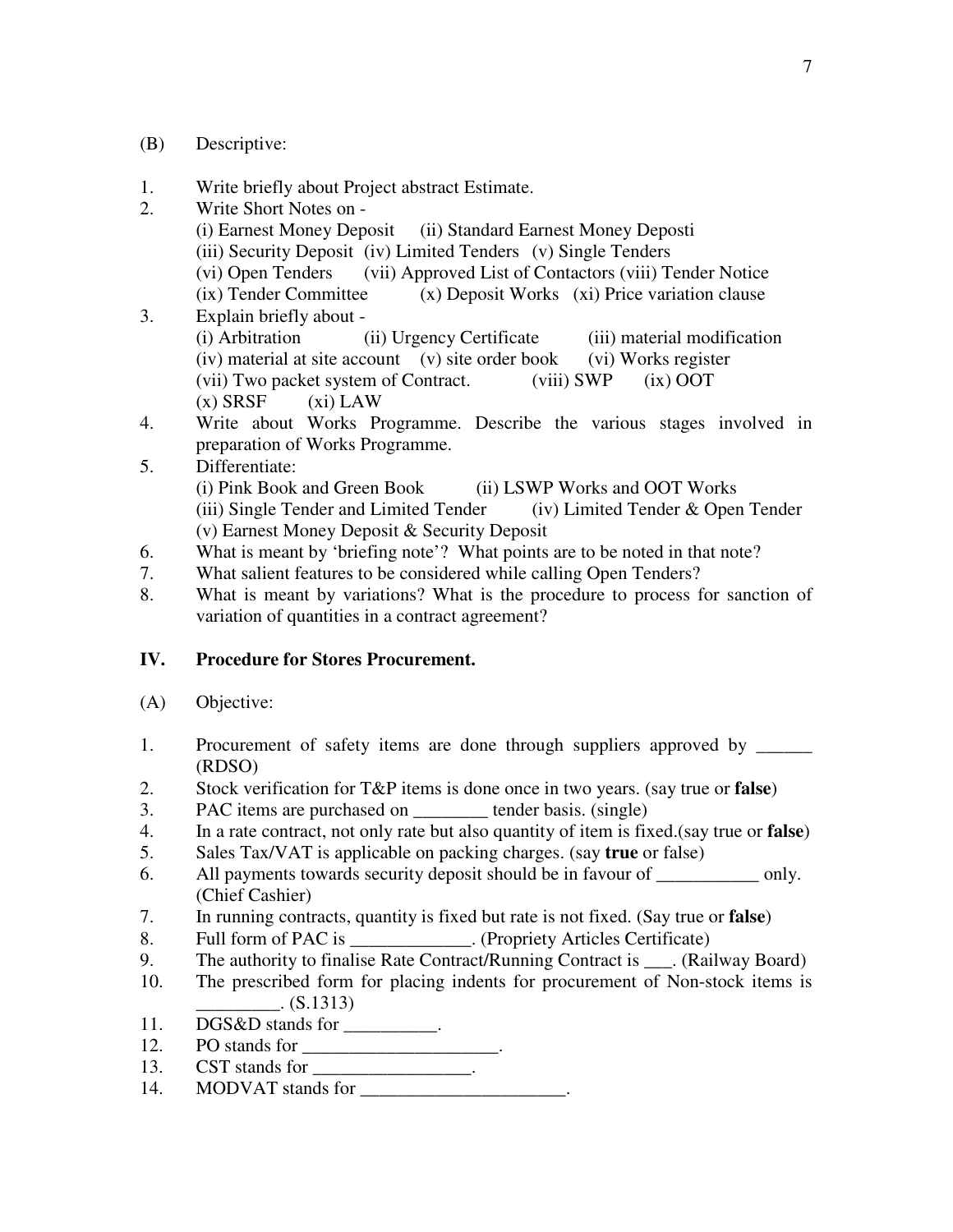15. FOR stand for

#### (B) Descriptive:

- 1. Explain briefly about Rate Contracts and Running Contracts.
- 2. What is AAC? What is its relevance to the procurement of stores?
- 3. Explain briefly about Tender Committees.
- 4. What is local purchase? When do items are procured through local purchase? What are the limitations in the powers for local purchase?
- 5. Distinguish between: (a) Rate Contract & Running Contract (b) Local purchase & Spot purchase (c) EMD & SD (d) Single Offer & Single Tender
- 6. What is stock verification? What action to be taken on receipt of stock sheet?
- 7. Explain the system of disposal of scrap on Railways.
- 8. Briefly explain about various types of tenders while procuring materials.
- 9. What is spot purchase? When do items are procured through spot purchase?
- 10. Write short notes on (i) Stock Sheets (ii) Piece Work contract (iii) Purchase Order (iv) Price preference (v) Reserve price

#### **V. Railway Organisational Structure.**

- (A) Objective:
- 1. There are \_\_\_\_\_\_\_ centralized training institutions on Indian Railways (five)
- 2. Railway Staff College is situated at \_\_\_\_\_\_\_\_\_\_. (Vadodara)
- 3. Indian Railways Institute of Civil Engineering is situated at \_\_\_\_\_\_. (Pune)
- 4. Indian Railways Institute of Signal Engineering & Telecommunications is situated at \_\_\_\_\_\_\_\_\_\_\_\_. (Secunderabad)
- 5. Indian Railways Institute of Mechanical & Electrical Engineering is situated at  $\Box$ . (Jamalpur)
- 6. Indian Railways Institute of Electrical Engineering is situated at \_\_\_\_\_\_\_\_.(Nasik)
- 7. Indian Railways Institute of Mechanical & Electrical Engineering also provides Apprenticeship training to the Apprentices. (Special Class Railway)
- 8. RRT has no jurisdiction in respect of classification of any commodity. (say **true** or false)
- 9. RRT has jurisdiction in respect of fixation of lump sum rates. (say true or **false**)
- 10. RRT has no jurisdiction in respect of fixation of wharfage and demurrage. (say **true** or false)
- 11. RRT has been given the work in connection with the exercise of revisionary powers of General Manager in regard to dismissal, removal and compulsory retirement from service of Class III employees. (say **true** or false)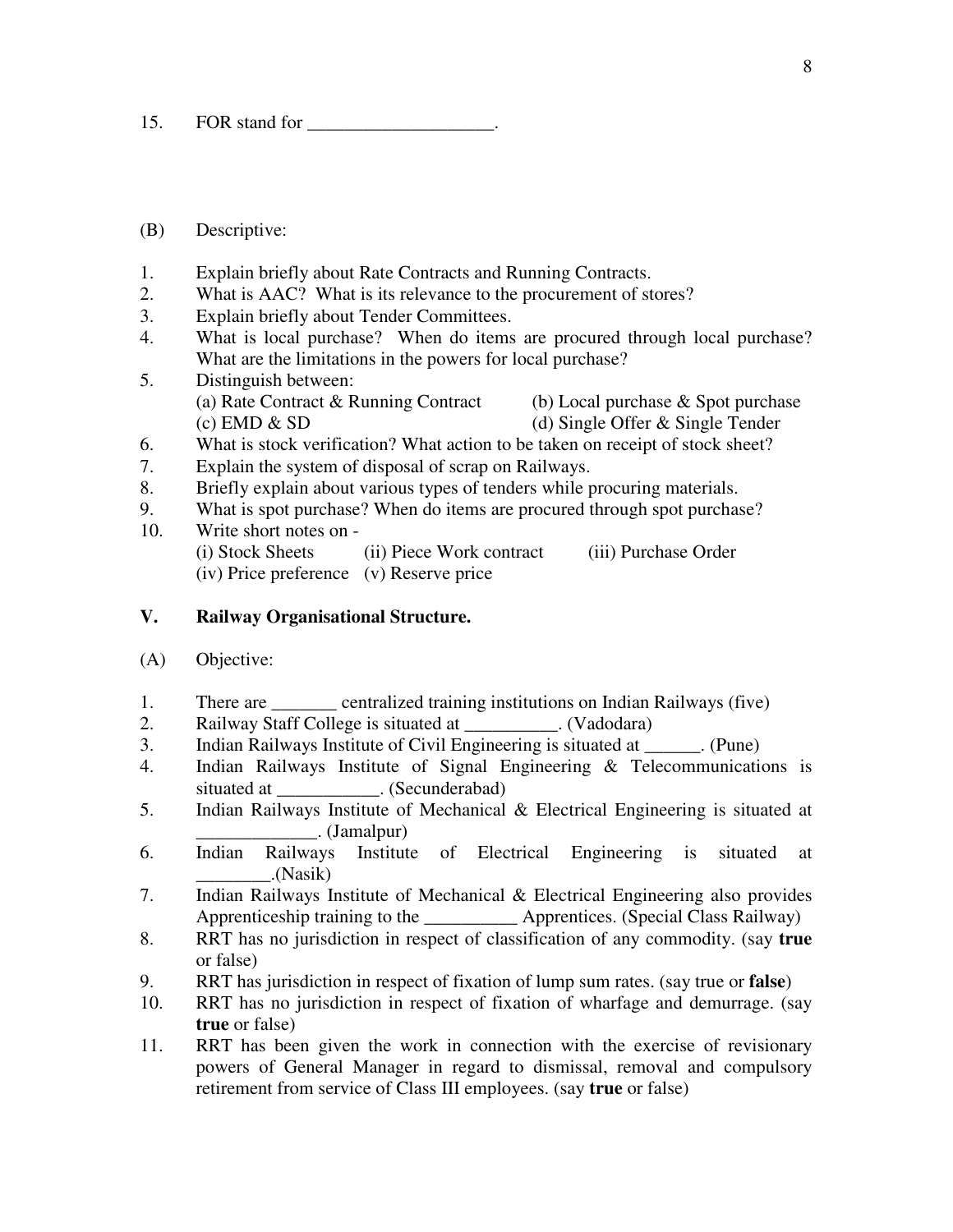- 12. RITES has been set up as a Limited Company registered under Companies Act. (say **true** or false)
- 13. RITES renders consultation and management services. (say **true** or false)
- 14. RITES renders consultation services both abroad and in India only in respect of Railways. (say true or **false**)
- 15. RITES renders consultation/management services in respect of Roads, Ports and Harbours also. (say **true** or false)
- 16. The headquarters of RRT is at \_\_\_\_\_\_\_. (Chennai)
- (B) Descriptive:
- 1. What are the objectives of Railway Management?
- 2. Write briefly about the organizational structure of Indian Railways.
- 3. Write briefly about the field organizations, attached and subordinate offices under the Ministry of Railways.
- 4. What are the Centralised Training Institutions? Write briefly about them.
- 5. Write about setting up of RRT and its role in settling the complaints against Railway administration.
- 6. Write Short Notes on: (a) Metropolitan Transport Projects (b) RDSO (c) RRT (d) RITES (e) IRCON (f) CAMTECH (g) CORE (h) RVNL (i) IRCTC
- 7. How many zones are there on Indian Railways? Where are their Headquarters Offices? Explain the Organisational structure of Zonal Railway.
- 8. Describe in brief the setting up & development of S.C. Railway and its divisions.
- 9. The main business of Railways is to provide service for transport of public and the goods – If so, how can you justify setting up of schools/colleges on Railways?
- 10. The main business of Railways is to provide service for transport of public and the goods – If so, what is the justification for setting up hospitals and dispensaries on Railways, when facilities for medical treatment are available in abundance?
- 11. What are your suggestions for privatization of various activities of Railways?

### **VI. Railway Housing (Railway Quarters allotment) Policy.**

- (A) Objective:
- 1. Staff in pay range of \_\_\_\_\_\_\_\_ are eligible for allotment of type IV quarters.
- 2. Quarter can be retained for a period of on normal rent during leave. (four)
- 3. Railway quarters can be retained for a period of \_\_\_\_\_ on normal rent during sick leave. (indefinite period)
- 4. Railway quarters can be retained for a period \_\_\_\_\_ on normal rent during suspension. (without any time limit)
- 5. Railway quarters can be retained for a period of \_\_\_\_\_ on normal rent on resignation/removal/dismissal from service. (one month)
- 6. Quarter can be retained for on normal rent in the event of death. (24 months)
- 7. Quarter can be retained for a period of \_\_\_\_\_ on normal rent on retirement. (four)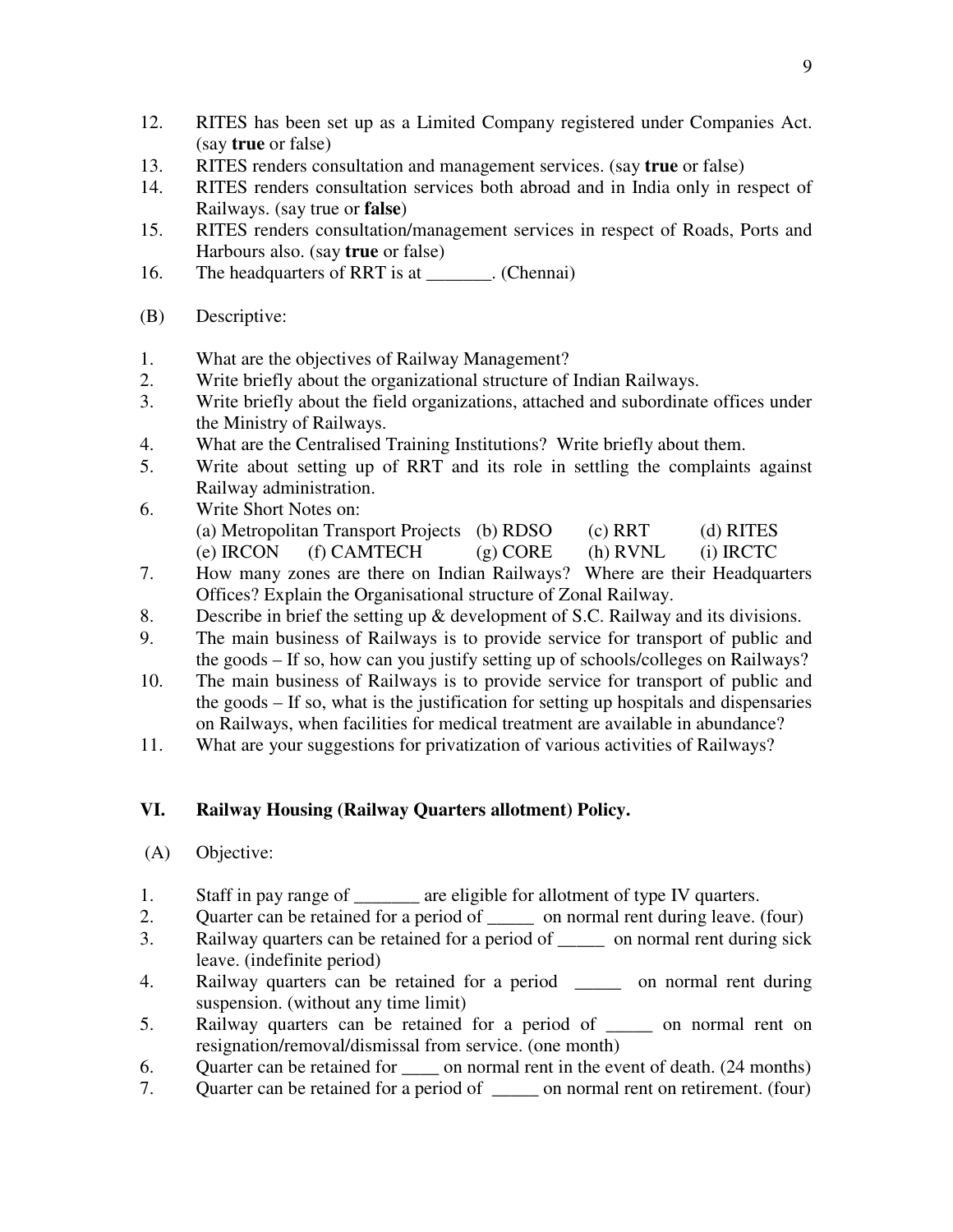- 8. In no case retention of accommodation should exceed from the date of retirement or date of school season which ever is earlier. (08 months)
- 9. Railway quarters can be retained during entire period of leave ex India provided that it is certified that he would be \_\_\_\_\_. (reposted to his original place on expiry of his leave)
- 10. Quarter can be retained for \_\_\_\_\_\_ on normal rent on transfer. (two months)
- 11. Retention of Railway quarters in case of death is permissible for months.
- 12. Special license fee is \_\_\_\_\_\_\_\_\_ times the normal license fees.
- 13. The staff rendered surplus and posted to another station are permissible
- 14. When a Railway servant is transferred from one station to another, retention of quarters is permissible on account of sickness of his/her widowed mother. (say true or false).
- 15. The occupier of Railway accommodation is charged rent either at the rate of \_\_\_\_ of his pay or the assessed rent whichever is less. (10%)
- 16. Water charges recoverable from a Group C employee for Type IV quarter is Rs.  $p.m.$  (Rs. 35/-)
- 17. Water charges recoverable from a Group C employee for Type III quarter is Rs.  $p.m.$  (Rs. 25/-)
- 18. Water charges recoverable from a Group C employee for Type II quarter is Rs.  $p.m.$  (Rs. 15/-)
- 19. The staff/officers who refused to accept accommodation offered to him on the new zone are eligible for retention of quarters at the old station. (say true or **false**)
- 20. Retention of Railway accommodation on medical grounds beyond the permissible period as a special case requires the approval of \_\_\_\_\_\_\_\_\_\_. (Railway Board)
- 21. Railway employees rendered surplus and posted to new stations necessitating change of residence may be permitted to retain Railway accommodation at the previous place of posting for a period of \_\_\_\_\_\_\_. (03 years)
- (B) Descriptive:
- 1. What are the provisions regarding retention of Railway Quarters
	- (i) on transfer (ii) on deputation (iii) on death of an employee
	- $(iv)$  on retirement  $(v)$  on transfer to a newly formed division
- 2. What are the instructions regarding allotment of quarters? What do you mean by 'out of turn' allotment of quarters? What are the provisions regarding out of turn allotment?
- 3. Write short notes on:
	- (i) Penal rent. (ii) out of turn allotment of quarters
	- (iii) Retention of quarters to staff transferred to NF Railway.
	- (iv) Retention of quarters on transfer to KRCL.
	- (v) Retention of quarters on posting to RCTs.
	- (vi) Retention of quarters on posting to newly forms Divisions/Zones.
- 4. What is the procedure to be followed in processing cases for grant of retention of accommodation over and above the permissible period?
- 5. What are the instructions regarding regulation of allotment of quarters to wife and husband working at the same station?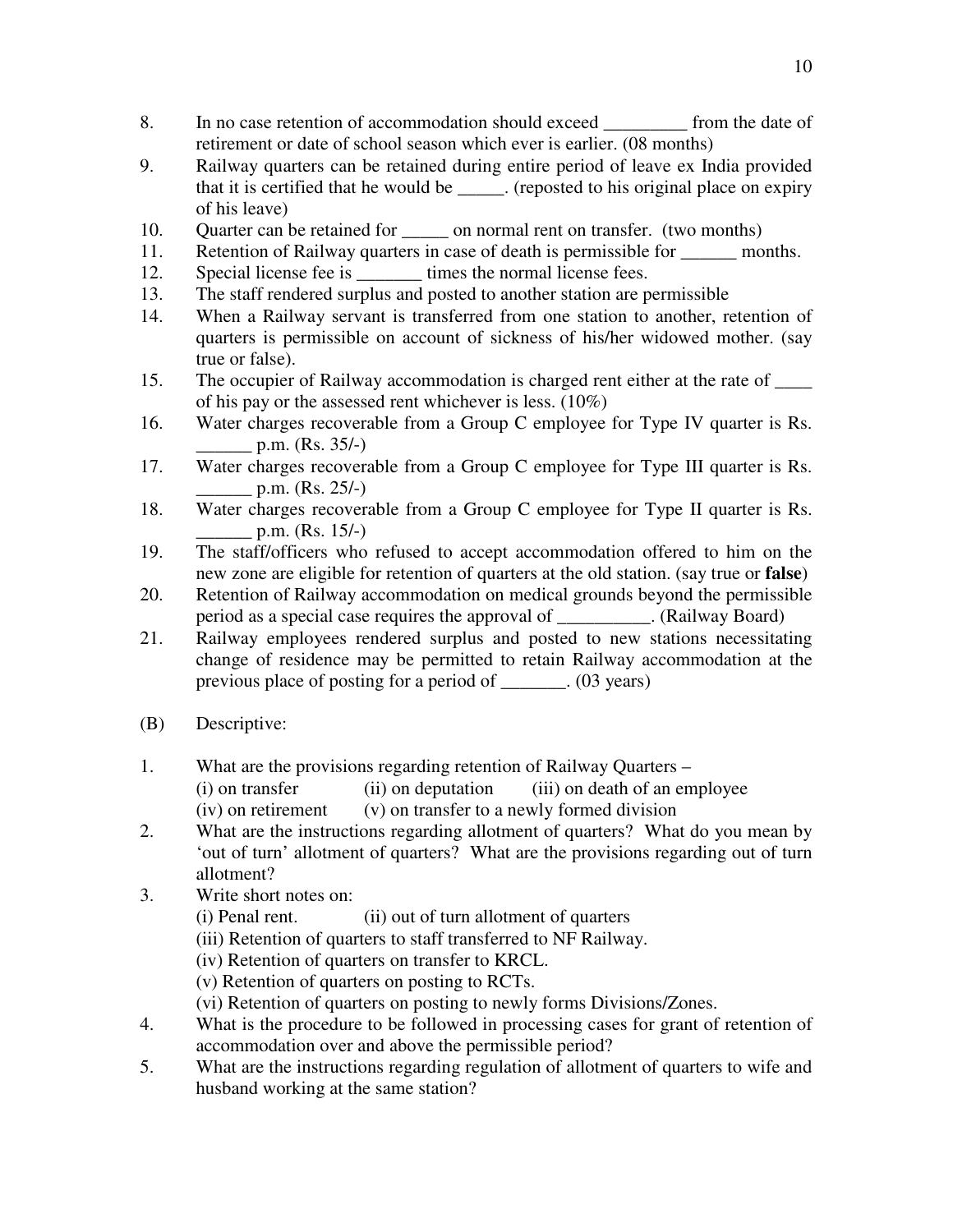- 6. What steps are to be taken to discourage Railway employees for unauthorized retention of Railway accommodation?
- 7. Explain the provisions regarding retention of quarters during (a) leave including extra ordinary leave, (b) leave on medical grounds (c) study leave.
- 8. Explain about policy of hiring of accommodation in Railways for residential use?
- 9. Write short notes on entitlement of various types of house accommodation based on revised scales recommended by Vth Central Pay Commission?

# **VII. Uniform Policy:**

- (A) Objective:
- 1. Helmets may be issued as a T&P item to 10% of strength of Gangmen working at Bridge construction sites in tunnels. (say **true** or false)
- 2. Railway employees in other than public image categories should be given cloth instead of stitched uniform. (say true or **false**)
- 3. Assistant Guards are included in the public image categories for purpose of supply of cloth for uniform. (say **true** or false)
- 4. Luminiscent vests may be issued as T&P items to staff in the category of yard masters. (say **true** or false).
- 5. Canteen staff are to be supplied woolen pant/salwar once in \_\_\_\_\_\_\_ years. (two)
- 6. Gangmen should be supplied luminescent vests once in  $\frac{1}{\sqrt{1-\frac{1}{n}}}$  years. (two)<br>7. Loco Pilots are included in the public image categories. (say **true** or false)
- 7. Loco Pilots are included in the public image categories. (say **true** or false)
- 8. Waiters are included in the public image categories. (say **true** or false)
- (B) Descriptive:
- 1. Write short notes on luminescent vests and other items to maintenance staff working on the track?
- 2. What are the provisions regarding supply of cloth and payment of stitching charges to public image categories?
- 3. What are the instructions regarding supply of uniform to Gangmen, Keymen, Mates and patrolmen?
- 4. What are the instructions for payment of stitching charges for uniforms?

### **VIII. Booking of Running and non-running railway staff:**

- (A) Objective:
- 1. The running duty of Loco and Traffic running staff should not ordinarily exceed hours at a stretch. (ten)
- 2. Loco and Traffic running staff is entitled to claim rest after performing \_\_\_\_\_ hours of duty provided they have given 02 hours notice to the controller. (twelve)
- 3. The duty at a stretch should be computed from for the purpose of computing duty of ten hours. (actual departure of the train)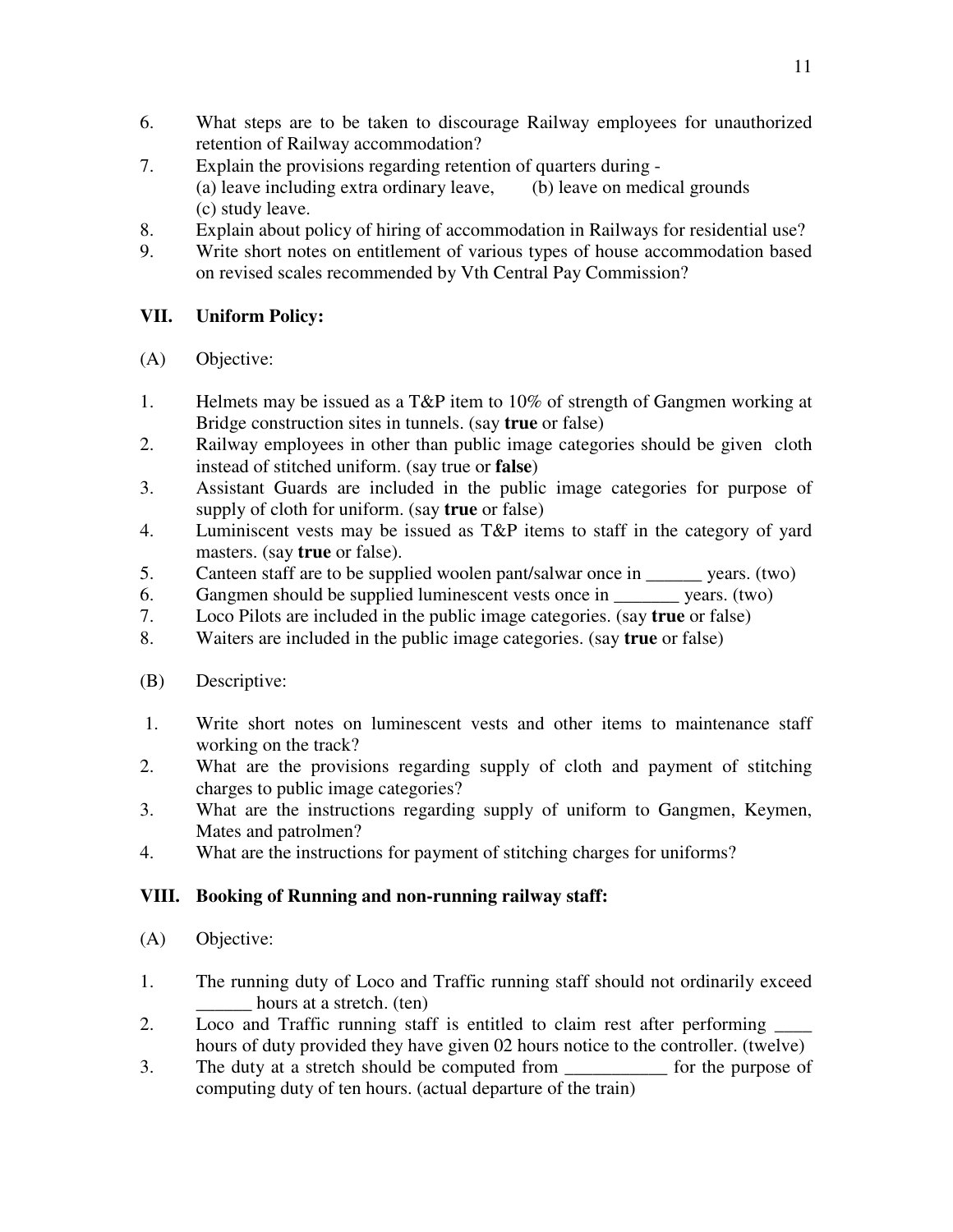- 4. For the purpose of overtime payment, the hours of work shall be calculated from  $\_\_$  to  $\_\_\_\_\_\_\_\_\_\_\_\_\_\_\_\_\_\_\_\_$ . ('signing on' to 'singing off')
- 5. Loco Running staff is entitled to engine attendance allowance of minutes before the departure from engine shed and \_\_\_\_\_\_ minutes after arrival in the engine shed. (45 minutes; 15 minutes)
- 6. Traffic Running staff is entitled to train attendance allowance of \_\_\_\_\_\_\_ minutes before the departure of the passenger train and \_\_\_\_\_\_ minutes after the arrival of the train. (30 minutes; 30 minutes)
- 7. Traffic Running staff is entitled to train attendance allowance of \_\_\_\_\_\_\_\_\_\_\_ minutes before the departure of the goods train and \_\_\_\_\_\_ minutes after the arrival of the train. (45 minutes; 30 minutes)
- 8. Running staff should not normally be away from headquarters for more than days at a stretch. (three or four days)
- 9. Night duty should not normally be performed by the running staff for more than nights at a stretch.  $(six)$
- 10. Loco and Traffic Running staff are allowed \_\_\_\_\_\_ hours rest at headquarters after a running duty of less than 08 hours. (12 hours)
- 11. Loco and Traffic Running staff are allowed \_\_\_\_\_\_ hours rest at headquarters after a running duty of 08 hours or more. (16 hours)
- 12. The running staff shall not be called upon to go out before availing \_\_\_\_\_\_ hours rest unless it is absolutely necessary in case of accidents and breakdowns. (six)
- 13. The interval between the short trips shall be treated as  $\cdot$  if it is equal to or less than one hour plus time allowed for train/engine allowance. (duty)
- 14. Running staff shall be granted each month a rest of at least four periods of not less than consecutive hours each or five periods of not less than consecutive hours each including a full night. (30; 22)
- 15. Travelling Ticket Examiners are classified as \_\_\_\_\_\_\_ workers under HOER.
- 16. The duty hours of other running staff like traveling van clerks should be limited to hours a week on the average. (54)
- 17. Periodic rest to other running staff like Travelling Ticket Examiners may be given on the scale in the manner laid down for local and traffic running staff. (say **true** or false)
- 18. When a worker not provided with crew rest van travels on duty as passenger, all time spent for traveling beyond a radius of 08 kms from place of his duty shall be treated as  $(duty)$
- 19. When a worker does not travel on any day beyond a radius of 08 kms from the place of duty, the time spent as passenger on duty will not count at duty. (say **true** or false)
- 20. When a worker is provided with crew rest van, the time spent as passenger on duty will not count as duty. (say **true** or false)
- 21. In case Railway employees who have to travel occasionally on duty outside their jurisdiction, of travel time shall be credited towards duty hours.  $(50\%)$
- 22. Saloon attendants are classified as \_\_\_\_\_\_ under HOER. (essentially intermittent)
- 23. When saloon attendants are required to move out on line with saloon, period of their traveling will be treated as duty. (whole)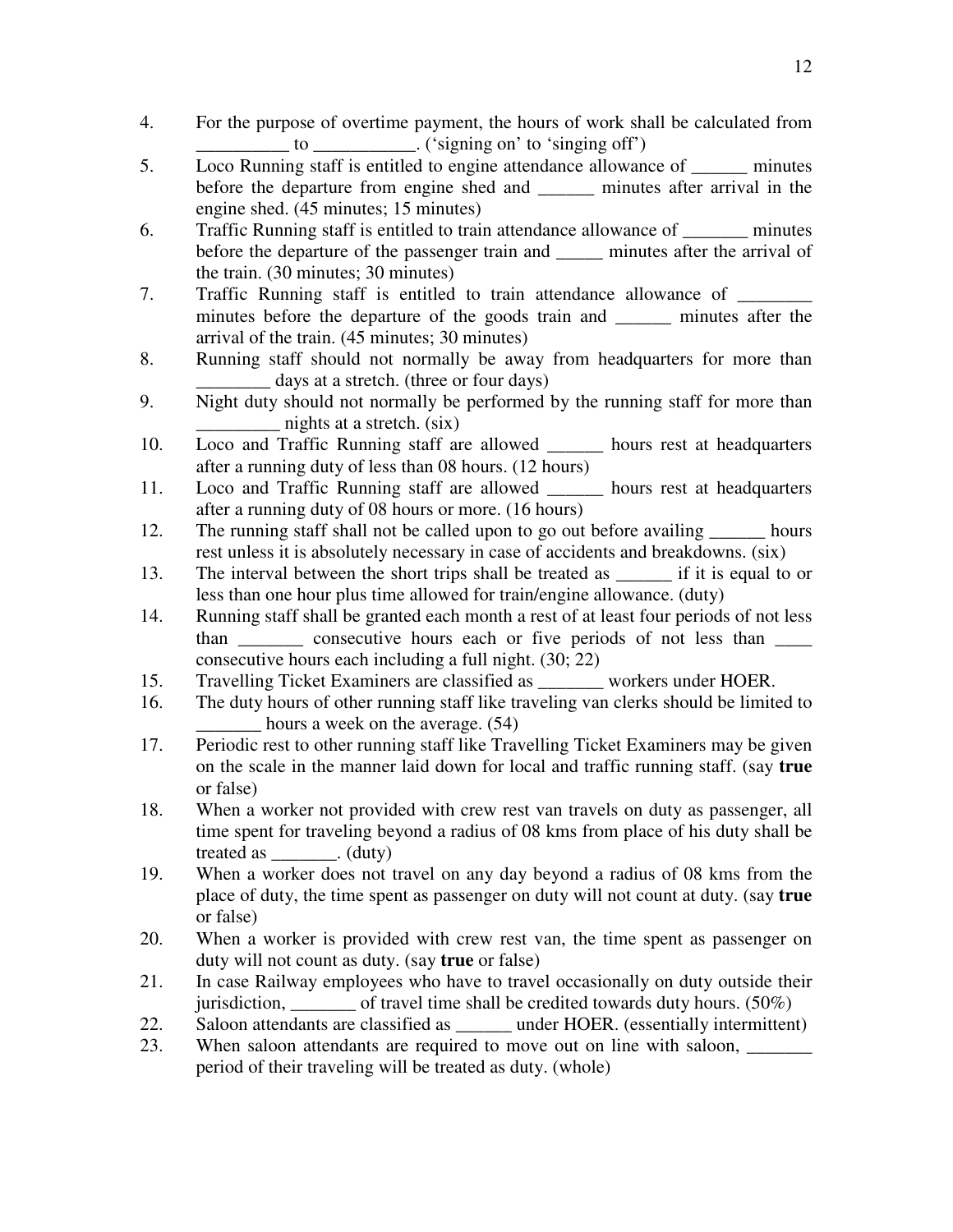- 24. Loco running staff deputed to accompany dead engines may be allowed credit of of the time spent during such journey.  $(2/3)$
- 25. In case of non-running staff, efforts should be made to provide at least one break in continuous night duty in  $\qquad \qquad$  days in addition to weekly rest. (10)
- (B) Descriptive:
- 1. Write short notes on:
	- (i) Split shift (ii) Rest at out-station to loco and traffic running staff (iii) Periodic Rest to Running staff. (iv) Tavelling spare on duty
	- (v) Engine & Train Attendance (vi) Breach of Rest
- 2. What are the instructions regarding Duty hours and Rest to Loco and Traffic Running staff?
- 3. Explain briefly about the duty hours and periodic rest to other running staff like traveling ticket examiners.
- 4. What is the procedure for computation of duty hours of Air-conditioned coach attendants and incharges?
- 5. What principles should be borne in mind while framing the duty rosters?

# **IX. Railway Servants (Discipline & Appeal) Rules, 1968**

- (A) Objective:
- 1. The Railway servants (Discipline & Appeal) Rules came into force on \_\_\_\_\_\_\_\_.
- 2. **Example 1** form is used for placing a Railway employee under suspension.
- 3. Suspension is a penalty under D&A Rules, 1968. (say true or false)
- 4. \_\_\_\_\_\_\_\_form is used for revocation of suspension.
- 5. \_\_\_\_\_\_\_\_ form is used for imposition of minor penalty.
- 6. \_\_\_\_\_\_\_\_ form is used for imposition of major penalty.
- 7. \_\_\_\_\_\_\_\_ form is used for nomination of Inquiry Officer.
- 8. \_\_\_\_\_\_\_\_\_\_\_\_\_\_\_ form is used to appoint a presenting officer.
- 9. Subsistence allowance is equal to leave salary, which the employee would have drawn had he been on \_\_\_\_\_\_\_\_\_\_\_\_\_\_\_\_\_\_\_\_\_.
- 10. In case the suspension period is prolonged beyond three months for reasons not attributable to the employee, the subsistence allowance may be increased by an amount not exceeding  $\%$
- 11. In case the suspension period is prolonged beyond three months for reasons attributable to the employee, the subsistence allowance may be decreased by an amount not exceeding  $\sim$   $\%$
- 12. A retired Railway servant can act as a defense helper (say true or false)
- 13. Retired Railway servants cannot act as defense helper in more than \_\_\_\_\_\_ cases at a time.
- 14. The defense helper should be from the same Railway as that of the delinquent employee. (say true or false)
- 15. An official of a recognized trade union may assist in more than three pending disciplinary cases. (say true or false)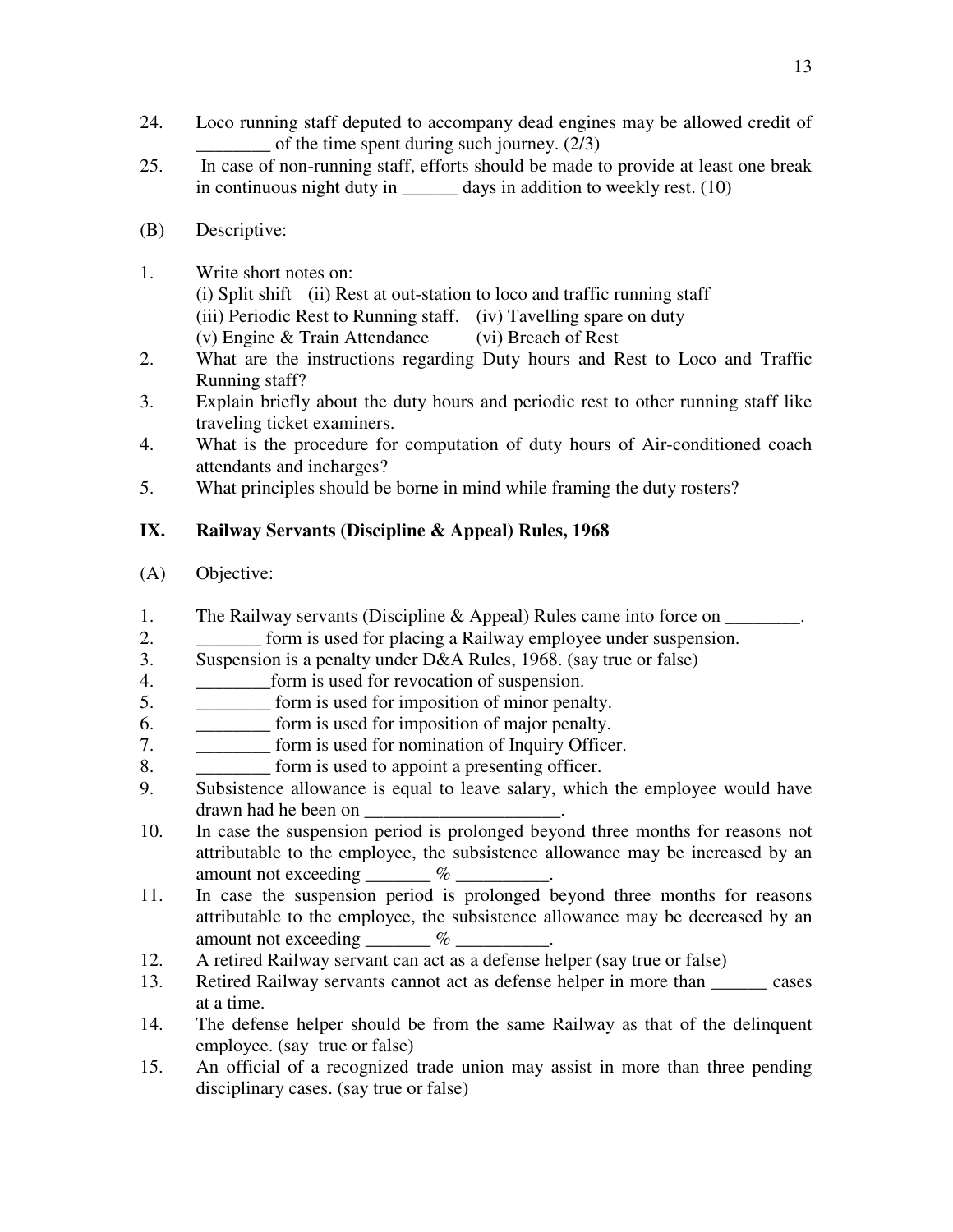- 16. Termination of an employee on reduction of establishment is a penalty under D&A Rules, 1968. (say true or false)
- 17. Withholding of increments for failure to pass any departmental examination is not a penalty under D& A Rules, 1968. (say true or false).
- 18. Reversion of a Railway servant officiating in higher service on the ground that he is considered to be unsuitable for such higher grade is a penalty under D&A Rules, 1968. (say true or false)
- 19. No appeal lies against any order of an \_\_\_\_\_\_\_\_\_\_\_\_\_ nature or of the nature of \_\_\_\_\_\_\_\_\_\_\_\_\_\_ of the final disposal of a disciplinary proceedings.
- 20. Appeal lies against the order of suspension. (say true or false)
- 21. Any order interlocutory in nature passed by the inquiry can be appealed against. (say true or false)
- 22. While disposing of an appeal, the appellate authority can order re-appointment of the delinquent employee. (say true or false).
- 23. No appeal shall be entertained unless preferred within days.
- 24. The period of 45 days for preferring an appeal is reckoned from \_\_\_\_\_\_\_. (the date on which a copy of the order appealed against is delivered to the appellant)
- 25. The appeal against an order of the disciplinary authority can be preferred by the appellant in his own name. (say true or false)
- 26. The appeal shall be preferred to any higher authority than the disciplinary authority. (say true or false)
- 27. The appeal shall not contain any
- 28. No order imposing/enhancing a penalty shall be made by any revising authority unless the Railway Servant concerned has been given \_\_\_\_\_\_\_\_ against the penalty proposed.
- 29. No proceeding for revision shall be commenced until after the expiry of the period of limitation for \_\_\_\_\_\_\_\_\_\_.
- 30. No proceeding for revision shall be commenced until after \_\_\_\_\_\_\_\_ of the appeal preferred.
- 31. Rule 25.A of the  $RS(D&A)$  Rules deal with
- 32. Every order or notice under RS (D&A) Rules, 1968 shall be served in person on the Railway servant concerned or communicated to him by
- 33. An authority not lower than shall impose the penalties of dismissal/Removal/Compulsory retirement.
- 34. While putting up the case to revision authority, the authority competent thereto can suggest the specific penalty to be imposed. (say true or false)
- 35. If DRM functions as Disciplinary/Appellate authority, \_\_\_\_\_\_\_\_\_\_ shall be the appellate/revision authority.
- 36. The disciplinary proceedings should be closed immediately on the death of the charged employee. (say true or false).
- 37. \_\_\_\_\_\_\_\_\_\_\_\_ inquiry is ordered, if necessary, to find out prima facie whether there is any case under DAR.
- 38. Disciplinary Authority decides to conduct inquiry either by \_\_\_\_\_\_ or by  $\frac{1}{2}$  or by
- 39.  $\qquad \qquad \text{authority fixes the date for inquiry and advise the charged employee.}$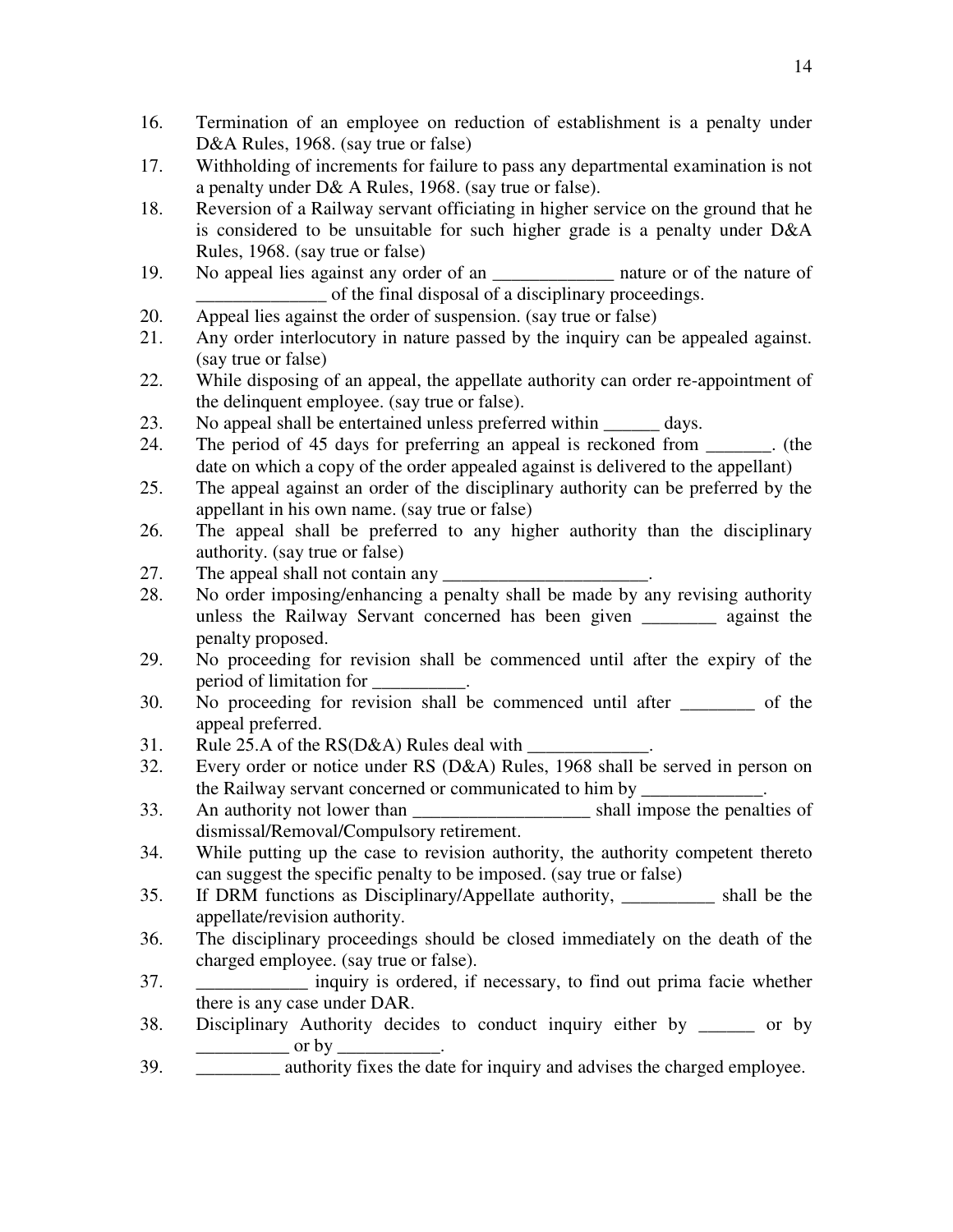- 40. The inquiring authority may refuse the request of the delinquent employee for documents, if they are \_\_\_\_\_\_\_\_\_\_ to the case.
- 41. The inquiring authority may refuse the request of the delinquent employee for documents, if they would be against \_\_\_\_\_\_\_\_\_\_ or \_\_\_\_\_\_\_\_\_\_\_\_\_\_.
- 42. The inquiring authority, where it is not itself the \_\_\_\_\_\_\_\_, shall forward to the disciplinary authority the records of inquiry.
- 43. Charges framed against a delinquent employee should not be \_\_\_\_\_\_\_\_. They should be \_\_\_\_\_\_ and definite to convey exact nature of the alleged misconduct.
- 44. The disciplinary authority cannot impose major penalty without conducting enquiry proceedings subject to the exceptions given under Rule of the RS(D&A) Rules, 1968.
- 45. If no presenting officer is appointed, \_\_\_\_\_\_\_\_\_\_ authority will perform the functions of the presenting officer in an inquiry.
- 46. A railway servant on leave preparatory to retirement cannot be nominated as a defence counsel. (say true or false).
- 47. The trade union official nominated as defence counsel should be a member of the recognized trade union for at least \_\_\_\_\_\_\_\_\_\_ (period) at the time of nomination.
- 48. If no presenting officer is nominated, \_\_\_\_\_\_\_\_\_\_ will commence the proceedings by reading out the articles of charge.
- 49. If no presenting officer is nominated, \_\_\_\_\_\_\_\_\_ will examine and re-examine the prosecution witnesses.
- 50. What is the time limit for submission of written statement of defence by the delinquent railway servant?
- 51. If the documents cited in the charge sheet are not enclosed to it at the time of serving the same, it shall lead to procedural lapse. (say true or false).
- 52. What is the time limit allowed for the delinquent employee for completion of inspection of the documents?
- 53. Show cause notice is necessary before imposing minor penalty after dropping the major penalty proceedings. (say true or false)
- 54. Recognised trade union official can assist a gazetted railway servant to present his case before the inquiring authority. (say true or false).
- 55. The trade union official who assists the delinquent employee in an inquiry should take nominal fees only. (say true or false)
- 56. A legal practitioner can act as a defence assistant. (say true or false)
- 57. If authority is a legal practitioner, the defence assistant can also be a legal practitioner.
- 58. The ten days time allowed for submission of the written statement may be extended by the authority, if he satisfies that there is enough justification to do so.
- 59. In case the alleged charge is assault, \_\_\_\_\_\_\_\_\_\_\_ filed in the police station can be one of the relevant documents to be attached to the charge sheet.
- 60. In case the alleged charge is unauthorized absence, \_\_\_\_\_\_\_\_\_ can be one of the listed documents.
- 61. If the charge is unauthorized absence, can be one of the witnesses.
- 62. A railway servant under suspension can be granted leave. (say true or false)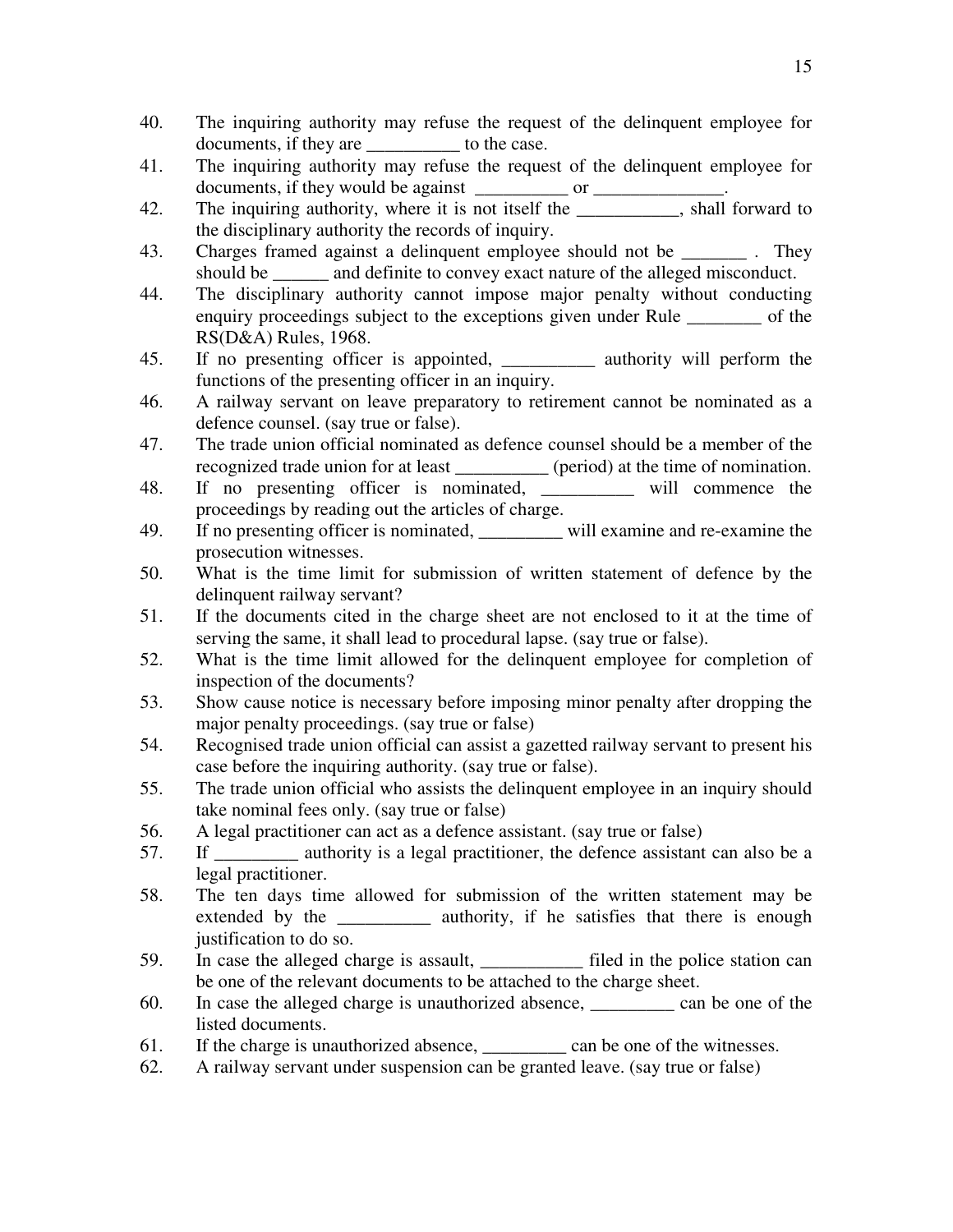- 63. A railway servant under suspension can be given \_\_\_\_\_\_\_ sets of privilege passes in a calendar year at the discretion of the authority not lower than DRM.
- 64. A railway servant under suspension can be given one set of privilege pass in a calendar year at the discretion of the authority not lower than
- 65. In case of removal/dismissal, the cost of privilege passes given to a railway servant under suspension should be recovered. (say true or false)
- 66. Employees under suspension may be given not more than \_\_\_\_\_\_\_\_ sets of PTOs per year at the discretion of \_\_\_\_\_\_\_\_\_\_.
- 67. The discretion to issue PTOs to employees under suspension may also be exercised by
- 68. PF amount can be recovered from Subsistence allowance. (say true or false)
- 69. Amount due to court attachment cannot be recovered for subsistence allowance. (say true or false).
- 70. Appeal shall be entertained unless preferred within \_\_\_\_\_\_\_\_\_ days.
- 71. Rule No. \_\_\_\_\_\_\_\_ of RS (D&A) Rules, 1968 deals with communication of orders to Railway servants.
- 72. Schedule III of RS (D&A) Rules, 1968 deals with
- 73. Special provisions to Group C and D are contained in Rule  $\frac{1}{\sqrt{2\pi}}$  of RS(D&A) Rules, 1968.
- 74. The authority competent to reduce of increase the subsistence allowance after a period of three months of suspension is  $\overline{\phantom{a}}$
- 75. After a period of three months of suspension, the subsistence allowance may be increased or reduced by
- 76. Railway Servants (D&A) Rules, 1968 apply to casual labour. (say true or false)
- 77. Inquiry is not required to be held in case of DAR proceedings for minor penalty. (say true or false)
- 78. The disciplinary authority can never act as an inquiry officer. (say true or false)
- 79. A typical charge sheet for major penalty necessarily contains annexures.
- 80. A trade union official can act as \_\_\_\_\_\_\_\_\_\_\_\_ in a DAR Case.
- 81. Trade Union member can act as Defence counsel in a DAR case against Gazetted Officers. (say true or false)
- 82. Rule 13 of D&A Rules deals with common proceedings. (say true or false)
- 83. No appeal shall lie against any order passed by an Inquiry Officer in the course of an inquiry under Rule 9 of RS (D&A) Rules, 1968. (say true or false)
- 84. Rule 25 of RS (D&A) Rules, 1968 deals with special provisions for Group C & D staff. (say true or false)
- (B) Descriptive:
- 1. To whom the Railway servants (Discipline & Appeal) Rules, 1968 are not applicable and to whom they are applicable?
- 2. When a Railway servant may be placed under suspension?
- 3. What is meant by deemed suspension? What are the provisions for deemed suspension?
- 4. What is meant by subsistence allowance? What deductions are permissible from subsistence allowance?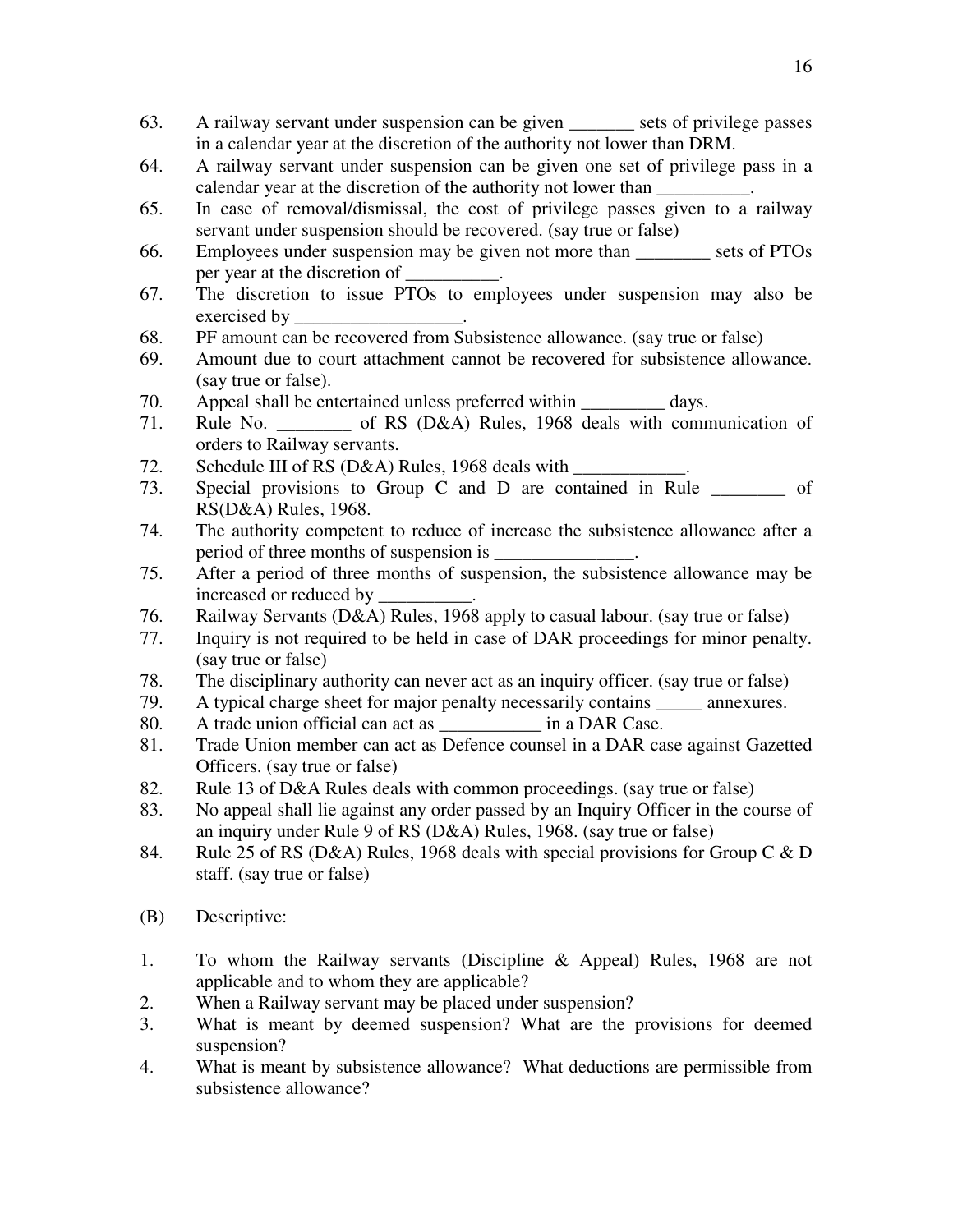- 5. How does the period of suspension is treated under different circumstances?
- 6. List out the minor penalties prescribed under D&A Rules, 1968.
- 7. List out the major penalties prescribed under D&A Rules, 1968.
- 8. What does not amount to penalty within the meaning of Rule 6 of D&A Rules?
- 9. What is the procedure for imposition of minor penalty under D&A Rules, 1968?
- 10. What documents shall be forwarded to inquiry Officer by the disciplinary authority to facilitate conduct of the inquiry?
- 11. Under what circumstances, an inquiry is not required to impose a penalty on the delinquent employee as an exception to Rule 9?
- 12. What are the orders against which no appeal lies under R.17 of D&A Rules?
- 13. Indicate five types of orders against which appeal lies under R.18 of D&A Rules.
- 14. Write briefly about the special provisions available to non-gazetted staff under D&A Rules, 1968?
- 15. Who are the revising authorities under the RS (D&A) Rules, 1968?
- 16. What are the provisions regarding submission of a petition to the President envisaged under Appendix II of IREC, Vol.I?
- 17. Distinguish between:
	- (i) Appellate authority & Disciplinary authority,
	- (ii) Revision & Review (iii) Suspension & Deemed Suspension,
	- (iv) Minor Penalty & Major Penalty (v) Removal & Dismissal
	- (vi) Presenting Officer & Inquiry Officer
- 18. Write Short notes on:
	- (i) Defence counsel. (ii) Communication of orders
	- (iii) Deemed suspension (iv) Common proceedings
	- (v)Rule 14 of Railway Servants (Discipline & Appeal) Rules, 1968.
	- (vi) preponderance of probability (vii) Principles of natural justice
		- (viii) Review under RS (D&A) Rules.
- 19. Draft statement of articles of charge framed against Shri Rao a Lab superintendent, Railway Hospital, Lallaguda, who was found pilfering medicines worth Rs. 200/- from the hospital at about 17.30 hrs., on 21.05.2005..
- 20. Draft statement of imputations of misconduct/misbehaviour in support of the articles of charge framed against Shri Rao, a lab superintendent, Railway Hospital, Lallaguda, who was found pilfering medicines worth Rs. 200/- from the hospital at about 17.30 Hrs., on 21.05.2005.
- 21. Draft statement of imputations of misconduct/misbehaviour in support of the articles of charge framed against Shri Chari, a Sr. Clerk, CPO/O/SC who has misused II Class Privilege Pass No. S 235466 by allowing non-family members to travel under the guise of his wife and widowed mother.
- 22. Draft statement of articles of charge framed against Shri Singh, a Peon, COM/O/SC that he has remained unauthorizedly absent from duty for 200 days from 01.07.1998 to 16.01.99 without prior sanction of leave or production of proper medical certificate from authorised medical attendant.
- 23. Indicate the reasonable opportunities available to defend oneself if one is taken up for Major Penalty under Railway Servants (D&A) Rules, 1968? What further avenues available to him, if he is imposed with the penalty and what procedure shall be followed?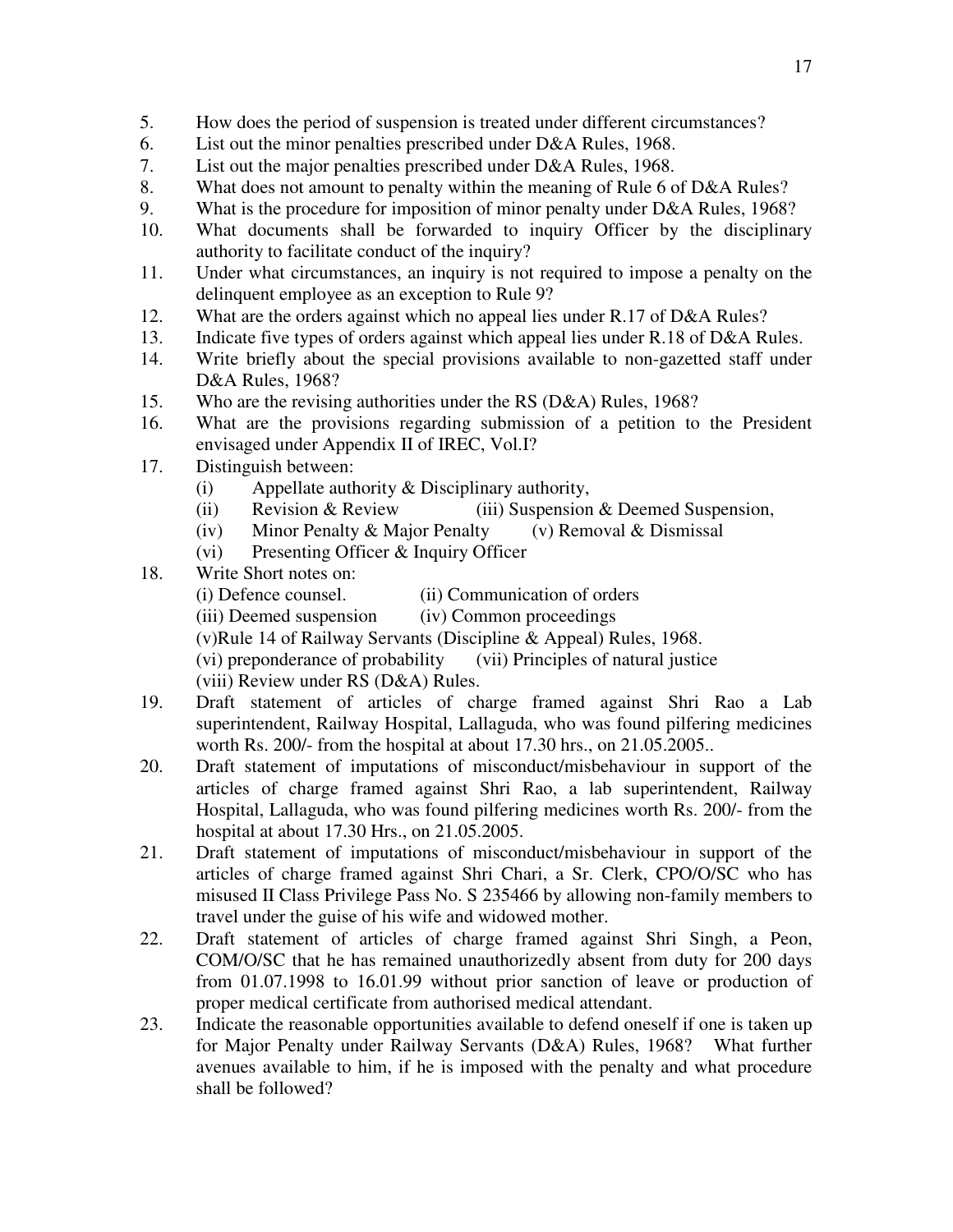### **X. Recognition of Trade Unions. Facilities to Office bearers of recognized unions/Associations. Dealing with Unrecognised Unions/Associations.**

- (A) Objective:
- 1. One card pass in favour of \_\_\_\_\_\_\_\_\_\_\_ office bearers shall be issued to each branch of a trade union. (any four)
- 2. The card pass issued to the branches of trade unions are available over the jurisdiction of the branch and to the  $\cdot$  (divisional headquarters)
- 3. The authority competent to take a decision in regard to the request for allotment of land for construction of branch offices of a recognized union is  $\qquad \qquad$  . (GM)
- 4. In case of transfer of office bearer to another office located at a distance in the same area at the same station, there is no need to give notice to the union before hand. (say true or **false**)
- 5. In case of transfer of office bearers from one section to another in the same office, there is no need to give notice to the union before hand. (say **true** or false)
- 6. The procedure laid down for transfer of office bearers need to be followed even in the case of employees to be transferred on SPE/Vigilance cases.(say true or **false**)
- 7. In case employee is transferred on his own request, there is no need to follow usual procedure. (say **true** or false)
- 8. Prior permission of administration would be needed for use of Railway premises for holding meetings of recognized unions. (say **true** or false)
- 9. The requests for use of railway premises for holding meeting of recognized unions should reach the administration days before the meeting. (three)
- 10. Political subjects can also be discussed at the meetings of recognized unions in the Railway premises for which permission is granted. (say true or **false**)
- 11. Administration may insist on the copy of agenda of the meetings of recognized unions before granting permission. (say true or **false**)
- 12. A railway telephone may be provided to the branch offices of the recognized unions also. (say **true** or false)
- 13. General Secretary of a recognized union may be provided with a railway telephone at his residence only when the residential accommodation is within Railway premises. (say **true** or false)
- 14. Divisional Secretaries of reecognised unions are not entitled to railway telephone at residence. (say true or **false**)
- (B) Descriptive:
- 1. What are the recognized unions on Indian Railways? What are the privileges extended to the office bearers of the recognized unions?
- 2. What are un-recognised unions? What is the Government's policy regarding the un-recognised union?
- 3. What is the Government's policy regarding the grievances put forth by the SC/ST staff associations? What are the privileges extended to the SC/ST staff associations?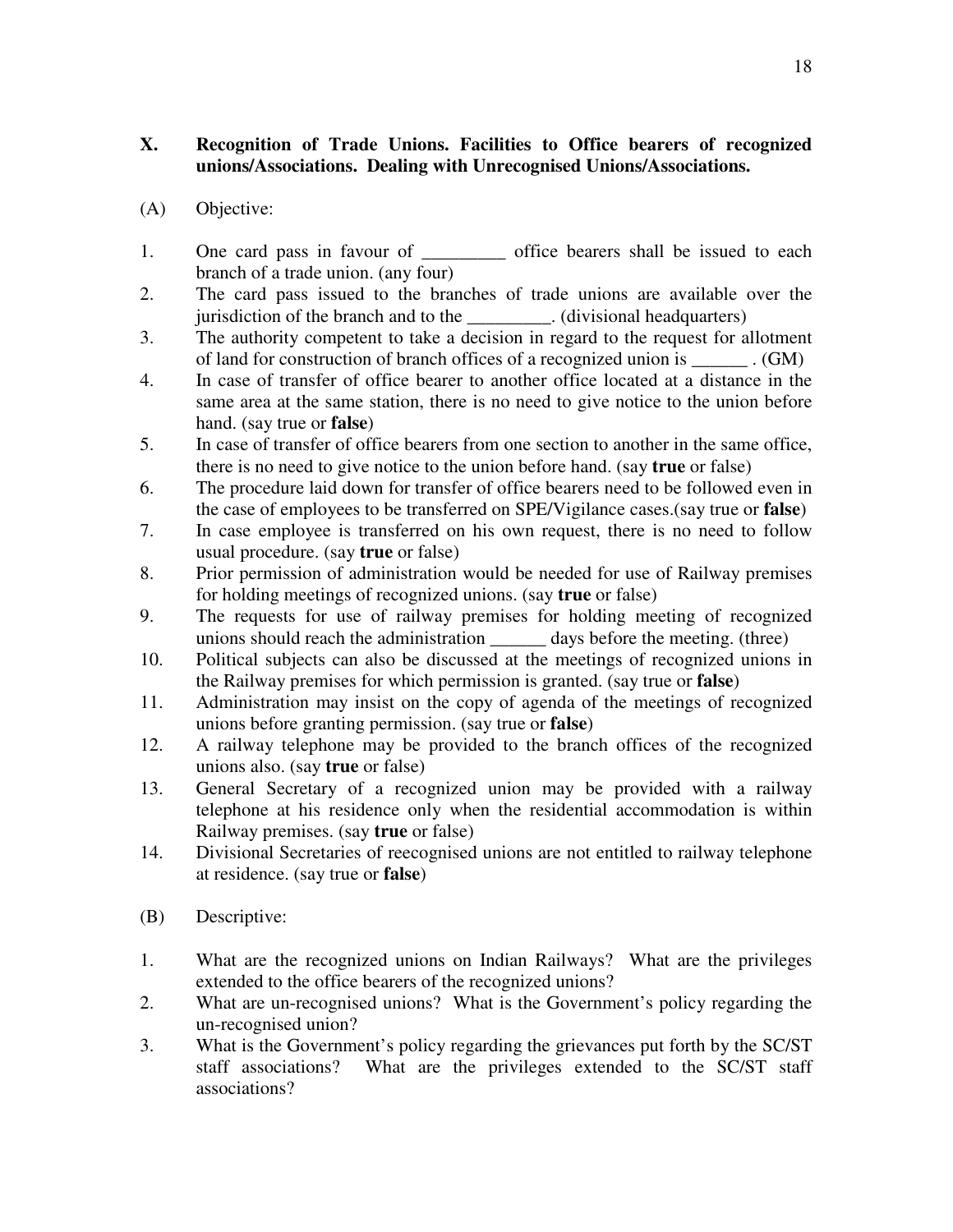- 4. What are the rules in connection with the transfer of a trade union official in different circumstances – (i) on administrative grounds, (ii) on Periodical Transfer, (iii) on request.
- 5. What are the instructions regarding transfer of Trade Union officials?
- 6. What are the instructions regarding grant of permission/use of railway premises for union meetings?
- 7. What are the instructions regarding provision of telephone facility to the offices of recognized unions and their residential accommodation?
- 8. What are the instructions regarding deputation of railway servant as full time paid union worker?

### **XI. Medical Attendance & Medical Examination:**

- (A) Objective:
- 1. Group A of the vision test is in the interest of \_\_\_\_\_\_\_\_\_\_ (public Safety)
- 2. Group A of the vision test is subdivided into \_\_\_\_\_\_\_\_\_ classes. (three)
- 3. Foot Plate staff are medically tested for fitness in \_\_\_\_ class of Vision Test. (A/1)
- 4. Station Masters are medically tested for fitness in \_\_\_\_\_\_ class of Vision Test. (A/2)
- 5. Inspectorial staff of Loco, Traffic and Signal Department are medically tested for fitness in class of Vision Test. (A/3).
- 6. Group B of the vision test is in the interest of \_\_\_\_\_\_\_ (employee himself and the fellow workers)
- 7. Group B of the vision is subdivided into classes. (two)
- 8. Give two examples of staff medically tested for fitness in B/1 class: Gangmen, Gang mates, Trains clerks, P Way Mistries, TXRs, RPF staff.
- 9. TTEs are medically tested for fitness in class.  $(B/2)$
- 10. Group C of the vision test is in the interest of \_\_\_\_\_\_\_\_ (administration)
- 11. Group C of the vision test is subdivided into classes. (two)
- 12. Welfare Inspectors are medically tested for fitness in \_\_\_\_\_\_ class. (C/1)
- 13. Clerical staff are medically tested for fitness in \_\_\_\_\_\_\_\_ class. (C/2)
- 14. Periodical Medical Examination of vision test in classes A/1, A/2 and A/3 is held after every \_\_\_\_\_\_\_\_ years upto the age of 45 years. (three)
- 15. Periodical Medical Examination of vision test for footplate staff of high speed trains should be held once in vears upto the age of 40 years. (two)
- 16. Periodical Medical Examination of vision test in classes A/1, A/2 and A/3 is held once in \_\_\_\_\_\_\_\_ years after the age of 45 years. (a year)
- 17. Periodical Medical Examination of vision test for footplate staff of high speed trains should be held once in \_\_\_\_\_\_ years after the age of 40 years. (a year)
- 18. Periodical Medical Examination in B/1 and B/2 classes is held at the age of \_\_\_\_\_ years and again at the age of vears. (45 and 55)
- 19. No periodical medical examination is held for \_\_\_\_ and \_\_\_ classes.(C/1 and C/2)
- 20. The time spent in journey for PME is treated as  $(duty)$
- 21. The time taken by an employee to equip himself with spectacles etc., without which he is not considered fit for duty should be treated as  $\qquad \qquad$  (leave due)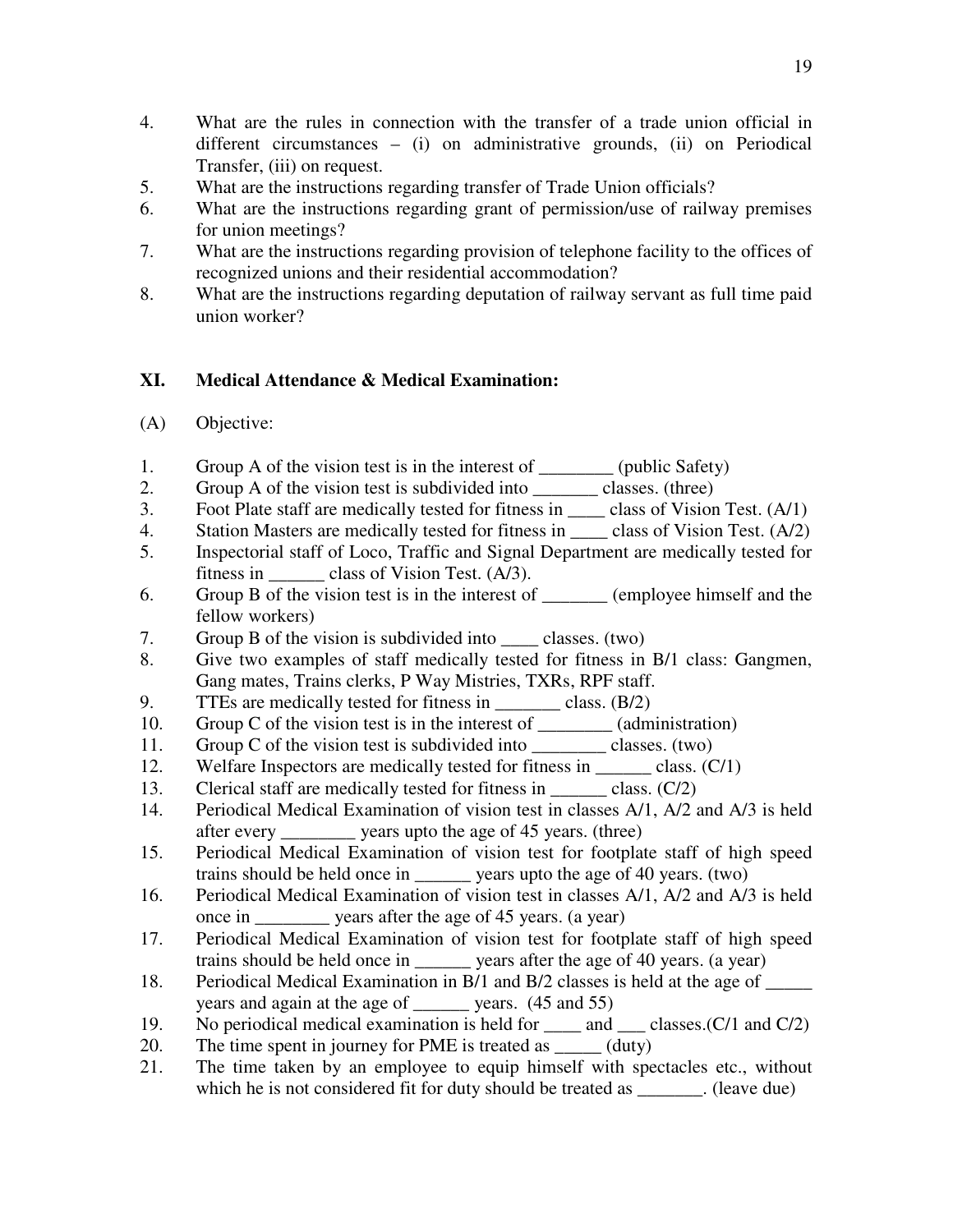- 22. The amount payable for joining RELHS at the time of retirement is  $\Box$
- 23. Medical allowance is granted @ Rs. 100/- p.m. to Railway Pensioner/Family Pensioner residing beyond away from Railway Hospitals.
- 24. \_\_\_\_ qualifying service in the Railways is necessary for joining RELH Scheme.
- 25. Supply of diet is free to employees whose basic pay does not exceed Rs.
- (B) Descriptive:
- 1. Explain the different medical classifications under which the non-gazetted staff are divided for appointment in Railway service? Give examples.
- 2. What is RELHS? Who is eligible to join the scheme? What are the benefits under the scheme?
- 3. What are the provisions regarding supply of diet and the charges thereto?
- 4. What are the important provisions regarding reimbursement of expenses of (a) medical treatment and (b) cost of medicines

# **XII. Audit and Accounts Narrative Report. Draft Paras and their disposal**.

- (A) Objective:
- 1. What does C&AG stand for?
- 2. What does PDA stand for?
- 3. What does PAC stand for?
- 4. In how many parts audit inspection reports are issued?
- 5. Who is the head of audit office in zonal railways?
- 6. Who is the head of audit office in Railway Board?
- (B) Descriptive:
- 1. What is special letter? When is special letter issued?
- 2. Explain briefly on the role of audit?
- 3. When are Part-I and Part-II audit inspection reports and Notes issued?
- 4. What is a draft para? When is it issued? How is it dealt with by Railway administration?
- 5. Why inspection of any unit by Accounts is essential?
- 6. Describe in brief about the communication from Audit? How are they dealt with by Railway administration?

### **XIII. Canons of Financial Propriety.**

- (A) Objective:
- 1. Under the standards of financial propriety, the sanctioning authority must pay due regard to the principle that expenditure should prima facie be more or less than the occasion demands. (say true or **false**)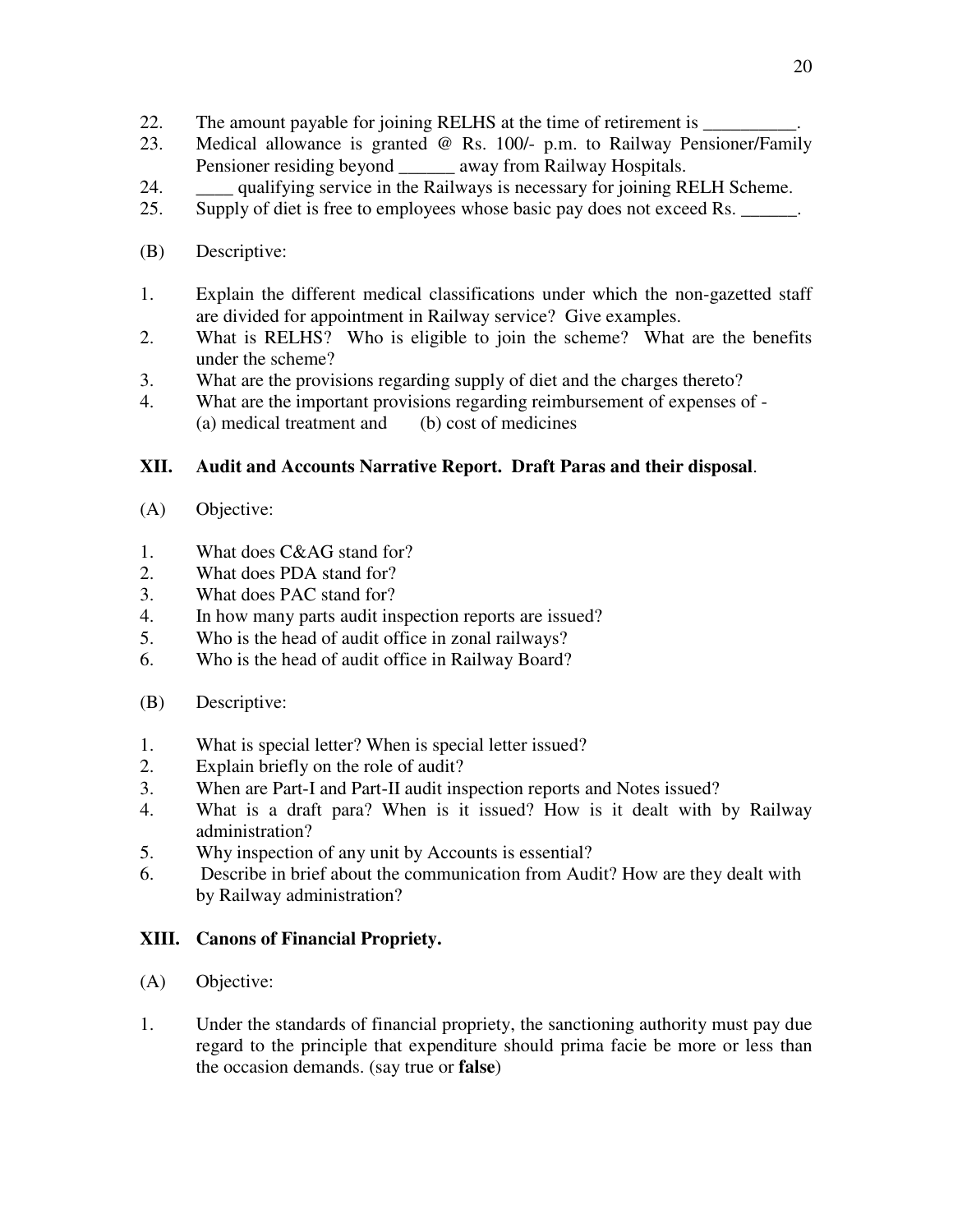- 2. No authority should exercise its powers of sanctioning expenditure to pass an order which will directly or indirectly be to its advantage. (say **true** or false)
- 3. Normally, public money should not be utilized for the benefit of a section of the community. (say **true** or false)
- (B) Descriptive:
- 1. Write about the cannons of financial propriety?
- 2. Write short notes on Schedule of Powers.

# **XIV. Classification of demands for grants.**

- (A) Objective:
- 1. The proposals of Government in respect of sums required to meet expenditure from the Consolidated Fund of India are to be submitted in the form of \_\_\_\_\_\_\_\_\_\_. (Demands for Grants)
- 2. The demands shall be for \_\_\_\_\_\_\_ expenditure. (gross).
- 3. The Demands No. 1,2  $\&$  3 are in the nature of \_\_\_\_\_\_\_\_\_. (general on cost).
- 4. The Demands for Grants are to be presented in \_\_\_\_\_\_ parts. (two)
- 5. Each part of the Demands for grants will have 3 sub-division called \_\_\_\_\_\_\_, and  $\qquad \qquad$  . (sub-heads, detailed heads and primary units).
- 6. Sub-heads of the Demands represent \_\_\_\_\_\_\_\_\_\_ (major functions/activities)
- 7. Detailed heads of the Demands represent \_\_\_\_\_\_\_\_\_ (break up of the activity of classification)
- 8. The expenditure under Repairs and Maintenance of Plant & Equipment of all Departments shall be charged to Demand No. \_\_\_\_\_\_\_\_. (7-Abstract E)
- 9. Operating Expenses of Rolling Stock & Equipment shall be charged to (Demand No, 8)
- 10. Operating Expenses Fuel shall be charged to (Demand No. 10)
- 11. Expenditure under Staff Welfare & Amenities shall be charged to \_\_\_\_\_. (Demand No. 11)
- 12. Charged expenditure required the sanction of President. (say **true** or false)
- 13. Voted expenditure requires approval of Parliament. (say **true** or false)
- 14. Vote on Account represents Grants sanctioned by the Parliament in advance for the short period. (say **true** or false)
- 15. Annexure-J indicates statement of mis-classification. (say **true** or false)
- 16. Annexure-K indicates defects in budget. (say **true** or false)
- 17. Demand 3-13 is known as ordinary working expenses. (say **true** or false)
- 18. Repairs to staff quarters is booked to Demand No. 11(say **true** or false)
- 19. Cost of training is booked to Demand No. 12 ( say **true** or false)
- 20. TA to PWI is booked to Demand No. 4 (say **true** or false)
- 21. Payment of DCRG is booked to Demand No. 13 (say **true** or false)
- 22. Salary of CPO is booked to Demand No. 3 (say true or false)
- 23. Salary of GM is booked to Demand No. 3 ( say true or false)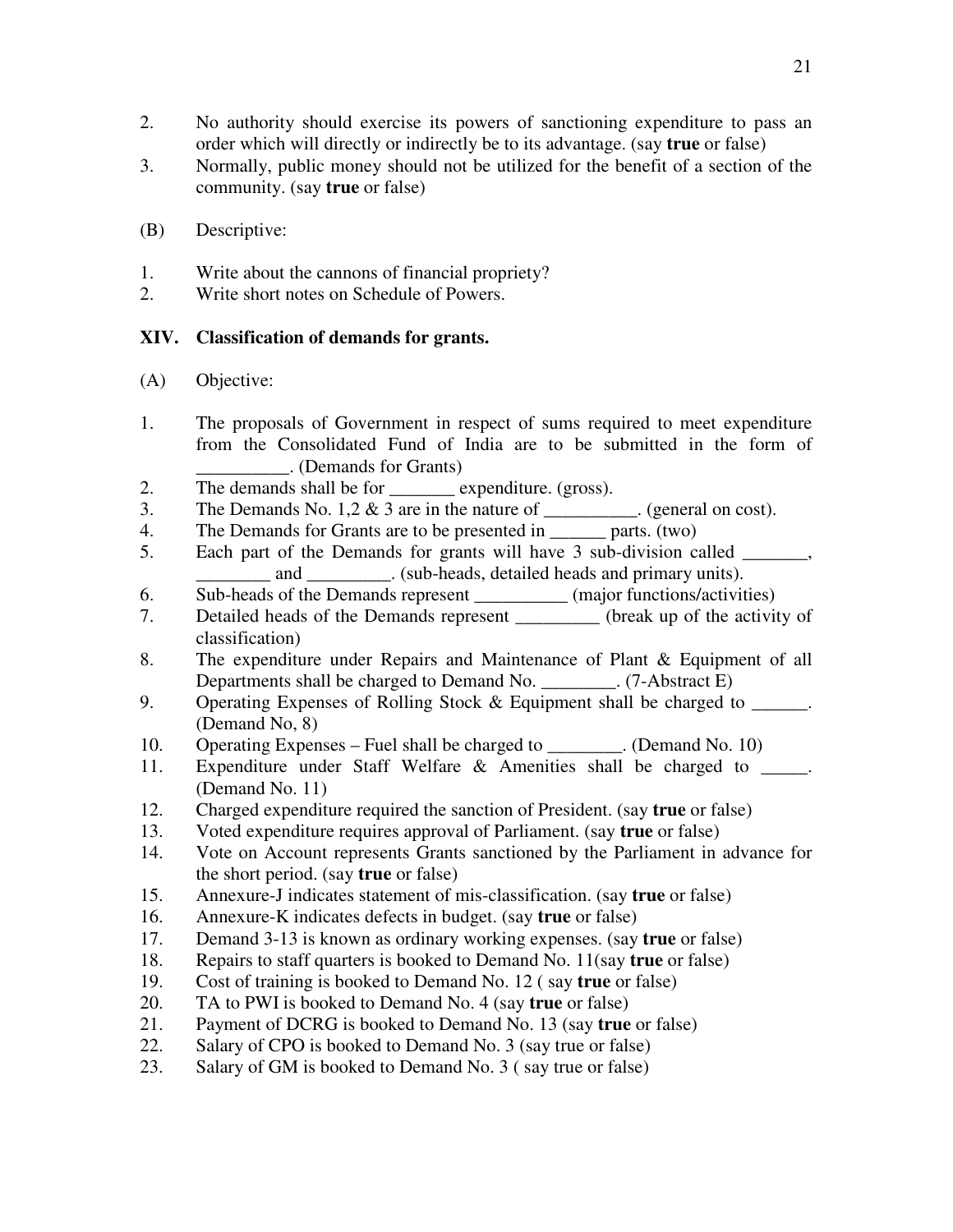- (B) Descriptive:
- 1. What are the demands for grants? Enumerate them.
- 2. Write short notes on (a) Demands for grants (b) primary units of expenditure

#### **XV. Man-Power Planning.**

- (A) Objective:
- 1. Cadre means the strength of a service or a part of a service sanctioned as a separate unit. (say true or false)
- 2. Gazetted post is a post to which appointment is made by \_\_\_\_\_\_\_\_\_\_\_\_\_\_\_\_\_\_\_\_\_
- 3. Lien means the \_\_\_\_\_\_\_ of a Railway servant to hold a post to which he has been appointed on regular basis.
- 4. A permanent post means a post carrying definite rate of pay sanctioned without
- \_\_\_\_\_\_\_\_\_\_\_\_\_\_\_\_. 5. A temporary post means a post carrying a definite rate of pay sanctioned for
- \_\_\_\_\_\_\_\_\_\_\_\_\_\_\_\_. 6. A Tenure post means
- 7. A supernumerary post is a shadow post to which no duties are attached. (say true or false).
- 8. A supernumerary post should be created for indefinite periods. (say true or false)
- 9. A supernumerary post, on vacation by the incumbent, can be filled by another officer in the order of seniority. (say true or false)
- 10. Work charged posts are charged to specific sanctioned works (say true or false)
- 11. An employee who has acquired lien on a post retains the lien on that post while under suspension. (say true or false)
- 12. An employee who has acquired lien on a post retains the lien on that post while officiating in another post. (say true or false)
- (B) Descriptive:

### 1. Define and explain:

- (i) Temporary Posts (ii) Tenure Posts (iii) Supernumerary Posts (iv) ex-cadre posts (v) work charged posts (vi) Selection Post (vii) Non-selection post (viii) Surplus staff bank. (ix) matching surrenders (x) Bench Marking (xi) Vacancy Bank Register.
- 2. Distinguish between: (i) Permanent Posts & Temporary Posts (ii) Tenure Posts & Temporary Posts (iii) Tenure Posts & Ex-cadre Posts (iv) Selection Post & Non-selection post. (v) Ex-cadre posts & Supernumerary Posts.
- 3. What is meant by lien? What are the provisions regarding retention, transfer and termination of lien of a Railway employee?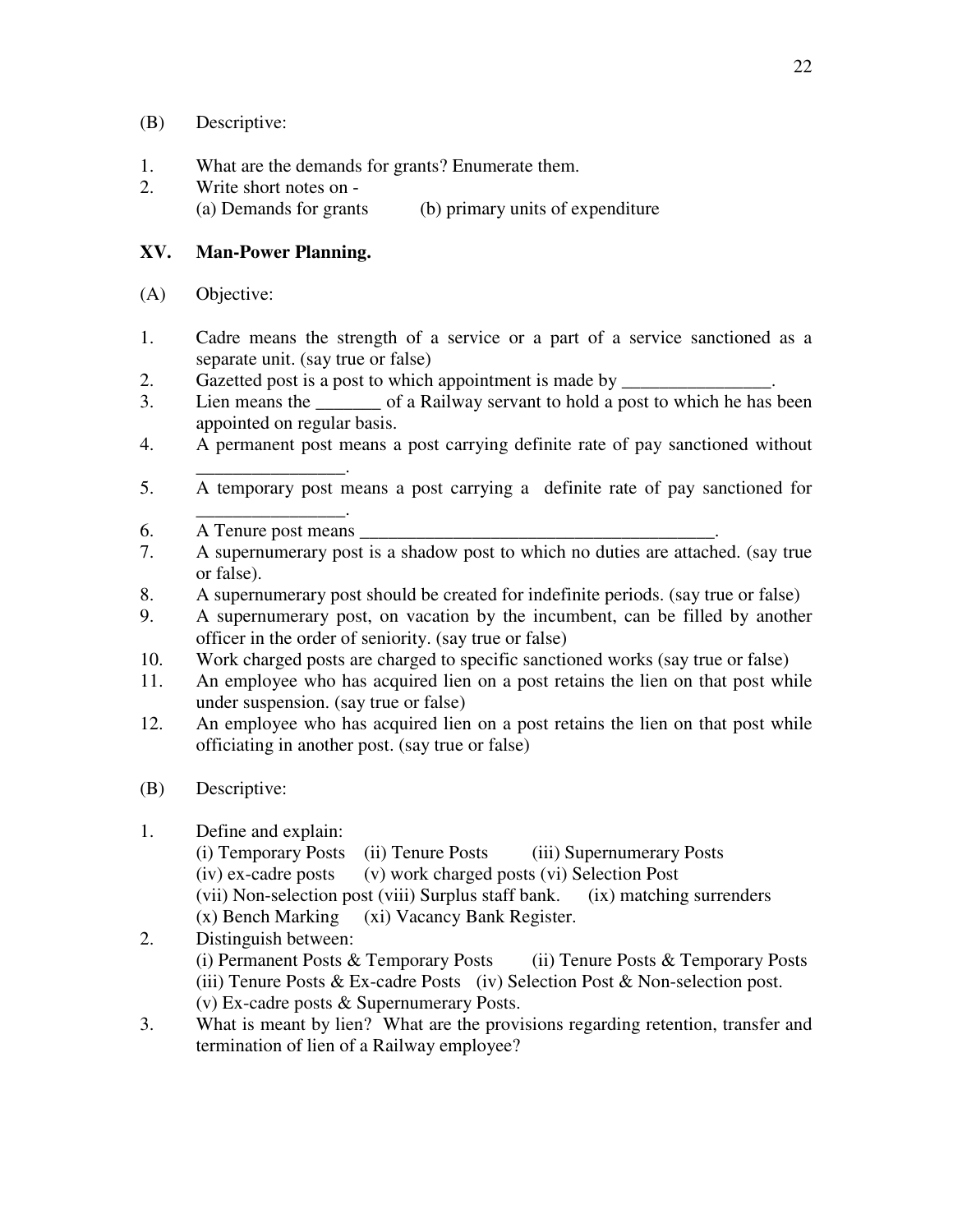- 4. Write a justification for creation of two temporary posts of Stenographers in scale Rs. 4000-6000 in Engineering Department duly indicating the matching surrender required for creation.
- 5. What are the points to be checked before the proposal for creation of additional pots being processed for sanction of the competent authority?
- 6. Man Power Planning needs urgent attention on Indian Railways substantiate the statement.
- 7. What is Manpower Planning? What are its important objectives?
- 8. What is meant by surplus staff? What are the rules governing absorption and seniority of surplus staff in alternative posts?
- 9. What are the provisions regarding absorption of medically decategorised staff in alternative posts?
- 10. Under what circumstances the lien acquired by an employee shall be retained and shall not be retained?
- 11. What are the instructions for speedy re-deployment of surplus staff? What are the instructions regarding fixing their seniority in the alternative posts?
- 12. What are the instructions for training and redeployment of staff (i) working in surplus posts, (ii) in surplus posts retiring shortly (iii) working in intermediate grades.

# **XVI. Pay and allowances.**

- (A) Objective:
- 1. Waiting duty allowance is paid to \_\_\_\_\_\_\_\_\_\_\_\_\_\_\_\_\_\_\_\_ staff.
- 2. Waiting duty allowance is paid to the running staff due to detention at the station on account of \_\_\_\_\_\_\_\_\_\_\_ or \_\_\_\_\_\_\_\_\_\_\_\_\_\_ after they have reported for duty.
- 3. Trip allowance is paid to the Running staff working on and \_\_\_\_\_\_\_\_\_\_\_\_ trains for completion of trips.
- 4. \_\_\_\_\_\_\_\_\_ % of the running allowance is reckoned as ay for passes/PTOs.
- 5. \_\_\_\_\_\_\_\_\_ staff who are detained at any station other than their HQrs., due to an accident for a period exceeding 08 hours shall be paid accident allowance.
- 6. \_\_\_\_\_\_\_\_ staff deputed to work temporarily at stations outside their HQrs., either on running duties or stationary duties shall be entitled to outstation allowance.
- 7. Breach of Rest allowance is paid to \_\_\_\_\_\_\_\_ staff when the rest falls short of the prescribed hours of rest as per HOER.
- 8. National Holiday Allowance is paid to staff drawing pay upto Rs. \_\_\_\_\_\_.
- 9. NPA stands for which is paid to  $\blacksquare$
- 10. Employees joining training institutions as faculty members are entitled to \_\_\_\_\_\_ allowance.
- 11. The staff who are paid nursing allowance are not entitled to NDA for the duty performed during nights. (say **true** or false)
- 12. The classification of cities for the purpose of HRA are \_\_\_.(A1, A, B1, B2 and C)
- 13. The classification of cities for the purpose of CCA are \_\_\_\_\_. (A1, A, B1 and B2)
- 14. Hyderabad is classified as  $\qquad \qquad$  for HRA and  $\qquad \qquad$  for CCA.
- 15. The quantum of rent paid is linked to payment of HRA (say true or **false**)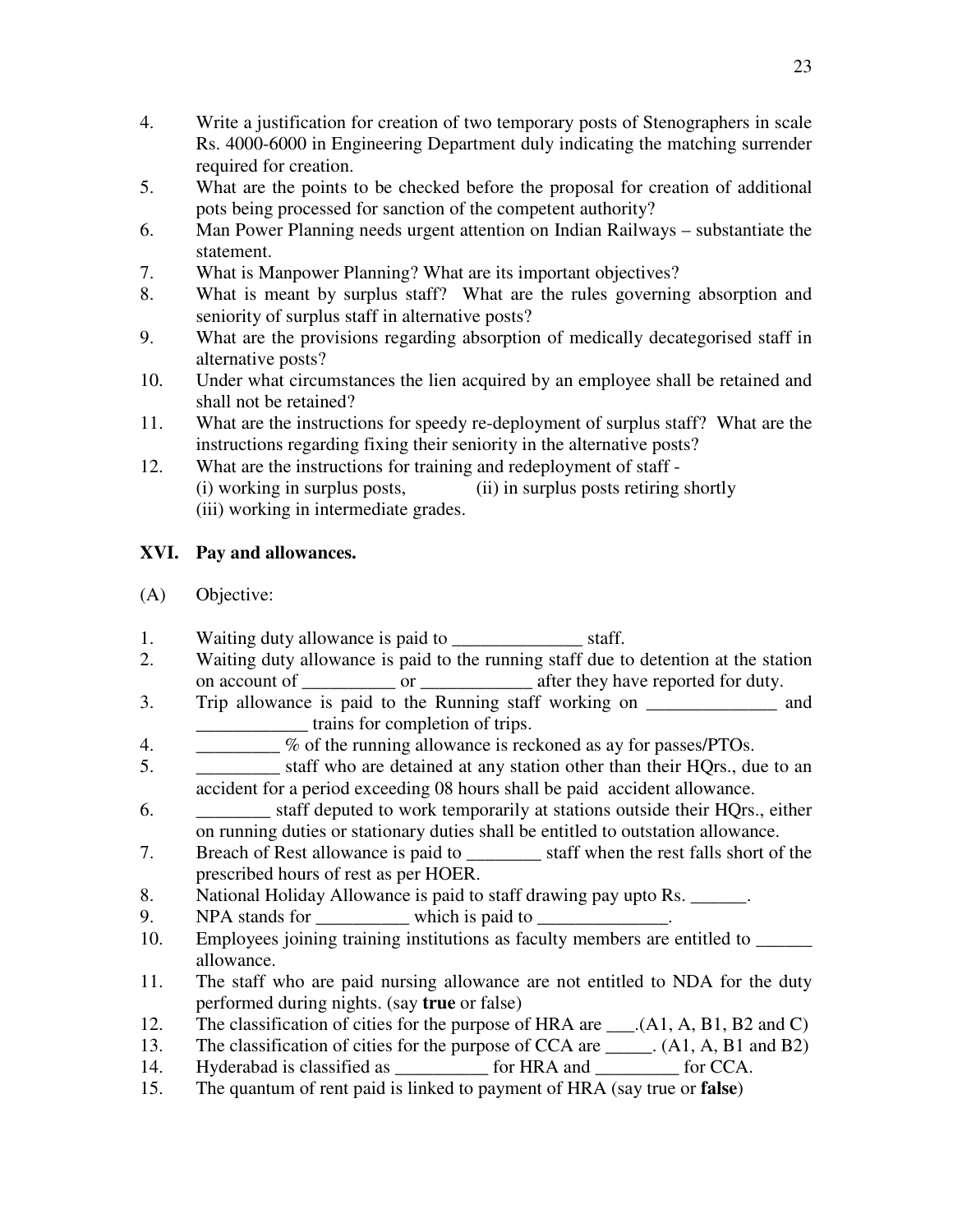- 16. Dual charge allowance will be admissible only if the additional charge is held for a period exceeding days. (45 days)
- 17. For the purpose of dual charge allowance, the aggregate of the pay and additional pay shall not exceed Rs.  $p.m. (26,000/-)$
- 18. Transport allowance shall not be included for the purpose of computation of Overtime allowance. (say true or **false**)
- 19. NPA is taken into account for determining the TA entitlements (say **true** or false)
- 20. Leave availed by the officer looking after full duties of another post shall be taken into account for counting the period of dual charge allowance. (say **true** or false)
- 21. Blind and orthopaedically handicapped employees are not entitled to transport allowance if they are availing I Class residential Card pass. (say true or **false**)
- 22. A railway servant is not entitled to HRA if his spouse is allotted with Government accommodation at the same station. (say **true** or false)
- 23. NPA is treated as ay for the purpose of sanctioning advances. (say **true** or false)
- 24. The rate of washing allowance to Group D employee is  $per$  per month.
- 25. Hyderabad city is classified as \_\_\_\_\_\_\_\_ for the purpose of HRA.
- 26. Calcutta city is classified as  $\qquad \qquad$  for the purpose of CA.
- 27. The %age of DA payable as on  $01.01.2006$  is  $\_$
- 28. Rate of transport allowance payable to the employees drawing pay in scale RS. 6500-10500 at a class city is RS. \_\_\_\_\_\_\_\_\_\_-.
- 29. Breach of rest allowance is paid to running staff. (say true or false)
- 30. Night duty allowance is payable to all Group C employees. (say true or false)
- (B) Descriptive:
- 1. What are the authorised deductions from the Pay bill of a Railway servant?
- 2. What is consolidated TA? What are the rules for payment of consolidated TA?
- 3. What are the occasions on which the employees are entitled to TA for journeys?
- 4. What are the rules regarding payment of conveyance charges for journeys (a) at or near HQrs., and (b) outside Hqrs.?
- 5. What are the accompaniments to a wage bill? What documents are to be verified before claiming the salary of a temporary Railway servant?
- 6. Write short notes on:
- (i) Pay (ii) Personal Pay (iii) Presumptive Pay (iv) Overseas Pay (v) Special Pay (vi) Substantive Pay (vii) Officiating Pay. (viii) Conveyance allowance to handicapped persons (ix) Trip Allowance (x) Consolidated traveling allowance (xi) Breach of rest allowance  $(x)$  Consolidated traveling allowance (xii) Break down duty allowance (xiii) Outstation allowance (xiv) Teaching allowance (xv) Special allowance to gatemen. (xvi) Non-practicing allowance (xvii) Dual charge allowance. 7. Distinguish between:
	- (i) Special Pay  $\&$  Personal Pay (ii) Substantive Pay  $\&$  Officiating Pay (iii) Presumptive Pay & Time scale Pay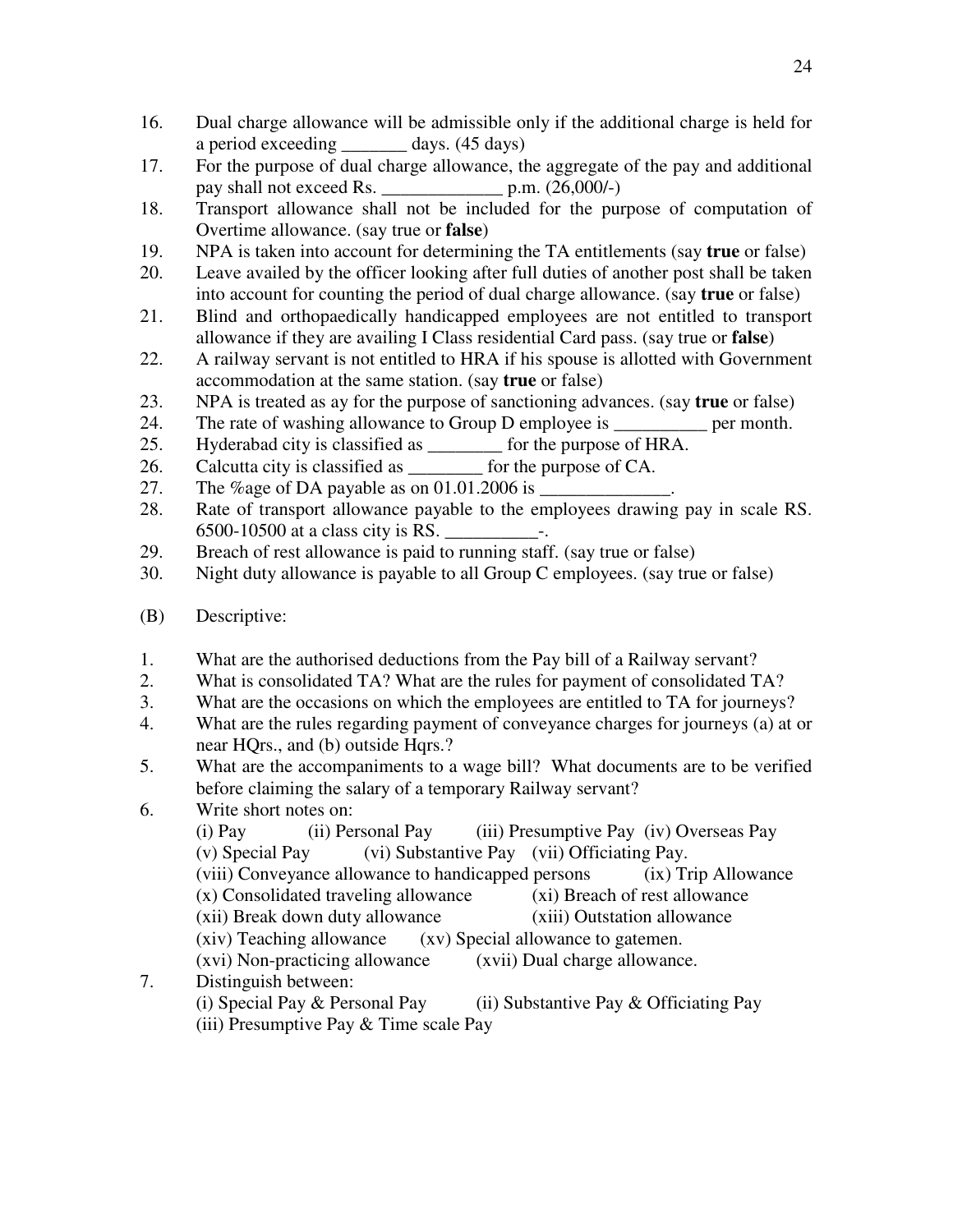# **XVII. Leave Rules.**

- 1. What are the two categories of strikes?
- 2. Conversion of one kind of leave into another shall be considered if received within days.
- 3. Leave ordinarily begins on the day on which \_\_\_\_\_\_\_\_\_\_\_\_\_ is effected and ends on the day preceding that in which \_\_\_\_\_\_\_\_.
- 4. CL shall not be combined with any other kind of leave since it is not \_\_\_\_\_\_\_\_.
- 5. A railway servant on leave may not take any service in India without previous sanction of
- 6. No railway servant shall be granted leave of any kind for a continuous period exceeding \_\_\_\_\_\_\_\_\_.
- 7. Leave shall not be granted to a railway whom a competent authority has decided  $to$  \_\_\_\_\_\_, or \_\_\_\_\_\_\_\_ or \_\_\_\_\_\_\_\_\_ from service.
- 8. Permission of the leave sanctioning authority is required to join duty canceling the leave sanctioned to him. (say true or false)
- 9. A railway servant who has taken leave on medical certificate may not return to duty until he has produced a set of from  $\mathbf{r}$
- 10. Willful absence from duty after expiry of leave renders a railway servant liable to disciplinary action. (say true or false)
- 11. A railway servant other than one who is working in a railway school shall be entitled to days leave on average pay in a calendar year.
- 12. The leave account of every railway servant shall be credited with leave on average pay in advance in \_\_\_\_\_\_ instaments of \_\_\_\_\_\_ each on the first day of and  $\qquad \qquad$  every calendar year.
- 13. The leave at the credit of a railway servant at the close of every half year shall be carried forward to next half year subject to the condition that the closing balance does not exceed days.
- 14. Ordinarily the maximum leave on average pay that may be granted at a time to a railway servant shall be days.
- 15. In the year of appointment, LAP shall be credited to the leave account of an employee at the rate of days for each completed calendar month of service.
- 16. In the year of retirement/resignation of a railway employee, LAP shall be credited at the rate of \_\_\_\_\_ days for each completed calendar month of service.
- 17. In case of removal/dismissal/death of a railway servant, credit of LAP shall be allowed at the rate of days per completed calendar month upto the end of the month preceding the month in which one is removed/dismissed/deceased.
- 18. During extra ordinary leave, the credit of LAP to be afforded to the leave account at the commencement of next half year shall be reduced by \_\_\_\_\_\_\_ of the period of such leave subject to a maximum of \_\_\_\_\_\_ days.
- 19. During absence treated as dies non, the credit of LAP to be afforded to the leave account at the commencement of next half year shall be reduced by of the period of such dies non subject to a maximum of \_\_\_\_\_\_ days.
- 20. A permanent/temporary railway servant shall be entitled to leave on half average pay of \_\_\_\_\_\_\_ days in respect of each completed year of service.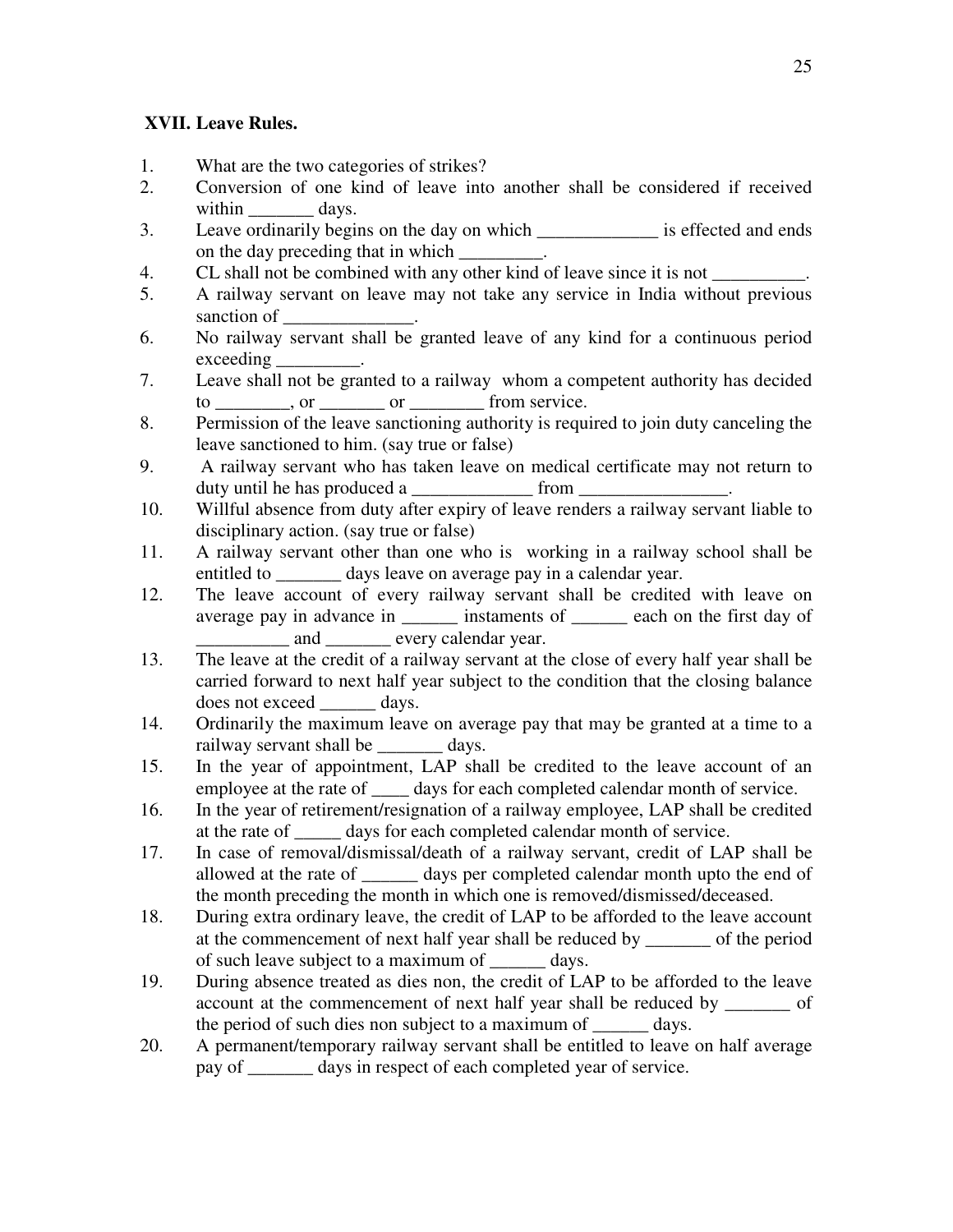- 21. The amount of leave on half average pay that can be availed of in one spell shall be limited to
- 22. The leave on half average pay shall be credited to the leave account of a railway servant on  $1<sup>st</sup>$  of  $\_\_\_\_\_\$  and  $\_\_\_\_\_\_\_\$ at the rate of 10 days each in advance.
- 23. In the year of appointment, LHAP shall be credited to the leave account of an employee at the rate of \_\_\_\_ days for each completed calendar month of service.
- 24. In case of removal/dismissal/death of a railway servant, credit of LHAP shall be allowed at the rate of \_\_\_\_\_\_ days per completed calendar month upto the end of the month preceding the month in which one is removed/dismissed/deceased.
- 25. In case of retirement/resignation, credit of LHAP shall be allowed at the rate of days per completed month upto the date of retirement/resignation.
- 26. While calculating the completed months of service, the month may be rounded off to the next higher if it exceeds more than 15 days (say true or false)
- 27. In case the period of absence is treated as dies non, the credited to the LHAP account shall be reduced by \_\_\_\_\_\_ of the period of dies non subject to a maximum of 10 days.
- 28. There is no limit to the number of days of commuted leave to be availed of during the entire service.
- 29. Commuted leave may be granted at the request of the employee even when leave on average pay is due to him.(say true or false)
- 30. Grant of Leave not due shall be limited to the leave on half average ay he is likely to earn thereafter. (say true or false)
- 31. Leave not due during the entire service shall be limited to \_\_\_\_\_\_ days on medical certificate.
- 32. Leave not due is debited against the \_\_\_\_\_\_\_\_ leave he is likely to earn subsequently.
- 33. In case a railway servant who has been granted leave not due resigns from service or permitted to retire voluntarily, the retirement/resignation takes effect from
- \_\_\_\_\_\_\_\_\_\_\_\_. 34. If the retirement is \_\_\_\_\_\_\_\_\_\_\_\_ on the railway employee, no leave salary for the period of leave not due availed shall be recovered from the employee.
- 35. No temporary railway servant shall be granted extra ordinary leave in excess of three months without a medical certificate. (say true or false)
- 36. A railway servant who proceeds on LAP is entitled to leave salary equal to the pay drawn before proceeding on leave on average pay. (say true or false)
- 37. The increment due on a day during the leave period shall not be drawn till the employee resumes duty. (say true or false)
- 38. A railway servant on extraordinary leave is not entitled to any leave salary. (say true or false)
- 39. The payment of cash equivalent of leave salary shall be limited to a maximum of days of leave on average pay.
- 40. Entire leave on half average pay at the credit of railway servant who retire on superannuation, shall be allowed to be encashed subject to the condition that

\_\_\_\_\_\_\_\_\_\_\_\_\_\_\_\_\_\_\_\_\_\_\_\_.

<sup>41.</sup> A female Government servant with less than \_\_\_\_\_\_\_ children may be granted maternity leave.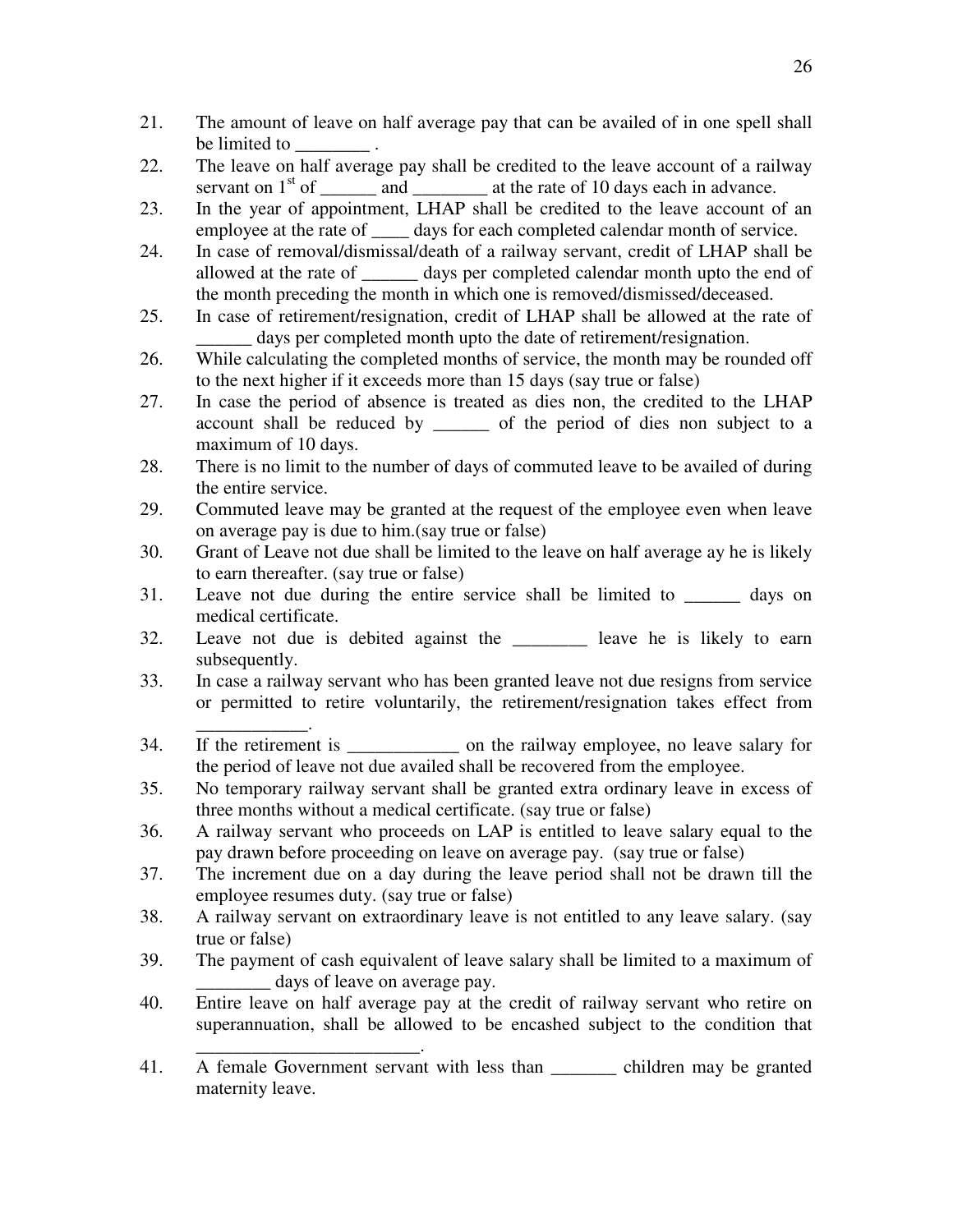- 42. Maximum of the maternity leave admissible is \_\_\_\_\_\_\_ days.
- 43. Maternity Leave can be combined with any other kind of leave (say true or false)
- 44. Total period of Maternity Leave on account of miscarriage/abortion should be restricted to \_\_\_\_\_\_\_ days in entire career of a female servant.
- 45. The maternity leave shall not be debited from the leave account (say true or false).
- 46. A male Government servant with less than \_\_\_\_\_\_ children may be granted paternity leave.
- 47. Maximum of the paternity leave is \_\_\_\_\_\_ days.
- 48. The paternity leave shall be availed of with in \_\_\_\_\_\_\_ months.
- 49. The paternity leave shall be availed during
- 50. The paternity leave shall be availed during confinement of his wife i.e.,  $\qquad \qquad$ days before or upto months from the date of delivery of the child.
- 51. In case the paternity leave is not availed off with in 6 months it shall be treated a lapsed. (say true or false).
- 52. Paternity leave is granted to a Casual Labour who has been granted
- 53. \_\_\_\_\_\_\_\_\_ leave is granted to a Railway servant who is disabled by injury inflicted or caused in or in consequence of due performance of his official duty or in consequence of his official position.
- 54. Special disability leave shall be combined with any other kind of leave (say true or false).
- 55. Maximum period of Special Disability Leave granted in consequence of any one disability shall be
- 56. Leave salary payable during the first 120 days of Special Disability leave shall be equal to leave salary while on
- 57. Leave salary payable beyond 120 days of Special Disability leave shall be equal to leave salary while on
- 58. Hospital Leave shall be granted to a railway servant other than
- 59. Total period of Hospital Leave, including other kinds of leave combined with it, shall not exceed
- 60. Study Leave shall be granted to Railway servants in accordance with the rules prescribed in \_\_\_\_\_\_\_\_\_\_ to Indian Railway Establishment Code, Vol.I.
- 61. Study leave shall count as service for increment. (say true or false).
- 62. Study leave shall count as service for pension. (say true or false)
- 63. Study leave shall count as service for seniority. (say true or false)
- 64. Study leave shall count as service for promotion. (say true or false)
- 65. Study Leave for study out side India shall be granted by
- 66. Apprentice Mechanics are entitled to leave on full stipend for a period not exceeding days in any year of apprenticeship. (16 days).
- 67. Apprentice Mechanics are entitled to leave on half stipend on medical certificate for a period not exceeding days in any year of apprenticeship. (20 days).
- 68. Trade apprentices may be granted leave on full stipend for a period not exceeding days in any year of apprenticeship. (12 days).
- 69. Trade Apprentices may be granted leave on half stipend on medical certificate for a period not exceeding \_\_\_\_\_\_\_ days. (15 days).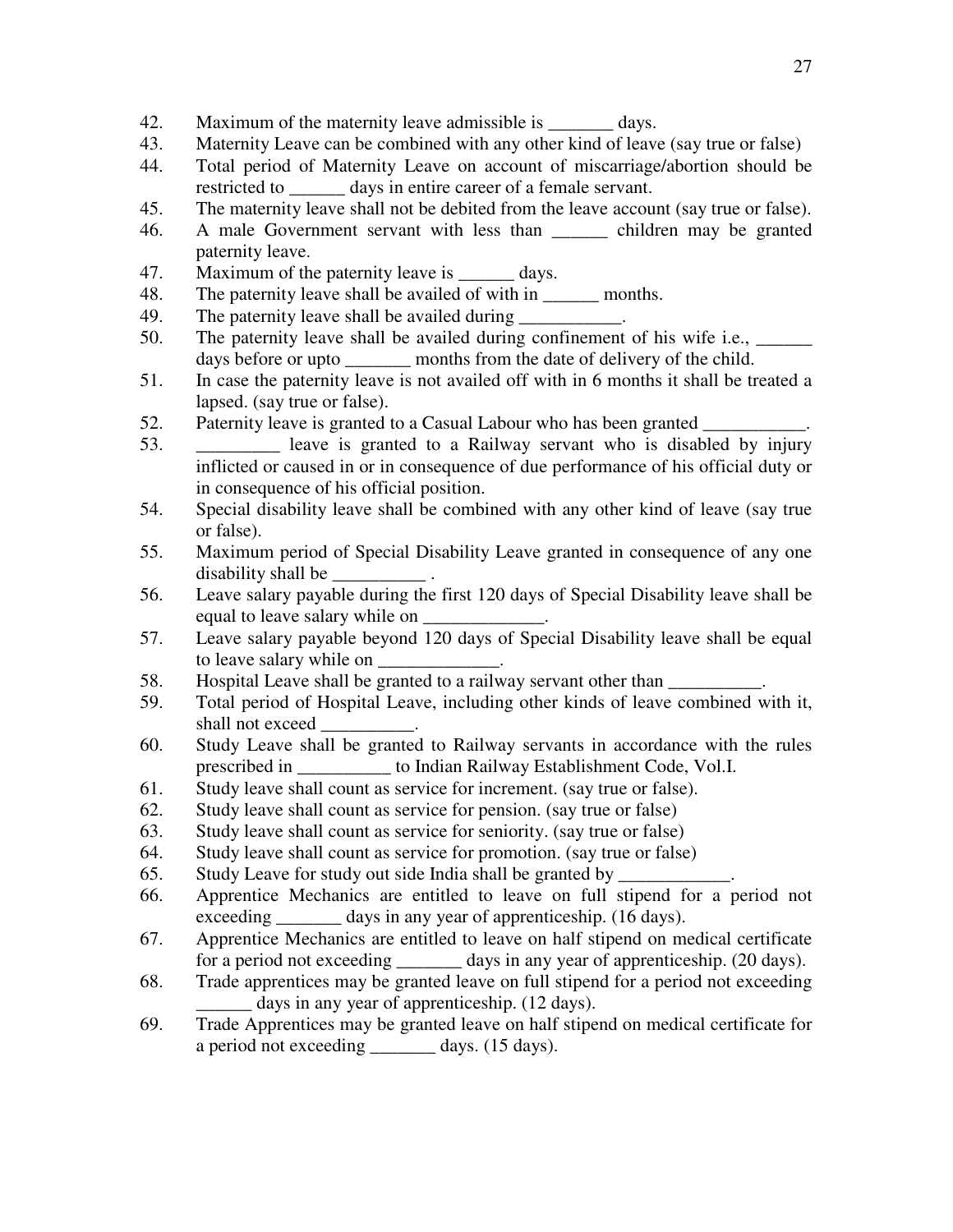- 70. Pro. ASMs and Commercial Clerks who are trained for appointment and not put on the time scale during the period of training may be granted leave as applicable to . (Apprentice Mechanics).
- 71. Workshop staff are allowed to take leave for periods of not less than \_\_\_\_\_\_\_\_ (half a day).
- 72. Leave for half a day means authorised absence from duty for over (period) before interval or the second period of any day on which the workshop remains open for both the periods. (half an hour)
- 73. The concession of granting half day leave to workshop staff is limited to \_\_\_\_ occasions in a year. (six)
- 74. Advance of leave salary is permissible if the railway servants proceeds on leave for a period not less than days. (thirty)
- 75. The advance of leave salary granted shall be adjusted in full from the in respect of the leave availed of. (leave salary bill)
- 76. In a year \_\_\_\_\_\_ days of CL is entitled to an employee appointed in an administrative office
- 77. Paternity leave came into effect from
- 78. A Railway servant who resigns or quits service shall be entitled to cash equivalent in respect of LAP on the date of cessation of service to the extent of \_\_\_\_\_\_\_\_ of such leave at credit.
- 79. Extra Ordinary Leave on medical grounds does not qualify for grant of increments. (say true or false)
- 80. Casual leave can be combined with joining time. (say true or false)
- 81. Trade apprentices may be granted leave on full stipend for a period not exceeding 12 days in a calendar year. (say true or false)
- (B) Descriptive:
- 1. To whom the Railway Servants (Liberalised Leave) Rules, 1949 shall apply?
- 2. Write short notes on (i) Special Disability Leave, (ii) Hospital Leave, (iii) Extraordinary Leave, (iv) Leave not due, (v) Study Leave, (vi) Maternity Leave, (vii). Leave Encashment (viii) Paternity Leave (ix). Commuted leave
- 3. What are the formulae for calculation of cash payment for unutilized LAP and LHAP. What are the provisions for payment of leave encashment to the staff against whom disciplinary proceedings for major penalty are pending?
- 4. (a) Write the formula for calculation of cash payment in lieu of unutilized Leave at Average Pay. (b) Calculate the cash equivalent of unutilized leave of 285 days left to the credit of an employee on retirement w.e.f. 31.12.2005. The details of pay and allowances drawn by him prior to retirement are given below: Pay: Rs. 10000/-; DP: 5000; DA:21%; HRA:15%; CCA: Rs. 300/-; Tansport allowance: Rs. 800/-
- 5. (a) What are the provisions for granting leave encashment to an employee resigned from service?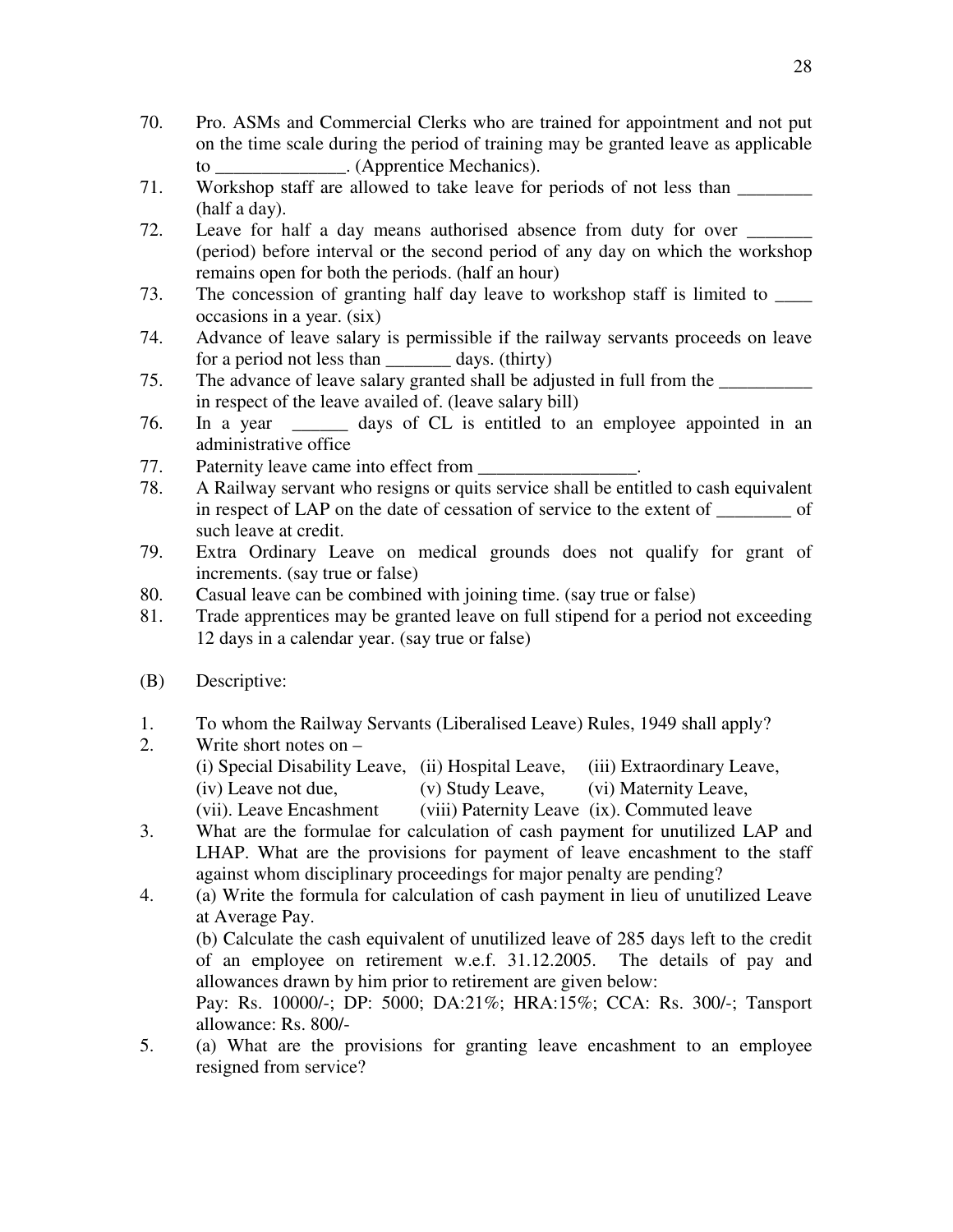(b) Calculate the cash equivalent of unutilized leave of 280 days left to the credit of an employee on resignation from service w.e.f. 31.12.2005. The details of pay and allowances drawn by him prior to retirement are given below:

Pay: Rs. 10000/-; DP: 5000; DA:21%; HRA:15%; CCA: Rs. 300/-; Tansport allowance: Rs. 800/-

- 6. Explain the procedure for crediting of leave to the account of an employee. What are the provisions regarding maintenance/ verification of Leave Accounts?
- 7. What are the reasons for missing leave accounts? Explain how to overcome. What is the laid down procedure for re-construction of a missing leave account?

# **XVIII. Railway Pension Rules.**

- (A) Objective:
- 1. Under Pension Rules, Child means son or unmarried daughter of a railway servant under  $\frac{\text{years of age}(25)}{25}$
- 2. Under Pension Rules, minor means a person who has not completed the age of years.  $(18)$
- 3. In case of a Railway servant who retires voluntarily after completing 20 years of qualifying service, the date of retirement shall be treated as \_\_\_\_\_\_\_\_\_. (nonworking day).
- 4. The day on which a railway servant retires shall be treated as his last working day. (say **true** or false)
- 5. A railway servant shall not earn two pensions in the same service or post at the same time. (say **true** or false)
- 6. Re-employed pensioners are entitled to a separate pension or gratuity for the period of his re-employment. (say true or **false**)
- 7. Future good conduct shall be an implied condition of every grant of pension or its continuance. (say **true** or false)
- 8. The authority may, by order in writing, withhold or withdraw a pension, if the pensioner is convicted of a serious crime or is found guilty of grave misconduct. (appointing)
- 9. Where the President orders recovery of pecuniary loss from pension, the recovery shall not ordinarily be made at a rate exceeding \_\_\_\_\_\_\_ of the pension admissible on the date of retirement. (1/3)
- 10. In respect of a retired railway servant against whom departmental or judicial proceeding are pending, the Accounts Officer shall authorise provisional pension not exceeding  $\qquad \qquad$  . (the maximum pension)
- 11. No gratuity shall be paid to the railway servant until the conclusion of the departmental or judicial proceedings. (say **true** or false)
- 12. If the departmental proceedings are initiated for imposing any of the penalties specified in clauses of Rule 6 of RS (D&A) Rules, 1968, the payment of gratuity shall be authorised to be paid. (Clause i, ii, iii(a) and iv).
- 13. Payment of provisional pension made shall be adjusted against \_\_\_\_\_\_\_\_\_\_ sanctioned. (final retirement benefits)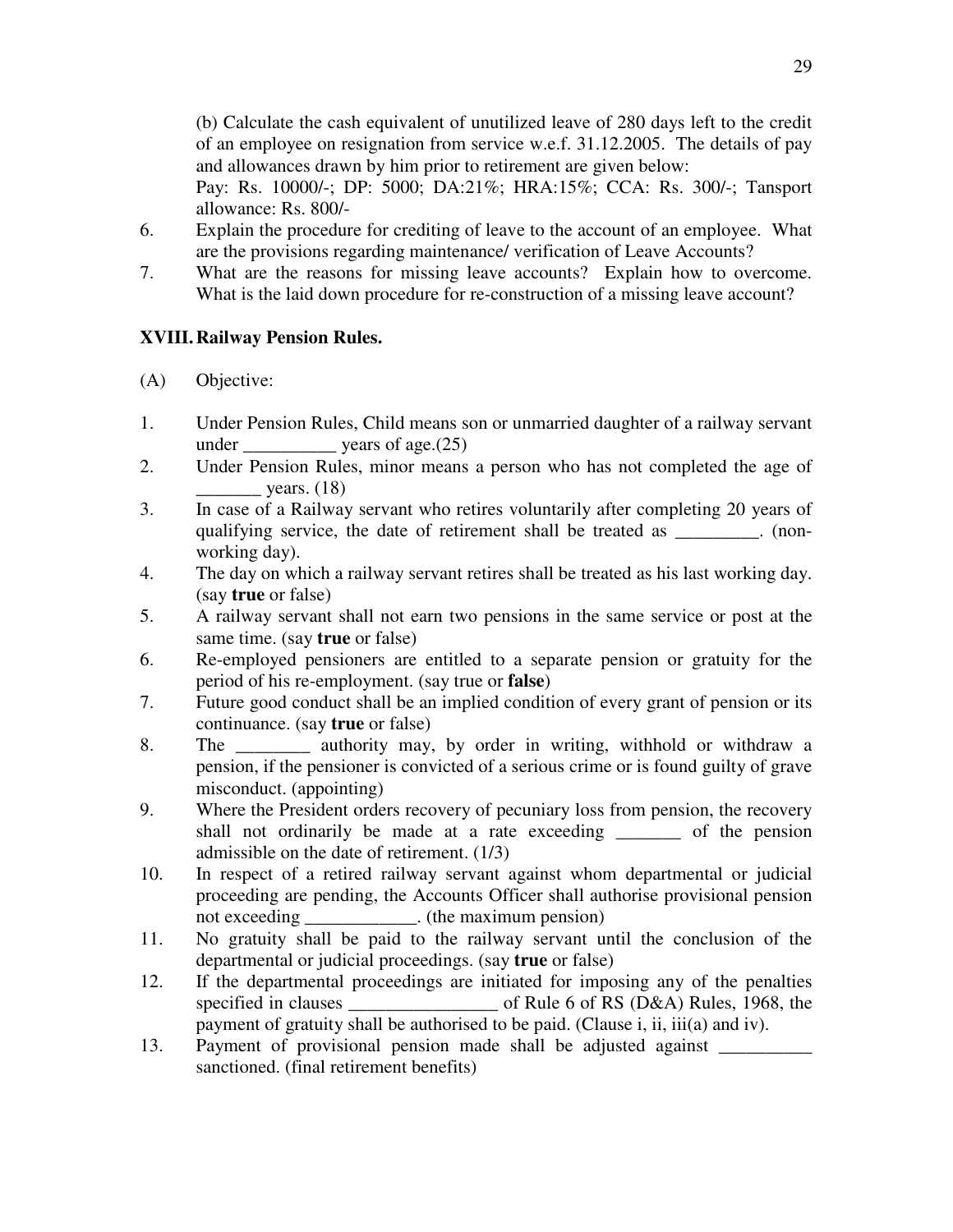- 14. No recovery shall be made if the pension finally sanctioned is less than the provisional pension. (say **true** or false)
- 15. A Group 'A' officer shall obtain previous sanction of the Government to accept any commercial employment before the expiry of \_\_\_\_\_\_ years from the date of retirement. (two)
- 16. All railway servants shall obtain previous sanction of the Government to accept any commercial employment after retirement. (say true or **false**)
- 17. Where the Government does not communicate the refusal to grant permission to take up commercial employment to the applicant within \_\_\_\_\_ days of receipt of the application, the Government shall be deemed to have granted permission. (60)
- 18. Period of service treated as dies-non shall be treated as service for pensionary benefits. (say true or **false**)
- 19. Period of unauthorized absence shall not be treated as service for pensionary benefits. (say **true** or false)
- 20. Unpaid holidays granted to railway workshop staff shall be treated as qualifying service. (say **true** or false)
- 21. Period of employment in a part-time capacity shall also constitute service for pensionary benefits. (say true or **false**)
- 22. In case where railway accommodation is not vacated by a railway servant after superannuation or after cessation of service, full amount of retirement gratuity shall be withheld. (say **true** or false)
- 23. A temporary railway servant who seeks voluntary retirement after completion of \_\_\_\_\_\_\_ years of service shall be eligible for retirement pension. (20)
- 24. In the event of death in harness of a temporary railway servant, his family shall be eligible to family pension on the same scale as admissible to family of permanent railway servants. (say **true** or false)
- 25. Terminal gratuity shall be admissible in case where the railway servant concerned resigns his post. (say true or **false**)
- 26. Terminal gratuity shall not be admissible to a probationer discharged for failure to pass the prescribed test. (say **true** or false)
- 27. Service rendered as substitute shall be counted for pensionary benefits if followed by absorption in a regular post without any break. (say **true** or false)
- 28. The period of suspension shall qualify for pensionary benefits only if it had been treated as \_\_\_\_\_\_\_\_ . (duty or leave due as the case may be)
- 29. Period spent on training immediately before appointment to service shal count as qualifying service. (say **true** or false)
- 30. The period of interruption in service between the date of removal and the date of reinstatement shall not count at qualifying service unless regularized as duty. (say **true** or false)
- 31. Dismissal of a railway servant from service shall not lead to forfeiture of his past service. (say true or **false**)
- 32. Resignation of a railway servant from service shall lead to forfeiture of his past service. (say **true** or false)
- 33. Any deficiency in the qualifying service of a railway servant shall not be condoned. (say **true** or false)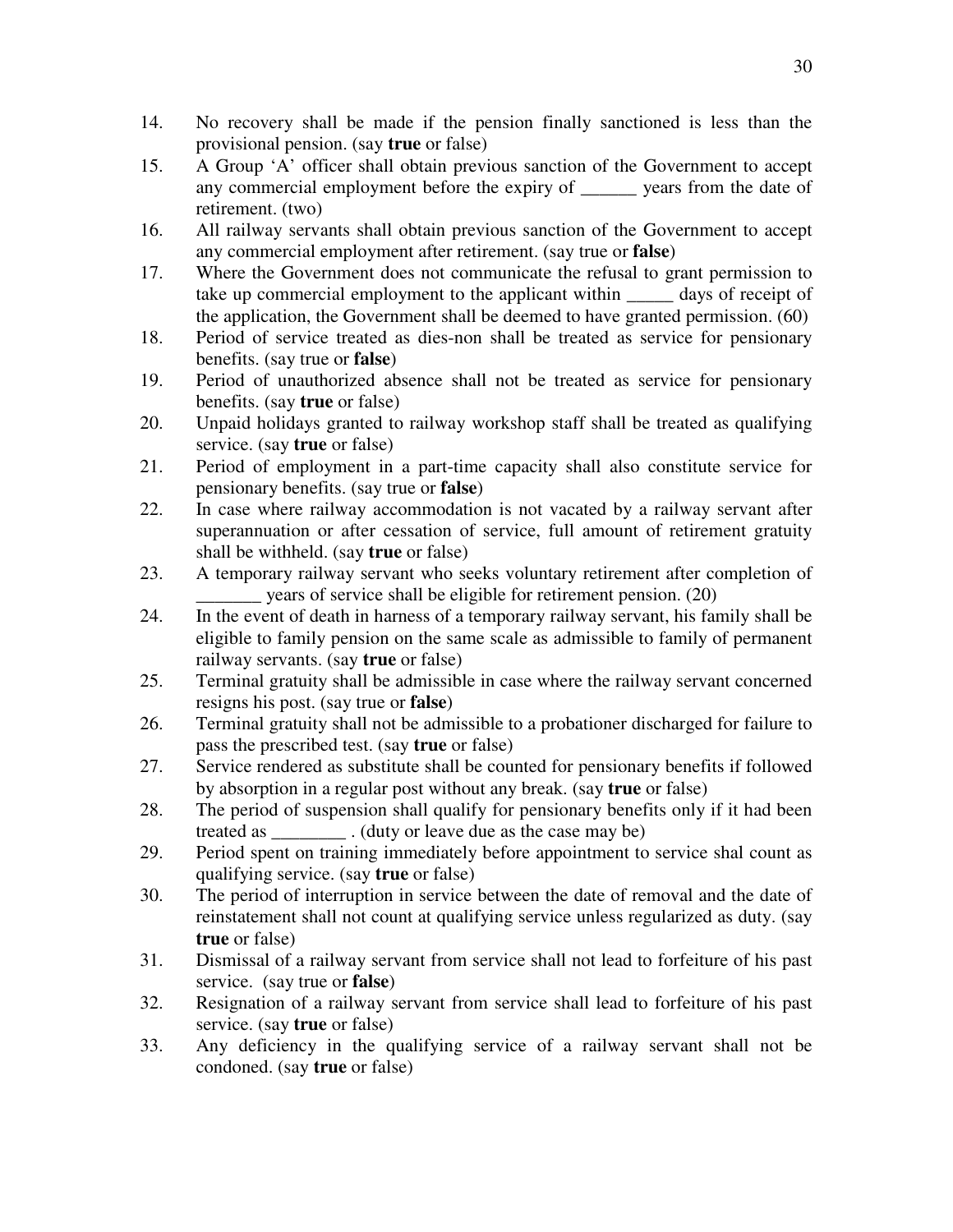- 34. A pension granted or awarded under the Railway Services (Pension) Rules, 1993 shall not be less than \_\_\_\_\_\_\_\_\_\_\_\_\_\_ per month.  $(Rs. 1250/- + DP=Rs. 1875/-)$
- 35. A railway servant who is dismissed or removed from service shall forfeit his pension and gratuity. (say **true** or false)
- 36. The authority competent to dismiss or remove a railway servant from service sanction compassionate allowance in case deserving of special consideration. (say true or false)
- 37. The compassionate allowance shall not exceed \_\_\_\_\_\_ of pension or gratuity or both. (2/3)
- 38. Compassionate allowance sanctioned shall not be less than \_\_\_\_\_\_\_ per month. (Rs. 1250/-)
- 39. At any time after completion of \_\_\_\_\_\_\_ years of qualifying service, a railway servant may retire from service voluntarily. (20)
- 40. The qualifying service on the date of voluntary retirement of a railway servant shall be increased by the period not exceeding  $\qquad \qquad$  years. (5)
- 41. Added years of weightage to the qualifying service of a railway servant retired voluntarily does not in any case exceed vears. (33).
- 42. Weightage of 5 years shall also be admissible in the case of those railway servants who prematurely retired under Rules 1802 to 1804 of the Indian Railway Establishment Code, Vol.II. (say true or false)
- 43. The amount of service gratuity shall be calculated at the rate of <u>second</u> month's emoluments for every completed six-monthly period of service. (half)
- 44. Maximum Pension is limited to per month.
- 45. Minimum service to get the eligibility for pension is \_\_\_\_\_\_\_\_\_\_ years. (ten)
- 46. In calculating the length of qualifying service fraction of a year equal to 3 months and above shall be treated as a completed one half year. (say **true** or false)
- 47. The amount of pension finally determined shall be in whole rupees. (say **true** or false)
- 48. Where the pension contains a fraction of a rupee it shall be rounded off to the next higher rupee. (say **true** or false)
- 49. In the case of a railway servant retiring after completing qualifying service of not less than  $\frac{1}{\sqrt{2}}$  years, the amount of pension shall be calculated at  $\frac{1}{\sqrt{2}}$ of average emoluments subject to a maximum of \_\_\_\_\_\_. (33, 50% and )
- 50. Maximum of Death-cum-retirement gratuity shall be \_\_\_\_\_\_. (3.5 lakhs)
- 51. If a railway servant dies while in service after putting in 20 years or more qualifying service, the death gratuity payable shall be of emoluments for every completed six monthly period of qualifying service subject to a maximum of \_\_\_\_\_ times the emoluments provided that the amount of gratuity payable shall be limited to  $\qquad \qquad$  . (half, 33, 3.5 lakhs)
- 52. In case no nomination exists and if there are one or more surviving members of the family, the gratuity shall be paid to all such members in \_\_\_\_\_ shares. (equal)
- 53. The minimum family pension payable shall be  $\%$  of the minimum of the scale. (30%).
- 54. The Pension Scheme was introduced in Railway on \_\_\_\_\_\_\_\_\_\_\_\_\_.
- 55. The Family Pension Scheme was introduced in Railways on \_\_\_\_\_\_\_\_\_\_\_\_.
- 56. The maximum amount of Pension that can be commuted is  $\blacksquare$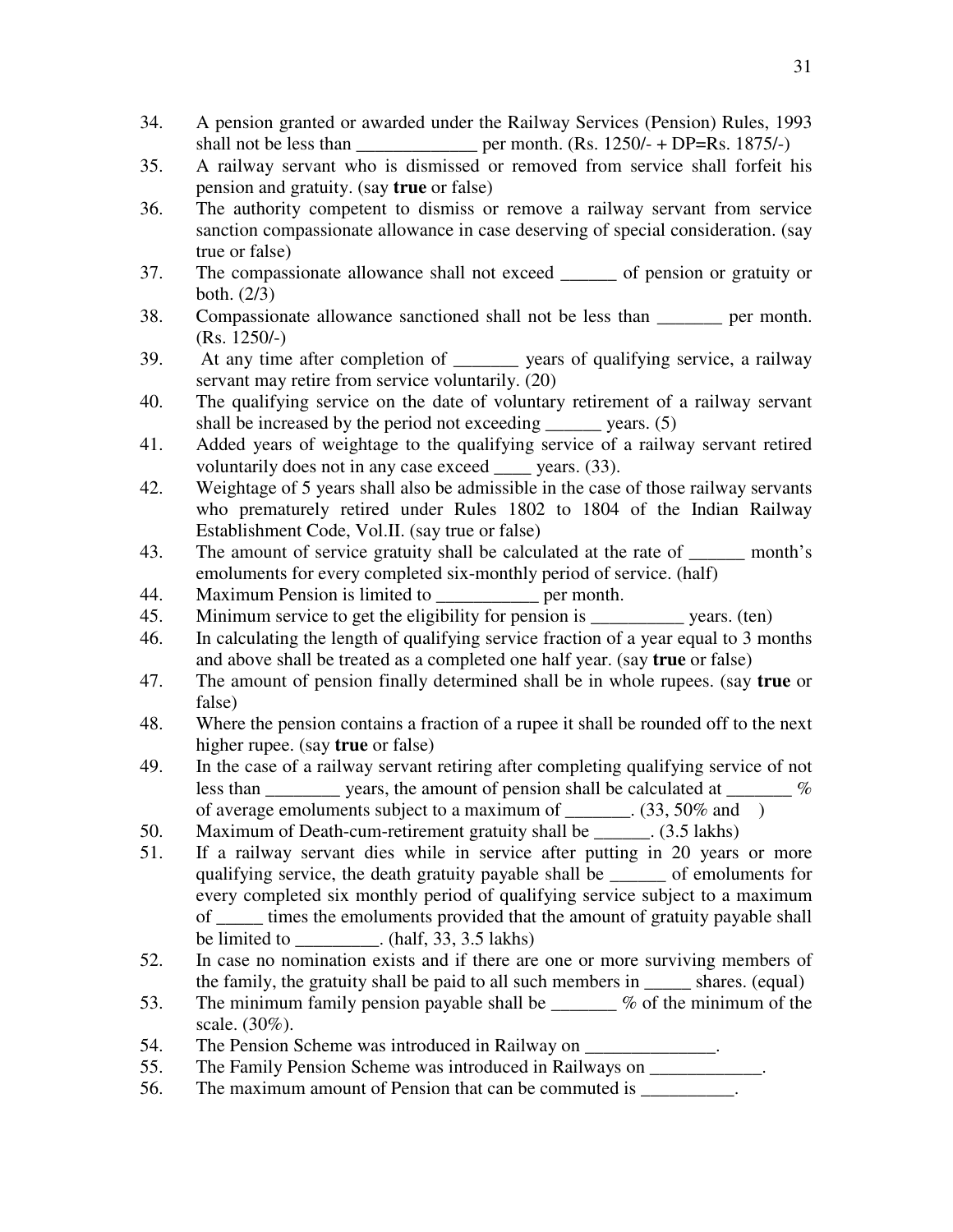- 57. Pensioners would be entitled to have commuted portion of Pension restored to them on expiry of \_\_\_\_\_\_\_\_ years from the date of retirement.
- 58. DCRG payable on retirement to a Railway servant who has put in 15 years of service is \_\_\_\_\_\_\_\_\_\_ times the emoluments.
- 59. An employee who had 34 years of qualifying service dies while in service, his widow is entitled to the Death Gratuity for \_\_\_\_\_\_\_\_\_\_\_\_\_ months.
- 60. Minimum Family Pension is Rs.
- 61. The maximum amount of Deposit linked insurance admissible is Rs. \_\_\_\_\_\_\_\_.
- 62. The minimum service required to sanction of Pension is \_\_\_\_\_\_\_\_\_ years.
- 63. Formula for calculating monthly pension of the employee on retirement is \_\_\_\_\_\_\_\_\_\_\_\_\_\_\_\_\_\_\_\_\_\_.
- 64. The qualifying service required for pensionable staff to accept voluntary retirement is vears.
- 65. The minimum Pension is  $\Box$
- 66. \_\_\_\_\_% of pension can be commuted on retirement.
- 67. The relief is payable on <u>equal</u> pension.
- 68. The family pension shall not be less than  $\%$  of the minimum of the scale held by the employee at the time of retirement/death.
- 69. The pension shall not be less than  $\%$  of the minimum of the scale held by the employee at the time of retirement.
- 70. The deposit linked insurance scheme is linked to
- 71. Maximum amount of gratuity payable to a retired railway employees is
- 72. DCRG payable depends on the rate of DA admissible (say true or false)
- 73. Pay for the purpose of Gratuity is the last pay drawn plus DP (say true or false)
- 74. Maximum amount of pension payable shall be Rs.
- 75. Commuted value payable is linked to the age of the employee retiring from service (say true or false)
- 76. Minimum qualifying service for payment of retirement gratuity is \_\_\_\_\_ years.
- 77. Minimum qualifying service required for payment of pension is \_\_\_\_\_\_\_ years.
- 78. Minimum qualifying service for accepting request for voluntary retirement is years.
- 79. Maximum qualifying service reckoned for fixing the pension is vears.
- 80. One may choose to receive monthly pension by money order (say true or false)
- 81. The account for drawl of pension can a joint account with wife. (say true or false)
- 82. An employee removed from service is entitled for pension (say true or false)
- 83. An employee dismissed or removed from service is entitled to draw compassionate allowance at the discretion of the \_\_\_\_\_\_\_\_\_\_\_ authority.
- 84. The pension becomes payable to the retired employee from the last working day of his service (say true or false)
- 85. The entire gratuity can be withheld if the employee does not vacate the Railway quarter (say true or false)
- 86. The widows and dependent children of deceased CPF retires who had retired from service prior to 01.01.1986 shall be granted ex-gratia w.e.f. (01.01.1986)
- 87. The ex-gratia payment shall not be payable to more than one member of the family at the same time. (say true or false)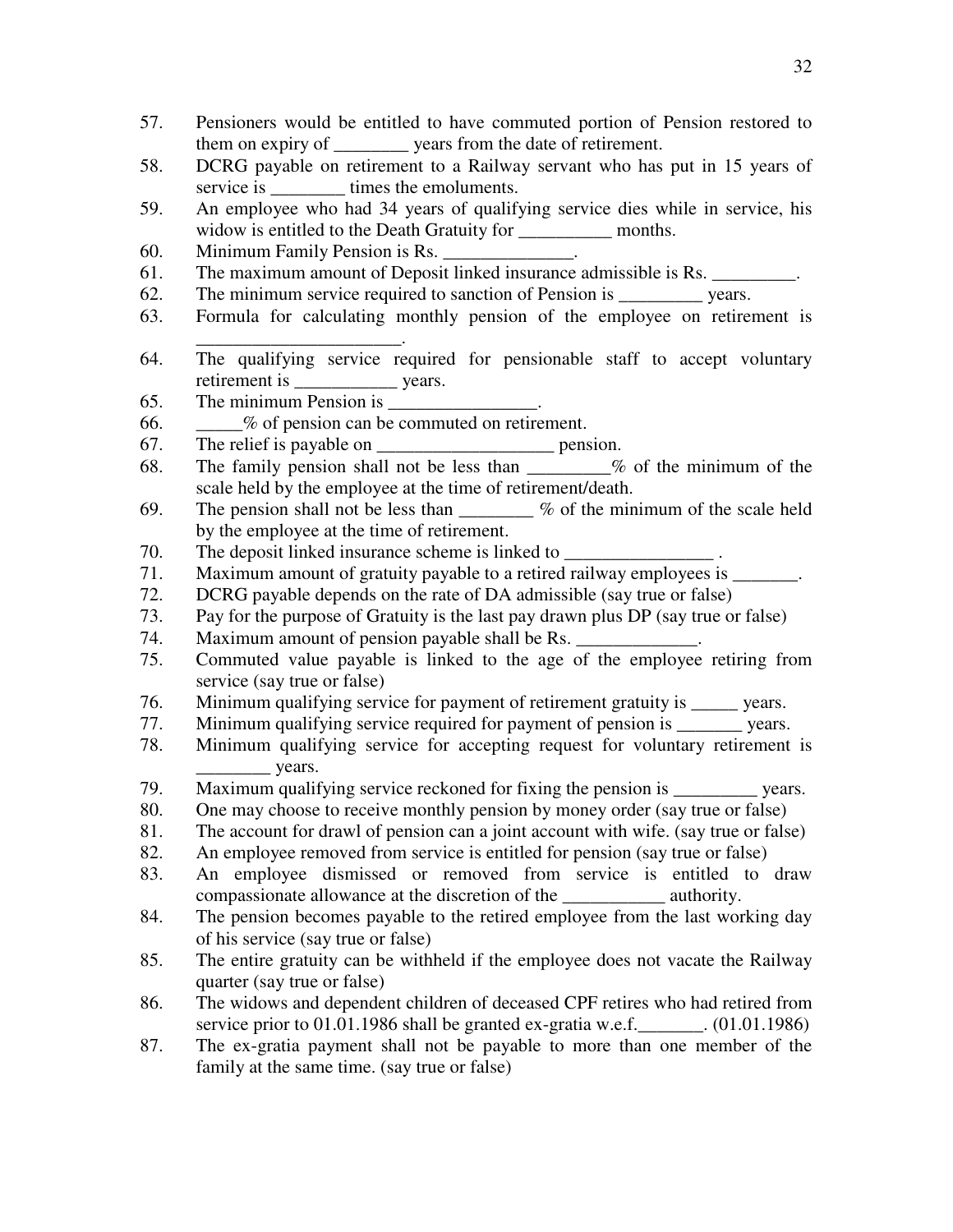- (B) Descriptive:
- 1. What is qualifying service? What periods are not treated as service for pensionary benefits?
- 2. What are the rules regarding counting of service in respect of (i) a substitute (ii) on probation (iii) under suspension (iv) Military service
- 3. What are the provisions regarding emoluments and average emoluments for the purpose of pensionary benefits?
- 4. Write short notes on (i) DCRG (ii) Commutation of Pension (iii) Family Pension (iv) Restoration of commuted portion of pension (v) Qualifying service (vi) Average emoluments (vii) compassionate allowance
- 5. What are the rules for grant of Death cum retirement gratuity?
- 6. Mr. A retired voluntarily w.e.f. 06.07.2000. He was drawing pay of Rs. 6,000/ from 01.08.98 till retirement except two spells i.e., from 12.02.2000 to 29.02.2000 and 16.03.2000 to 31.03.2000 during which he drew higher rate of pay of Rs. 6,125/-. He was on extra ordinary leave for 11 days from 01.02.2000. Calculate the average emoluments for the purpose of pension.
- 7. Mr. A retired from service on attaining the age of superannuation on 30.06.2001 AN after putting in 33 years of service. He drew a pay of Rs. 9.500/- from 01.03.2000 and Rs. 9750/- from 01.03.2001 in scale Rs. 7500-250-12000. Calculate the pension and family pension admissible in his case.
- 8. The following are the details of emoluments drawn by Mr.A during his service: (i) Pay: Rs. 10,750/- (ii) Special Pay: Rs. 500/- (iii) Personal Pay: Rs. 275/- (iv) Dearness Pay: Rs. 5,375/- (v) Dearness allowance: 24%. (vi) Qualifying service: 22 years 9 months 10 days. Calculate the Retirement Gratuity admissible in his case. Also calculate the death gratuity admissible to his family members in case of his death in harness.
- 9. A central Govt. servant drawing pay of Rs. 9,000/- in scale Rs. 7500-250-12000 from 01.11.1999. He died on 31.10.2000 while in service. His date of birth is 6.6.42. Calculate the Family Pension admissible to his wife.
- 10. Mr. X a Central Government employee drawing pay of Rs. 10,475/- in scale Rs. 8000-275-13000 from 01.11.1997 retired on superannuation on 31.03.1998. His date of birth is 01.04.1940. Calculate the pension admissible to him and the family pension admissible to his wife in case of death on 03.03.2001.
- 11. What are the provisions regarding ex-gratia payment to (i) the families of CPF retirees and (ii) to the CPF retirees?
- 12. Write about the salient features of the new pension scheme, 2004.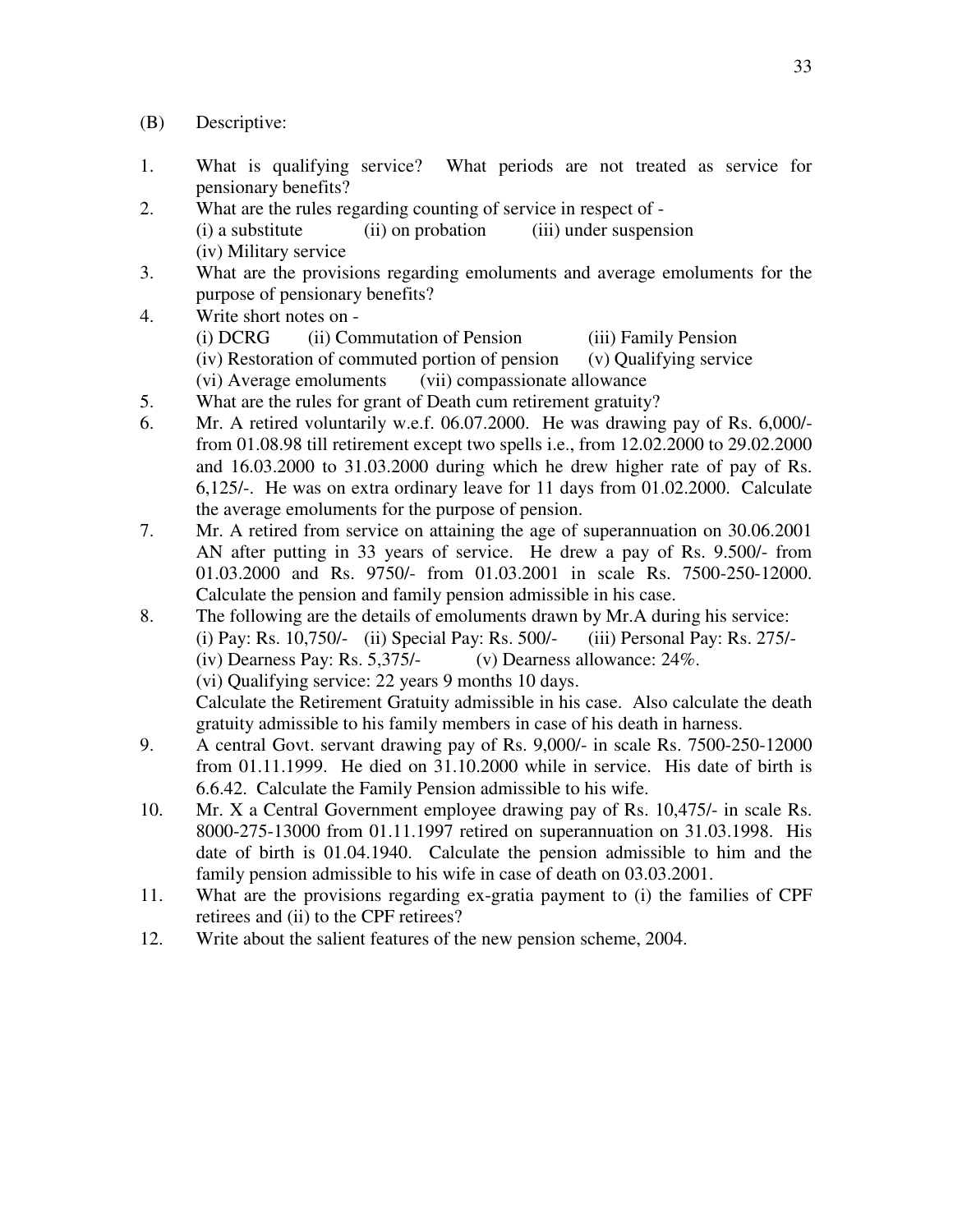#### **XIX. General Conditions of Service.**

- 2. Absorption of Medically decategorised Staff.
- (ii) Advances.
- (iii) Casual Labour and Substitutes
- (iv) Confidential Reports
- (v) Compassionate Ground Appointment
- (vi) Fixation of Pay & Drawl of increments.
- (vii) Group Insurance Scheme
- (viii) Joining Time Rules
- (ix) Pass Rules
- (x) Promotions
- (xi) Provident Fund
- (xii) Recruitment Rules
- (xiii) Reservation Rules
- (xiv) Selections
- (xv) Seniority Rules.

# **(i) Absorption of medically decategorised staff:**

- (A) Objective:
- 1. The committee to assess suitability of medically decategorised staff for absorption in alternative posts should include a medical officer. (say true or false)
- 2. Absorption of medically incapacitated staff in alternative posts in departments other than the one in which he was working at the time of incapacitation should be considered only if it is not possible to absorb him in other wings of the same department. (say true of false).
- 3. Absorption of medically decategorised staff in alternative posts carrying lower grades is contravention of the Disabilities Act. (say true or false)
- 4. No option is available to a medically decategorised employee to decline the alternative employment if offered in equal grade. (say true or false)
- 5. A Railway servant who fails in a vision test by virtue of disability acquired during service becomes physically incapable of performing the duties of the post which he occupies shall be discharged from service duly arranging settlement dues. (say true or false)
- 6. The medically decategorised/incapacitated staff should be shifted to some other post with the same pay scale and service benefits. (say true or false)
- 7. Modification of the scheme of absorption of medically decategorised staff in alternative employment is necessitated due to the enactment of [Persons with Disabilities (Equal Opportunities, Protection of Rights and Full Participation) Act, 1995]
- 8. Consequent on enactment of the Persons with Disabilities (Equal Opportunities, Protection of Rights and Full Participation) Act, 1995, the then existing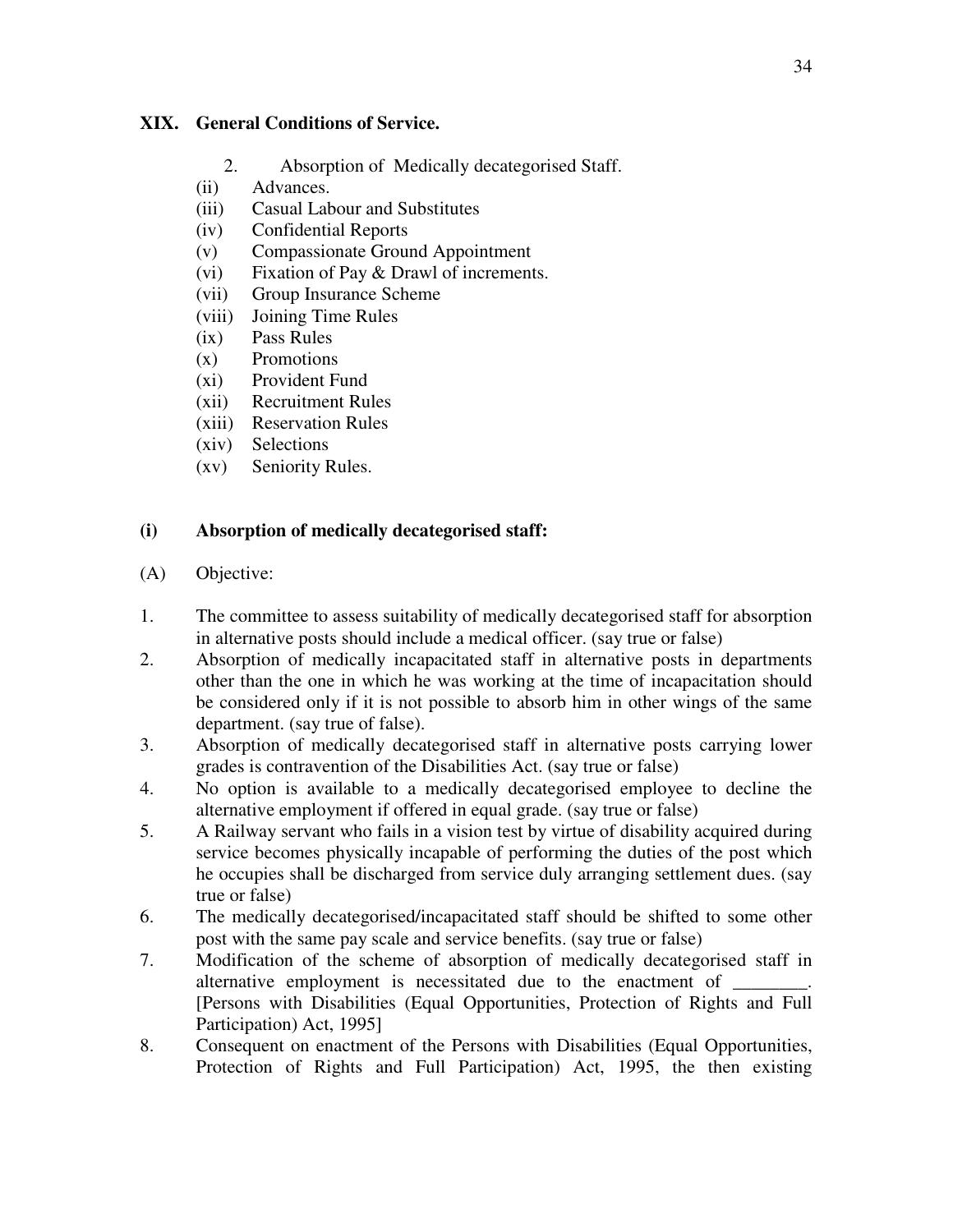instructions on the subject of absorption of medically decategorised staff had ben amended vide Correction slip No.  $(77)$ 

- 9. The rules in connection with absorption of medically decategorised staff in alternative posts are contained in paragraphs \_\_\_\_\_\_\_\_ to \_\_\_\_\_\_\_ of Chapter \_\_\_\_\_\_ of the Indian Railway Establishment Manual, Vol.I (1989 edition). (1301 to 1315 or Chapter XIII)
- 10. Railway servants declared medically unfit are classified into \_\_\_\_\_\_ groups. (2)
- 11. The two groups of staff declared medically unfit are (i) \_\_\_\_\_\_\_\_ and (ii) \_\_\_\_\_\_\_\_  $[(i)$  those who cannot be declared fit even in C medical category and  $(ii)$  those disabled for further service in the post they are holding but fit in a lower medical category and eligible for retention in service in posts corresponding to the lower medical category]
- 12. No officer has the authority to permit the Railway servant if he is declared medically unfit for the post held by him. (say **true** or false)
- 13. The Railway servants declared medically unfit cease to perform the duties of the posts held by them from \_\_\_\_\_\_\_\_\_. (the date they are medically declared unfit)
- 14. If a medically decategorised Railway servant cannot be immediately absorbed in any suitable alternative post, he may be kept on a \_\_\_\_\_\_\_\_\_\_\_\_\_\_\_\_ post of equal grade. (special supernumerary post)
- 15. The special supernumerary post created to accommodate medically decategorised staff shall stand abolished as soon as \_\_\_. (the alternative employment is located)
- 16. While absorbing medically decategorised staff in alternative posts, it shall be ensured that \_\_\_\_\_\_\_. (interests of other staff in service are not adversely affected)
- 17. The committee to adjudge the suitability of the medically decategorised staff for absorption in alternative post shall consist of two or three officers)
- 18. If there is no immediate prospect of employment in the unit/division concerned, the details of the Railway servant shall be circulated to \_\_\_\_\_\_ where suitable employment is likely to be found. (all other officers/establishments)
- 19. To determine the scale of pay for absorption of medically decategorised running staff in alternative posts, shall be added to the maximum and minimum of the scale of pay of running staff. (an amount equal to such %age of pay in lieu of running allowance)
- 20. The staff who get their cases recommended for a change of category on medical grounds are treated as transferred on own request. (say **true** or false)
- 21. The medically decategorised employee who is kept on special supernumerary post has a right to decline the alternative employment of equal grade to which he is posted. (say true or **false**)
- 22. Absorption of medically decategorised staff in a grade lower than the one held by them at the time of decategorisation is in contravention of the provision of Persons with Disabilities Act, 1995. (say **true** or false)
- 24. The requests of medically decategorised employees with less than 20 years of service to quit Railways may be accepted and their cases settled under Rule of Manual of Pension Rules.  $[R. 55$  read with  $R.69(2)(b)$ ]
- 25. Employees who are offered alternative posts in the same grade but are unable to perform duties attached to the posts owing to physical condition may be referred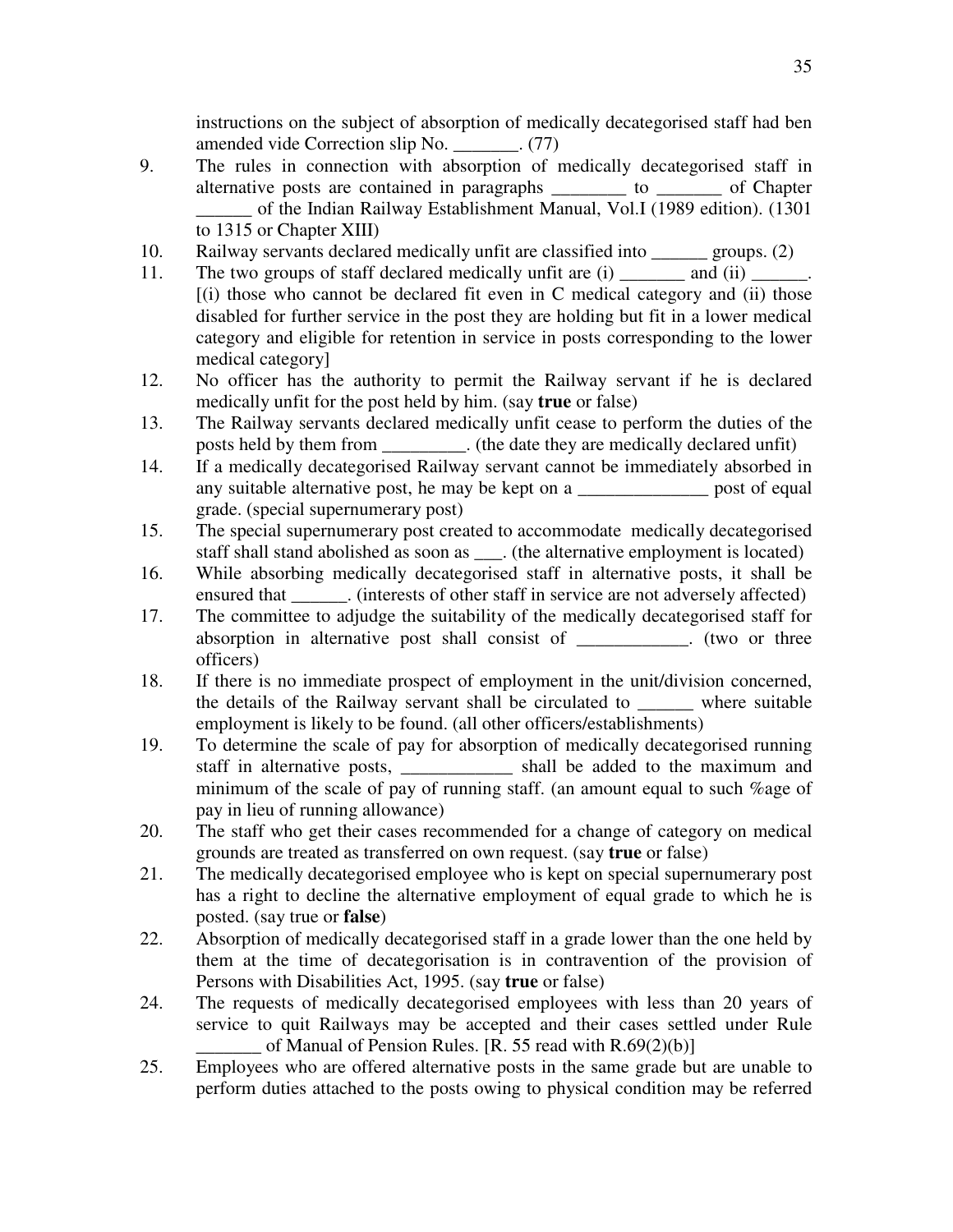for \_\_\_\_\_\_\_\_\_\_\_\_\_ and \_\_\_\_\_\_\_\_\_\_ may be given. (review, job counseling for adaptation to new jobs)

- 26. Absorption of medically decategorised staff in other departments be considered only when it is not possible to absorb them in \_\_\_\_\_\_\_\_\_\_\_\_ of the same department. (other wings)
- 27. The committee to assess suitability of the medically decategorised staff for absorption in alternative posts should include a medical officer. (say **true** or false)
- 28. Employees declared medically disabled/decategorised on or after \_\_\_\_\_\_\_\_\_\_\_\_ upto \_\_\_\_\_\_\_\_\_ and absorbed in lower grades than the one held by them on regular basis may be reviewed and decided at the level of GM. (07.02.96, 28.4.99)
- 29. Drivers who are medically decategorised upto Class A-3 are eligible to be considered for the post of \_\_\_\_\_\_\_\_\_\_\_\_. (Loco Inspectors)
- 30. The surplus staff who are superannuating within the next three years who cannot be redeployed at the same station for any reason shall be placed against \_\_\_\_\_\_\_\_\_\_ posts forthwith. (special supernumerary)
- (B) Descriptive:
- 1. What are the instructions for absorption of medically decategorised staff in alternative posts and fixing their seniority in the alternative posts?
- 2. Explain the various steps to be taken for finding alternative employment to absorb the medically disabled staff.
- **(ii) Advances:**
- (A) Objective:
- 1.  $\qquad \qquad$  and  $\qquad \qquad$  are called advances for conveyance.
- 2. Rules regarding Conveyance advances are contained in \_\_\_\_\_\_\_ chapter of the Indian Railway Establishment Manual.
- 3. Cycle advance is admissible to non-gazetted employees drawing Pay plus DP less than \_\_\_\_\_\_\_\_\_\_\_\_.
- 4. The amount of cycle advance payable shall be <u>eigenen contained</u> whichever is less.
- 5. The maximum instalments permissible for recovery of cycle advance are \_\_\_\_\_\_.
- 6. Cycle advance at II time is permissible after vears.
- 7. Scooter/Motor Cycle advance is admissible to Railway employees drawing Pay plus DP of Rs.  $\frac{1}{2}$  or  $\frac{1}{2}$
- 8. The amount of Scooter/Motor cycle advance payable shall be or or whichever is less on the first occasion.
- 9. Maximum instalments permissible for recovery of Scooter/Motor cycle advance are \_\_\_\_\_\_\_\_.
- 10. Second or subsequent Scooter/Motor Cycle advance is restricted to  $\qquad \qquad$  or or whichever is less.
- 11. Second/subsequent Scooter/Motor Cycle advance is not permissible unless \_\_\_\_\_.
- 12. The Railway servant who has availed the advance of Scooter/Motor Cycle shall produce the registration certificate of vehicle on his own name with \_\_\_\_\_\_\_\_\_\_.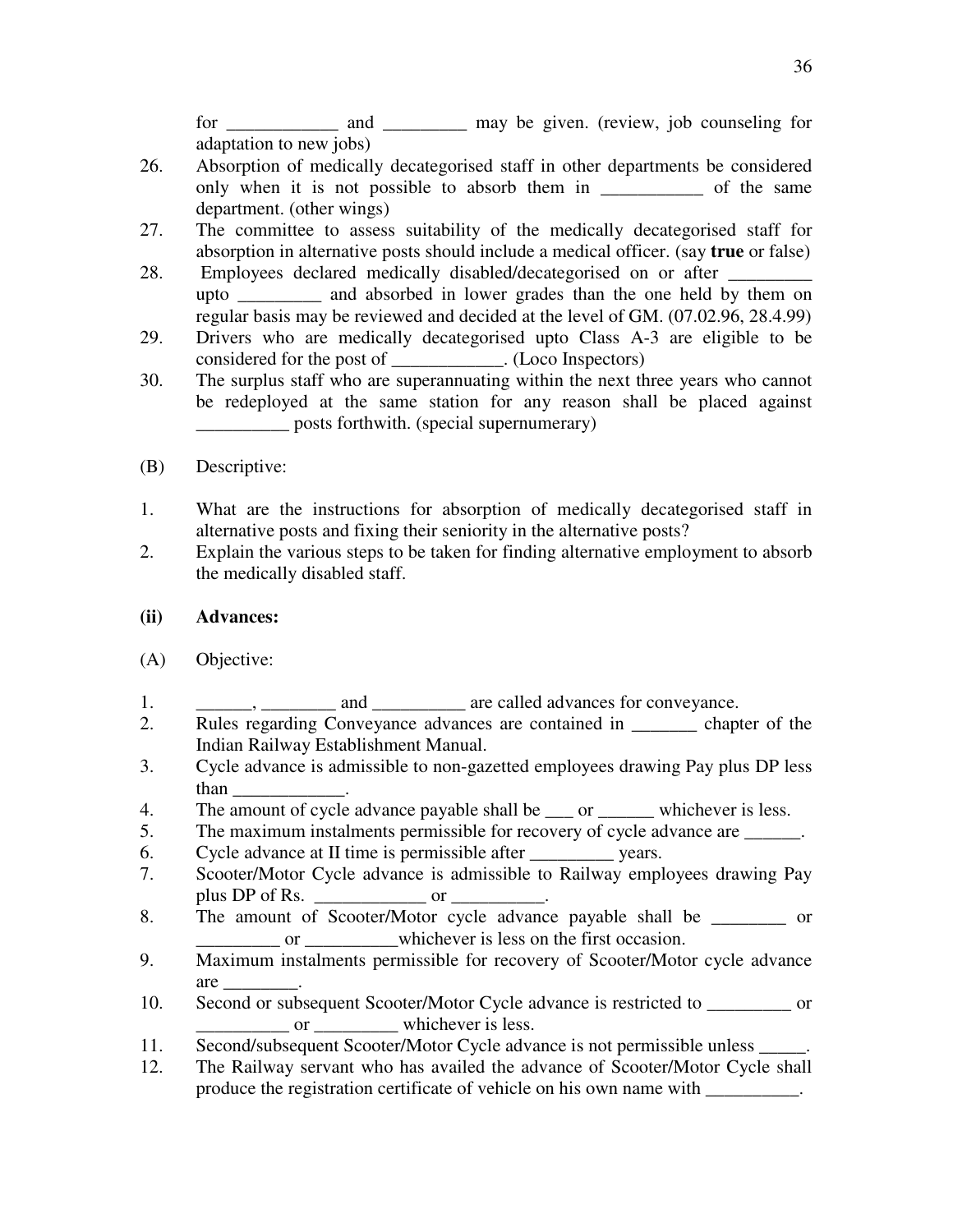13. Rate of interest collected on Scooter/motor Cycle is  $\qquad \qquad$ 14. Motor Car advance is admissible to employees drawing Pay plus DP of Rs. \_\_\_\_. 15. The amount of Motor Car advance payable shall be \_\_\_\_\_\_\_\_ or \_\_\_\_\_\_\_\_\_ whichever is less on the first occasion. 16. Maximum instalments permissible for recovery of Motor Car advance are  $\qquad \qquad$ . 17. Second or subsequent Motor car advance is restricted to \_\_\_\_\_\_\_\_\_ or or whichever is less. 18. Second or subsequent Motor car advance is permissible only after \_\_\_\_\_\_ years from the date of drawl of last advance. 19. Vehicle should be purchased within from the date of drawl of advance. 20. Rate of interested collected on Motor Car advance is 21. Table fan advance is admissible to \_\_\_\_\_\_\_\_\_\_\_\_\_ staff only. 22. The table fan advance admissible is \_\_\_\_\_\_\_\_\_\_ or \_\_\_\_\_\_\_\_\_ whichever is least. 23. The maximum instalments permissible for recovery of fan advance is  $\Box$ . 24. There is no provision of fan advance for second time (say true or false) 25. Warm Clothing advance is admissible to Group C  $\&$  D staff posted to  $\equiv$  stations. 26. The staff posted to hill stations either on first appointment or on transfer for a period of not less than one year is entitled to \_\_\_\_\_\_\_\_\_\_\_ advance. 27. The amount of warm clothing advance is Rs. \_\_\_\_\_\_\_\_\_\_. 28. The warm clothing advance is payable once in \_\_\_\_\_\_\_\_\_\_\_\_ years. 29. The warm clothing advance is recoverable in \_\_\_\_\_\_\_\_\_ instalments. 30. PC advance is admissible to staff drawing pay of Rs. 31. The maximum amount of PC advance admissible on first occasion is \_\_\_\_\_\_\_\_\_\_\_ or \_\_\_\_\_\_\_\_\_\_ whichever is less. 32. The amount of PC advance admissible on second or subsequent occasion is or <u>the same of the set of the set of the set of the set of the set of the set of the set of the set of the set of the set of the set of the set of the set of the set of the set of the set of the set of the set of the set </u> 33. Maximum number of instalments permissible for recovery of PC advance is  $\blacksquare$ . 34. Advance on transfer is admissible if the transfer is in interest. 35. The interest recovered on transfer advance is \_\_\_\_\_\_\_\_\_\_. 36. The amount of transfer advance payable is  $\blacksquare$ . 37. The pay for the purpose of transfer advance is \_\_\_\_\_\_\_\_\_\_\_. 38. The transfer advance is recoverable in \_\_\_\_\_\_\_\_\_\_\_\_\_\_\_\_\_. 39. Transfer advance can be drawn at the old station or new station (say true or false) 40. The transfer advance is not admissible in mutual transfers (say true or false). 41. The advance of TA payable shall be  $\blacksquare$ . 42. The advance of TA is adjusted through  $\blacksquare$ . 43. The flood advance is recoverable in \_\_\_\_\_\_\_\_\_\_ instalments. 44. Flood advance is permissible on certification about floods by \_\_\_\_\_\_\_ authorities. 45. Festival advance is payable to staff drawing pay of RS. 46. The amount of festival advance payable is Rs. \_\_\_\_\_\_\_\_\_\_\_. 47. The festival advance is recovered in \_\_\_\_\_\_\_\_\_\_ instalments. 48. The interest recovered on festival advance is \_\_\_\_\_\_\_\_\_. 49. Festival advance is paid once in a \_\_\_\_\_\_\_\_\_\_\_\_\_. 50. Temporary employees have to produce \_\_\_\_\_\_\_\_\_\_\_\_\_ from permanent railway employees for drawl of Festival advance.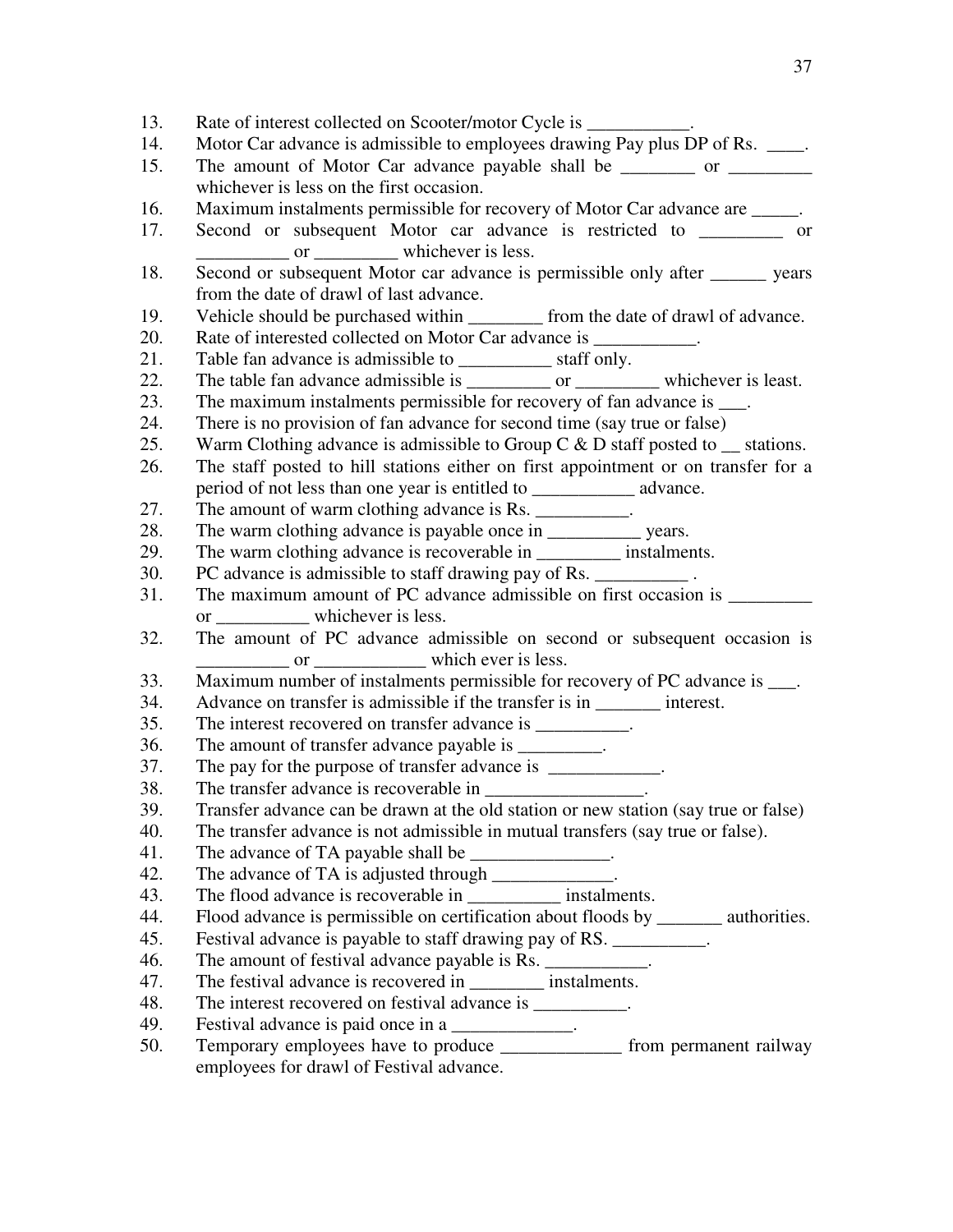- 51. A temporary Railway servant is entitled for House Building advance after having put in \_\_\_\_\_\_\_\_\_\_ years of continuous service.
- 52. Motor Car advance to SAG officers can be sanctioned by
- 53. The amount of funeral advance payable to the families of Railway servants is or whichever is less.
- 54. The funeral advance is recoverable in \_\_\_\_\_\_\_\_\_ instalment/s from \_\_\_\_\_\_\_\_\_\_.
- 55. Fan advance can be sanctioned to a Jr. Clerk. (say true or false)
- (B) Descriptive:
- 1. What are interest bearing advances? Explain the conditions of eligibility, maximum amount admissible and recovery of any four such types of advances.
- 2. What are interest free advances? Explain the conditions of eligibility, maximum amount admissible and recovery of any four such types of advances.
- 3. A Railway servant was sanctioned an advance of Rs. 70,000/- which was paid in two equal instalments on  $26<sup>th</sup>$  June, 1999 and  $29<sup>th</sup>$  July, 1998. The advance was to be repaid in 100 instalments of Rs. 700/- each. The rate of interest chargeable on the advance is 9% p.a. Recovery of the principle amount commenced from the pay of October, 1998. Calculate the amount payable by the Railway servant if he wishes to repay the advance with interest on29th April, 2000.
- 4. Calculate the interest payable on an amount of Rs. 3,80,000/- sanctioned to Mr. A towards House Building Advance @ 12% p.a. If the amount is drawn in two instalments each of Rs. 1,90,000/- on 31.3.2001 and on 01.08.2001 and a recovery of Rs. 3,600/- p.m., commenced from November, 2001 and cleared in 105 equal instalments and the balance in 106<sup>th</sup> instalment. What shall be the interest payable, if Mr. A adopted small family norms and is very prompt in repayment of the advance, insuring the house and submitting the necessary documents/declarations in time.
- 5. Mr. X was sanctioned Rs. 30,000/- towards Scooter advance in March, 2002 opted for recovery of the advance in 60 equal monthly instalments. The scooter was purchased in April, 2002 and recovery commenced in April, 2002. During 2003, Mr. X was on EOL and the recovery could not be effected for the period from January, 2003 to October, 2003 and there after the recovery continued as usual till the entire amount of advance is repaid. If the interest rate applicable is 11% p.a., calculate the interest payable.

#### **(iii) Appointment on compassionate grounds:**

- (A) Objective:
- 1. Where an employee dies in harness leaving behind only the widow, i.e., without any children, appointment of a near relative is permissible. (say true or false)
- 2. Wards of Gazetted officers are not entitled for compassionate ground appointments. (say true or false)
- 3. Wards of Group D staff are eligible for CG appointment in Group D only. (say true or false)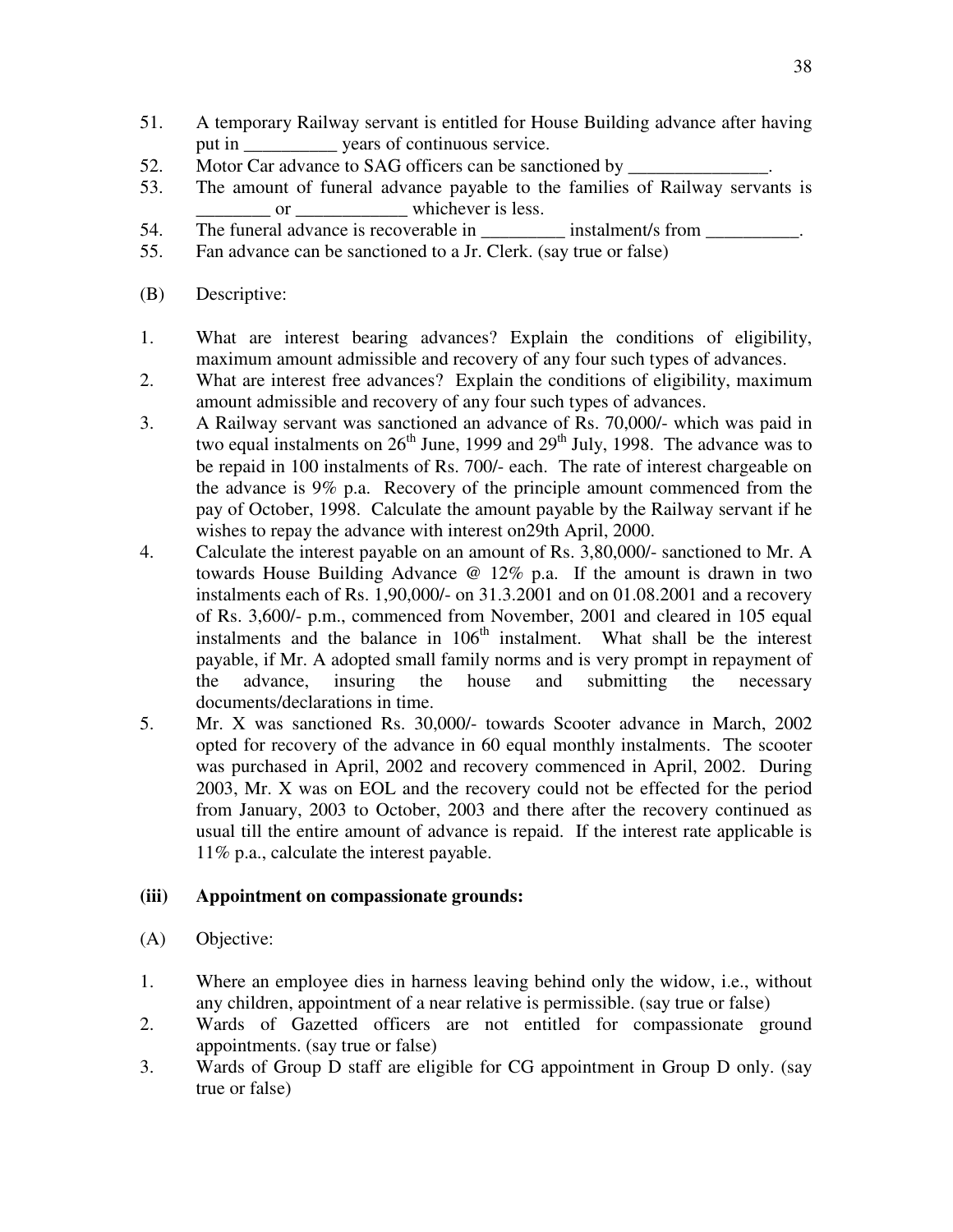- 4. CG appointment is not permissible in case a casual labour with temporary status dies while in service. (say true or false)
- 5. The time limit to give appointment in priority one cases is three months. (say true or false)
- 6. Divisional Railway Managers are competent to consider the relaxation of minimum age limit in deserving cases of compassionate appointments. (say true or false)
- 7. JA Grade officers holding independent charge of workshops are competent to give CG appointments in Group D. (say true or false)
- 8. Upper age relaxation in the case of Group D on compassionate grounds is with in the powers of CPO only. (say true or false)
- 9. Widows upto the age of 35 years are only to be considered for compassionate appointments. (say true or false)
- 10. Cases of CG appointments of RPF staff are to be considered in RPF department only. (say true or false)
- 11. The minimum qualification for a Group C post is SSC/Matriculation with 50% marks. (say true or false)
- 12. CG appointment to dependents of an employee died as bachelor is effective from
- \_\_\_\_\_\_\_\_\_\_. 13. \_\_\_\_\_\_\_\_\_\_\_ is competent to terminate the service of a CG appointee without following D&A Rules.
- 14. \_\_\_\_\_\_\_\_\_\_\_ is competent to give third and final change to a widow to appear for a Group C suitability test.
- 15. DRM is competent to give chances to appear for Group C screening on merits to the ward of a deceased employee.
- 16. CG appointee to a post of technician/Gr.III with SSC should undergo months of training.
- 17. \_\_\_\_\_\_ Class pass is given to wards of deceased employee when called for screening.
- 18. **Example 18.** is competent to consider the requests received after two years of the first son/first daughter attained the age of majority.
- 19. Who is competent to relax the condition of minimum educational qualification?
- 20. Is General Manager competent to appointment in posts carrying pay scale of Rs. 5500-9000?
- 21. How many officers shall be there in screening committee for CG appointments?
- (B) Descriptive:
- 1. Who are eligible to be considered for appointment on compassionate grounds? How are the priority of the cases decided?
- 2. What is the role of Personnel Inspector in processing cases for CG appointment?
- 3. Explain the circumstances under which the Compassionate Appointments are considered and prioritise these circumstances together with time limit with in which the appointments are given?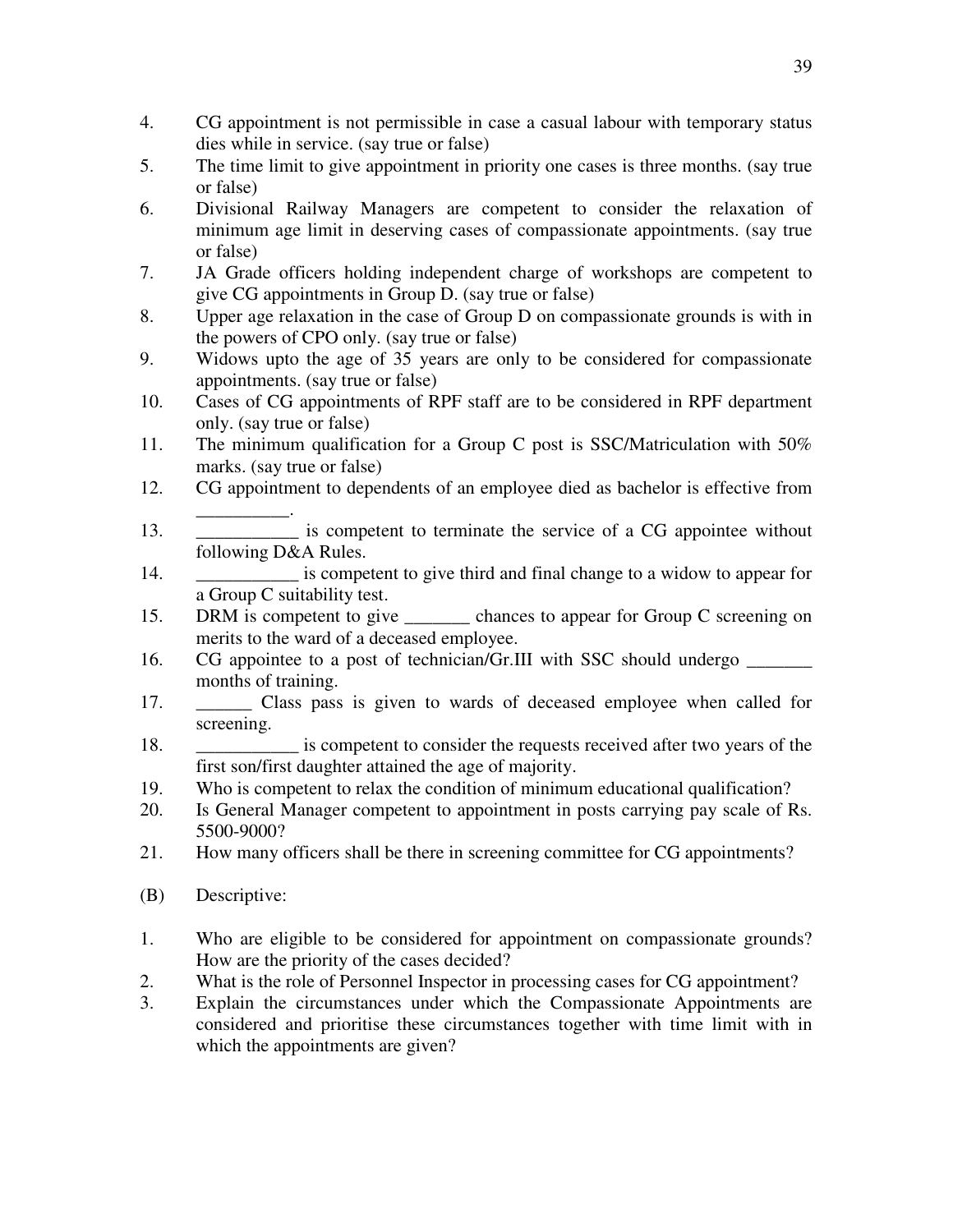- 4. With the issuance of Railway Board's letter No. E(NG)I/96/RE/3/9(12) of 29.04.1999, the existing procedure of compassionate ground appointments has undergone changes? Explain these changes commencing from 29.04.99.
- 5. An employee due to retire in next 20 months was found missing. His wife has filed a report with police & FIR was also registered. Her request for appointment to herself is received in the office. What action will you take on this request?
- 6. The minimum educational qualifications for a Group D post is a pass in  $8<sup>th</sup>$  Class. But the candidate for whom the appointment is sought has no minimum educational qualification on the date of event i.e., on 08.10.1999 but he acquired the same at a later date i.e., within a period of five years from the date of incident. Put up a note keeping the Board's instructions circulated vide SC No. 62/2004 justifying the case for Railway Board's consideration.
- 7. There are numerous complaints from the eligible family members of the deceased employees that undue delays are taking place in processing their requests for CG appointment. What steps do you suggest to eliminate the delay and improve the image of Personnel Branch in the minds of the wards?
- 8. Explain the procedure followed to adjudge the suitability of a candidates for appointment on compassionate grounds in a Group C post?
- 9. Write short notes on 'Appointment on compassionate Grounds'.

# **(iv) Fixation of Pay & Drawl of increments:**

- (A) Objective:
- 1. Allowance in lieu of Kilometerage is admissible to the medically decategorised drivers drafted to perform the duties of Power Controllers/Crew Controllers. (say true or **false**)
- 2. The benefit of addition in basic pay for computation of retirement benefits admissible to running staff is admissible to the medically decategorised drivers drafted to work as Power Controllers/Crew Controllers. (say true or **false**)
- 3. Grant of officiating pay to the incumbents of the vacancies of short duration is admissible subject to the condition that the vacancy lasts over days and is caused by factors that could not be foreseen. (30)
- 4. Option for fixation of pay under R.1313, IREC., Vol.II is not admissible to Gp. B officers on promotion to Gp. A Sr. Scale on ad hoc basis. (say **true** or false)
- 5. Railway servants who were on sick leave on 01.01.1996 and whose services had been terminated due to medical invalidation, without resuming their duty are to be allowed the benefits of revised scales of pay from  $(1.1.96)$
- 6. The pay/stipend of Railway servants selected against GDCE and undergoing training may be regulated under the provisions of Rule of IREC, Vol.II. (R. 1315)
- 7. The date of effect of the instructions to allow the minimum fixation benefit of Rs. 100/- on promotion is  $(01.01.1996)$
- 8. The special pay of Rs. 70/- granted to Sr. Clerks on or after 01.01.1996 would not be counted for fixation of pay in the scale of Rs. 5000-8000. (say **true** or false)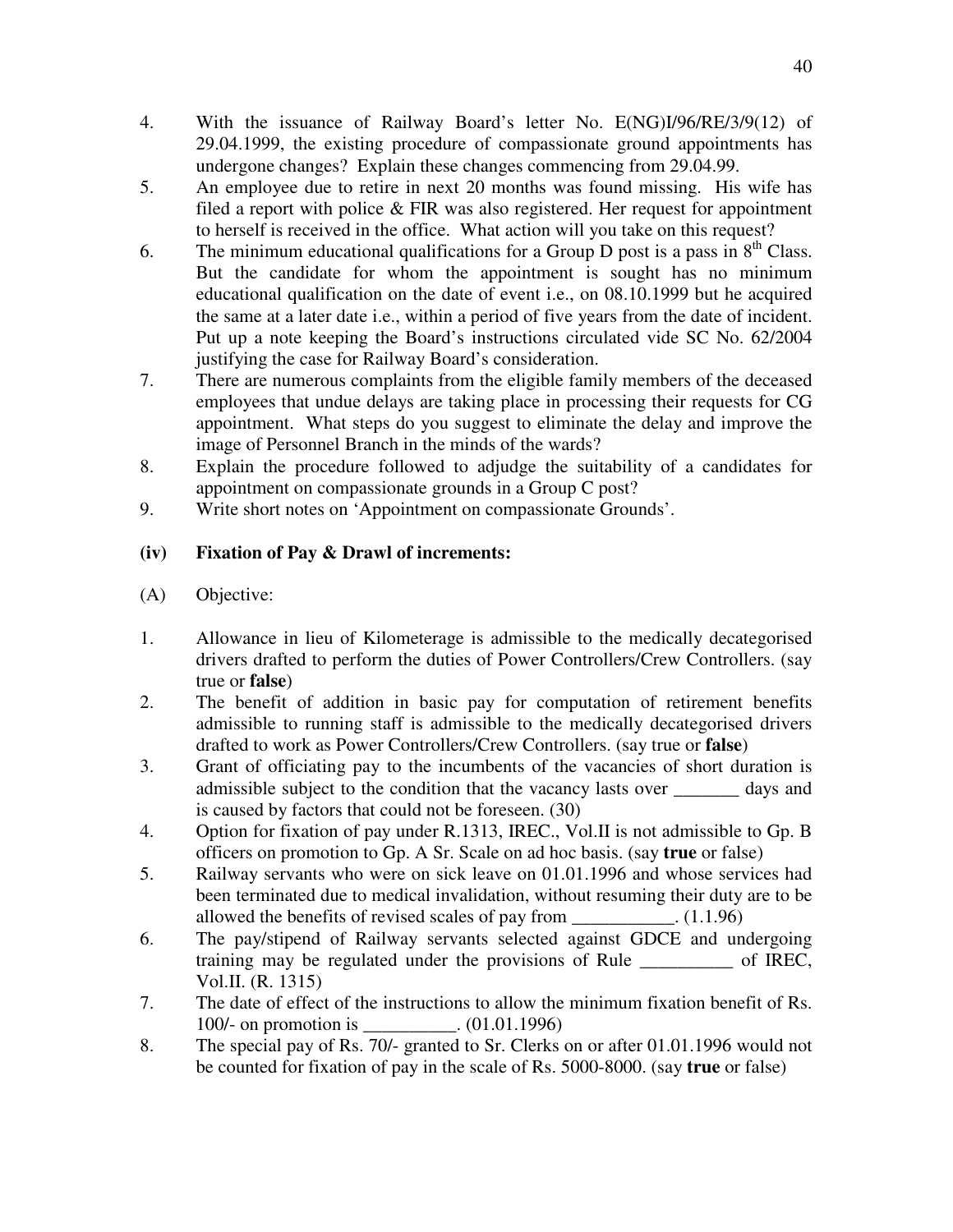- 9. The pay of an employee holding a post substantively and seeking transfer to another post in lower grade will be protected subject to the condition that \_\_\_\_\_\_\_\_\_\_\_\_\_\_\_\_\_\_\_\_\_\_\_. (maximum of pay of lower post is not exceeded).
- 10. Fixation of pay in cases of appointment from one ex-cadre pot to another ex-cadre post should be made with reference to pay in the \_\_\_\_\_\_\_\_ post only. (cadre)
- 11. In the cases where two scales have been merged to a single grade in V PC, the promotions taken place from a lower to a higher scale during the period from 01.01.96 to 08.10.97 stand nullified. (say true or false).
- 12. Whenever a promotion order is issued to any railway employee a clause should be incorporated in the promotion order regarding availability of option for fixation of pay. (say **true** or false)
- 13. Group B officers who acquired the higher qualifications on or after are governed by one time lumpsum incentive scheme. (05.07.95)`
- 14. The minimum fixation benefit of \_\_\_\_\_\_\_\_\_\_\_\_\_\_\_\_\_ on promotion is allowed w.e.f. 01.01.1996. (Rs. 100/-).
- 15. Advance increments granted to sports persons are to be treated as pay for purposes. (all).
- 16. Advance increments granted to sports persons on medal winning performance would take effect from \_\_\_\_\_\_\_\_\_\_\_\_\_\_. (the first day of the following month of the concluding day of the championship).
- 17. Increments granted to stenos for acquiring higher speed in shorthand on or after 1.1.96 in revised scales shall be termed as . (special allowance).
- 18. The increments granted to stenographers for acquiring higher speed in shorthand on or after 1.1.96 in the revised scales will not count as pay for allowances. (say **true** or false)
- 19. The increments granted to stenographers for acquiring higher speed in shorthand on or after 1.1.96 in the revised scales will count as emoluments for pension/ gratuity. (say true or **false**)
- 20. The advance increments granted to stenographers for acquiring higher speed in shorthand shall be termed as special allowance w.e.f.  $\qquad \qquad$  (the date on which the employee draws pay in the revised scale of pay).
- 21. The services of a substitute for allowing annual increment shall be counted from the date of \_\_\_\_\_\_\_\_\_\_\_\_\_\_\_. (attaining temporary status).
- 31. The nursing staff possessing b.Sc., degree and enjoying the benefit of two advance increments in IV PC Scales as on 1.1.96 shall be fixed in the revised scale excluding the quantum of tw advance increments. (say **true** or false).
- 32. The two advance increments enjoyed by nursing staff possessing B.Sc., degree are allowed in V PC as additional increments at the revised rates. (say **true** or false)
- 33. The additional increments allowed at the revised rates in V PC to nursing staff possessing B.Sc., degree are to be treated as pay for the purposes of allowances. (say true or **false**).
- 34. Stagnation increment is admissible only to an employee stagnating at the maximum of the scale for vears. (two)
- 35. Granting of stagnation increment will be restricted to posts, maximum of which does not exceed \_\_\_\_\_\_\_\_\_\_. (Rs. 22,400/-).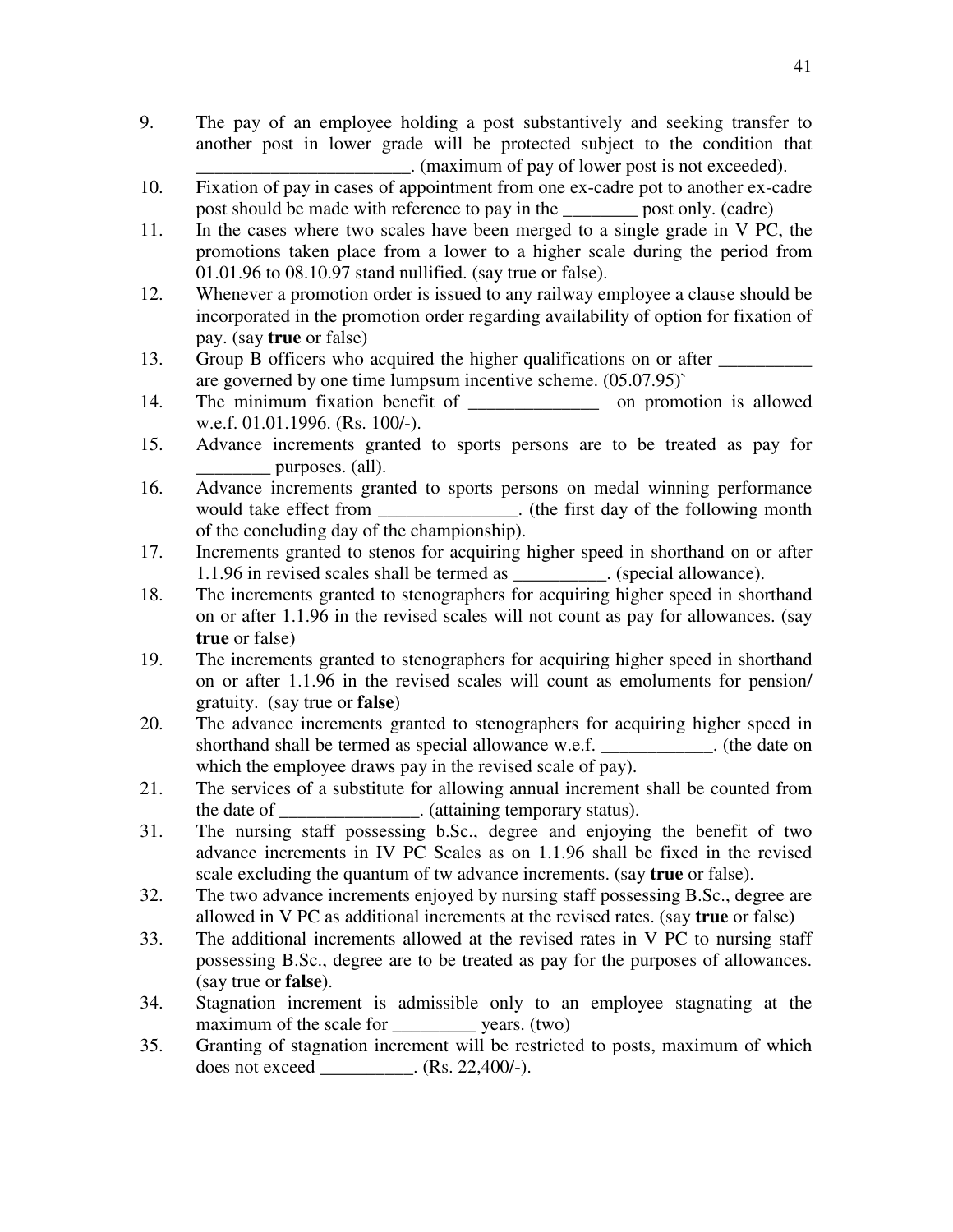- 36. Stagnation increment is treated as Personal Pay and will count for DA, HRA and CCA. (say **true** or false)
- 37. Stagnation increment will not count as emoluments for pensionary benefits. (say true or **false**)
- 38. Stagnation increment is not taken into account for fixation of pay on promotion. (say **true** or false)
- 39. The stagnation increment shall be equal to \_\_\_\_\_\_\_\_. (increment last drawn).
- 40. Maximum \_\_\_\_\_\_\_\_\_\_ increments can be granted on stagnation account. (three).
- 41. For granting stagnation increment, the period of two years would count from \_\_\_\_\_\_\_\_\_\_\_\_\_\_\_\_\_\_\_ . (the date one reached the maximum of the scale).
- 42. Annual increment accrues automatically on the due date unless withheld y a specific order. (say **true** or false)
- 43. Increment is granted from  $\qquad$  in which it falls. (first of the month).
- 44. When the increment is withheld with cumulative effect, the postponement will have effect of postponing future increment also. (say **true** or false)
- 45. EOL on medical grounds shall be considered as qualifying service for granting increment. (say **true** or false)
- 46. Period of suspension shall be qualifying for increments if \_\_\_\_\_\_\_\_\_\_\_\_\_ is allowed for such period. (full pay)
- 47. Unpaid holidays enjoyed by workshop staff wil not count for increment unless \_\_\_\_\_\_\_\_\_\_\_\_\_\_\_\_\_\_\_\_\_\_\_. (converted in to LAP/LHAP at employee's request)
- 48. **Example 18** increments will be granted by General Manager for gold medal winning performance during the National Championships.
- 49. With effect from <u>training</u> period shall be counted for increments.
- 50. Family planning allowance granted under small family norms shall be equal to the in the revised scales of pay.
- 51. In technical departments for acquiring higher qualifications of AMIE/BE lumpsum incentive of \_\_\_\_\_\_\_\_\_\_\_\_ will be paid to the employee.
- (B) Descriptive:
- 1. What are the principles governing fixation of pay (a) on first appointment (b) on transfer from higher to lower post (c) on promotion to a post carrying higher responsibilities (d) on promotion to an ex-cadre post (e) on repatriation from ex-cadre post. 2. Write short notes on - (a) lumpsum incentive scheme for acquiring higher qualifications (b) Stagnation increments (c) Advance increment (d) Next Below Rule (e) Stepping up of pay (f) Rules for fixation of pay at a higher stage than minimum to sports persons.
- 3. Explain about the rules governing lumpsum incentive scheme for acquiring higher qualifications in different departments.
- 4. What is meant by dual charge allowance? What are the rules governing grant of dual charge allowance? What are the principles for reckoning the same for fixation on promotion and settlement?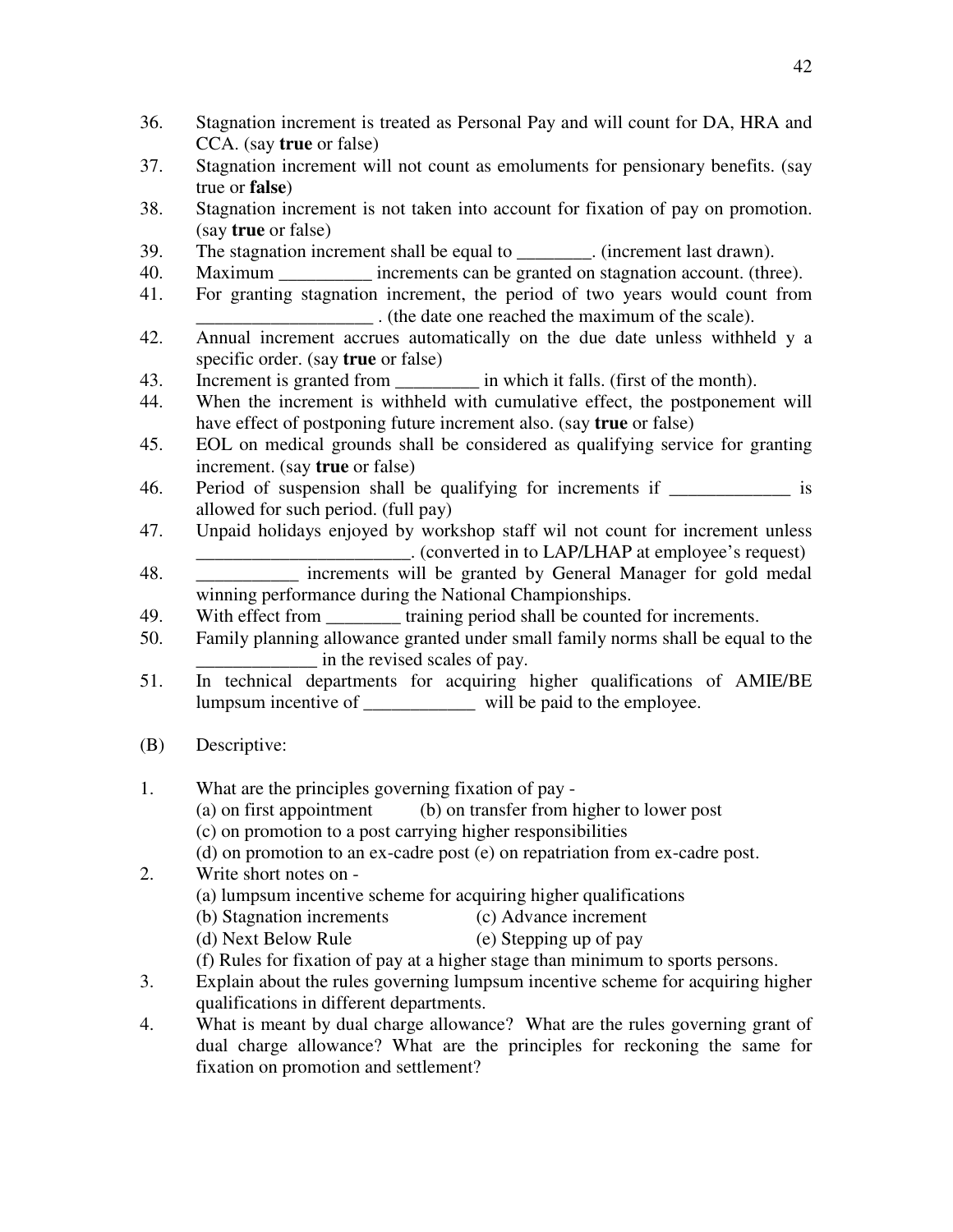- 5. What is meant by non-practising allowance? What are the principles for reckoning the same for different purposes like fixation on promotion, composite transfer grant and settlement?
- 6. Fix the pay of a Driver on pay of Rs. 6050/- w.e.f. 01.01.2005 in scale of Rs. 5000-150-8000 on his posting as Fuel Inspector in scale Rs. 5500-175-9000 w.e.f. 10.08.2005 involving higher responsibilities (a) from the date of promotion (b) from the date of next annual increment.
- 7. Mr. George is a permanent Sr. Clerk, drawing pay of Rs. 6250/- w.e.f. 28.02.2003 in scale Rs. 4500-7000 is promoted to an ex-cadre post. Fix his pay - (a) on promotion to an ex-cadre post on 01.03.2003 in scale Rs. 5000-8000. (b) on promotion to another ex-cadre post on 02.03.2005 in scale Rs.5500-9000.
- 8. Mr. Cruz on pay of Rs. 6200/- in scale Rs. 4500-7000 due for promotion on 05.08.2004 to 5000-8000 two months before accrual of his annual increment. What shall be your advise to him for exercising option for fixation of pay on promotion when he has another 15 years of service to retire.
- 9. Mr. A while drawing pay of Rs. 6050/- w.e.f. 01.03.2005 in scale Rs. 5000-150- 8000 was imposed a penalty of with holding of his annual increment for a period of 02 years (NR) vide Memorandum dated 02.03.2005.

(a) Show how his pay is regulated during the period of punishment and on restoration?

 (b) In case, he became eligible for promotion to the scale of Rs. 5500-9000 on 10.08.2005, what action shall be taken for his promotion and what shall be his pay during the period of penalty and on restoration?

10. Mr. B while drawing pay of Rs. 6200/- w.e.f. 01.06.2003 in scale Rs. 5000-150- 8000 was imposed a penalty of with holding of his annual increment for a period of 02 years with cumulative effect vide memorandum dated 10.09.2003 and he became eligible for promotion to the scale of Rs. 5500-175-9000 w.e.f. 01.10.2003.

(a) How his pay shall be regulated during the penalty and on restoration?

 (b) What action shall be taken regarding his promotion and how his pay shall be regulated on promotion?

- 11. The details of service rendered by Mr. A whose date of increment is 1.4.2003 are as follows:
	- a. EOL (not counting for increment) from 29.07.2003 to 31.07.2003,
	- b. Suspension treated as his own leave from 07.10.2003 to 02.01.2004.
	- c. EOL on medical grounds from 15.01.1974 to 05.02.2004.

What shall be the date of his next increment?

- 12. Mr. Ram working as a Keyman drawing pay of Rs. 3875/- w.e.f. 01.03.2005 in scale Rs. 2750-70-3800-75-4400 was promoted as Gangmate in scale Rs. 3050- 75-3950-80-4590 w.e.f. 01.12.2005. Suggest the employee whether he will be benefited on exercising option for fixation of pay after the next annual increment. Show the calculations.
- 13. What do you understand by postponement of increment? What are the provisions of R. 1320 (FR 26) of IREC, Vol.II for reckoning service for increments?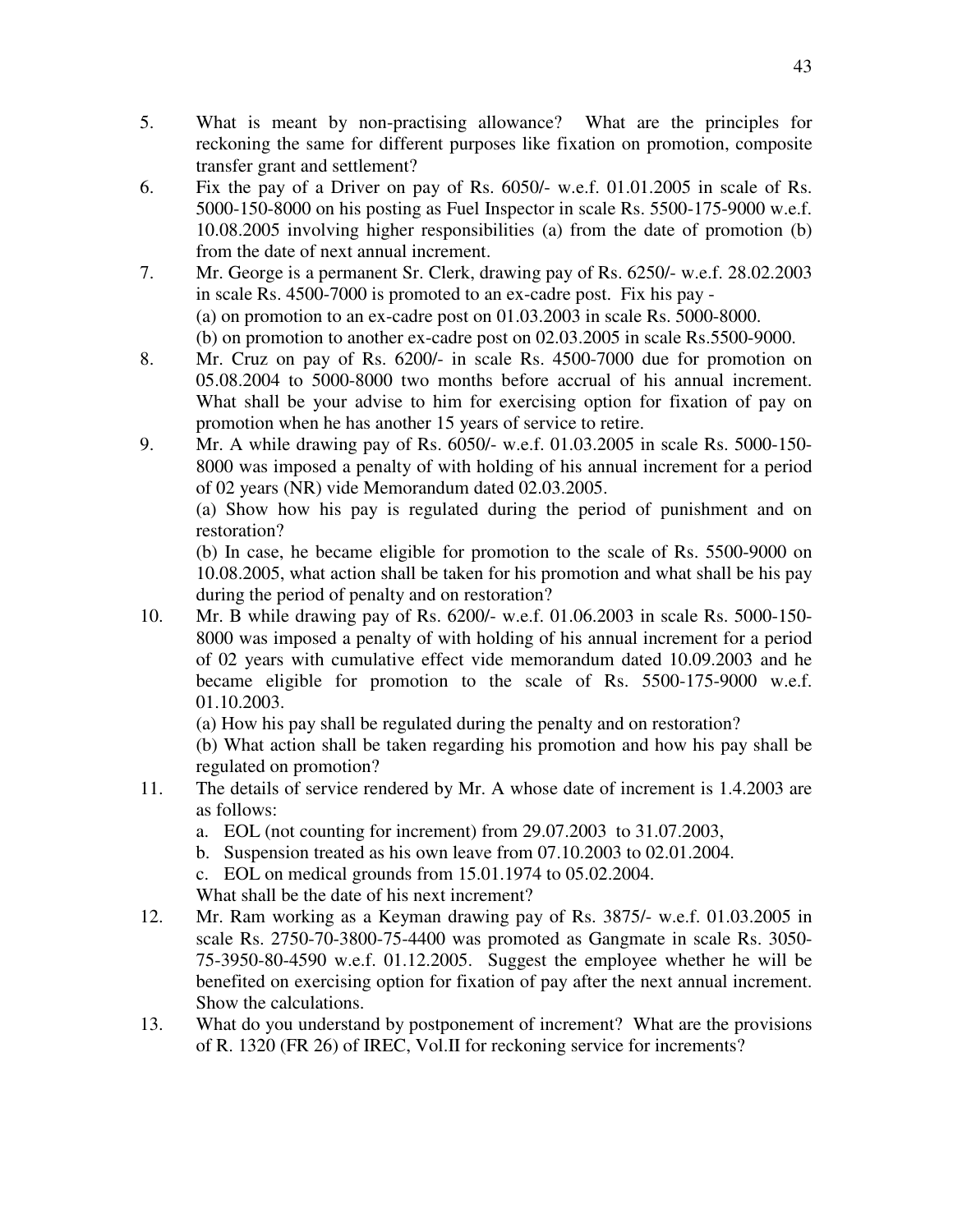### **(v) Group Insurance Scheme:**

- 1. The new Group Insurance scheme for regular employees of Central Government came into force w.e.f. \_\_\_\_\_\_\_\_\_\_. (01.01.1982)
- 2. The new Central Government Employees Group Insurance scheme has become compulsory for the employees who enter into service already in service as on and optional to those in service as on \_\_\_\_\_\_\_\_. (01.11.80)
- 3. The rates of subscription under the new Group Insurance scheme are Rs. \_\_\_\_, Rs. Rs. Rs. And Rs. The respect of Group D, Group C, Group B and Group A staff respectively.
- 4. The subscription for Group Insurance scheme will be apportioned  $\omega$  % is Insurance Fund and \_\_\_\_\_ % is Savings Fund. (30%, 70%).
- 5. Under the Group Insurance scheme, the apportionment of savings/insurance fund @ 30% and 70% respectively came into force w.e.f. \_\_\_\_\_\_\_\_\_\_\_\_. (01.01.1988)
- 6. The insurance coverage under the Group Insurance scheme to the families of Group D, Group C, Group B and Group A staff is Rs. \_\_\_\_\_\_, Rs. \_\_\_\_\_\_\_, Rs. and Rs. <u>comes</u> respectively.
- 7. The Group Insurance scheme is based on mortality rate of \_\_\_\_\_\_ per thousand per annum. (3.60)
- 8. In case of regular promotion to a higher group, the subscription under Group Insurance scheme shall be increased from \_\_\_\_\_\_\_\_\_. (first January of next year).
- 9. In case an employee was on EOL, during which no subscription to the Group Insurance could be recovered, the same shall be recovered in arrears with interest. (say true or false)
- 10. In the absence of a valid nomination under the Group Insurance scheme, the nomination made under \_\_\_\_\_\_\_\_\_\_\_\_\_\_ may be accepted. (PF Rules)
- 11. In case of no nomination under the scheme of Group Insurance/PF Rules, the insurance money shall be payable in equal shares to (wife/wives, minor sons and unmarried daughters).
- 12. A subscriber having a family can nominate anybody to receive the insurance money under Group Insurance scheme. (say true or false)
- 13. In case an employee's whereabouts are not known, the accumulation from the savings fund becomes payable under Group Insurance scheme to the nominee/heirs after period. (one year)
- 14. It is legally permissible to adjust the Government dues against the payments due to the employees/nominees under the Group Insurance scheme. (say true or false)
- 15. Subscriptions under the Group Insurance scheme shall not be recovered during the last three months of service. (say true or false)
- (B) Descriptive:
- 1. What are the provisions regarding exercising of nomination by a subscriber under Group Insurance Scheme? What are the provisions for payment of amounts under the scheme in case there is no valid nomination?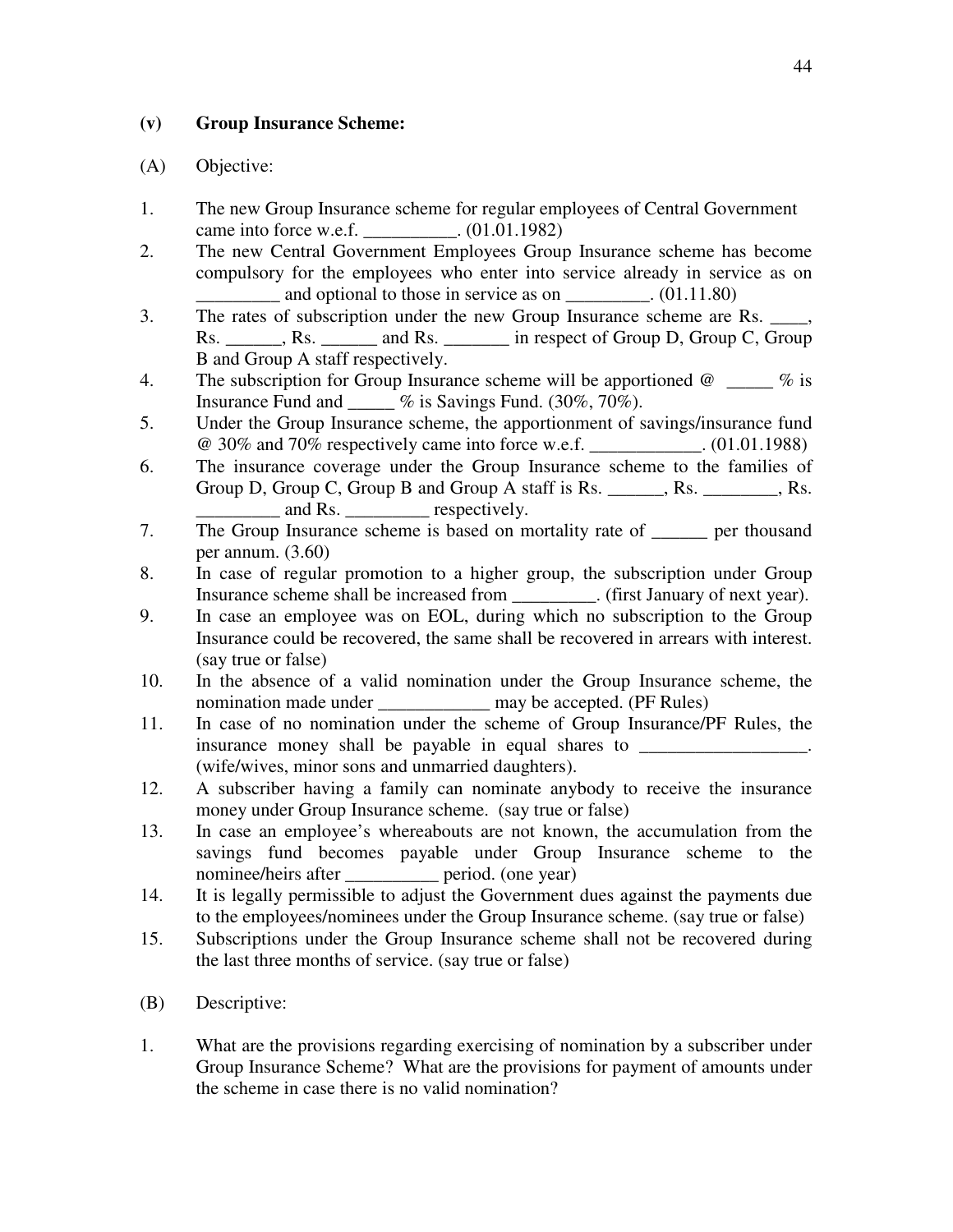2. Explain about the scope, membership, monthly subscription, amount of insurance coverage and the insurance/savings fund of the Group Insurance scheme, 1980 as amended from time to time?

# **(vi) Joining Time Rules:**

- (A) Objective:
- 1. Joining Time Rules are contained in \_\_\_\_\_\_\_\_\_\_. (Chapter 11 of IREC, Vol.I)
- 2. Joining Time shall be granted to a Railway servant on transfer in public interest to enable him to join the new post either \_\_\_\_\_\_\_\_\_\_ or \_\_\_\_\_\_\_\_\_. (at the same station or a new station)
- 3. In the case of temporary transfer not exceeding 180 days the joining time allowed  $is \_\_\_\_$  days. (nil)
- 4. The joining time shall commence from the date of if the charge is made over on the forenoon. (relinquishment of charge of the old post)
- 5. The joining time shall commence from the following date if the charge is made over in the \_\_\_\_\_\_\_\_\_\_\_\_. (afternoon)
- 6. Not more than one day's joining time shall be allowed to a Railway servant to join a new post within \_\_\_\_\_\_\_\_\_ or \_\_\_\_\_\_\_\_\_\_. (the same station or which does not involve change of residence from one station to another).
- 7. For the purpose of the term same station will be interpreted to mean the area falling within the jurisdiction of the \_\_\_\_\_\_ or \_\_\_\_\_.(municipality or corporation)
- 8. If the distance between the old headquarters and the new headquarters is 1,000 Kms., or less, the joining time admissible is days. (10 days).
- 9. If the distance between the old headquarters and the new headquarters is more than 1,000 Kms., the joining time admissible is \_\_\_\_\_\_\_\_\_\_ days. (12 days).
- 10. If the distance between the old headquarters and the new headquarters is more than 2,000 Kms., the joining time admissible is \_\_\_\_\_\_\_\_\_\_ days. (15 days).
- 11. If the distance between the old headquarters and new headquarters is more than 2,000 Kms., and the travel is permitted by air, the joining time admissible is days.  $(12 \text{ days})$ .
- 12. Distance means the weighted mileage for which fare is charged by the Railways in certain ghat/hill sections. (say true or false)
- 13. Extension of Joining time beyond the limits can be granted upto a maximum limit of  $_{\text{days.}}$  (30 days).
- 14. Extension of Joining time beyond the limits can be granted upto a maximum limit of 30 days by . (Head of the Departments)
- 15. Extension of Joining time beyond the limits can be granted upto a maximum limit of 30 days by \_\_\_\_\_\_\_\_\_\_\_\_\_ on the divisions. (Divisional Railway Manager)
- 16. Extension of Joining time beyond 30 days can be granted by \_\_\_\_\_\_\_\_\_\_\_. (Ministry of Railways)
- 17. Special Casual Leave can be granted in lieu of joining time . (say true or false).
- 18. The credit of joining time to the leave account will be subject to the usual restriction on accumulation of  $\qquad \qquad$  in the leave account. (LAP)
- 19. Joining time cannot be combined with vacation. (say true or **false**)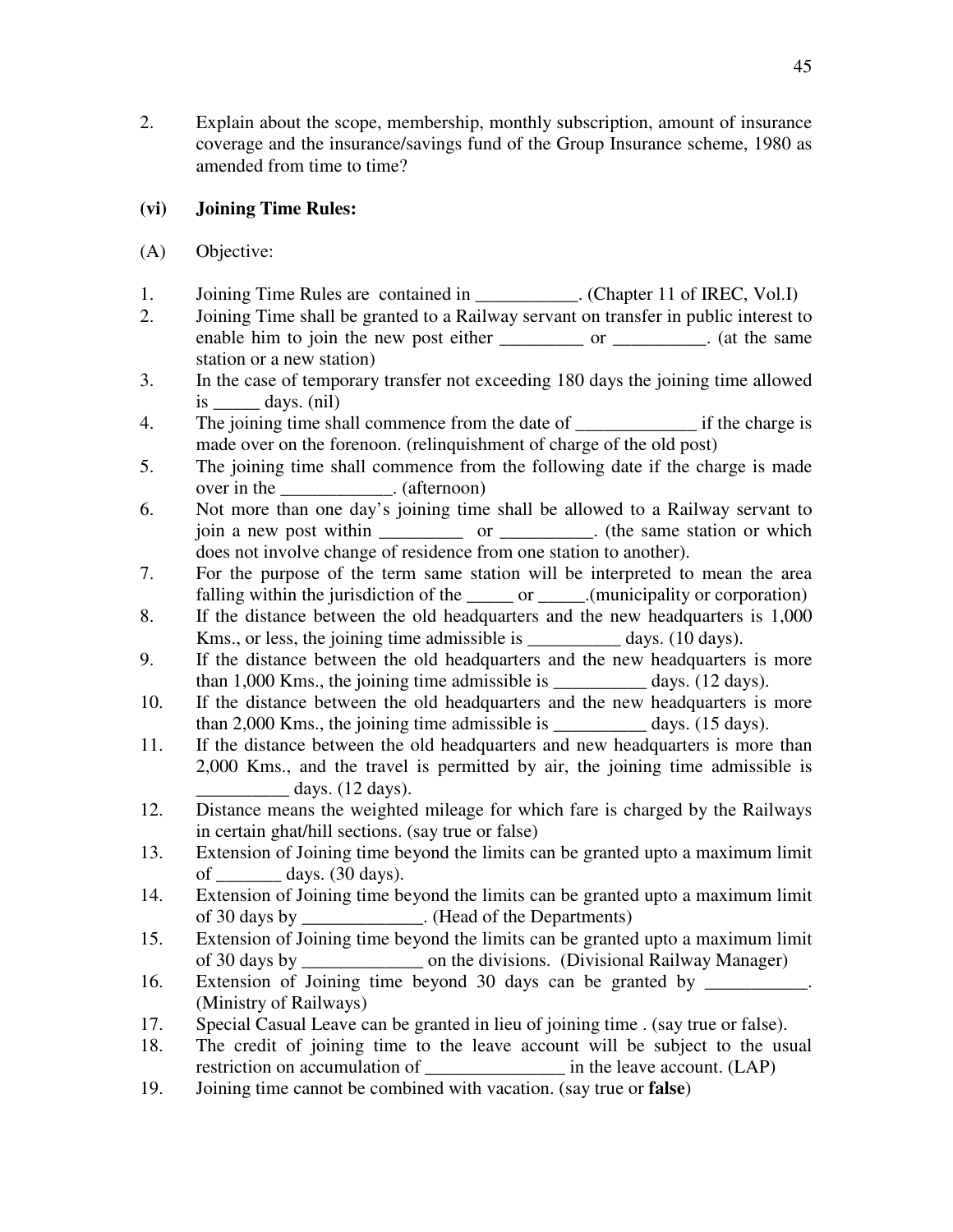- 20. Joining time can be combined with any other kind of leave except \_\_\_\_\_\_. (CL)
- 21. Joining time cannot be combined with Casual leave. (say **true** or false)
- 22. A railway servant on joining time shall be regarded as on \_\_\_\_\_\_\_ (leave/**duty**/on line/joining)
- 23. Joining time pay is equal to the pay which was drawn before in the old post. (relinquishment of charge)
- 24. During joining time, a railway servant shall be entitled to CCA and HRA at the rates applicable to the \_\_\_\_\_\_\_\_. (old station/new station)
- 25. The quantum of joining time admissible for transfer involving less than 1000 Kms is \_\_\_\_\_\_\_\_\_\_.
- 26. Joining time is admissible to an employee on temporary transfer (say true or false)
- 27. Sanction of special casual leave in lieu of Joining Time is not admissible. (say true or false)
- 28. Maternity Leave is admissible in case of still born children. (say true or false)
- 29. Paternity Leave is admissible t temporary status casual labour. (say true or false)
- (B) Descriptive:
- 1. Write short note on 'Joining Time'.
- 2. What are the provisions regarding grant of joining time, limits of admissibility, commencement and extension of joining time.

#### **(vii) Promotions:**

- (A) Objective:
- 1. All vacancies in Gp. B are filled by promotion of Group C employees on the basis of and wherever the scheme is in force. (selection and LDCE)
- 2. Where the scheme of LDCE is in force selection is held to fill up  $\sim$  % of vacancies and LDCE is held to fill up  $\%$  of vacancies. (70 and 30)
- 3. Selection for appointment to Group B should be held once in vears (2)
- 4. Selection committee for selection to the Group B posts shall be constituted with the orders of \_\_\_\_\_\_\_\_\_. ( General Manager)
- 5. The selection committee for selection the Group B posts shall consists of  $\overline{\phantom{a}}$ HODs including and the  $(3 \text{ HODs}, \text{CPO} \text{ and the HOD})$ of the department concerned)
- 6. If none of the committee members for selection to Group B posts belongs to SC/ST communities, another officer belonging to SC/ST community not below the rank of \_\_\_\_\_\_\_\_\_\_\_ shall be nominated. (JA Grade)
- 7. In case of selection to a Group B post the assessment of vacancies shall for  $\frac{\text{years.} (02)}{2}$
- 8. \_\_\_\_\_ % of the cadre including construction reserve shall be added while assessing vacancies for selection to a Group B post. (20%)
- 9. In Group B selections, if it is felt that inclusion of 20% of cadre would lead to an inflation in the size of the panel, \_\_\_\_\_\_\_\_ may restrict the assessment. (GM)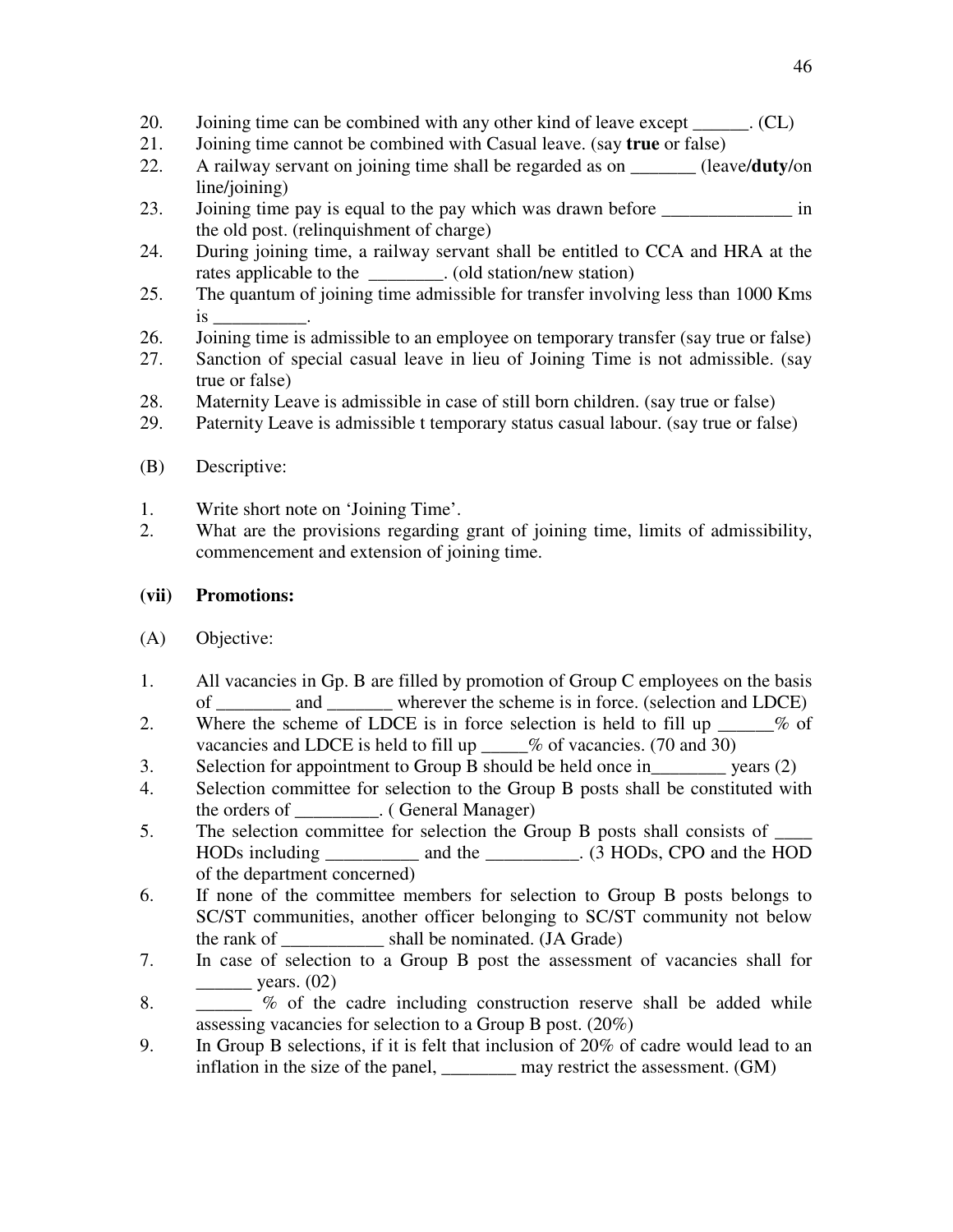- 10. Post based rosters shall be followed for implementation of reservation policy in selections to Group B posts. (say true or false)
- 11. Group C employees working in grade the minimum of which is Rs.  $\frac{1}{2}$  in the revised scale and in the higher Group C grades on a regular basis who have rendered not less than years of non-fortuitous service are eligible to appeal for the selection.
- 12. Notwithstanding the position that the seniors do not fulfil the requisite minimum service conditions, they are eligible to appear for selection to a Group B post if \_\_\_\_\_\_\_\_\_ . ( a junior is considered by virtue of satisfying the relevant condition)
- 13. In a Group B selection for one vacancy, the zone of consideration shall be \_\_\_\_\_. (05 employees)
- 14. In a Group B selection for two vacancies, the zone of consideration shall be \_\_\_\_. (08 employees)
- 15. In a Group B selection for three vacancies, the zone of consideration shall be \_\_\_.
- 16. The formula for deciding the zone of consideration for filling up 04 or more Group B vacancies by selection shall be \_\_\_\_\_\_\_\_\_.  $(3xV - \text{where } V \text{ is the number})$ of vacancies)
- 17. Where employees of different streams are eligible to appear for Gp. B selections, their \_\_\_\_\_\_\_\_\_\_ seniority list should be drawn and circulated before selection.
- 18. The integrated seniority list of eligible staff for selection to a Group B post is based on the length of non-fortuitous service in scale Rs. \_\_\_\_\_\_\_. (6500-10500)
- 19. If adequate number of SC/ST employees are not available in the normal zone of consideration against reserved points, the field should be extended to times the vacancies to pick up the SC/ST candidates. (five)
- 20. In case of selection to the post of APO, all employees who are eligible and volunteer for the selection should be considered without \_\_\_\_\_\_\_\_\_\_. (limitation to the number)
- 21. The selection to the Group B posts is based on (a written test to adjudge the professional ability, viva voce and assessment of records by selection committee)
- 22. For selection to Group B posts other than accounts Department, the maximum marks and qualifying marks under the head 'Professional ability' are \_\_\_\_\_\_\_ and respectively.  $(50, 30)$
- 23. For selection to the Group B posts other than accounts department, the maximum marks and qualifying marks under the head 'Personality, Leadership etc.,' are \_\_\_\_ and respectively.  $(25, 15)$
- 24. For selection to the Group B posts other than Accounts Department, the maximum marks and qualifying marks under the head 'Record of Service' are and respectively.  $(25, 15)$
- 25. In written test for selection to the Group B posts, the questions on Official Language Policy and Rules should not be compulsory. (say true or false)
- 26. In a selection to the Group B posts, the successful candidates securing 80% and above shall be graded and placed of the panel. (outstanding; on the top)
- 27. In a selection to the Group B posts, the successful candidates securing marks between 60% and 79% shall be graded as \_\_\_\_\_\_\_\_\_\_\_\_. (good)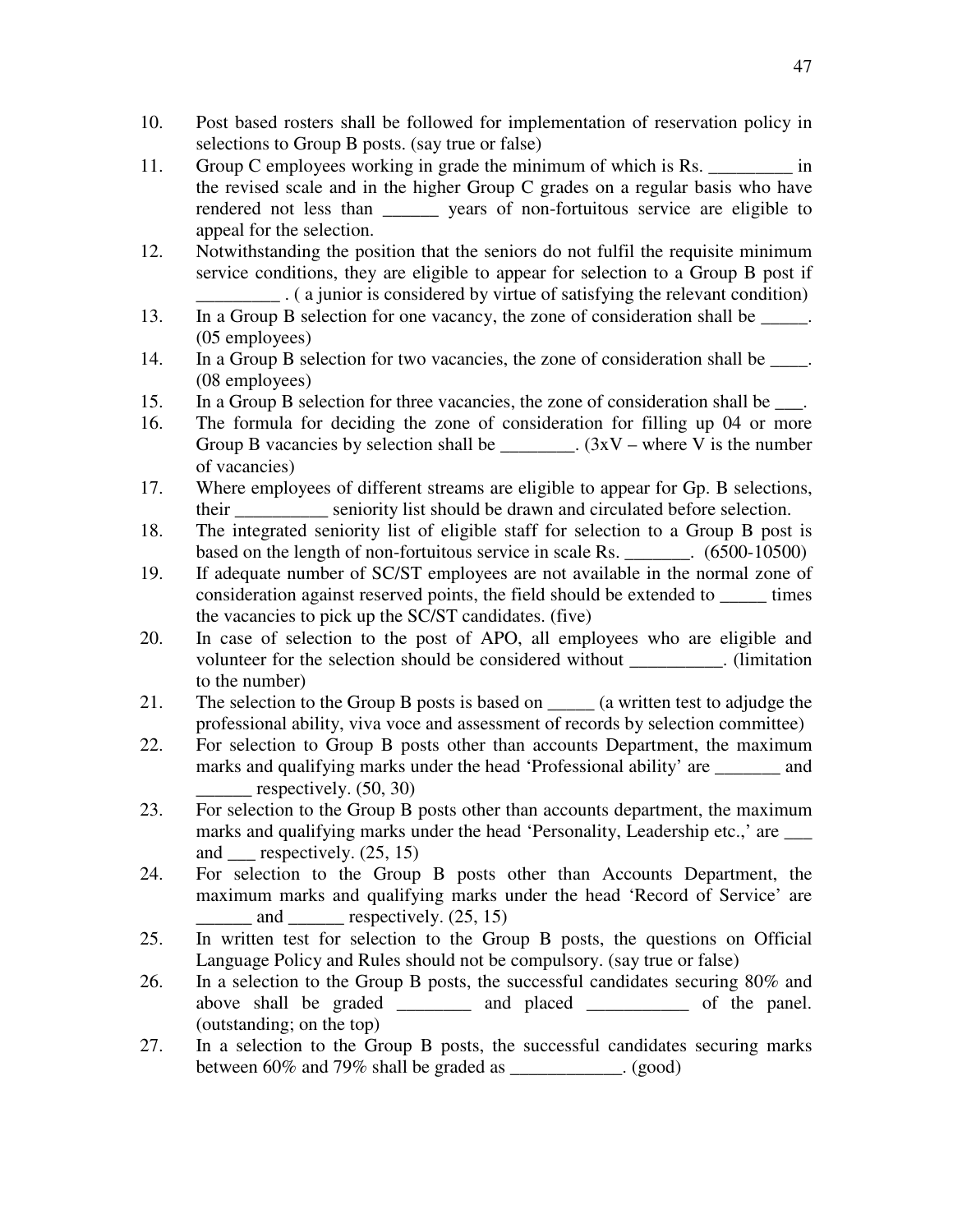- 28. In selections to the Group B posts, the recommendations of the selection committee should be put up to \_\_\_\_\_\_\_\_\_\_\_\_\_\_ for approval. (General Manager)
- 29. If the General Manager does not approve of the recommendation of the selection committee, he will record his reasons in writing there for and order \_\_\_\_\_\_\_\_\_ (a fresh selection)
- 30. Once a panel for Group B post is approved by the General Manager, no amendment or alteration in the panel should be made except with the prior approval of . (Railway Board)
- 31. The Group B panels shall be current for a period of \_\_\_\_\_\_\_\_. (02 years)
- 32. The panel for filling up the Group B posts shall be current for a period of two years from \_\_\_\_\_\_\_\_\_\_ or \_\_\_\_\_\_\_\_\_ whichever is earlier. (the date of approval of the competent authority; till a fresh panel on the basis of next selection becomes available)
- 33. In Group B selections, where provisional panels are drawn the currency will count from  $\therefore$  (the date of approval of the provisional panel)
- 34. In Group B selections, if the operation of an approved panel has been held in abeyance either wholly or partly as a result of injunction from the Court of Law, the currency of the panel should be reckoned after excluding \_\_\_\_\_\_\_\_\_\_\_\_ . (the period covered by the Court's directive)
- 35. After vacation of injunction/disposal by the Court of Law, Operation of the Group B panel should be with the personal approval of \_\_\_\_\_\_\_\_. (General Manager)
- 36. In exceptional circumstances, promotion to Group B posts with relaxed medical standards, should have the approval of \_\_\_\_\_\_\_\_\_\_\_. (Railway Board)
- 37. Promotion to Group B posts with relaxed medical standards with the approval of Railway Board will be purely on basis.
- 38. In cases where employee eligible to take the selection are abroad on deputation, the selection may be finalized without waiting for them. (say true or false)
- 39. Not more than supplementary selection/s should be held to cater to the absentees. (one)
- 40. An employee empanelled for promotion to Group B refusing promotion, should be debarred for promotion for example period. (one year)
- 41. If an employee refuses promotion when considered after a lapse of one year after his first refusal, his name should be deleted form the panel. (say true or false)
- 42. The rules governing the promotion of Group C staff are contained in Section of Chapter **IREM, Vol.I.** (Section B of Chapter II)
- 43. As per the definition of promotion under para 211 of IREM, Vol. I, Promotion includes promotion from a \_\_\_\_\_\_\_ to a \_\_\_\_\_\_\_, form \_\_\_\_\_\_\_\_\_ to \_\_\_\_\_\_\_\_\_\_\_\_\_\_\_ from to to the state of the state to a higher grade, from one class to the state of the state of the state of the state of the state of the state of the state of the state of the state of the state of the state of the stat
	- another class, from one group to another group)
- 44. 'Non-selection posts' are  $\frac{1}{\sqrt{2}}$ ,  $\frac{1}{\sqrt{2}}$  or  $\frac{1}{\sqrt{2}}$  which have not been declared as 'selection posts'. (posts, grades or classes)
- 45. The posts are declared as selection or non-selection for the purpose of promotion by \_\_\_\_\_\_\_\_\_\_\_. (Railway Board)
- 46. Unless specifically provided otherwise, the promotion shall be made without any regard for \_\_\_\_\_\_\_\_\_\_ or \_\_\_\_\_\_\_\_\_\_. (communal or racial consideration)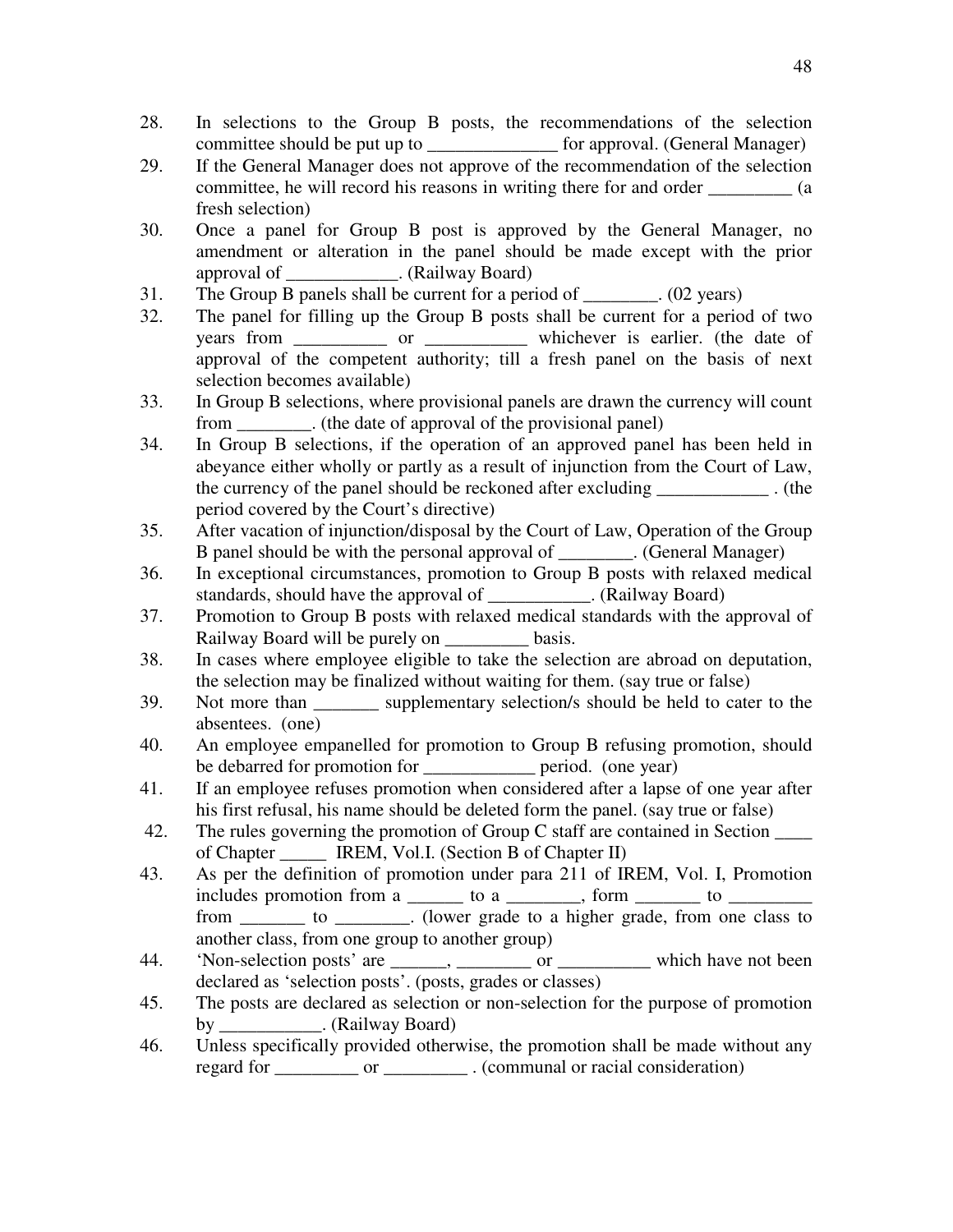- 47. Non-selection posts shall be filled by promotion of the senior most suitable Railway servant. (say true or false)
- 48. Suitability for non-selection post being determined by on the basis of the record of service and/or departmental tests if necessary. (the competent authority)
- 49. In a non-selection post, a senior Railway servant may be passed over only if he has been declared \_\_\_\_\_\_\_\_\_ for holding the post in question. (unfit)
- 50. For promotion to non-selection post, staff in the immediate lower grade with a minimum of \_\_\_\_\_\_ years of service in that grade will only be eligible. (02 years)
- 51. The service for the purpose of minimum 02 years in lower grade includes service rendered on ad hoc basis followed by \_\_\_\_\_\_ without break.(regular service).
- 52. The condition of two years service should stand fulfilled at the time of  $\frac{1}{\sqrt{2\pi}}$ and not necessarily at the stage of consideration. (actual promotion)
- 53. The number of eligible staff for consideration for promotion to a non-selection post shall be equal to \_\_\_\_\_\_\_\_\_-. (number of vacancies assessed)
- 54. The assessment of vacancies for non-selection post shall include existing vacancies plus anticipated during the next \_\_\_\_\_\_\_\_\_\_\_ months. (six)
- 55. The anticipated vacancies are vacancies that arose due to  $i.e.,$ retirement/supernannuation.
- 56. An employee who has passed the suitability test for promotion to a non-selection post need not be called for the test again. (say true or false)
- 57. A suitability test for non-selection post should be held at the interval which should not be less than months. (six)
- 58. The period of six months for holding suitability test for non-selection post is reckoned from the date of \_\_\_\_\_\_\_\_\_\_\_ of the previous suitability test.
- 59. ACP scheme is made effective from
- 60. ACP scheme is not applicable to officers belonging to \_\_\_\_\_ service and to \_\_\_\_.
- 61. No second ad hoc promotion shall be allowed under any circumstances. (say true or false)
- 62. A junior should not be promoted on ad hoc basis ignoring a senior unless \_\_\_\_\_\_\_\_\_\_\_\_\_\_. (the competent authority considers him unsuitable)
- 63. There shall be no ad hoc promotions in posts. (non-selection)
- 64. Ad hoc promotions may be made in leave/short duration vacancies upto \_\_\_\_\_ months only. (04 months)
- 65. Beyond the permissible period of 04 months, personal approval of \_\_\_\_\_\_\_ is required for continuance on ad hoc promotion. (CPO)
- 66. The notification regarding ad hoc promotion shall consist of protection clause that **Example 2.1** (the promotion is ad hoc and does not give him any prescriptive right to hold the post on regular basis or for regular promotion)
- 67. The ACP scheme became operational w.e.f. \_\_\_\_\_\_\_\_\_\_\_. (01.10.1999)
- 68. The ACP scheme requires creation of new posts for the purpose.(say true or false)
- 69. The posts above the pay scale of \_\_\_\_\_\_\_\_\_\_ shall be filled strictly on vacancy based promotions. (Rs. 14300-18300)
- 70. The highest pay scale upto which the financial upgradation shall be available is  $(Rs. 14300-18300)$
- 71. The financial benefit under ACP scheme shall be granted from  $\frac{1}{\sqrt{2}}$  or  $\frac{1}{\sqrt{2}}$ whichever is later. (date of completion of eligibility period or from 1.10.99)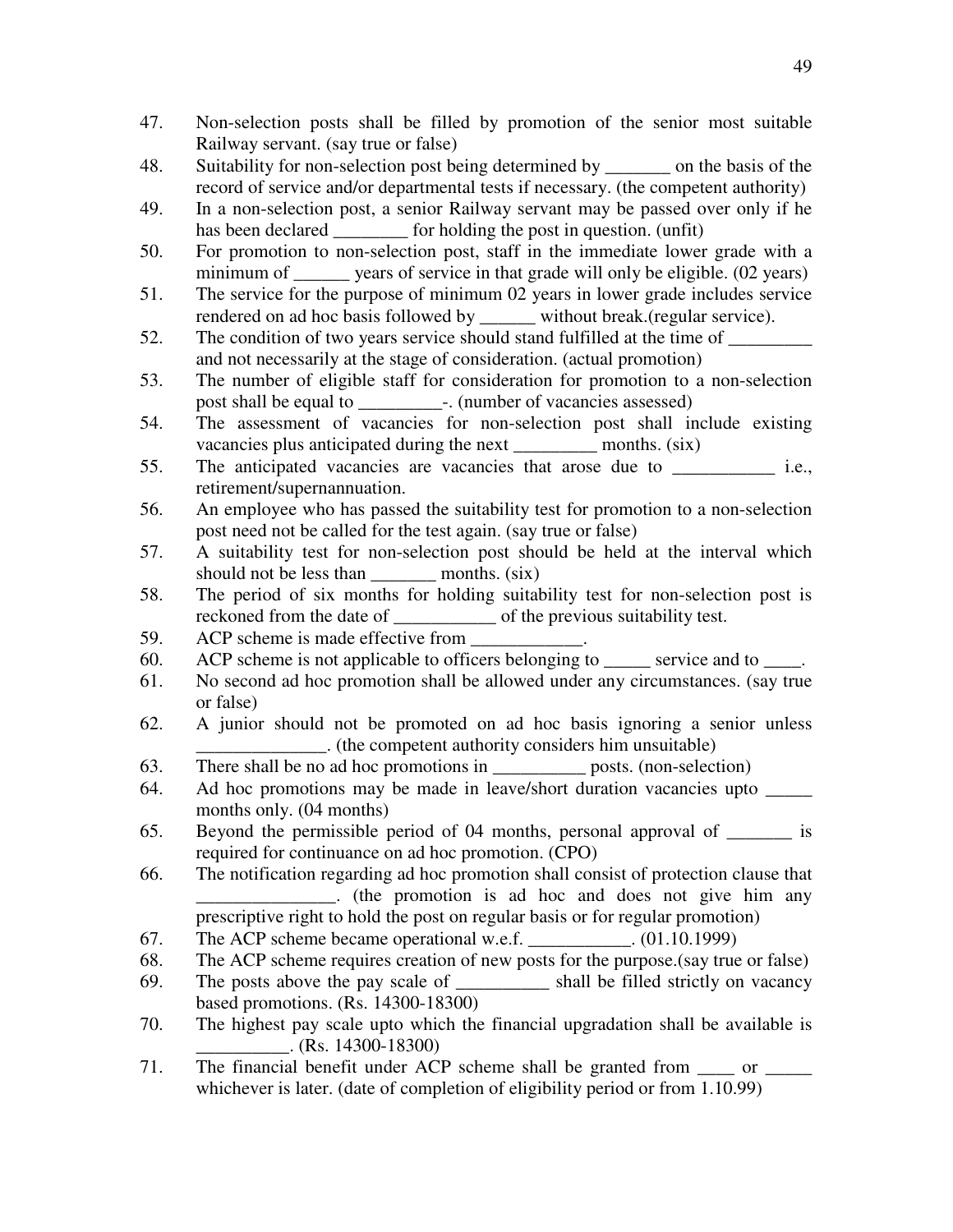- 72. The first financial upgradation under the ACP scheme shall be followed after \_\_\_\_\_\_\_ years of regular service. (12)
- 73. If any employee has already got one regular promotion, he shall qualify for the second financial upgradation only on completion of \_\_\_\_\_\_ years of regular service under the ACP scheme. (24)
- 74. Financial upgradation under the ACP scheme shall be given to the next higher grade in accordance with the  $\qquad \qquad$  in a cadre. (existing hierarchy)
- 75. In the absence of defined hierarchical grades, financial upgradation shall be given in the standard pay scales. (immediate next higher)
- 76. The financial upgradation under ACP scheme shall be purely \_\_\_\_\_\_\_ to the employee and has no relevance to his/her \_\_\_\_\_\_\_\_\_ position. (personal, seniority)
- 77. A senior employee can claim for stepping up of pay on the ground that the junior has got higher pay scale under the ACP scheme. (say true or false)
- 78. On upgradation under ACP scheme, pay of an employee shall be fixed under normal Rules under 1313(1)(a)(i) of IREC, Vol.II subject to a minimum financial benefit of Rs.  $\qquad \qquad . \tag{100}$
- 79. Pay fixation benefit shall normally accrue at the time of regular promotion against a functional post in higher grade to an employee granted upgradation under ACP scheme. (say true or **false**)
- 80. The reservation orders/roster shall apply to the upgradations under ACP scheme. (say true or **false**)
- (B) Descriptive:
- 1. What procedure is to be followed when an employee placed on panel is issued (a) a major penalty charge sheet before issuing promotional order and a penalty of reduction to lower grade for a period of 03 years (NR) is imposed? (b) a minor penalty charge sheet before issuing promotional order and a penalty of withholding of increment is issued to become operative from a future date.
- 2. What is meant by erroneous promotions? What action shall be taken when erroneous promotion is identified?
- 3. Explain briefly about granting of adhoc promotions to staff in Selection and nonselection posts?
- 4. Explain briefly the extant instructions to be borne in mind while setting up a selection board for selection to the post of Ch. OS in scale Rs. 7450-11500 in Personnel Branch?
- 5. What are the main features of ACP Scheme? What procedures shall be followed while granting the benefits under ACP Scheme?
- 6. What do you mean by automatic empanelment of staff?
- 7. Issue an office order promoting Mr. George, PI/Gr. II on ad hoc basis for the post of PI/Gr.I as per extant rules in force.
- 8. Write short notes on:
	- (i) Ad hoc promotions (ii) Erroneous Promotions
	- (iii) Refusal of promotion. (iv) In situ promotions
	- (v) Promotion of staff against whom DAR cases are pending
	- (vi) Pre-promotional Courses. (vii) Pre-promotional training.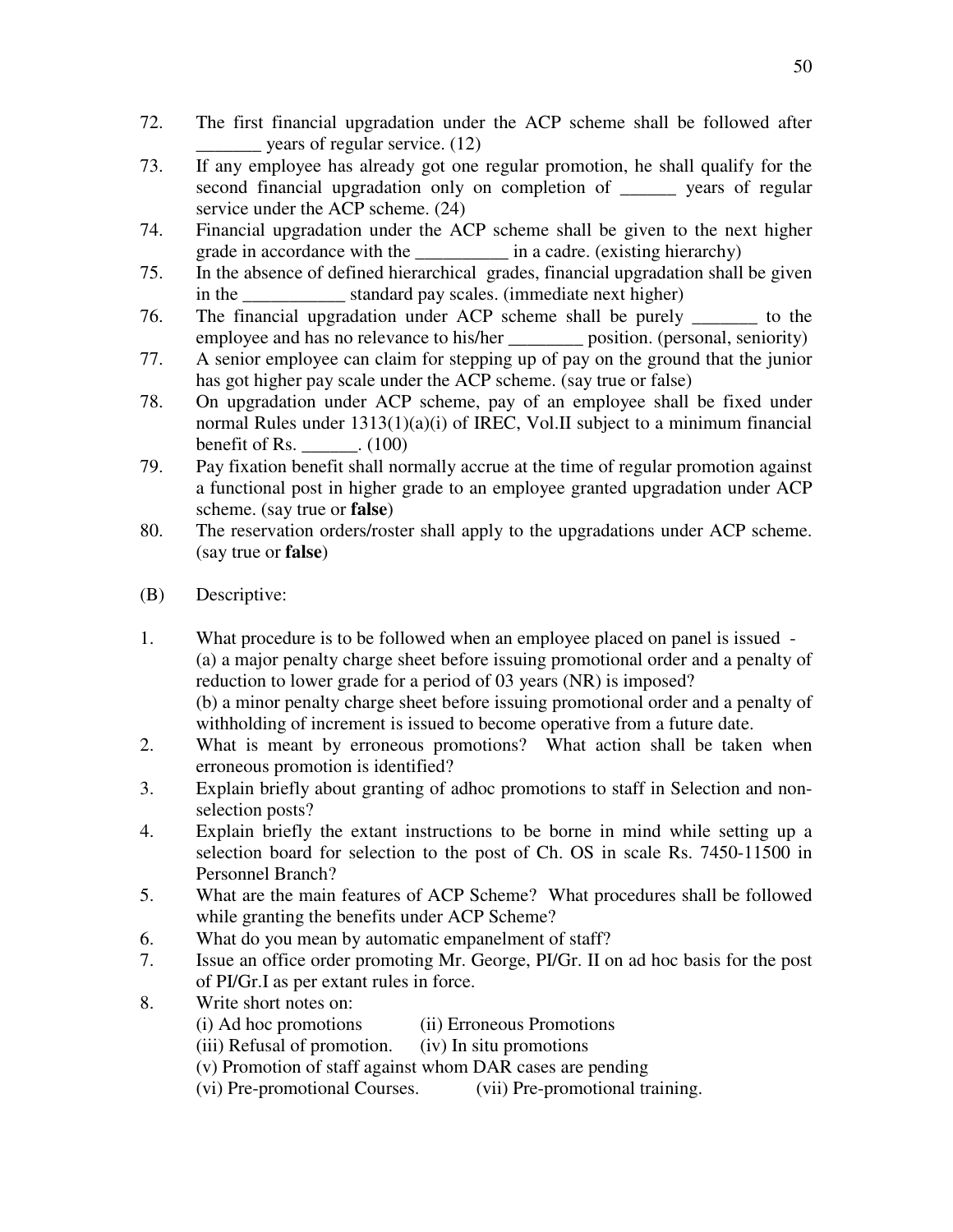### **(viii) Provident Fund:**

- 1. The State Railway Provident Fund Rules are contained in \_\_\_\_\_\_\_\_\_\_\_\_\_\_ of IREC., Vol.I. (Rules 901 to 946 of Chapter IX)
- 2. The amount of subscription payable for any month shall be \_\_\_\_\_\_\_\_% of the Subscriber's emoluments in case of SRPF(Contributory) staff. (10%)
- 3. Arrears of subscription to Provident Fund shall be recovered, if the Railway servant is admitted to the fund with effect. (retrospective)
- 4. Interest of PF balances shall be credited with effect from \_\_\_\_\_\_\_\_\_\_ every year.  $(31<sup>st</sup> March)$
- 5. The authority competent to sanction an advance/withdrawl from PF in case of Group A or Group B Officer upto JA Grade is  $(CPO)$
- 6. The authority competent to sanction an advance/withdrawl from PF in respect of Group D staff is  $(APO \text{ or an officer of equal rank})$
- 7. Dearness Pay shall be treated as pay for grant of advance/withdrawl from PF. (say true or false)
- 8. PF Advance/Withdrawl is sanctioned even after the incident as a special case subject to fulfillment of certain conditions. (say true or false)
- 9. On satisfying the conditions for grant of final withdrawl from PF, the outstanding balance of advance can be converted into final withdrawl. (say true or false)
- 10. PF Advance can be sanctioned on more than one account simultaneously. (say true or false)
- 11. A new advance from PF shall not be granted unless \_\_\_\_\_\_\_\_\_\_\_\_ of the previous advance has been repaid.
- 12. Normally Railway servants who have completed vears of service may be granted final withdrawl from Provident Fund.
- 13. Withdrawl from PF on marriage account may be granted as a special case upto months' emoluments in the case of marriage of a female.
- 14. The advance from PF granted for purchase of motor car shall be refundable in not more than \_\_\_\_\_\_\_\_\_\_\_\_\_ instalemnts. (36)
- 15. As a special case, advance from PF for purchase of motor car/scooter etc., shall be granted if the service falls short of \_\_\_\_\_\_\_ months to 15 years. (6 months)
- 16. To meet the cost of legal expenses, advance from PF equal to \_\_\_\_\_\_\_\_ shall be granted. (three months' pay or half the amount of PF balance whichever is less)
- 17. To purchase consumer durables like TV, VCR etc., an advance from PF equal to \_\_\_\_\_\_\_\_\_\_\_\_\_ shall be granted. (three months' pay or half the amount of PF balance whichever is less)
- 18. An advance from PF for construction of a house or flat will be granted only on submission of  $\qquad \qquad$  . (a plan duly approved by local municipal body)
- 19. In the case of marriage of a male dependent family member of the subscriber, the advance granted shall be limited to \_\_\_\_\_\_\_\_\_\_\_\_\_. (three months' pay)
- 20. In the case of marriage of a female dependent family member of the subscriber, the advance granted shall be limited to  $\cdot$  (six months' pay)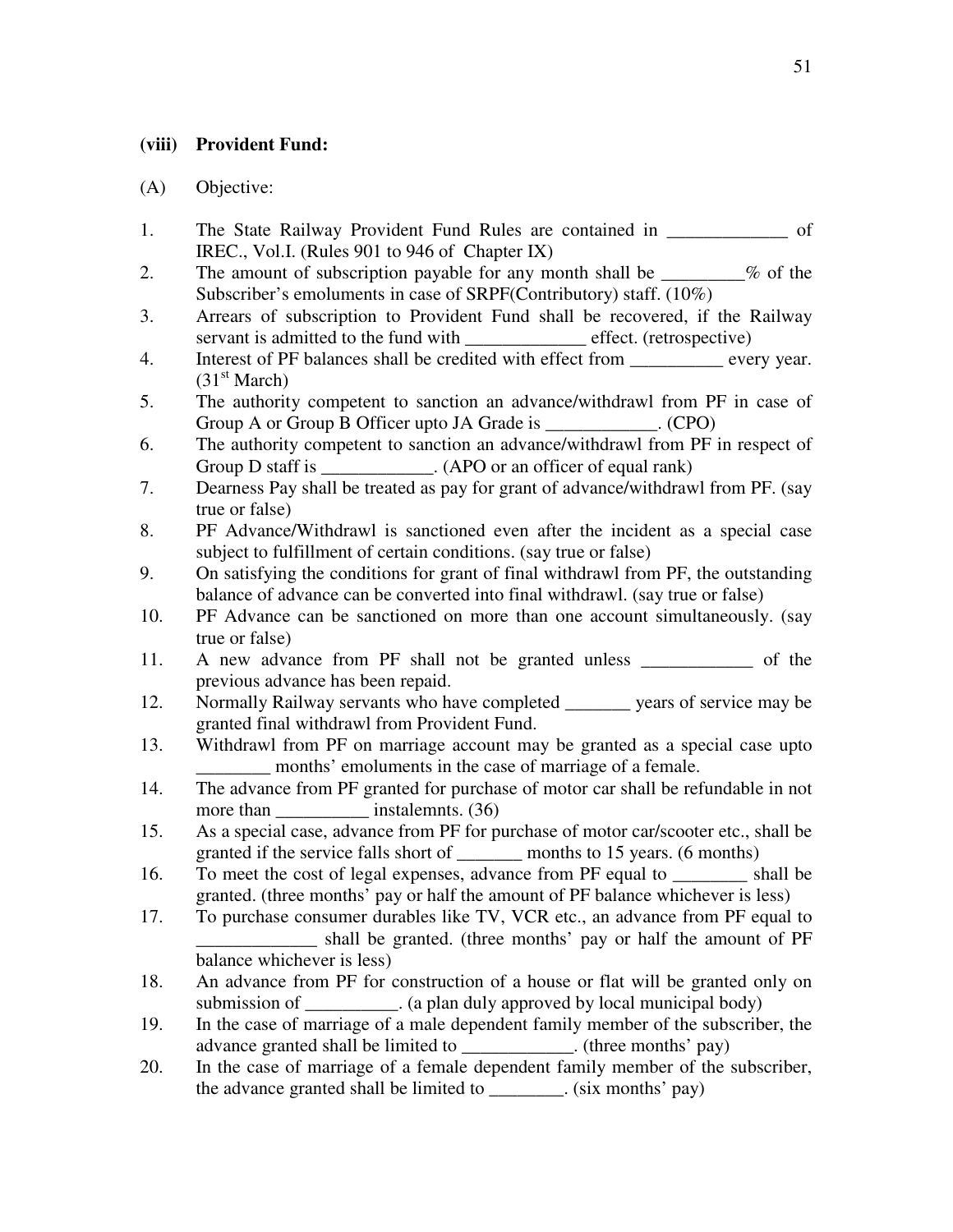- 21. Confinement is not covered under the term 'illness' under PF Rules. (say true or false)
- 22. Advances from PF are permitted for betrothal ceremonies also. (say true of false)
- 23. Withdrawls from PF for Educational expenses are permitted once in months. (six months)
- 24. Withdrwl from PF for meeting expenses in connection with illness of subscriber shall be limited to  $\cdot$  (six moths' pay of 50% of the balance at credit)
- 25. The pay limit for grant of PF withdrawl for purchase of motor car shall be  $(Rs. 10,500/-)$
- 26. The amount of withdrawl from PF for purchase of motor case shall be limited to  $(Rs. 1, 10, 000/-)$
- 27. The amount of withdrawl from PF for purchase of motor cycle shall be limited to  $(Rs. 20,000/-)$
- 28. Final withdrawl for purchse of conveyance is allowed on one occasion only. (say true of false)
- 29. Final withdrawl for purchase of conveyance is allowed on completion of \_\_\_\_\_\_\_ years of service. (15 years)
- 30. The amount of subscription wit5h interest standing to the credit of a subscriber in the fund may be withdrawn to meet a payment towards a policy of Life Insurance. (say true or false)
- 31. The new deposit linked insurance scheme came into force from  $(1.1.89)$
- 32. The additional amount payable under the scheme shall not exceed
- 33. The subscriber should have put in \_\_\_\_\_\_\_ years of service at the time of his death to become eligible for payment under the new Deposit Linked Insurance Scheme. (05 years)
- 34. The average balance for the purpose of DLI shall be worked out on the basis of the balance at the credit at the end of each of the months preceding the month in which the death occurs. (36 months)
- 35. The PF scheme does not apply to persons appointed on contract basis. (say true or false)
- 36. Part final withdrawl of % of the balance at credit of a subscriber is permitted if applied within 12 months before retirement on superannuation. (90)
- 37. Part final withdrawl of \_\_\_\_ % of balance at the credit of a subscriber within 12 months before retirement is permitted without assigning any reason. (90)
- 38. The rate of interest on SRPF balances for the year 2004-05 is  $\%$  p.a. (8%)
- 39. The amount of Deposit linked insurance payable to the successors even if the death of the subscriber is by committing suicide. (say true or false)
- 40. The amount of deposit linked insurance is payable to successors in case of missing employees whose whereabouts are not known after a lapse of years. (7)
- 41. The additional amount payable under DLI scheme shall not exceed Rs. (Rs. 60,000/-)
- 42. The additional amount payable under DLI scheme shall not exceed Rs. 60,000/ w.e.f. \_\_\_\_\_\_\_\_\_\_\_\_. (25.04.1998)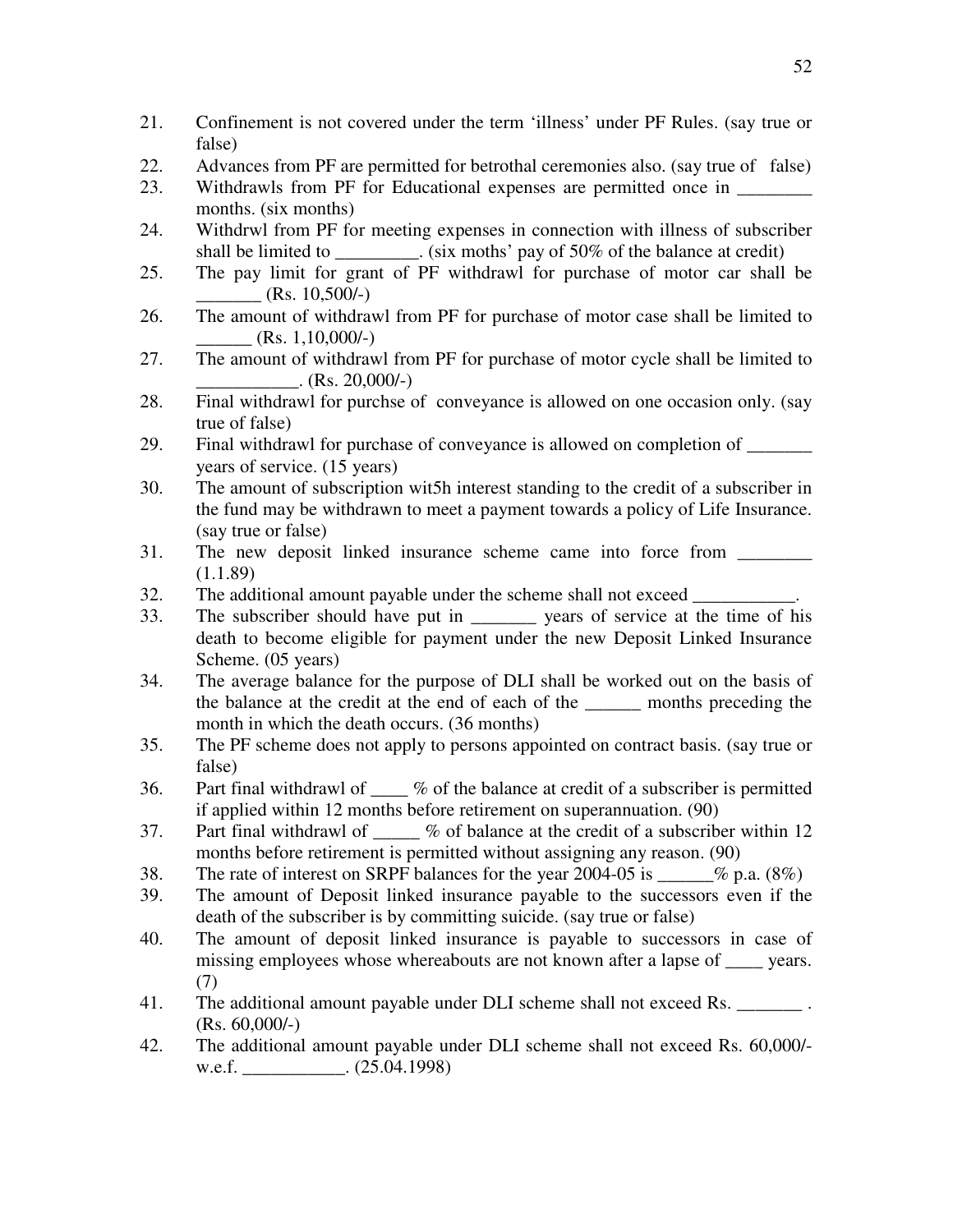- 43. The balance at the credit of a subscriber holding a post in scale of pay maximum of which is Rs. 12,000/- or more shall not have fallen below Rs.  $\qquad \qquad$  to make him eligible for payment of additional amount. (Rs. 25,000/-)
- 44. The balance at the credit of a subscriber holding a post in scale of pay maximum of which is Rs.9,000/- or more but less than Rs.12,000/- shall not have fallen below \_\_\_\_ to make him eligible for payment of additional amount. (Rs. 15,000/-)
- 45. The balance at the credit of a subscriber holding a post in scale of pay maximum of which is Rs.3,500/- or more but less than Rs.9,000/- shall not have fallen below to make him eligible for payment of additional amount. (Rs.10,000/-)
- 46. The balance at the credit of a subscriber holding a post in scale of pay maximum of which is less than Rs. 3,500/- shall not have fallen below Rs. \_\_\_\_\_\_\_ to make him eligible for payment of additional amount. (Rs. 6,000/-)
- (B) Descriptive:
- 1. To whom the State Railway Pension Rules apply and to whom they do not?
- 2. Calculate the interest that can be credited to the PF account of Mr. X on 31.12.2001 based on the following data:

| (i) Opening Balance as on $01.04.2000$        | Rs. 38,600/-      |  |
|-----------------------------------------------|-------------------|--|
| (ii) Subscription towards PF through the year | Rs. 1,800/- p.m., |  |
| (iii) Advance from PF drawn during 11/2000    | $Rs, 6,000/-$     |  |
| (iv) Recovery towards PF advance              | $Rs. 500/- p.m.,$ |  |
| (v) PF advance recovery commenced             | January, 2001     |  |
| (vi) Rate of interest                         | $11\%$ p.a.       |  |
|                                               |                   |  |

3. Mr. Y is transferred to another Railway and was relieved in the month of September, 2000. His salary was drawn in the old unit upto the month of August, 2000. Calculate the amount required to be transferred to the new unit based on the following data:

| $(i)$ Opening balance as on 01.04.2000:  | $Rs. 40,504/-$ |
|------------------------------------------|----------------|
| (ii) Monthly subscription to PF account: | $Rs. 1,000/-$  |
| (iii) Rate of interest applicable        | $11\%$ pa.,    |

- 4. Explain in detail the provisions regarding execution of nomination by a subscriber to the Provident Fund.
- 5. What is Deposit Linked Insurance scheme? What are the provisions regarding payment of DLI to the beneficiaries in case of death of a subscriber to the fund?

## **(ix) Recruitment Rules & Training:**

- (A) Objective:
- 1. GDCE stands for
- 2. Employees working in the lower post only should be allowed to appear for GDCE. (say true or false)
- 3. Cases of sports persons for recruitment and for out of turn promotion from Group D to C if other wise eligible, but does not possess the minimum educational qualification should be referred to  $\qquad \qquad$  (Railway Board)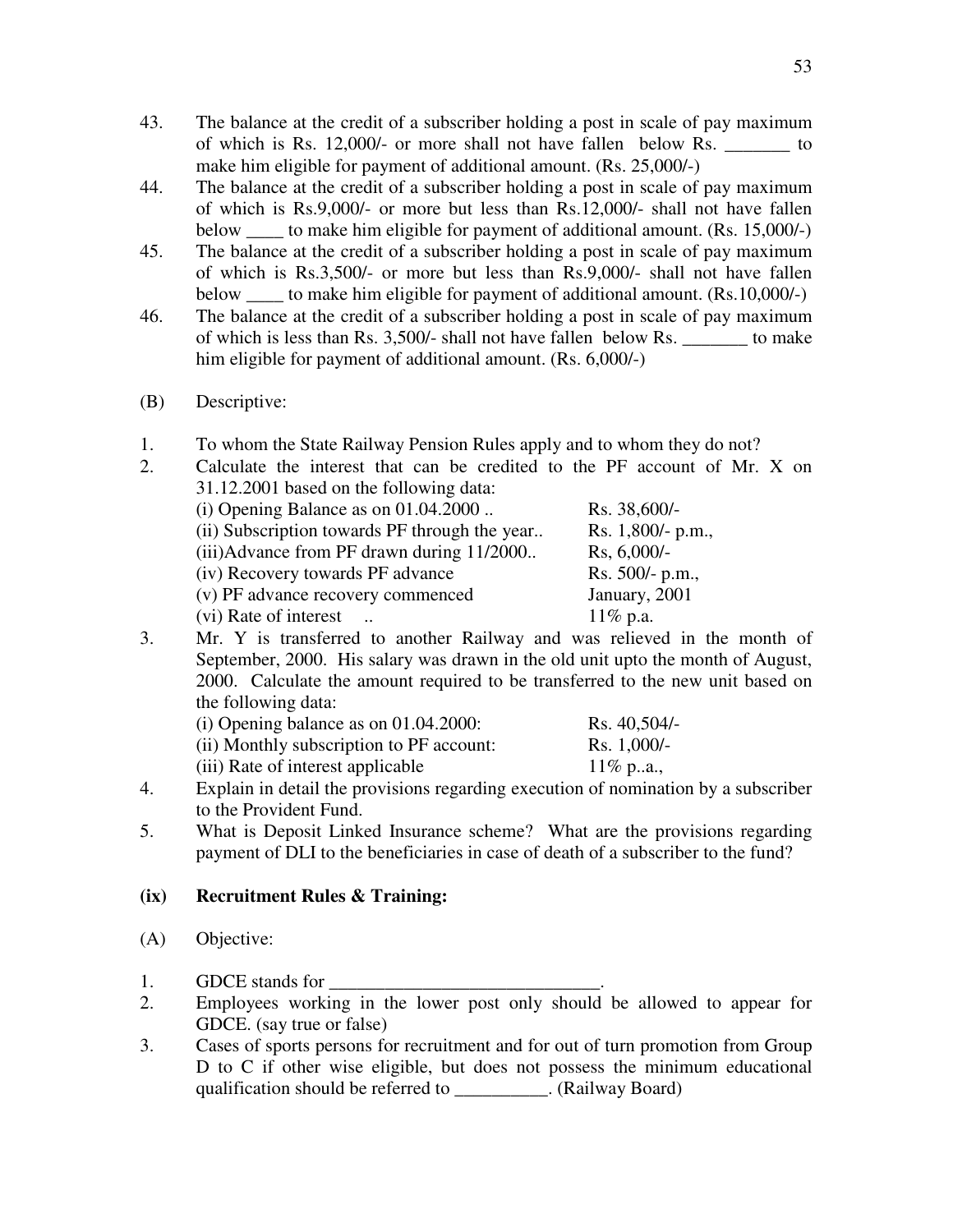- 4. RPF staff are not debarred from appearing in GDCE and other Departmental selections for promotion in Departments other than RPF/RPSF. (say true or false).
- 5. The prefix "Apprentice" should not be used in the notifications published by RRBs for recruitment from open market except in the categories of Apprentices appointed in and Departments. (Traffic and Commercial)
- 6. GMs are empowered to re-engage retired para-medical staff on daily rates basis upto the age of  $\qquad \qquad$  years. (62)
- 7. Replacement panel against shortfall from RRB can be asked by the Railways within the \_\_\_\_\_\_\_\_\_\_\_\_\_\_\_\_\_\_\_\_ in normal cases. (currency of the panel)
- 8. Normally currency of the panels issued by RRB shall be for \_\_\_ year/s. (one year)
- 9. The currency of the panels issued by RRB for Group C can be extended beyond one year for one more year with the approval of \_\_\_\_\_\_\_\_\_\_ (GM)
- 10. The operation of the replacement panel should be ensured during the currency of the panel or latest upto \_\_\_\_\_ months of the expiry of the panel. (3 months)
- 11. The annual quota for recruitment of Sports persons for Group C on S.C. Railway through open advertisements is \_\_\_\_\_\_\_ (15).
- 12. The annual quota for recruitment of Sports persons for Group D on Zonal Hqrs., S.C. Railway through open advertisements is \_\_\_\_\_\_\_ (4).
- 13. The annual quota for recruitment of Sports persons for Group D on each division of S.C. Railway through open advertisements is \_\_\_\_\_\_\_ (3)
- 14. The vacancies under sports quota can be carried forward. (say true or false).
- 15. The annual quota for S.C. Railway for recruitment of sportspersons to Group C under talent scouting is  $(10)$
- 16. The annual quota for recruitment of sportspersons to Group D for each division under talent scouting is  $(2)$
- 17. The annual quota for Zonal Hqrs., of S.C. Railway for recruitment of sportspersons to Group  $D$  under talent scouting is  $(2)$
- 18. The annual quota for recruitment against Scouts & Guides in Group C for S.C. Railway is  $\qquad \qquad$  (02).
- 19. The annual quota for recruitment against Scouts & Guides in Group D for each division of this Railway is  $(02)$ .
- 20. The annual quota for recruitment against Cultural events in Group C for S.C. Railway is  $(02)$ .
- 21. The annual quota for recruitment against Cultural events in Group D for each division of this Railway is  $\qquad$  (nil).
- 22. The examination fees for the examinations conducted by RRB is
- 23.  $\%$  of posts in Group C & D are reserved for persons with disabilities.
- 24. The minimum age limit for recruitment in Railways is
- 25. General Manager can relax the lower age limit by
- 26. Upper age limit for CG appointment be relaxed freely. (say true or false)
- 27. Upper age limit for appointment to Group C services in the lowest scale in Railways is for general , compared for SC/ST candidates.
- 28. During 2000, Railway Board have directed that recruitment to Group D posts shall henceforth be undertaken by themselves.
- 29. General Managers are empowered to engage Group D staff only as  $\Box$
- 30. Currency of panels issued by RRBs is extendable by  $\mu$  by GM.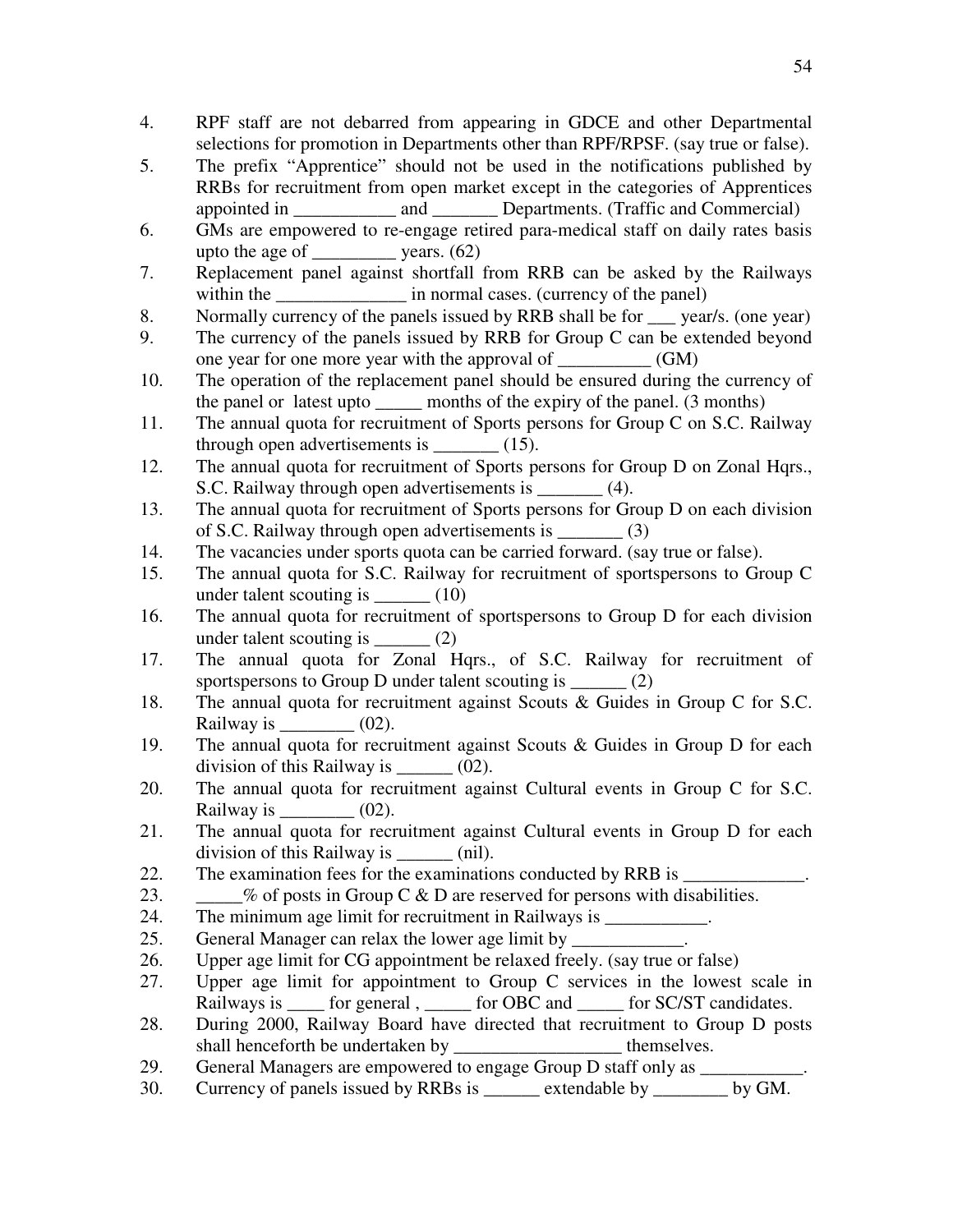- 31. LDCE stands for
- 32. Railway Board have introduced LDCE in the categories of OS/Gr.II and PI/Gr.I to an extent of of the posts.
- 33. The scheme of restructuring of the cadres is effective from
- 34. During restructuring suitable number of posts were required to be surrendered since the scheme of restructuring is  $\Box$
- 35. The new Pension scheme is effective from \_\_\_\_\_\_\_\_\_\_\_\_\_\_\_\_\_\_\_\_\_\_\_\_\_\_\_\_\_\_\_\_\_\_\_
- 36. A reservation of \_\_\_\_\_\_\_\_ % of vacancies has been provided for recruitment of the physically challenged person.
- 37. \_\_\_\_\_% of vacancies are reserved for orthopaedically challenged.
- 38. \_\_\_\_% of vacancies of ASMs in scale Rs.4500-7000 are filled by Direct Recruitment.
- 39. \_\_\_\_\_\_\_\_% of the vacancies of Sr. Clerks are filled by promotion from amongst the Junior Clerks in the order of seniority.
- 40.  $\%$  of the vacancies of Sr. Clerks are filled by LDCE from amongst graduates working as Clerks in Scale Rs. 3050-4590. (13 1/3 %)
- 41.  $\%$  of vacancies of Sr. Clerks are filled by Direct Recruitment.
- 42. Promotion through LDCE to an extent of 20% of the \_\_\_\_\_\_\_\_\_ (vacancies/posts) in the category of Office Superintendent/Gr.II has been introduced.
- 43. A matriculate recruited as Artisan (Skilled III) has to undergo the period of training for vears.
- 44. In direct recruitment \_\_\_\_\_\_\_ vacancies of Group D \_\_\_\_\_ vacancies of Group C ae reserved for ex-servicemen.
- 45. In case of blind, deaf and orthopaedically handicapped relaxation in age shall be granted upto vears.
- 46. The educational qualification for direct recruitment of skilled artisan is \_\_\_\_\_\_\_.
- 47. The maximum age limit for appointment of Group C employees belonging to general community is \_\_\_\_\_\_\_\_\_\_ years.
- 48. \_\_\_\_\_\_ no. of posts are filled in Group D services against Scout Quota in a year.
- 49. \_\_\_\_\_\_ no. of posts are filled in Group D services against Cultural Quota.
- 50. \_\_\_\_\_\_\_\_\_ no. of posts are filled in Group D services against sports quota.
- 51. Recruitment against Scouts, Sports and Cultural Quotas is to be completed by \_\_\_\_\_\_\_\_\_ for every year.
- 52. Reservation to SC/ST/OBC is applicable in sports quota. (say true or false)
- 53. General Manager is competent to constitute the recruitment committee for group C and D posts against sports quota at Headquarters level. (say true or false)
- 54. The age limit for recruitment of sports persons against Group D is between 18 to 33 years. (say true or false)
- 55. The upper age limit for sports persons against sports quota for appointment in Group C and D is relaxable by 5 years and 2 years against advertisement quota. (say true or false)
- 56. General Manager may relax the upper age limit in deserving and meritorious cases of sports persons against talent scout quota. (say true or false)
- 57. Outstanding sports persons can be appointed in intermediary grades with the approval of General Manager. (say true or false)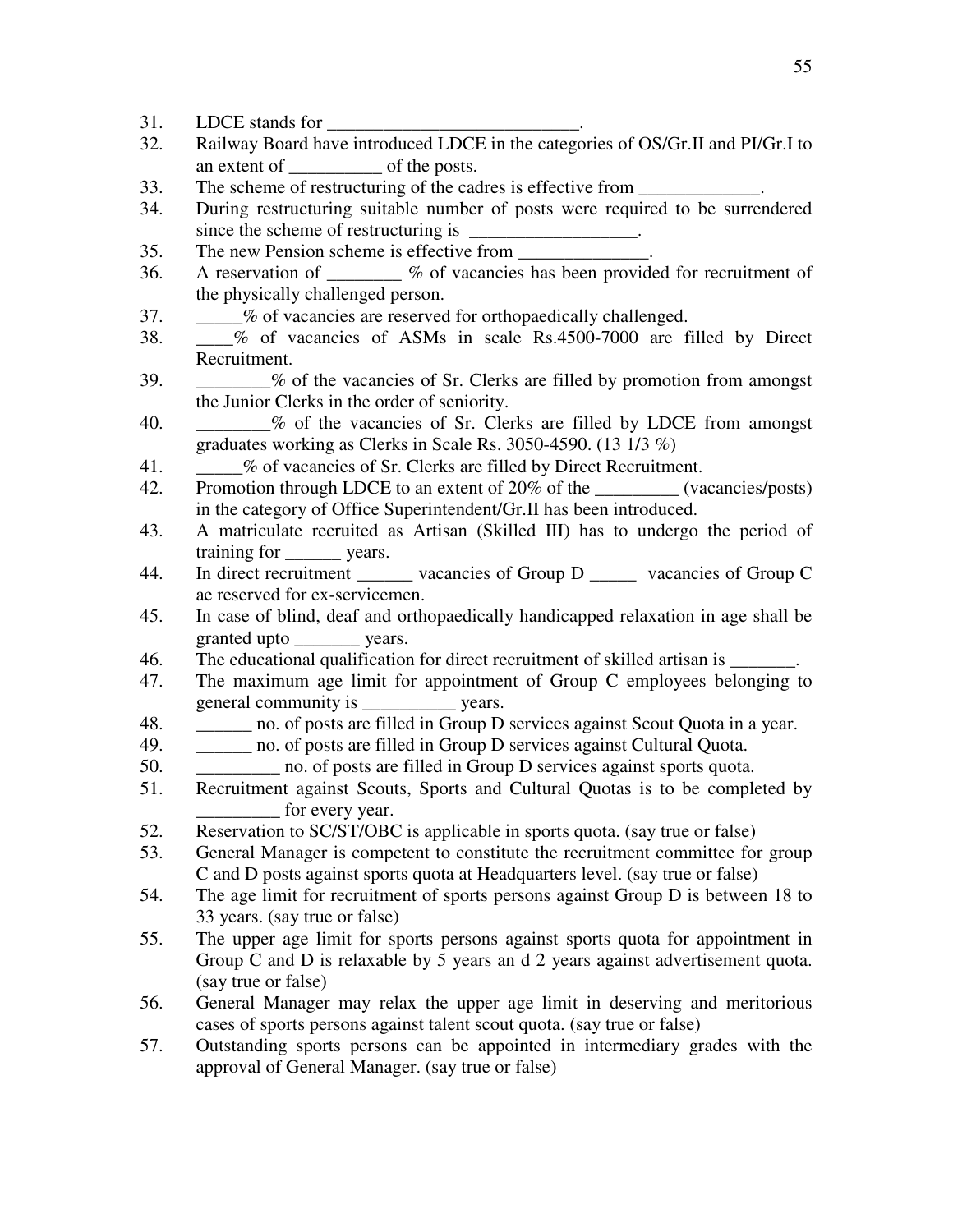- 58. Sports persons promoted on out of turn basis can be allowed to count their seniority only when they come up for promotion in their turn. (say true or false)
- 59. The quota for each division against cultural quota recruitment is two. (say true or false)
- 60. The cultural quota recruitment can be carried forward to next year if not completed by the end of each financial year. (say true or false)
- 61. Rule of reservation for SC/ST/OBC is applicable for appointments against cultural quota. (say true or false)
- 62. Only the General Manager is competent to make appointments against cultural quota. (say true or false)
- 63. The quota against Cultural events for South Central Railway in Group C is just 02 per annum. (say true or false)
- 64. The recruitment in cultural quota will be done in pay scale of Rs. 4500-7000 and above. (say true or false)
- 65. The minimum educational qualification required for cultural quota appointment besides certificate course in music/dance etc., is a graduation. (say true or false)
- 66. Who is competent to declare a post as suitable for appointment of physically handicapped persons?
- 67. Post of SE/PW can be filled by physically disabled person. (say true or false)
- 68. The quota meant for each group of physically challenged, i.e., hearing impaired, visually challenged and orthopedically disabled can be exchanged at the end of three years. (say true or false)
- 69. Can a candidate to be appointed on compassionate grounds but found to be orthopaedically disabled be charged against the quota for physically handicapped? (say true or false)
- 70. Candidate appointed on physically handicapped quota should not be promoted to next higher grade, as there is no reservation for them in promotions. (say true or false)
- 71. The PH quota, if not filled will lapse at the end of the recruitment year. (say true or false)
- 72. DRM/CWM is competent to appoint a physically challenged candidate on compassionate grounds. (say true or false)
- 73. The upper age limit for physically challenged persons in recruitment of Group C and D is set at 15 years above the normal upper age limit. (say true or false)
- 74. There are **Railway Recruitment Boards in the country.**
- 75. The quota of reservation for recruitment of ex-servicemen in Group C is
- 76. \_\_\_\_\_\_\_\_\_ is competent to appoint a Group D servant on compassionate grounds.
- 77. \_\_\_\_\_\_\_\_\_\_ is the competent authority to relax or modify the age limits and educational qualifications prescribed for recruitment to non-gazetted posts.
- 78. \_\_\_\_\_\_\_\_\_\_ is the minimum educational qualification for appoint to Group D posts in Engineering Department.
- 79. The minimum educational qualification prescribed for a Group D employee in TTM Organisation is \_\_\_\_\_\_\_\_\_.
- 80. All the railway recruitment boards can recruit ex-service men for Railway service. (say true or false)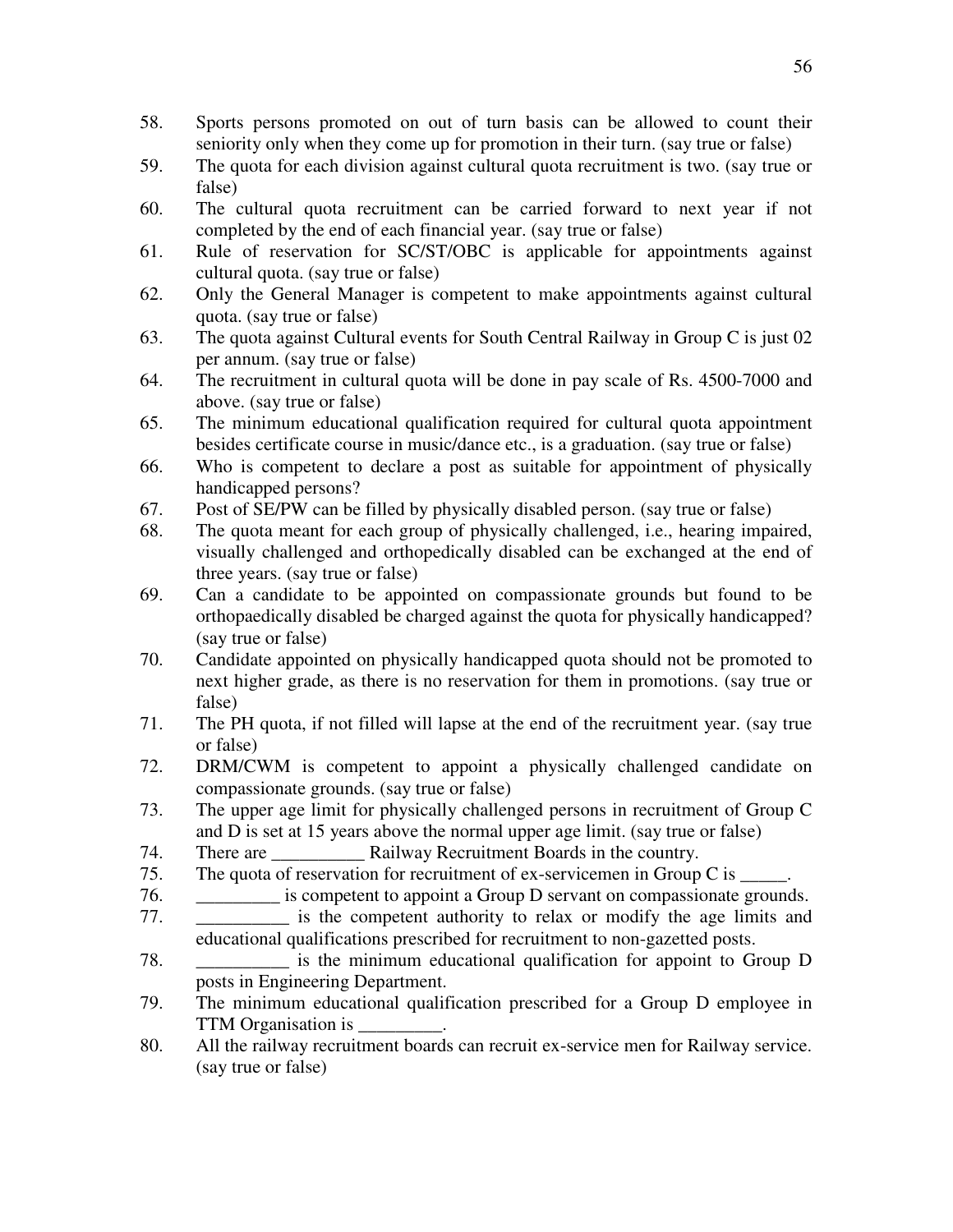- 81. General Manager can appoint 4 persons against Cultural Quota, every year in either Group C or D categories. (say true or false)
- (B) Descriptive:
- 1. What are the rules for recruitment of Group C staff in Railways?
- 2. What is the procedure for recruitment of Group D staff in Railways?
- 3. What are the rules of appointment on compassionate grounds?
- 4. What are the rules for absorption of medically decategorised staff?
- 5. What are the different modes of recruitment in Railways to a Group C post?
- 6. Which is the agency that recruits Group C staff to Railways? What are the rules for placing an indent on that agency?
- 7. What are the General Rules regarding Nationality of a candidate for appointment to Railway Services as laid down in R. 218 of IREC, Vol.I?
- 8. What is the laid down procedure for publication of employment notices for recruitment to Group C and D posts?
- 9. What are the various concessions extended to SC/ST candidates?
- 10. What are the facilities extended to the SC/ST Railway employees' Associations?
- 12. What are the revised classifications of Railway Service and the pay limits?
- 13. Describe the procedure for recruitment against Group D services on Indian Railways?
- 14. How many Group C and Group D posts are filled under Sports quota at Zonal/Divisional level? What is the procedure to be followed for filling up the Sports Quota vacancies?
- 15. Write a letter to the District authorities requesting for verification of character and antecedents of a newly recruited candidate through RRB/SC for the post of Asst. Station Master in scale Rs. 4500-7000 whose period of residence in Prakasam District is for the last 05 years.

## **(x) Reservation Rules**

- (A) Objective:
- 1. \_\_\_\_\_\_\_\_\_\_\_\_\_\_\_\_ is competent to issue caste certificates in Andhra Pradesh.
- 2. Reservation for SC/ST in allotment of quarters is
- 3.  $\%$  of reservation is provided to OBCs in recruitment.
- 4. As a concession to SC/ST employees \_\_\_\_\_\_\_\_\_% of vacant quarters should be earmarked in allotment of quarters.
- 5. A single vacancy in a selection may be reserved for SC only. (say true or false)
- 6. Single post in a \_\_\_\_\_\_\_\_\_\_ cadre may be filled on regular basis without applying reservation. (single post)
- 7. Instructions regarding post based roster for promotion in Group C and D categories are also apply for promotion from Group C to \_\_\_\_\_\_ and within \_\_\_\_\_\_\_ categories. (Group B, Group B)
- 8. Any fresh creation of work charged or revenue posts of Assistant Officers may be added to the fixed cadre strength of \_\_\_\_\_\_\_ and rosters expanded. (Group B)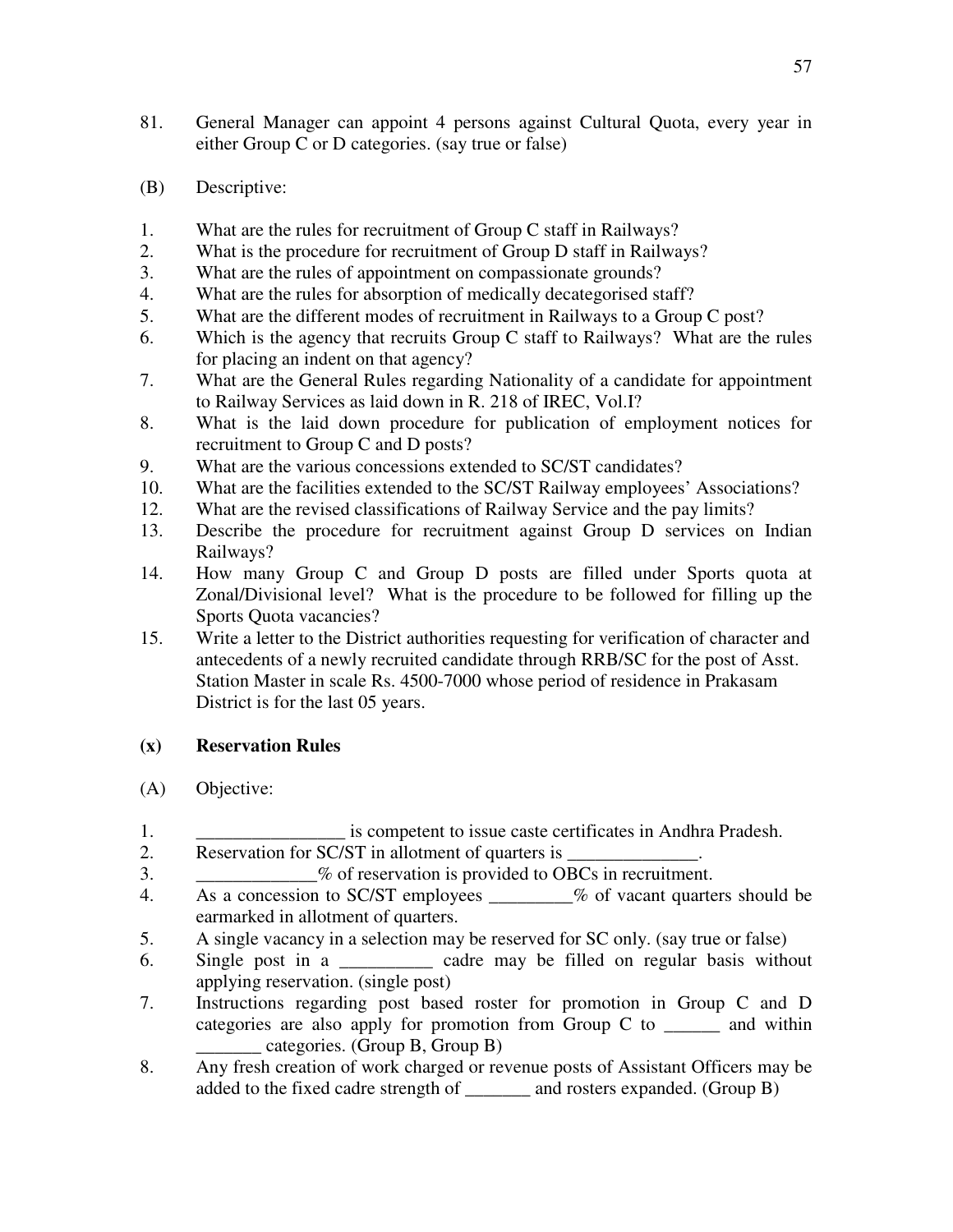- 9. The basic principle of post based reservation is \_\_\_\_\_\_\_\_\_\_. (that the number of posts filled by reservation by any category in a cadre should be equal to the quota prescribed for that category).
- 10. After introduction of post based reservation, it is still permissible to fill up a post reserved for ST by a SC candidate by exchange. (say true or **false**)
- 11. There is a ban on dereservation of vacancies reserved for SCs,ST and OBCs in direct recruitment. (say **true** or false)
- 12. If the vacancies reserved for SCs/STs/OBCs cannot be filled recruitment, they shall be carried forward as backlog vacancies to the subsequent recruitment years without any limitation. (say true or false)
- 13. The income limit to exclude socially advanced persons from the purview of reservation for OBCs has been revised to gross annual income. (2.5 laks)
- 14. Before appointing a person belonging to OBC category, the appointing authority should ensue that the person does not belong to \_\_\_\_\_\_\_\_\_\_ on the crucial date. (creamy layer)
- 15. The %age reservation for SC/ST/OC for each Railway in recruitment of all Group C and will be  $\qquad \qquad$ , and  $\qquad \qquad$  respectively. (15%, 7.5% and 27%)
- 16. As and when the Railway servants are summoned by the National Commission to attend any hearing, they may be spared as on duty. (say true or false)
- 17. When SC/ST candidates apply for the non-reserved posts, the applications of candidates with only \_\_\_\_\_\_\_\_\_ as postal charges may be allowed. (Rs. 10/-)
- 18. When SC/ST candidates apply for the non-reserved posts, age relaxation is not allowed. (say **true** or false)
- 19. When SC/ST candidates apply for the non-reserved posts, are they eligible for the free pass facility? (Yes)
- 20. The ceiling of  $\frac{1}{2}$  % reservation for SC/ST on total number of vacancies will apply only on vacancies that arise in the \_\_\_\_\_\_\_\_\_ year. (50, current)
- 21. In respect of backlog/cary forward of vacancies, the ceiling of 50% will not apply. (say true or false)
- 22. The duration of pre-selection coaching for SC/ST candidates for selection to Group B posts should be for weeks. (3 to 4 weeks)
- 23. SC/ST employees empanelled through selection/LDCE without relaxation will be treated as \_\_\_\_\_\_\_\_\_ vis a vis those SC/ST employees empanelled with relaxed standards. (senior)
- 24. Recognition to more than one SC/ST association may be considered favourably. (say true or **false**)
- (B) Descriptive:
- 1. What are the important features of the Post Based Rosters? How many types of rosters are there? What are the points to be kept in view while preparing rosters?
- 2. What are the various concessions extended to the employees belonging to SC/ST communities in Railway right from recruitment to superannuation?
- 3. What do you mean by the scheme of 'best among the failed'? What are the provisions regarding imparting in-service training and inclusion of the names in the panel after such training?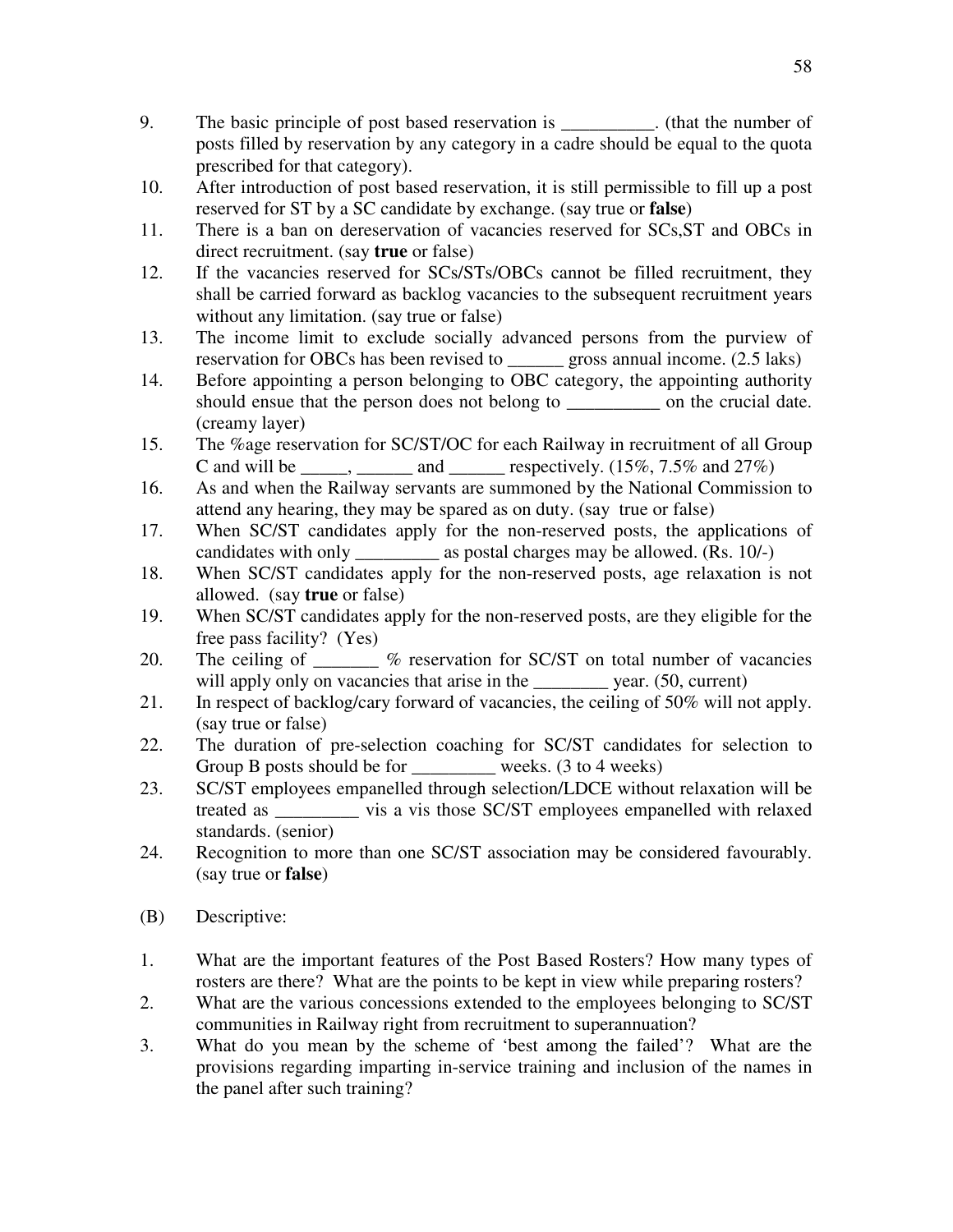- 4. What are the instructions regarding staff belonging to SC/ST communities being selected against general merit to selection posts and non-selection posts?
- 5. Write a letter to the concerned revenue authorities requesting for verification of the caste certificate based on the following details: Name of the employee: Mr. X S/O. Mr. Y. Caste as per the certificate: Yerukula – ST Certificate issuing authority: MRO/BZA Place of birth/brought up of the employee: Chennai. Date of Appointment and Designation: 01.10.1995.
- 6. If sufficient number of SC/ST/OBC candidates fit for appointment against reserved vacancies are not available, what is the prescribed procedure for filling up such reserved vacancies in direct recruitment as well as in case of promotion? (SC 46/2004)
- **(xi) Selections:**
- (A) Objective:
- 1. \_\_\_\_\_\_\_\_\_\_\_\_\_\_\_\_\_\_\_\_ is competent to extend the currency of the selection panel.
- 2. \_\_\_\_\_\_\_\_ % of marks are allotted for Professional ability if there is no viva voce.
- 3. \_\_\_\_\_\_\_\_\_ % of marks are allotted for Professional ability if there is viva voce.
- 4. The currency of the panel can be extended for a period of with the approval of \_\_\_\_\_\_\_\_\_\_\_.
- 5. \_\_\_\_\_\_\_\_\_\_ is the competent authority to permit second supplementary written test in a selection post.
- 6. The candidates who secure  $\frac{1}{\sqrt{6}}$  of marks or above in aggregate shall be classified as outstanding in a selection.
- 7. For selection to the post in scale Rs. 5500-9000, the selection board shall consist  $of$   $\qquad \qquad$
- 8. For selection to the post in scale Rs. 5000-8000, the selection board shall consist  $\circ$  f  $\circ$
- 9. The trade test shall be conducted by
- 10. Selection posts are filled in on the basis of the rule of seniority cum suitability. (say true or false)
- 11. Filling up of a single post in single post cadre without applying reservation on ad hoc basis is permissible. (say true or false)
- 12. Selection posts shall be filled by a \_\_\_\_\_\_\_\_\_\_\_\_ of selection made by selection board from amongst the staff eligible for selection. (positive act)
- 13. The positive act of selection shall consist of only \_\_\_\_\_\_\_\_\_\_ to assess the professional ability of the candidates. (written test)
- 14. In case of selection to the post of Teachers the positive act of selection consist of both \_\_\_\_\_\_\_\_\_\_ and \_\_\_\_\_\_\_\_\_. (written test and viva voce test)
- 15. A reasonable \_\_\_\_\_\_\_\_\_ notice should be sent to the candidates before the date of examination. (advance)
- 16. The staff in the immediate lower grade with a minimum of \_\_\_\_\_\_\_\_\_ service in that grade only will be eligible for promotion. (02 yars)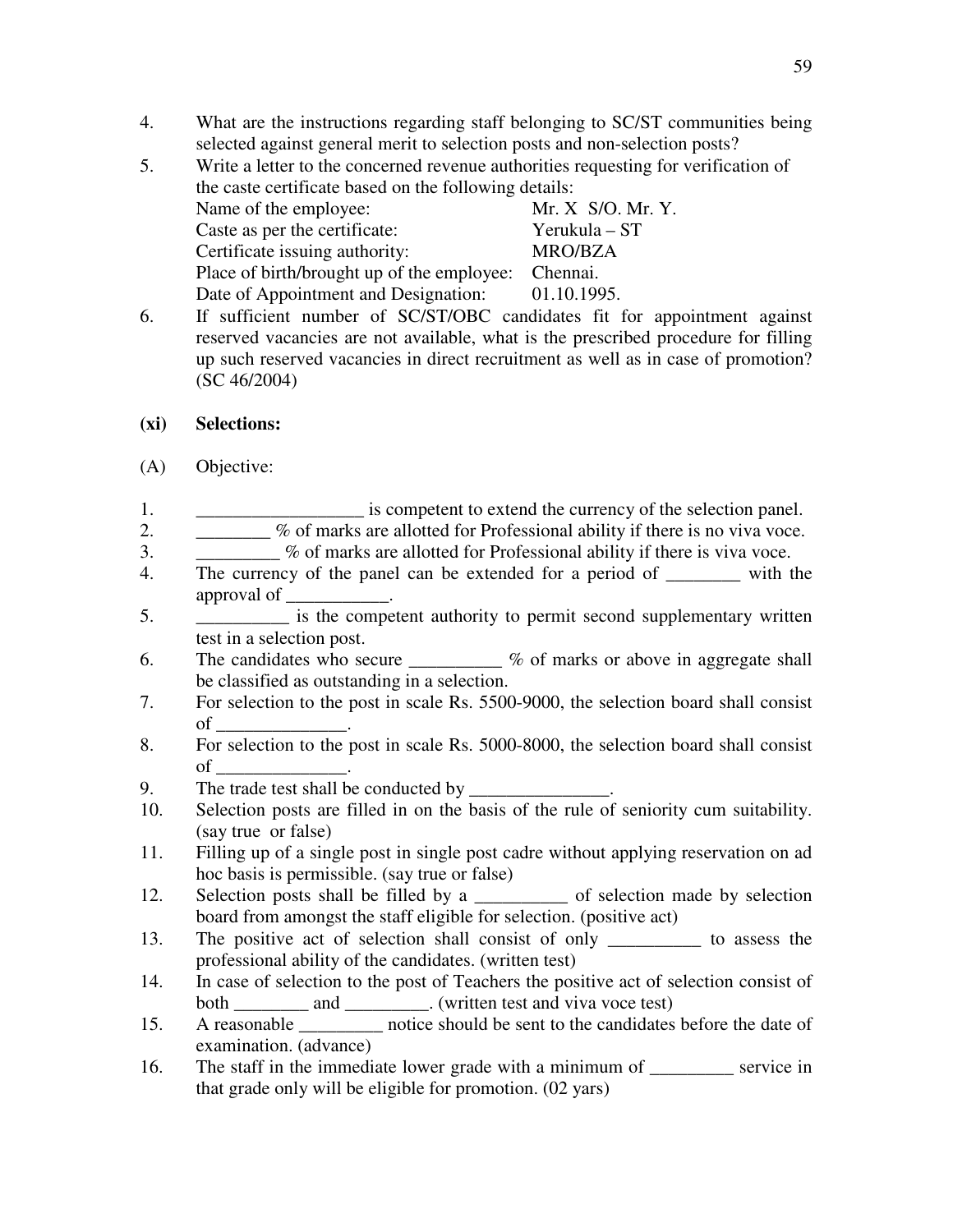- 17. If a junior is eligible for promotion, his senior also will be eligible for such promotion, although \_\_\_\_\_\_\_\_\_\_\_\_. (he might not have put in a total service of two years or more)
- 18. The positive act of selection for promotion to Loco Pilot (Passenger) will consist of \_\_\_\_\_\_\_\_\_\_ only to assess the professional ability of the candidates after passing the prescribed promotional course. (viva voce)
- 19. Eligible staff upto times the number of staff to be empanelled will be called for the selection. (three)
- 20. Persons who have expressed \_\_\_\_\_\_\_\_\_\_\_\_ should not be reckoned in the zone of consideration. (unwillingness)
- 21. The assessment of vacancies for a selection post will include the existing vacancies and those anticipated during the course of next \_\_\_\_\_\_\_\_ months. (15)
- 22. In case of selection to ex-cadre posts, actual vacancies plus those anticipated in the next \_\_\_\_\_\_\_\_ should be taken into account for the purpose of assessment. (02 years)
- 23. The vacancies that arise due to likely acceptance of voluntary retirement/resignation shall be counted as anticipated for assessment of vacancies. (say true or false)
- 24. The vacancies that arise due to staff likely to go on transfer to other Railways/Divisions during the period under consideration shall be counted as anticipated for assessment of vacancies. (say true or false)
- 25. In regard to selection posts, it is essential that all the selections are conducted \_\_\_\_\_\_\_\_ in a regular manner. (annually)
- 26. In case holding of next selection becomes necessary, the same may be held after a minimum gap of from the date of approval of the pervious panel. (six months)
- 27. In case of filling up of selection posts in safety categories, if it becomes necessary to hold the next selection within a gap of six months, the same may be held with the personal approval of \_\_\_\_\_\_\_\_\_\_\_\_. (General Manager)
- 28. Selection Board may be constituted under the orders of or  $\qquad$  or  $\qquad$  or  $\qquad$ \_\_\_\_\_\_\_ not lower than a DRM/ADRM/CWM. (GM, HOD, other competent authority)
- 29. Selection Boards shall consist of not less than \_\_\_\_\_\_\_\_\_ officers. (three)
- 30. One of the selection board members shall be a \_\_\_\_\_\_\_\_\_ and one of the members shall be from a department other than . (Personnel Officer; that for which selection is held)
- 31. For selection posts in scale Rs. 5500-9000 and above, the selection boards shall consist of officers of  $\qquad \qquad$  . (JA Grade)
- 32. The answer books in a selection are invariably evaluated by a member officer of the department \_\_\_\_\_\_\_\_\_\_\_\_\_. (for which selection is being held)
- 33. In written test held as part of the selection for promotion to the \_\_\_\_\_\_\_\_\_ grade selection post in a category, objective questions should be set for  $\%$ of the total marks.
- 34. In the written test held as part of the selection for promotion to other lower grade selection posts, objective type questions should be set to the extent of about  $\%$  of the total marks. (25%)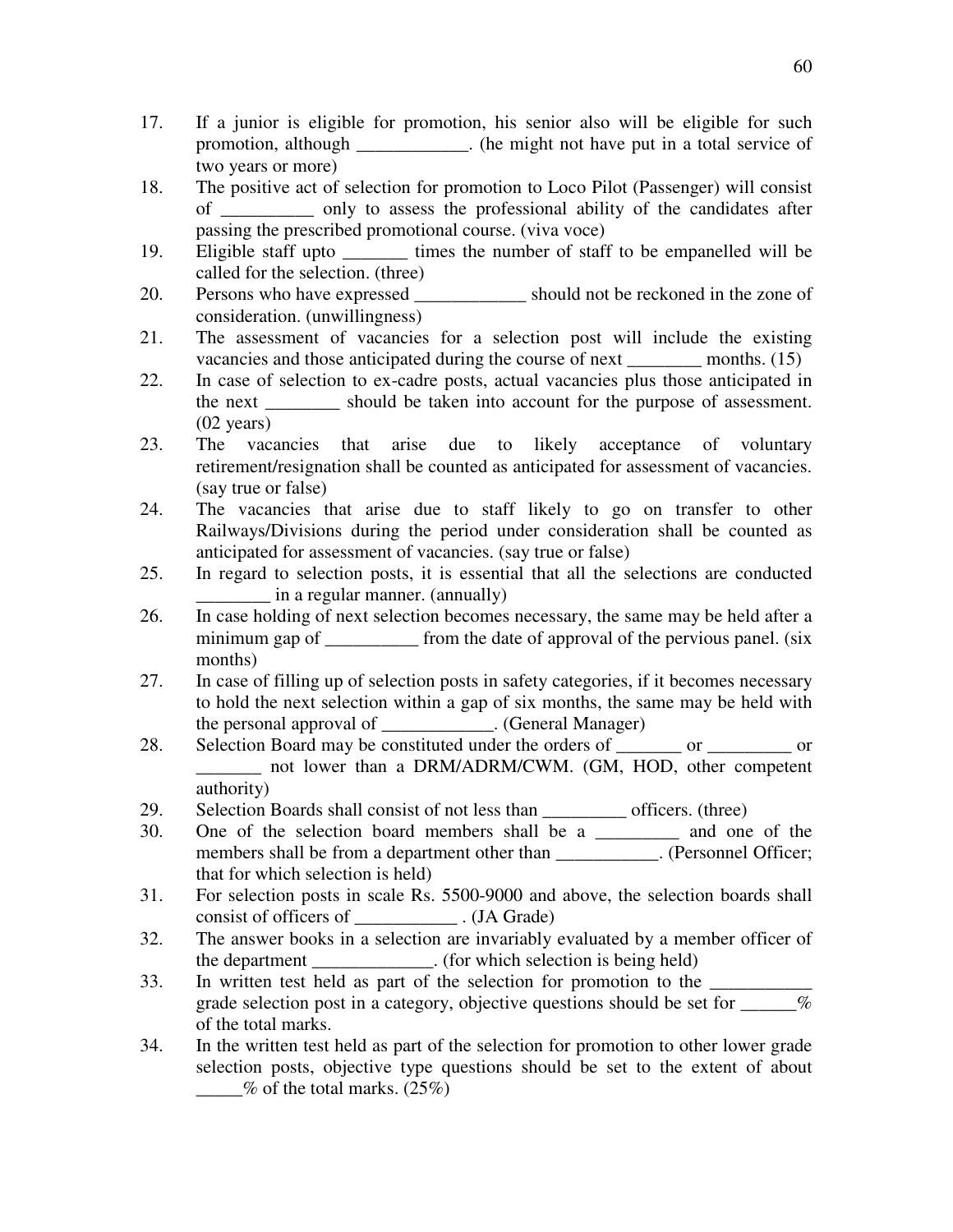- 35. Grace marks may be allowed by the paper evaluating officer in individual cases. (say true or false)
- 36. Correction in the evaluation sheet for selection, should be attested by at least one of the committee members. (say true or false)
- 37. Maximum marks allotted in selections to posts within Group C for professional ability shall be  $(50)$
- 38. Maximum marks allotted in selections to posts within Group C for record of service shall be  $(30)$
- 39. Maximum marks allotted in selections to posts within Group C for seniority shall be  $(20)$
- 40. The qualifying marks for professional ability in selections to posts within Group  $C$  shall be  $(30)$
- 41. Candidates must obtain a minimum of  $\%$  marks in professional ability and  $\frac{\%}{\%}$  marks in of the aggregate for being placed on the panel. (60, 60)
- 42. In cases where both written and viva voce are part of selection, criteria for written test should not be less than \_\_\_\_\_\_\_ marks and the candidates must secure \_\_\_\_\_\_ % of marks in written for being called for viva voce. (35, 60)
- 43. In cases of selections where both written and viva voce tests are prescribed for selection, notional seniority marks are added to decide the eligibility for \_\_\_\_\_\_\_. (viva voce only)
- 44. In case of selections to ex-cadre posts and posts filed by calling for volunteers, marks will not be added to decide the eligibility for viva voce. (notional seniority)
- 45. The names of the candidates should be arranged on the panel in the order of \_\_\_\_\_. (seniority)
- 46. The candidates securing  $\frac{1}{2}$  % or more marks in a selection are graded as outstanding. (80)
- 47. The candidates graded as outstanding and are allowed to supersede not more than  $\frac{1}{2}$  % of total field of eligibility. (50)
- 48. The panels drawn by Selection Boards and approved by the competent authority shall be current for  $\qquad \qquad$  years. (02)
- 49. The selection panels are current for 02 years from \_\_\_\_\_\_\_\_\_\_\_ or \_\_\_\_\_\_\_\_ whichever is earlier. (the date of approval by the competent authority, till they are exhausted)
- 50. In case a senior person in a selection panel does not officiate in the higher grade for reasons of his own, it is implied that he has refused the promotion (say true or false)
- 51. Removal of a Railway servant's name from the panel would require the approval of \_\_\_\_\_\_\_\_\_\_\_\_. (the authority next above that approved the panel initially)
- 52. For automatic empanelment, the original Group C post, the intermediate Group C selection post and the present post held by the employee are all in the same \_\_\_\_\_\_\_\_\_\_. (avenue of promotion)
- 53. For automatic empanelment, none of the posts in question is a \_\_\_\_\_\_\_ post for which several categories of staff are eligible. (general post)
- 52. Not more than supplementary selection/s should normally be held to cater to the needs of absentees. (one)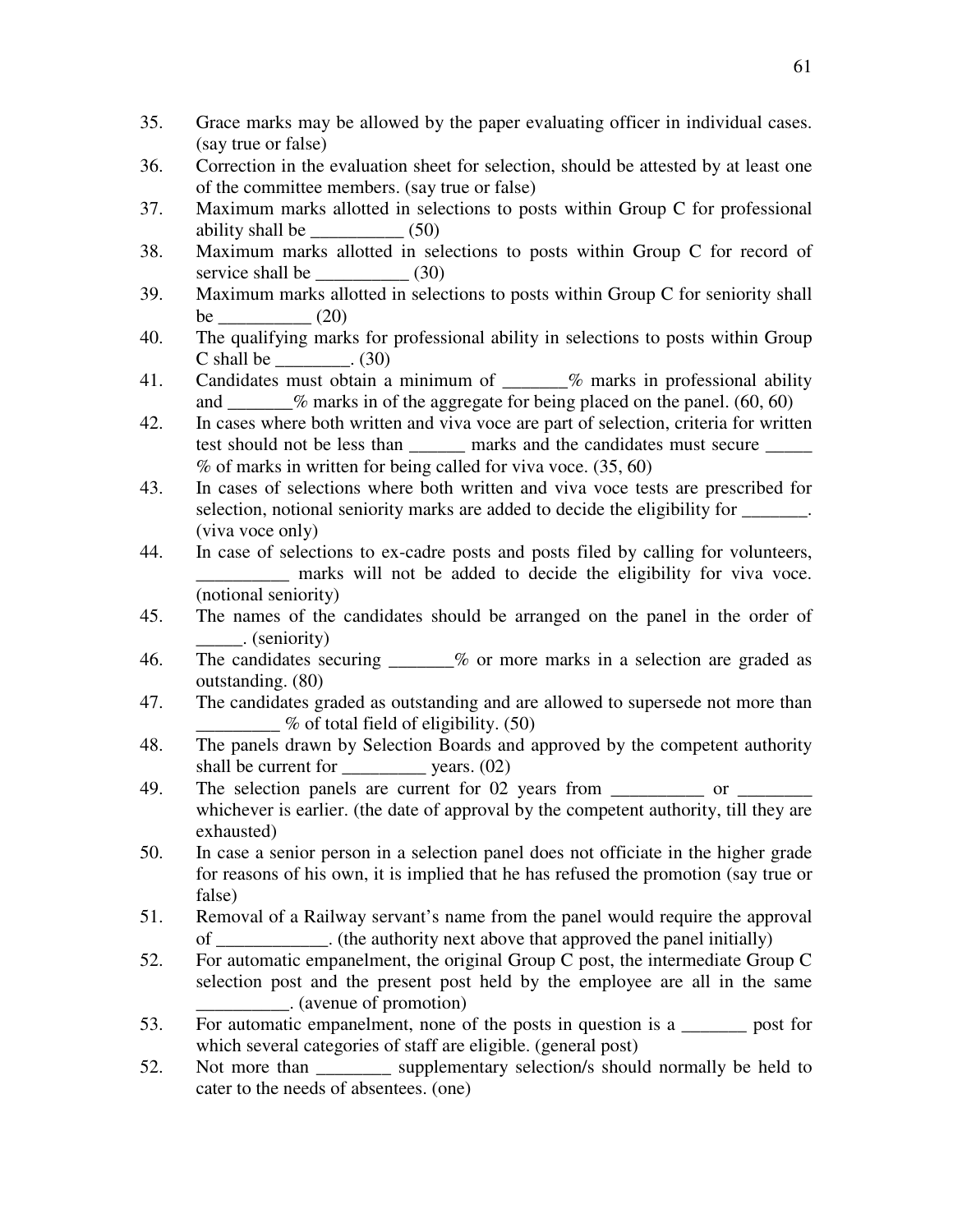- 53. A second supplementary selection should be held rarely with the personal approval of based on merits of each case. (CPO)
- 54. The employee refusing promotion expressly or otherwise is debarred for future promotion for \_\_\_\_\_\_\_\_. (one year)
- 55. Promotion after one year will be subject to continued validity of the panel in which he is borne, otherwise he will have to appear again in the selection. (say true or false)
- 56. At the end of one year if the employee again refuses promotion at the outstation, his name may be deleted from the panel. 9say true or false)
- 57. Deletion of the name from the panel, due to refusal of promotion at outstation at the end of one year of refusal period, shall be automatic and no approval is needed. (say true or false)
- 58. The employee refused promotion will rank junior to those promoted from the same panel earlier to him. (say true or false)
- 59. The employee refused promotion will rank junior to those promoted during the refusal period from a panel as a result fresh selection subsequently held during the refusal period. (say true or false)
- 60. Refusal of promotion has no relevance to a particular post at a particular station. (say true or false)
- 61. Refusal to officiate on promotion at the same station may be taken as \_\_\_\_\_\_\_\_. (refusal to work)
- 62. Refusal to officiate on promotion at the same station may be taken as refusal to work and attracts disciplinary action. (say true or false)
- 63. An employee may officiate in higher grade on ad hoc basis for \_\_\_\_\_\_ weeks without passing trade test. (six)
- 64. Trade Test may comprise of both oral and practical to be held simultaneously. (say true or false)
- 65. There shall be no separate oral test not forming part of trade test for artisan categories for the purpose of screening them. (say true or false)
- 66. Exemption may be given from passing a prescribed promotional course in deserving cases. (say true or false)
- 67. In case promotional course has been prescribed as a pre-requisite condition to promotion, the employee may be allowed \_\_\_\_\_ chances to pass the course at the cost of administration. (3)
- 68. In case promotional course has been prescribed as a pre-requisite condition to promotion, any chances allowed beyond three is at the cost of employee. (say true or false)
- 69. Staff promoted to rectify the administrative error may be on \_\_\_ basis. (proforma)
- 70. In case of proforma promotion, the pay may be allowed from \_\_\_\_\_\_\_\_. (the date of actual promotion)
- 71. In case of proforma promotions, arrears are not admissible since the employee concerned shoulder  $\cdot$  (the duties and responsibilities of higher post prospectively)
- 72. The question whether the promotion/appointment of a particular Railway servant to a post was erroneous or not should be decided by an authority than the appointing authority. (next higher)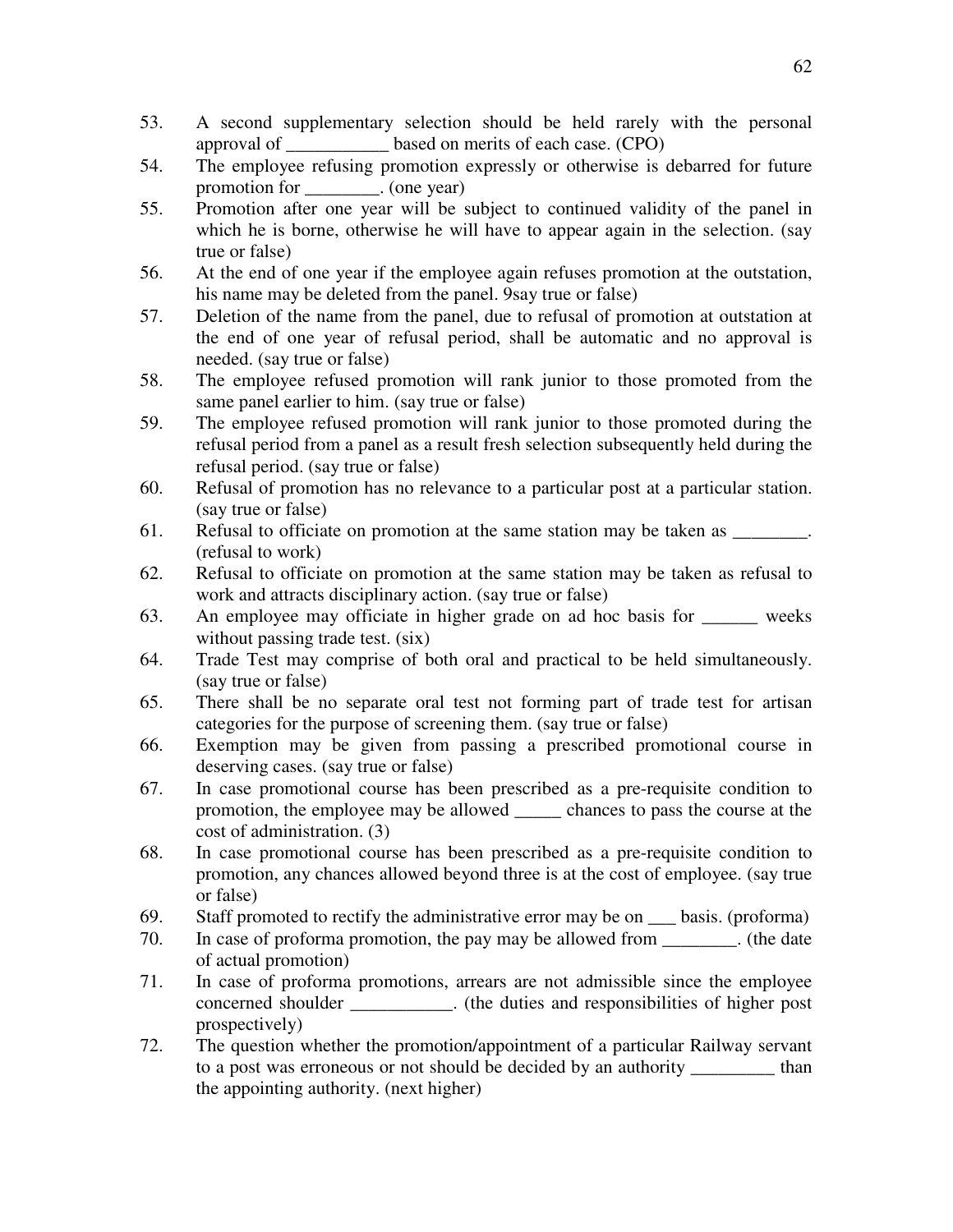- 73. Whether the appointing authority is the President or Railway Board, the decision regarding erroneous promotion should rest with  $\cdot$  (the President)
- 74. In selection posts of a cadre, the marks allotted under the head seniority is  $(20)$
- 75. In selection posts of a cadre, the marks allotted under the head record of service  $is$  (30)
- 76. The head 'personality, leadership etc.,' for assessment of the suitability of a candidate in selections is done away with. (say true or false)
- (B) Descriptive:
- 1. Explain the process of filling up of the vacancies in a selection post from the stage of assessment of vacancies to empanelment.
- 2. Explain the process of filling up of the vacancies in a non-selection post.
- 3. Explain the provisions regarding Trade Tests for artisan categories.
- 4. What is erroneous promotion? What action is suggested in the rules to deal with the erroneous promotions?
- 5. Write Short notes on: (i) concept of anticipated vacancies. (ii) assessment of vacancies (iii) selection to persons on deputation. (iv) Currency of panels (v) Automatic empanelment (vii) Supplementary selections.

## **(xii) Seniority Rules.**

- (A) Objective:
- 1. The general principles that may be followed in dertermining the senioirty of nongazetted Railway servants are enumerated in Chapter \_\_\_\_\_\_ of the IREM, Vol.I. (Chapter III)
- 2. The seniority among the incumbents of a post in ;a grade is governed by the \_\_\_\_\_\_\_\_\_\_ . (the date of appointment to the grade)
- 3. Grant of pay higher than initial pay shuld not confer on a Railway servant seniority above those who are already appointed regularly. (say true or false)
- 4. The criterion for determination of seniority of a direct recruit should be \_\_\_\_\_\_\_\_\_\_. (the date of joining the working post after due process)
- 5. The criterion for determination of seniority of a promotee should be (the date of regular promotion after due process)
- 6. When the dates of entry into a grade of the promotees and direct recruits are the same, they should be put in \_\_\_\_\_\_\_\_\_\_ positions, the promotees being senior to the direct recruits. (alternate)
- 7. In case training period is curtailed, the date of joining the working post in case of direct recruit shall be  $\qquad \qquad$  (the date he would have normally come to a working post after completion of the prescribed training)
- 8. The seniority of the candidates recruited through RRB and sent for initial training is to be fixed in the order of \_\_\_\_\_\_\_\_\_\_. (merit at the examination held at the end of training)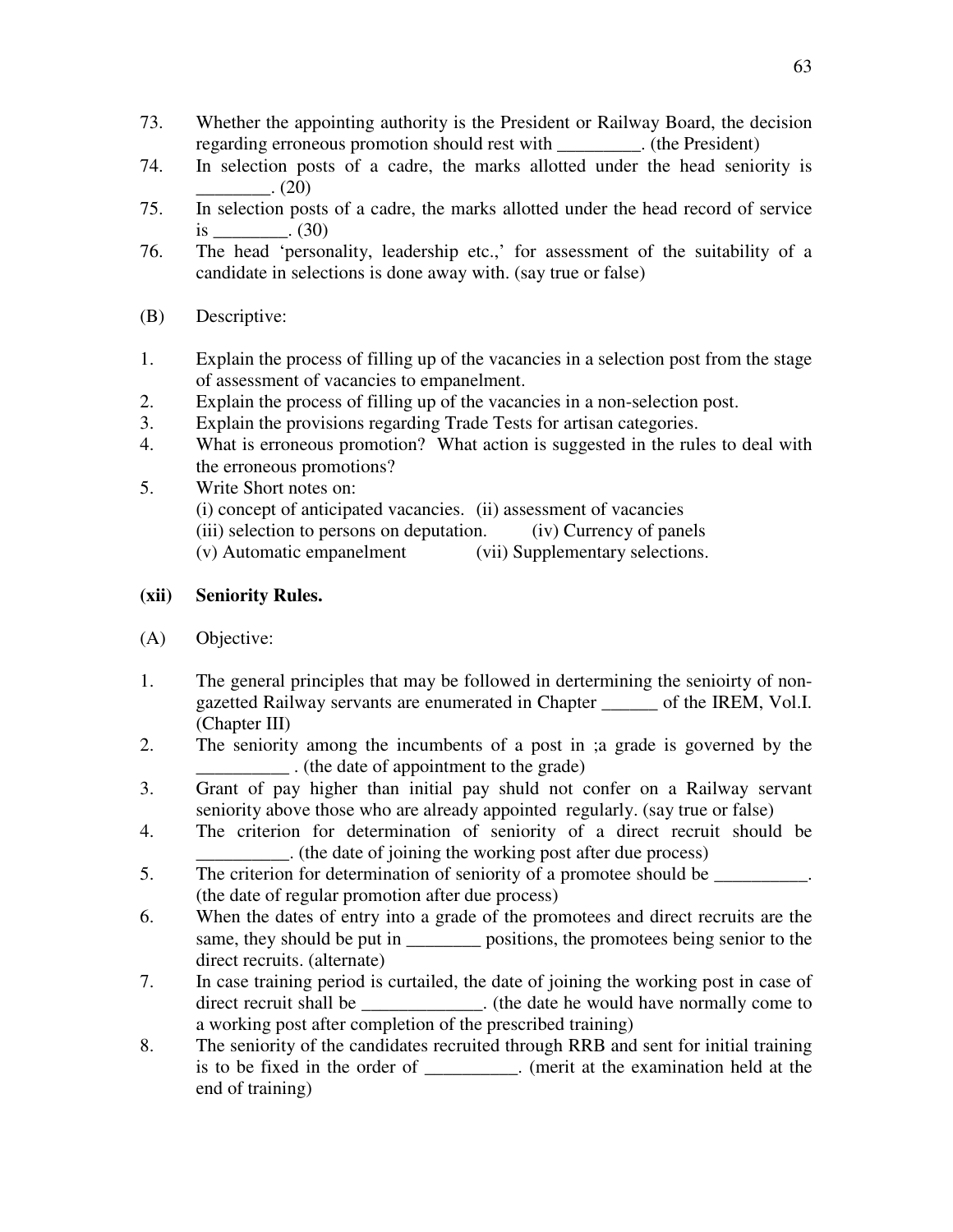- 9. In case no initial training is prescribed, the seniority of the candidates recruited through RRB is fixed in the order of \_\_\_\_\_\_. (merit assigned by RRB)
- 10. When two or more candidates are declared of the equal merit at one and the same examination, their relative seniority is determined by the \_\_\_\_\_\_\_. (date of birth)
- 11. In case date of birth becomes the criterion for determining the seniority, the \_\_\_\_\_\_\_\_candidate becomes the senior. (older)
- 12. In case of mutual transfer to a different seniority unit, their seniority is based on the \_\_\_\_\_\_\_\_\_\_\_\_\_\_ of the railway servant with whom they have exchanged, which ever of the two may be lower. (date of promotion)
- 13. In case of transfer to a different seniority unit in the interest of administration, the seniority is regulated by \_\_\_\_\_\_\_ (date of promotion/appointment to the grade as the case may be)
- 14. The Railway servants transferred at their own request from one seniority unit to another shall be placed \_\_\_\_\_\_\_\_ the existing confirmed, temporary and officiating Railway servants in the \_\_\_\_\_\_\_\_\_\_ grade. (below, relevant)
- 15. Transfer at own request to a different seniority unit is permitted if there is \_\_\_\_\_\_\_\_ . (element of direct recruitment)
- 16. Transfer on request shall not be allowed in \_\_\_\_\_\_\_\_\_ grades in which all posts are filled entirely by promotion of staff from lower grades. (intermediate)
- 17. When dates of appointment to a grade is the same, when the shall determine the seniority. (the dates of entry into grade next below it)
- 18. In case the dates of entry into grade next below that in which the seniority is being determined also coincide, the dates of entry into each of the shall determine the seniority. (lower grades in order down to the lowest grade in the channel of promotion)
- 19. If the dates of entry in each of the lower grades in the channel also are identical, then the \_\_\_\_\_\_\_\_\_\_ shall determine the seniority. (relative dates of birth)
- 20. The relative seniority of the Railway servants passing the examination/test in their due turn and on the same date shall be determined with reference to their \_\_\_\_\_\_\_\_. (substantive or basic seniority)
- 21. When a post is filled by considering staff of different seniority units, the total length of continuous service in the or the grade held by the employees shall be the determining factor for assigning seniority. (same, equivalent)
- 22. While deciding the relative seniority of employee in an intermediate grade belonging to different seniority units, service only should be taken into account. (non-fortuitous)
- 23. Non fortuitous service means the service rendered after the date of after \_\_\_\_\_\_\_\_\_. (regular promotion, due process)
- 24. Railway servants may be permitted to see the seniority list in which their names are placed. (say **true** or false)
- 25. In case the seniority lists cannot be conveniently arranged for perusal by the concerned Railway servants, they may be informed of their position in the seniority list on \_\_\_\_\_\_\_\_\_. (request)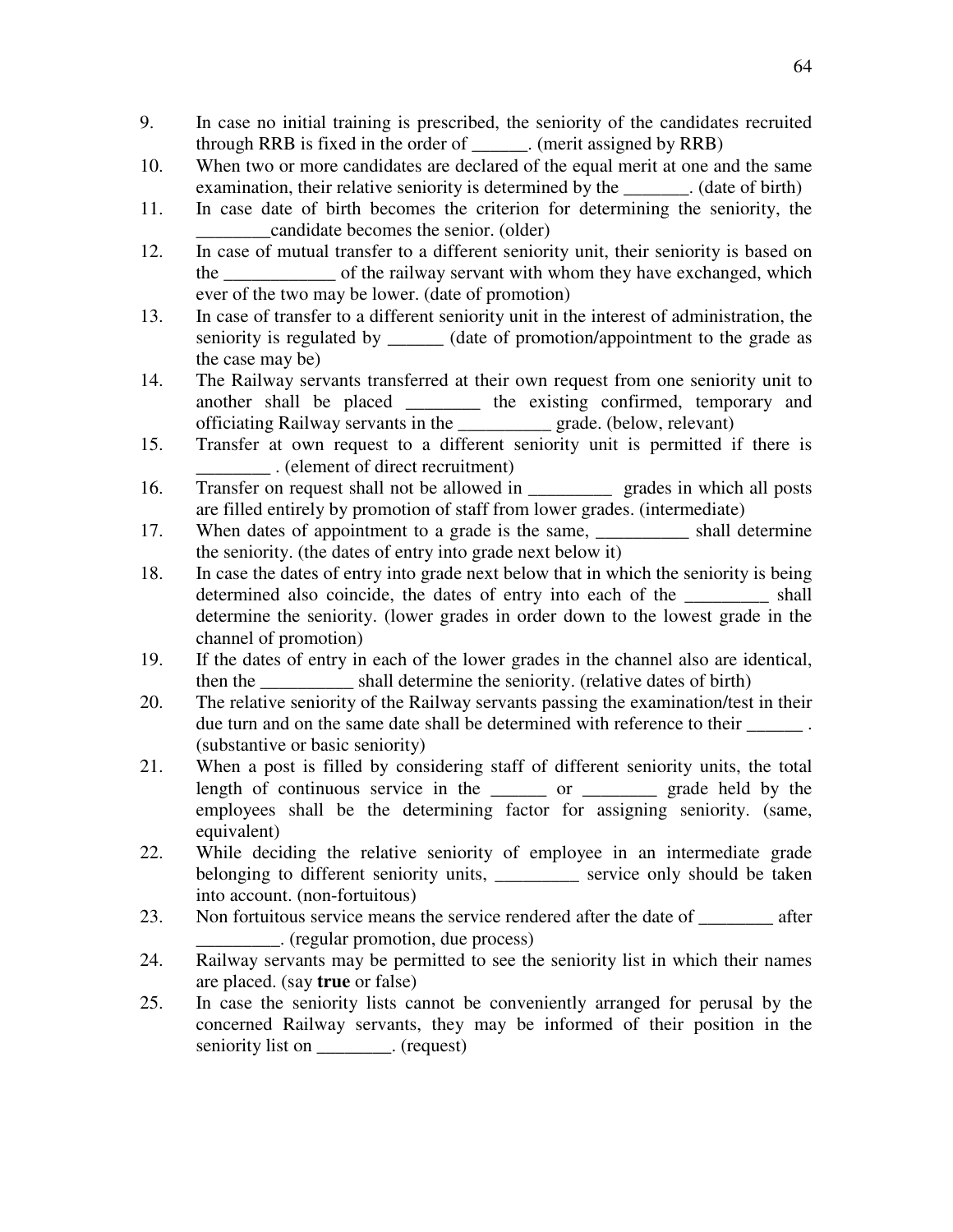- 26. Staff concerned may be allowed to represent about the assignment of their seniority position within a period of \_\_\_\_\_\_\_\_ after the publishing of the seniority list. (one year)
- 27. No cases of revision in seniority lists should be entertained beyond one year. (say **true** or false)
- 28. Reduction in pay \_\_\_\_\_\_\_\_\_\_ affect a Railway servant's position on the seniority list. (Choose correct answer – does or **does not**)
- 29. If the period of reduction to a lower service, grade or post is not specified in the order imposing the penalty, the person loses his \_\_\_\_\_\_\_\_\_\_\_ in the higher service, grade or post. (original seniority)
- 30. The seniority of a Railway servant, who is reduced to a lower service, grade or post for an unspecified period, should be determined by \_\_\_\_\_\_\_\_ without regard to the service rendered by him in such service, grade or post. (the date of repromotion)
- 31. Where staff is appointed to Railway service below the prescribed minimum age limit, the underage service will also count for the purpose of seniority. (say **true** or false)
- 32. The seniority of the medically decategorised staff will be fixed with reference to the \_\_\_\_\_\_\_\_\_\_. (length of service in equivalent grade prior to medical decategorisation)
- 33. The staff who get their cases recommended for change of category on medical grounds will be treated as  $\qquad \qquad$  (transferred on own request)
- 34. Sr. Clerks in scale Rs. 4500-7000 and Stenos in scale Rs. 4000-6000 are treated on par for the purpose of preparing integrated seniority for Welfare Inspectors.(say **true** or false)
- (B) Descriptive:
- 1. How seniority of a Non-gazetted employee is fixed:
	- a. on appointment through RRB where there is no training.
	- b. On absorption after initial training.
	- c. Transfer on administrative grounds.
	- d. Transfer on request.
	- e. On transfer to another post on medical decategorisation.
	- f. On transfer to another post on surplus account.
	- g. On mutual exchange with another employee in other unit.
- 2. What is the significance of a 'Seniority List'? What are the general rules for drawl and circulation of seniority lists?
- 3. Write short notes on: (i) inter se seniority (ii) integrated seniority (iii) Fortuitous service

# **(xiii) Transfer/Transfer Grant:**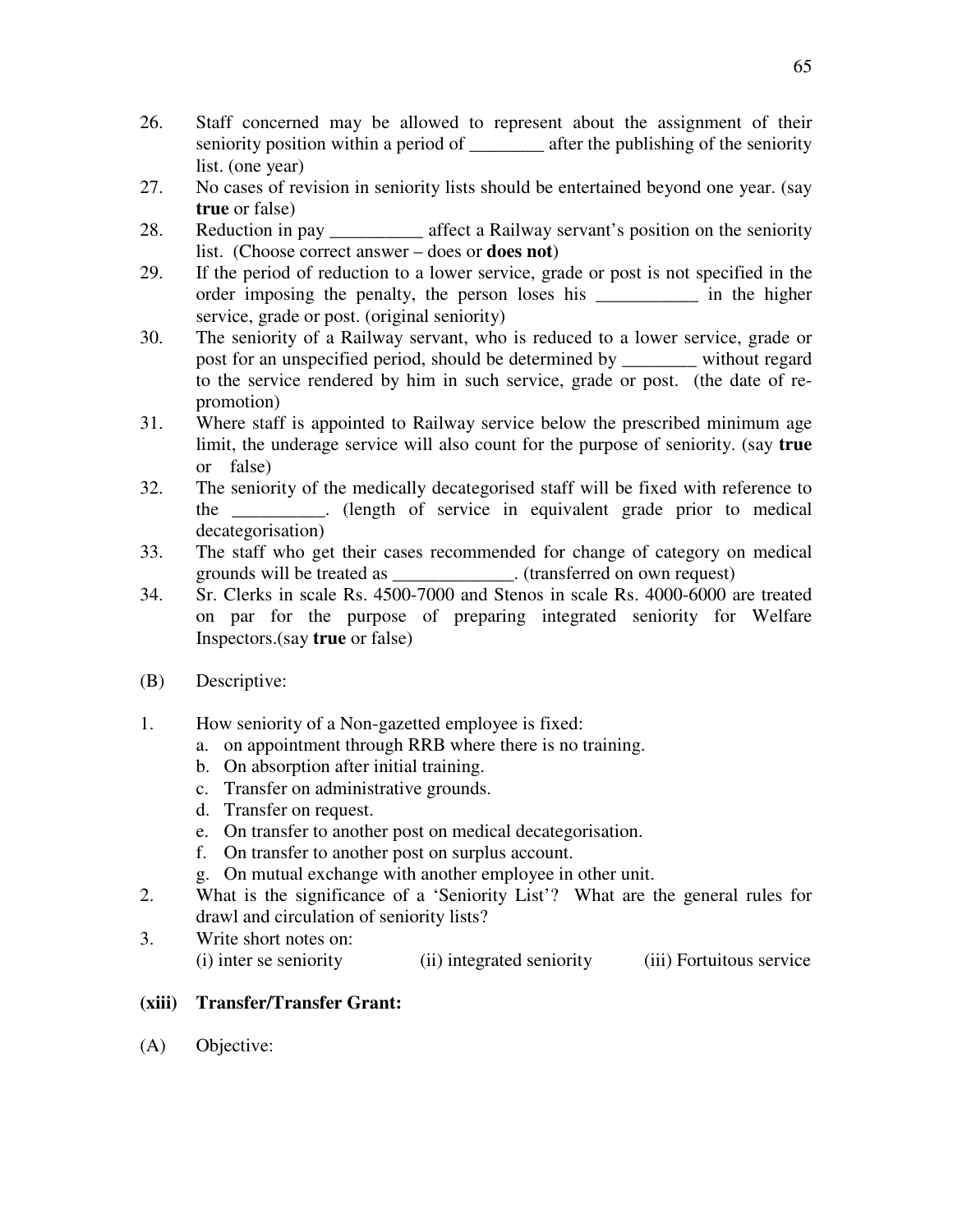- 1. Group D staff recruited prior to \_\_\_\_\_\_\_\_ without the condition of qualification will be eligible to seek transfer on request in recruitment grade on bottom seniority. (04.12.1998)
- 2. Group D staff recruited after \_\_\_\_\_\_\_\_\_ with relaxation of qualification will be eligible to seek transfer on request in recruitment grade on bottom seniority. (04.12.1998)
- 3. 50% of DA is taken into account as Dearness Pay for arriving at the quantum of composite transfer grant, in case of staff transferred prior to 01.04.2004 but relieved after that date. (say **true** or false).
- 4. Staff transported their luggage at their own on transfer without availing the facility of Kit Pass are entitled to the Composite Transfer Grant without any cut in the quantum. (say **true** or false)
- 5. In case the Railway accommodation is permitted to be retained by the family of the deceased for a period of 02 years, the time limit for availing the Composite transfer grant is  $(30 \text{ months})$
- 6. Claims for composite transfer grant can be entertained and paid along with settlement dues to the retiring staff. (say **true** or false)
- 7. Requests for transfer of sports persons recruited against sports quota form one Railway/unit/Division to another Railway/Unit/Division may be considered if the sports person has completed vears of service. (10 years)
- 8. The requests of the sports persons for transfer on mutual basis from one Zone/Division/Unit to another provided both are \_\_\_\_\_\_\_\_\_\_. (sports persons)
- 9. Cases involving inter Railway transfers of sports persons shall be referred to for approval. (Railway Board)
- 10. All communications regarding transfer should be signed by with his name and designation appearing below the signature. (a Gazetted Personnel Officer)
- 11. The memorandum/order sparing the employee on transfer should have the  $\Box$ , and  $\Box$  of the employee duly attested by the officer signing the memorandum/order of relief. (photograph, signature and LTI)
- 12. Staff qualified in GDCE and get posted to a station of their choice are entitled to Transfer Grant. (say **true** or false)
- (B) Descriptive:
- 1. Write short notes on:
	- (i) Transfer in the interest of Administration
	- (ii) Transfer on request of the employee
	- (iii) Posting of Wife and husband
	- (iv) Periodical Transfers
	- (v) Composite Transfer Grant.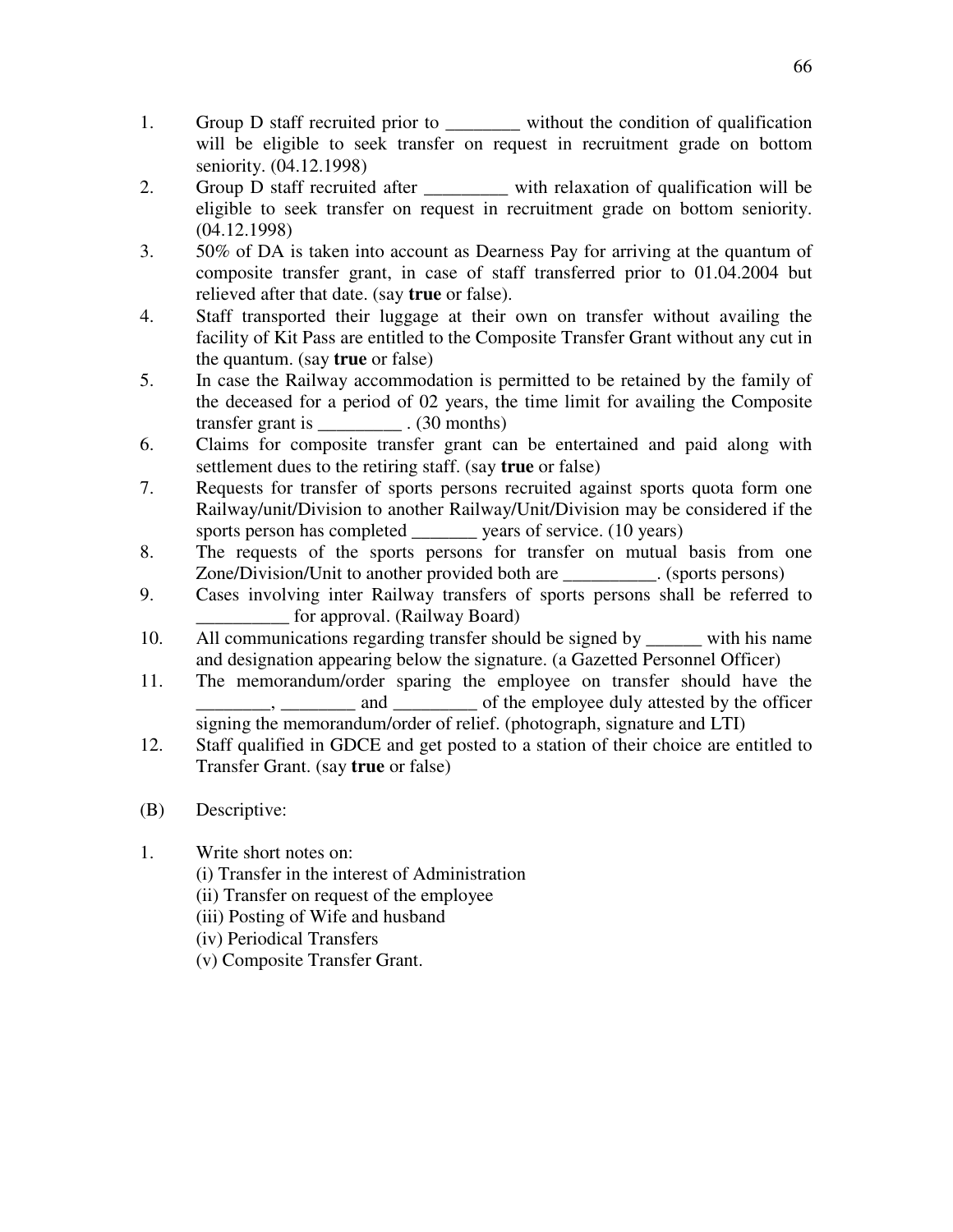# **XX. Hours of Employment Regulations.**

- 1. Staff of essentially intermittent category must have a minimum of consecutive hours of rest in a week include a full night.
- 2. The staff whose daily hours of duty include periods of inaction aggregating to hours or more are declared as essentially intermittent.
- 3. The intensive worker must have a minimum of hours of rest in a week.
- 4. The rostered hours of duty of an intensive worker in a week shall be \_\_\_\_ hours.
- 5. Rostered hours of duty of essentially intermittent worker in a week shall be \_\_\_\_ .
- 6. Railway servants employed in a confidential capacity are classified as \_\_\_\_\_\_.
- 7. Asst. Surgeons, matrons, sisters-in-charge & mid-wives are classified as
- 8. Continuous staff are allowed a period of rest of \_\_\_\_\_\_\_ hours each week.
- 9. Casual Labour are governed under HOER. (say true or false)
- 10. In calculating the period of overtime, fraction of an hour less than 30 minutes shall be dropped. (say true or false).
- 11. Principles of averaging will not apply to Running staff. (say true of false)
- 12. Principles of averaging will apply to shift workers. (say true of false)
- 13. The period of averaging will be \_\_\_\_\_\_\_\_\_ in case of EI workers other than C class gatemen, caretakers of rest houses and saloon attendants etc.,
- 14. In case of C class gatemen, Care takers of rest houses & saloon attendants classified as Essentially Intermittent, the period of averaging shall be \_\_\_\_\_\_\_\_\_.
- 15. No leave reserve shall be provided for staff in Railway schools. (say true of false).
- 16. In the category of Permanent Way Inspectors the leave reserve shall be  $\%$ .
- 17. The weekly rest for essentially intermittent staff shall be continuous hours in a week including one full night in bed.
- 18. When an employee work overtime beyond statutory limits, the payment of OT wil be made \_\_\_\_\_\_\_\_\_\_\_ times the ordinary rate of pay.
- 19. PR under HOER cannot be spread over two calendar days. (say true or false)
- 20. The staff excluded are eligible for night duty allowance. (say true or false)
- (B) Descriptive:
- 1. Describe the provisions of Hours of Employment regulations?
- 2. How are staff classified under HOER? What procedure is adopted for change of classification?
- 3. What notices are required to be displayed at the site of work under HOER? What are the registers required to be maintained?
- 4. What is job analysis? What are the mechanics of Job Analysis?
- 5. Define & explain:
	- (i) Intensive (ii) Essentially intermittent (iii) Long on
	- (iv) Short off (v) Split Shift (vi) Rest Givers (vii) Single OT
	- (viii) OTA to Running Staff (ix) Road side and other than road side stations
	- (x) sustained attention (xi) temporary exemption (xii) Principles of averaging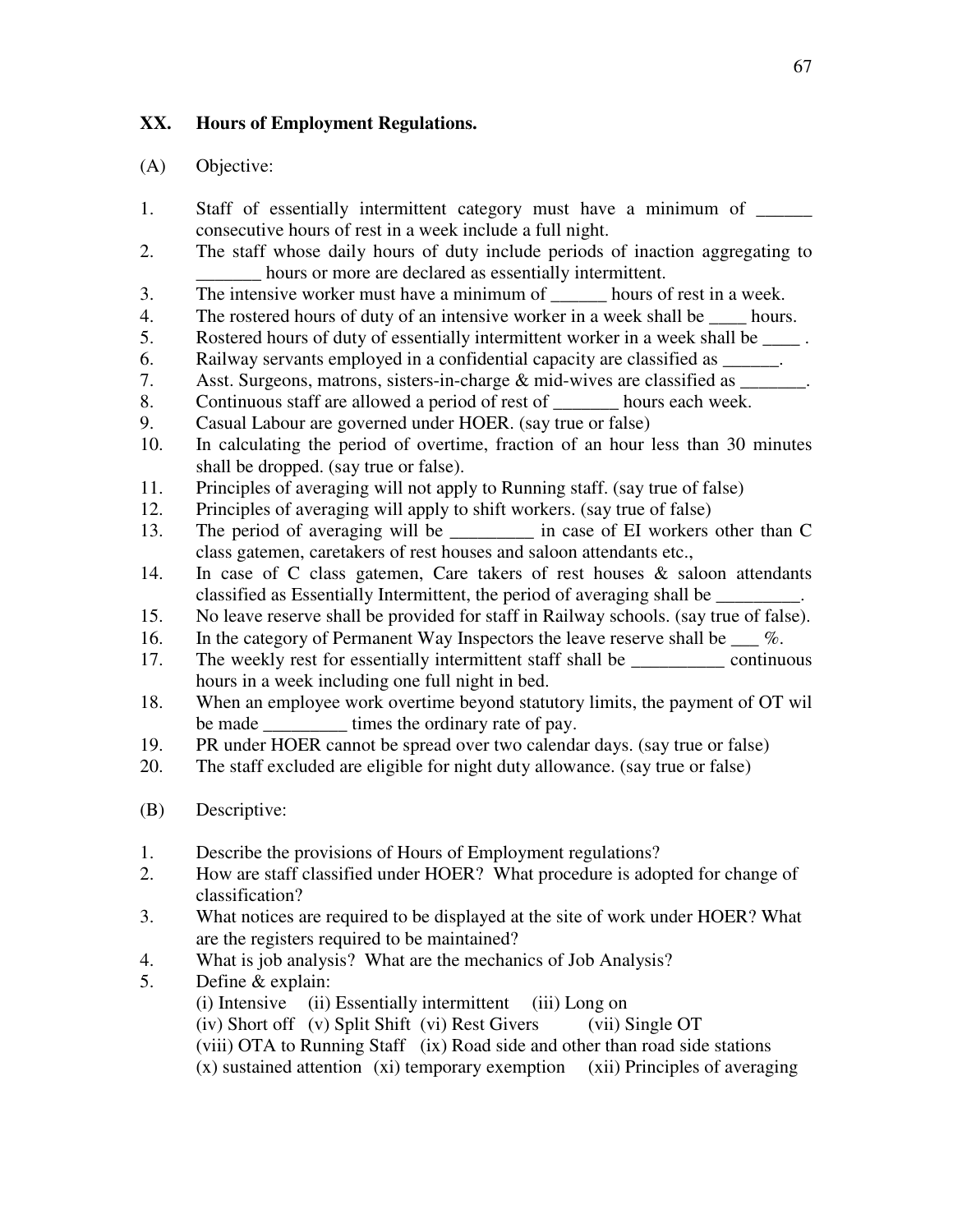- 6. Explain the need for HOER in Railways? Define and explain different classifications under HOER duly giving rostered/statutory hours of work and rest?
- 7. How is overtime calculated for different categories of staff under HOER? Explain with examples.
- (C) Practical Questions:
- a) Draft a letter recommending the change of classification of Asst. Station Masters of a way side station from Essentially Intermittent to Continuous.
- b) What are the aspects to be covered in the inspection of a station, a shed and a subordinate office?
- c) Put up a note to the competent authority seeking approval for change of classification from Continuous to Essentially intermittent based on the proposal and report received from the division.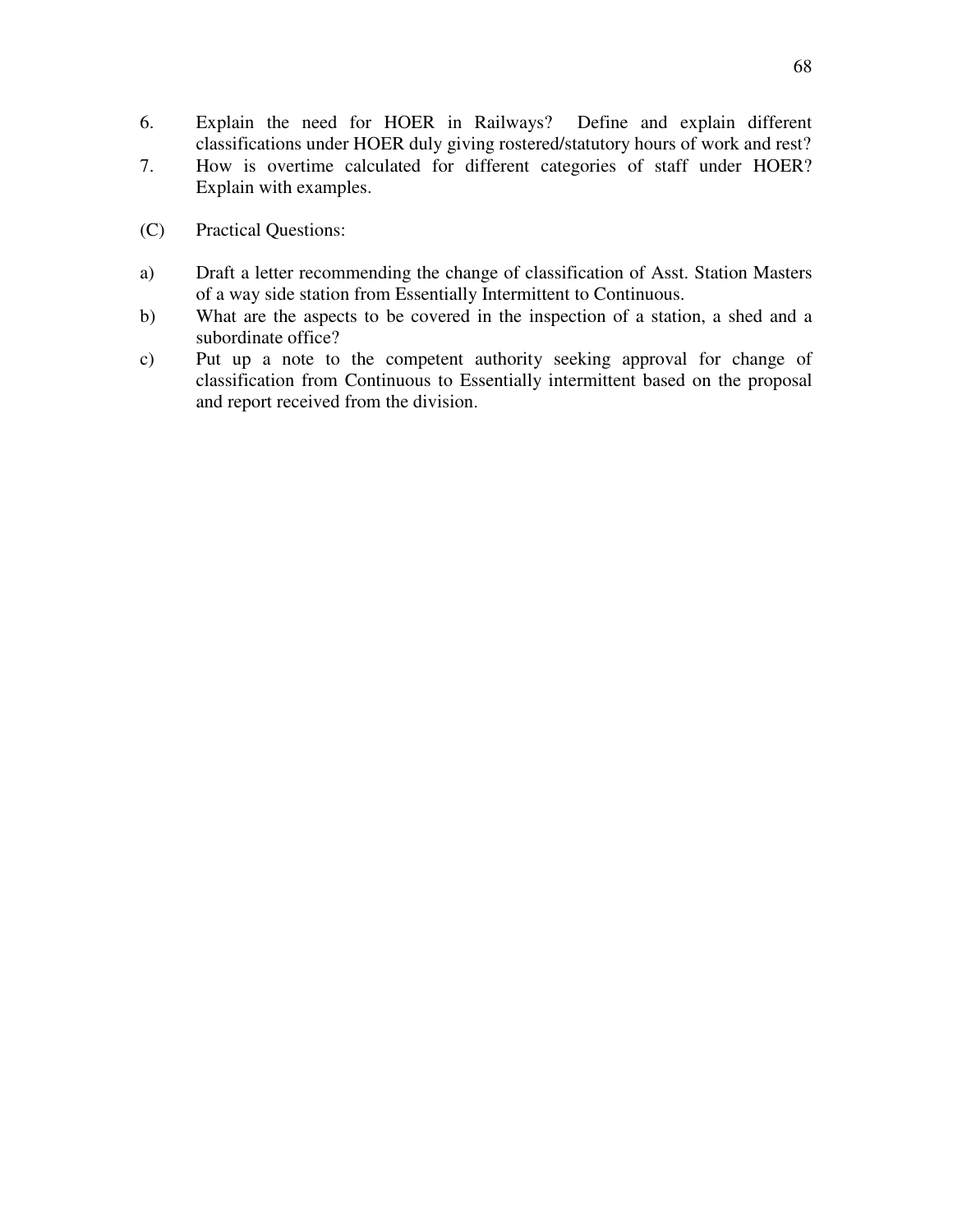# **XXII. Labour Laws 1) The Industrial Disputes Act, 1947 A. Objective:**

- 1. Casual workers who have attained temporary status can be terminated for their misbehaviour/misconduct by giving show cause notice and DAR proceedings need not be followed. (say true or false)
- 2. Railway schools and Railway training schools are not covered under the provisions of Industrial Disputes Act, 1947. (say true or false)
- 3. Dispute between workmen and workmen which is connected with the employment or non-employment is called industrial dispute. (say true or false)
- 4. Casual labour in Railway Projects are workmen in terms of Industrial Disputes Act,, 1947. (say true or false)
- 5. Break in service involves forfeiture of all leave earned upto the day of strike. (say true or false)
- 6. A workman shall be deemed to have completed one year of continuous service in the industry, if he has actually worked for not less than \_\_\_\_\_\_\_\_ days during a period of 12 calendar months.

### **B. Descriptive:**

- 1. What are the salient features of the Industrial Disputes Act?
- 2. What do you mean by a strike? What are the two types of strikes? What are the provisions of the Industrial Disputes Act regarding Strikes?
- 3. What is lock out? What are the differences between strike and lock out?
- 4. What is meant illegal strikes? What are the effects of illegal strikes?
- 5. What are the different machineries provided in the Industrial Disputes Act for resolving the disputes between workmen and employers?
- 6. What is meant by retrenchment under the ID Act? What are the conditions precedent to retrenchment?
- 7. Write short notes on: (i) Strike (ii) Lock out (iii) Lay Off (iv) Dies non (v) Public Utility Service (viii) Conciliation officers under ID Act, 1947 (vii) National Industrial Tribunal (v) Break in service
- 2) Contract Labour (Regulation & Abolition) Act

#### 3. The Payment of Wages Act, 1936 A. Objective:

- 1. The Payment of Wages Act, 1936 applies to the persons appointed through a Subcontractor by persons fulfilling a contract with a Railway administration. (say true or false)
- 2. The Payment of Wages Act, 1936 provides for a remedy for wages earned but not paid. (say true or false)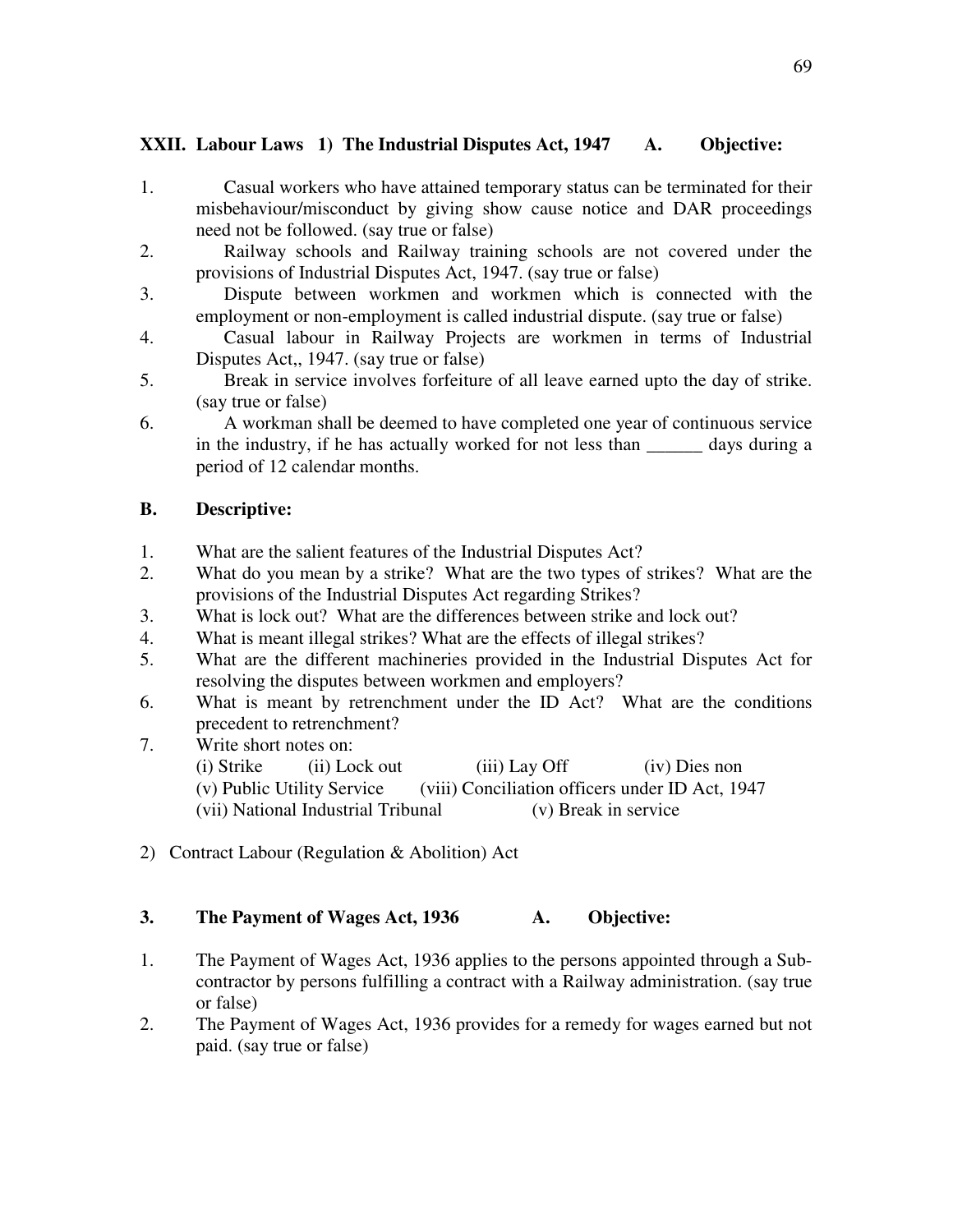- 3. The Payment of Wages Act, 1936 does not provide for a remedy for investigation of a dispute as to whether the employee should be retained in one job. (say true or false)
- 4. The Payment of Wages Act, 1936 applies to a persons whose wages in respect of a wage period average below Rs. \_\_\_\_\_\_\_\_\_\_ per month.
- 5. The term wages under Payment of Wages Act, 1936 include any remuneration payable under any award of a court. (say true or false)
- 6. The term wages under Payment of Wages Act, 1936 include any remuneration to which the person employed is entitled to in respect of any leave period. (say true or false)
- 7. Any Bonus, which does not form part of remuneration payable under the terms of employment, is not wages in terms of Payment of Wages Act, 1936? (say true of false)
- 8. Wages under Payment of Wages Act, 1936 does not include mileage allowance payable to running staff. (say true or false)
- 9. Normally is nominated a pay master in the divisions.
- 10. No Wage period shall exceed \_\_\_\_\_\_\_\_\_\_\_\_.
- 11. Wages hall be paid within \_\_\_\_\_\_\_ days of the last day of the wage period in an establishment where less than 1000 are employed.
- 12. Wages hall be paid within \_\_\_\_\_\_ days of the last day of the wage period in an establishment where more than 1000 are employed.
- 13. If the employment of any person is terminated by the employer, the wages earned by him shall be paid before \_\_\_\_\_\_\_\_\_\_\_\_\_\_\_ from the day on which his employment is terminated.
- 14. All wages shall be paid in \_\_\_\_\_\_\_ or \_\_\_\_\_\_\_ or \_\_\_\_\_\_\_\_\_.
- 15. The employer may pay the wages by cheque or credit the wages in a bank account after \_\_\_\_\_\_\_\_\_\_\_.
- 16. Fines imposed on an employee can not be deducted from the wages. (say true or false).
- 17. The total amount of deduction from wages in a wage period shall not exceed \_\_\_\_\_\_ % in case whole or part of such deduction is made for payment to Cooperative Societies.

# **B. Descriptive:**

- 1. What are the salient features of the Payment of Wages Act, 1936?
- 2. Write briefly about the applicability of the Payment of Wages Act, 1936?
- 3. What do you mean by 'wages' under PW Act? What are permissible deductions from the wages of the employee governed under Payment of wages Act, 1936?
- 4. What do you mean by Wage period? What are different wage periods in operation on Railways? What are the provisions regarding wage periods under the Act?
- 5 List out different Acts and omissions suggested under Payment of Wages Act? What are the penalties prescribed under the PW Act for breach of acts?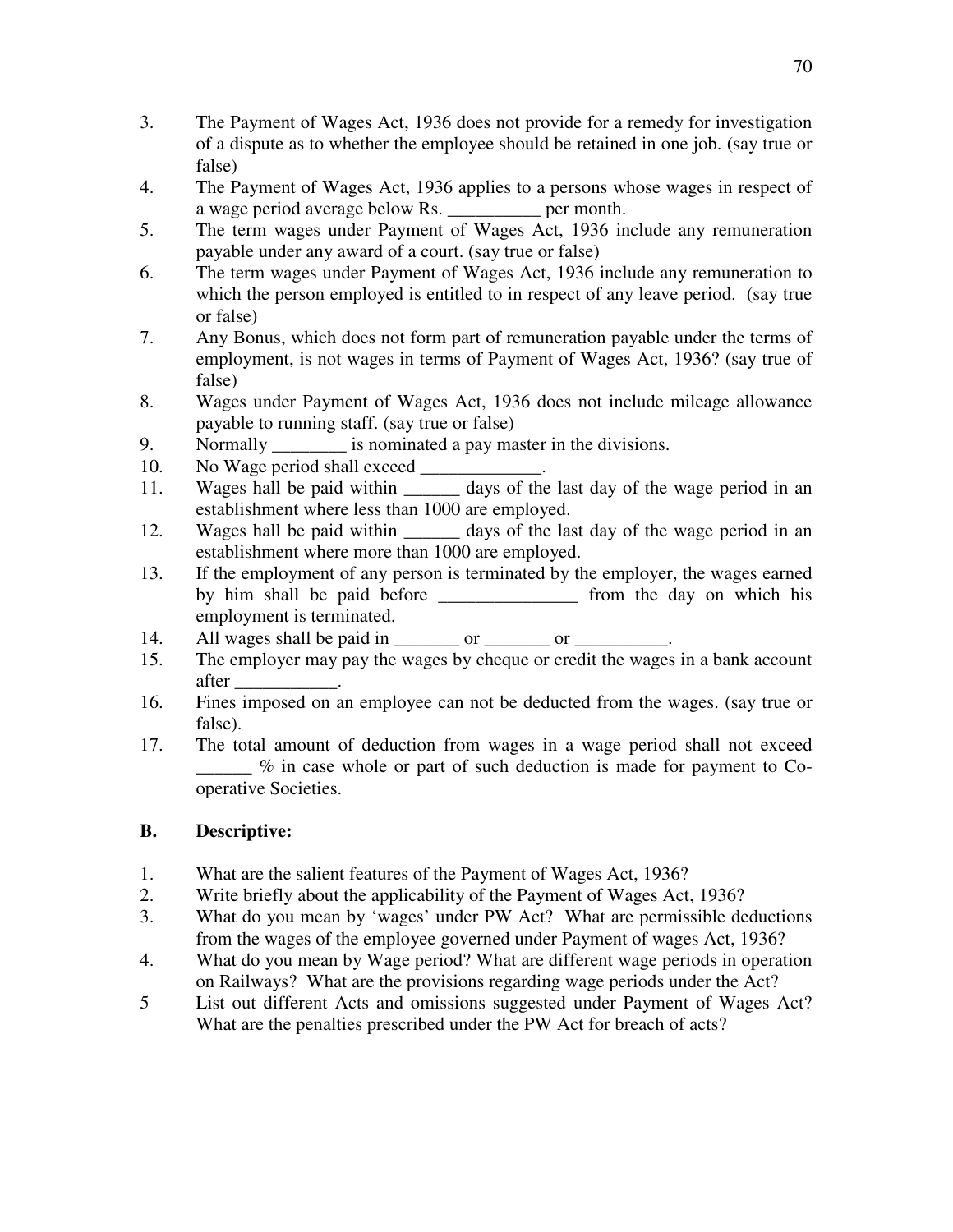## **4. The Minimum Wages Act, 1948 A. Objective:**

- 1. In fixing minimum wages \_\_\_\_\_\_\_\_\_\_\_\_\_\_\_\_\_ is always taken into consideration.
- 2. In Railways, minimum wages admissible to workers in a particular locality are fixed by

# **B. Descriptive:**

- 1. What are the salient features of the Minimum Wages Act, 1966?
- 2. What categories of staff of Railways come under the purview of the Minimum Wages Act? What special privileges do they enjoy as regards wages?
- 3. What notices are required to be displayed under the Minimum Wages Act, 1948? What penalties are prescribed under the Act for different offences?

# **5. The Workmen Compensation Act, 1923 A. Objective:**

- 1. The Productivity Linked Bonus forms part of wages within the meaning of Workmen's Compensation Act. (say true or false)
- 2. The cost of agreement, if any, so executed by dependents of deceased railway servant under Workmen's Compensation Act shall be borne by
- \_\_\_\_\_\_\_\_\_\_\_\_\_\_\_\_\_\_\_. 3. Cost of agreement, if any, executed by surviving railway servant under Workmen's Compensation Act shall be borne by \_
- 4. National Holiday Allowance is inclusive in the term wages under the Workmen Compensation Act, 1923. (say true of false)
- 5. Value of clothing supplied to the staff is not wages for the purpose of compensation under Workmen Compensation Act, 1923. (say true or false) (false)
- 6. Casual Labour are governed under WC Act, 1923. (say true or false)
- 7. The category of pay clerk would not fall within the definition of workman under the Workmen Compensation Act, 1923. (say true of false)
- 8. Vendors/waiters employed in catering department are not covered under the definition of workman under WC Act, 1923. (say true of false).
- 9. Disablement which reduces temporarily the earning capacity of a workman in any employment in which he was engaged at the time of accident resulting in disablement is called
- 10. Disablement which permanently reduces the earning capacity of a workman in every employment which he was capable of undertaking at the time of accident resulting in disablement is called
- 11. Disablement not only reduces earning capacity of workman but incapacitates him from all work which he was capable of performing at the time of accident is called \_\_\_\_\_\_\_\_\_\_\_\_\_ .
- 12. Amount of compensation payable for death resulting from the injury is equal to \_\_\_\_ % of monthly wages multiplied by the relevant factor or an amount of Rs. \_\_\_\_\_\_\_\_ whichever is more.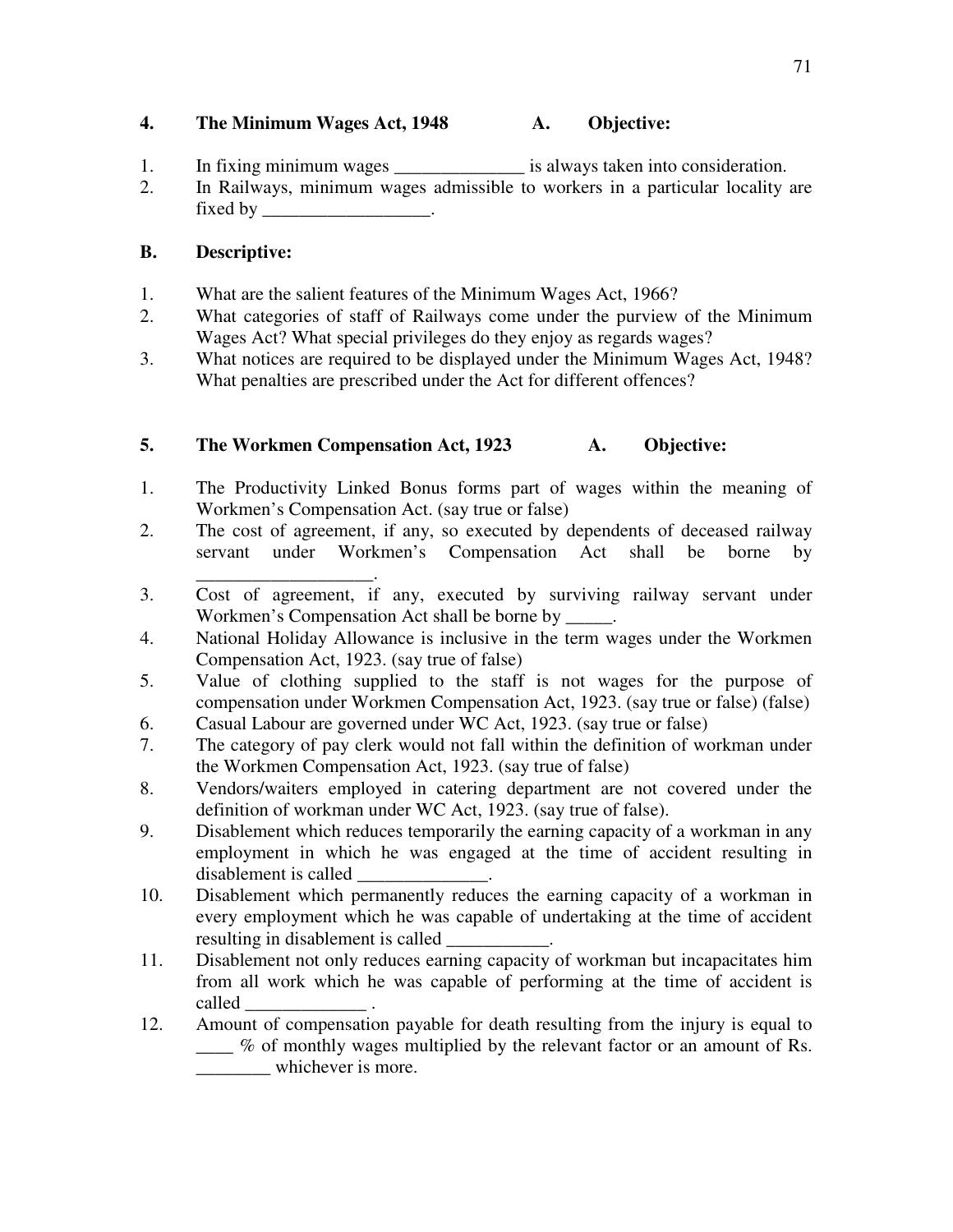- 13. The amount of compensation payable for permanent total disablement resulting from the injury is equal to \_\_\_\_\_\_\_\_ % of monthly wages multiplied by the relevant factor or an amount of Rs. \_\_\_\_\_\_\_\_\_\_\_\_\_\_ whichever is more.
- 14. Half monthly payments under WC Act shall be payable on <u>equilibration</u> day from the date of disablement, if it lasts for a period of 28 days or more.
- 15. Half monthly payments under WC Act shall be payable on \_\_\_\_\_\_\_\_\_\_ day from the date of disablement, if it lasts for a period of less than 28 days.
- 16. Any payment or allowance received from employer for medical treatment is not called payment towards compensation under WC Act, 1923. (say true or false).
- 17. Employer is liable to pay compensation to workman, if a personal injury is caused to the workman by accident arising \_\_\_\_\_\_\_\_\_ his employment.
- 18. The employer shall not be liable to pay compensation in respect of an injury caused by an accident which is directly attributable to the workman under the influence of drinks/drugs at the time of accident. (say true or false).
- 19. The employer shall not be liable to pay compensation in respect of an injury caused by an accident which is directly attributable to the workman under the influence of drinks/drugs at the time of accident even when such injury results in his death. (say true or false).
- 20. Wilful disregard/removal of any safety guard which leads to an accident in which the workman is injured, no compensation shall be payable by the employer when such injury results in his death. (say true or false).
- 21. Payment of compensation shall be made through in respect of a workman whose injury has resulted in death.
- 22. Appeal against the orders of the Commissioner for Workmen Compensation shall lie to lie if a question of law is involved.

## **B. Descriptive:**

- 1. What are the salient features of Workmen Compensation Act, 1923?
- 2. What are the circumstances under which the employer is liable to pay compensation to a workman under the Workmen Compensation Act, 1923?
- 3. Are the daily rated Casual labour, Apprentices or the substitutes are governed under the provisions of Workmen Compensation Act, 1923? What are the relevant provisions of the Act?
- 4. How are monthly wages determined for the purpose of calculation of compensation under the provisions of Workmen Compensation Act, 1923?
- 5. What are the different kinds of disablements and compensation payable for each?
- 6. Define and explain:
	-
	- (i) Permanent Partial disablement (ii)Temporary partial disablement (iii) Half monthly payments (iv) Workman under WCA.
	- (v) Wages under WCA. (vi) Total disablement.
-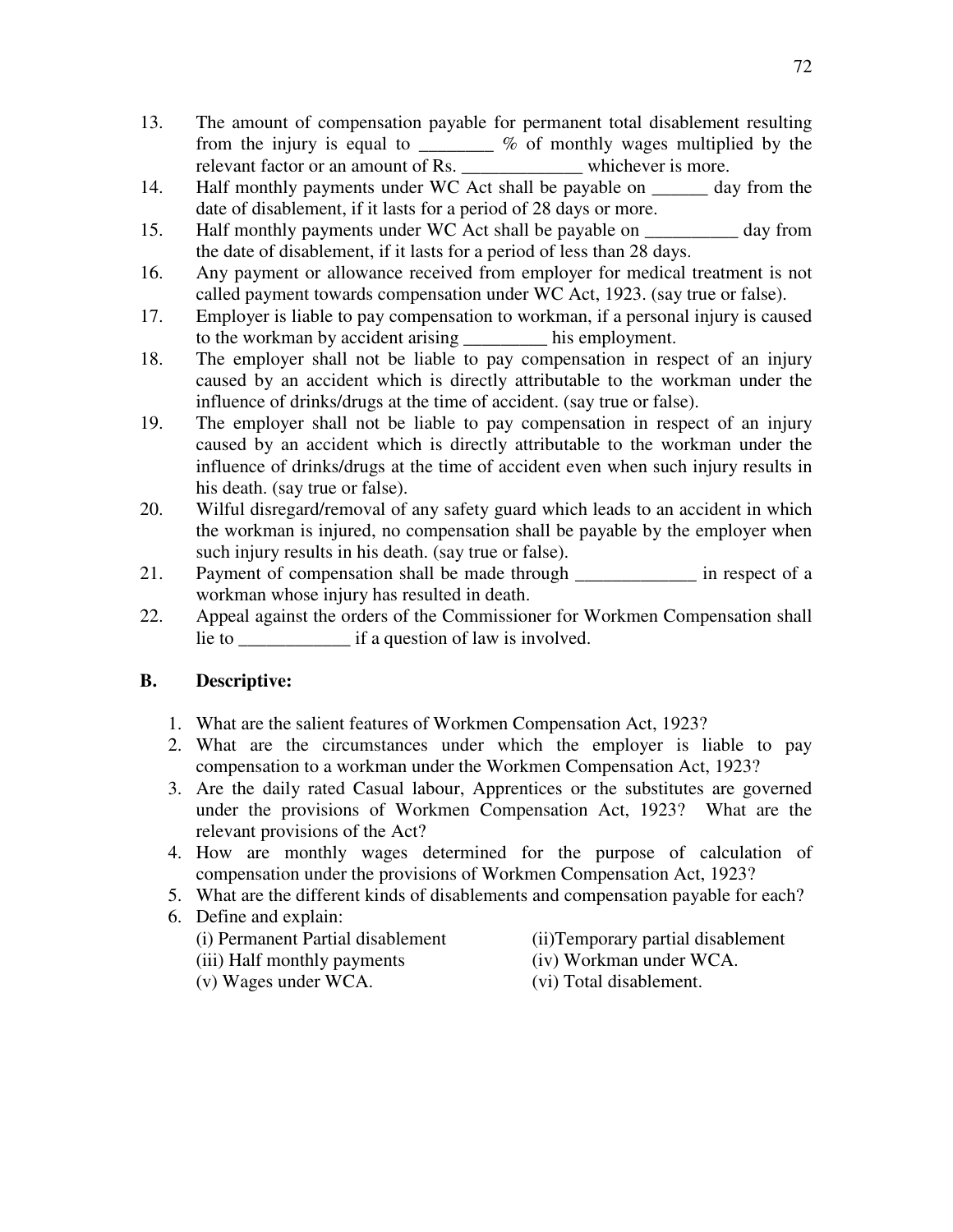## **XXIII. Right to Information Act**

- 1) When the RTI Act came into force?
- 2) What are the main aims and objectives of RTI Act?
- 3) Define the term 'information' under RTI Act.
- 4) What are the terms 'Record' and 'Right to Information' meant under RTI Act?
- 5) What is the procedure to make a request for information under RTI Act?
- 6) What is time limit prescribed where the information sought for concerns the life or liberty of a person?
- 7) Describe the circumstances under which there shall be no obligation to give the information to any citizen?
- 8) What is mant by 'third party information' under RTI Act?
- 9) Describe the constitution of Central Information Commission under RTI Act.
- 10) What is the term of office of the Chief Information Commissioner?
- 11) What is the minimum and maximum penalty that can be imposed at the time of deciding any complaint or offence for not providing the information or refusal to receive any application under RTI Act.
- 12) Which are the organizations the RTI Act do not apply?
- 13) What is the procedure for collection of fee for providing information under RTI Act?
- 14) Say True or False
	- a) An applicant making request under RTI Act shall require to give any reasons for the request.
	- b) The Chief Information Commissioner is eligible for re-appointment under the RTI Act.
- 15) Who appoints the State Chief Information Commissioner and State Information Commissioner?

## **XXIV. Official Language Act and Rules:**

- (A) Objective:
- 1. In terms of Article 342 (1) of The Constitution of India, \_\_\_\_\_\_\_\_\_\_ language in \_\_\_\_\_\_\_\_\_ script shall be the official language of the Union. (Hindi, Devanagari)
- 2. Article 343 (2) of the Constitution of India empowers to authorize use of Hindi in addition English. (The President of India)
- 3. The Official Language Act was passed in \_\_\_\_\_\_\_\_\_\_\_\_\_\_\_. (1963)
- 4. According to Official Language Rules, India is divided into \_\_\_\_ regions and they are \_\_\_\_\_\_, \_\_\_\_\_\_\_\_ and \_\_\_\_\_\_\_\_\_. (three, Region A, Region B and Region C)
- 5. What are the States that come under Region A? (Bihar, Haryana, Himachal Pradesh, Madhya Pradesh, Rajasthan, Uttar Pradesh and Delhi).
- 6. What are the States that come under Region B? (Gujarat, Maharastra, Punjab and the Union territories of Andaman & Nicobar Islands and Chandigarh).
- 7. Region C means the states \_\_\_\_\_\_\_\_\_\_\_\_. (other than those in Regions  $A \& B$ )